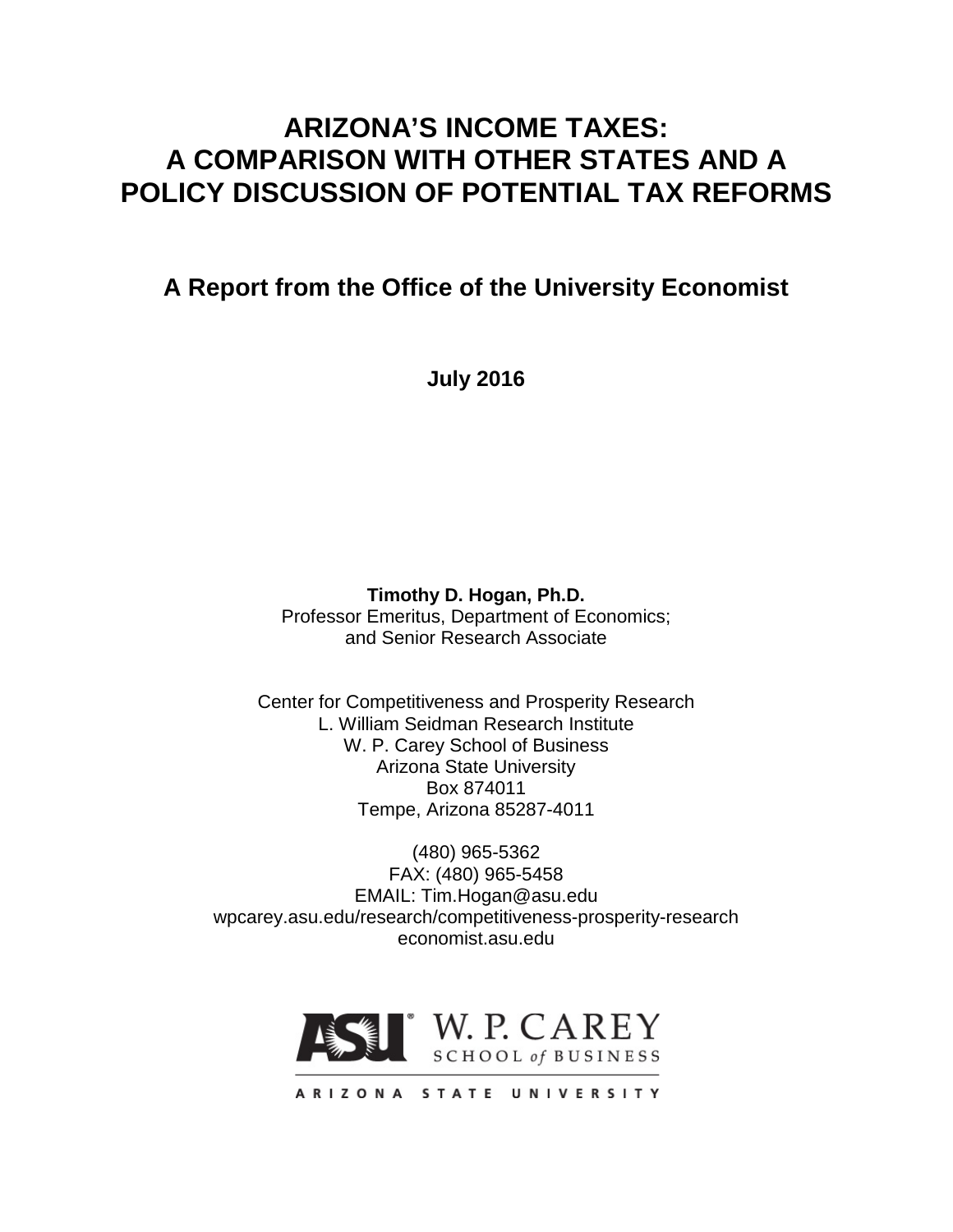#### **EXECUTIVE SUMMARY**

Individual and corporate income tax rates have both been lowered several times in Arizona since the early 1990s, and various other modifications made to the income taxes — such as the creation of new tax credits — also have reduced the revenue received by state government from these taxes. As a result, the individual and corporate income tax burdens in Arizona both are considerably below the average of those states that levy income taxes.

Proponents of the income tax reductions in Arizona have contended that income taxes inhibit economic growth. Yet there is no empirical evidence that the changes to Arizona's income taxes since the early 1990s have resulted in stronger economic performance in Arizona. Indeed, aggregate growth in Arizona was considerably faster prior to the income tax modifications than it has been in recent years. More broadly, the evidence is at best mixed whether reductions in state and local government income taxes in the United States have had an economic benefit. Several states have recently enacted large income tax cuts. None have experienced a boost in economic growth that can be attributed to the tax cut, and each has had to raise other taxes and/or reduce spending in order to balance the state budget.

Conceptually, reductions to income taxes and other taxes can have a beneficial economic result but only under certain conditions. Those conditions were not in place when the substantial reductions to the individual income tax were implemented during the 1990s and 2000s in Arizona. Moreover, even if the conditions are present for a tax reduction to enhance economic performance, the impact will be much greater from reducing business taxes than individual taxes. Arizona was slow to reduce the corporate income tax; the reductions are still being phased in. These corporate income tax reductions may have a beneficial impact on economic growth, but any such effect likely will be small. Even if the benefits are larger than expected, the subsequent increase in government revenue from greater economic activity will hardly begin to offset the initial loss of revenue resulting from the tax reductions.

As a result of the tax reductions passed since the early 1990s, the majority of which have been to income taxes, the annual revenue collected for Arizona state government's general fund is about \$4 billion lower than it otherwise would have been. This has necessitated substantial spending reductions from the general fund, amounting to more than 30 percent relative to personal income. Since education makes up about 50 percent of the general fund budget, funding for education has necessarily been cut. Arizona's per student funding for elementary and secondary education is nearly the lowest in the nation and per student funding for higher education also is considerably below average.

Although Arizona's income tax burden is low and has been declining over time, additional modifications to Arizona's income taxes have been discussed, including switching the individual income tax to a flat rate from its current graduated-rate structure, further rate reductions, and elimination of the taxes. Switching to a single individual income tax rate in a revenue-neutral scenario cannot be done without some taxpayers experiencing an increase in their individual income tax burden. Since the income taxes in fiscal year 2015 still accounted for \$4.4 billion — close to half — of general fund revenue, eliminating the income taxes — even if phased out over several years would require either a very large compensating increase in general fund revenue from other sources and/or substantial further reductions in general fund expenditures.

A corporate income tax is used by 44 states; four other states levy a gross receipts tax on businesses. Arizona and 28 other states use a single tax rate. While Arizona's corporate income tax burden already is considerably below the national average, property taxes and sales taxes paid by businesses are above average. Thus, these taxes are better targets if the goal is to stimulate economic growth.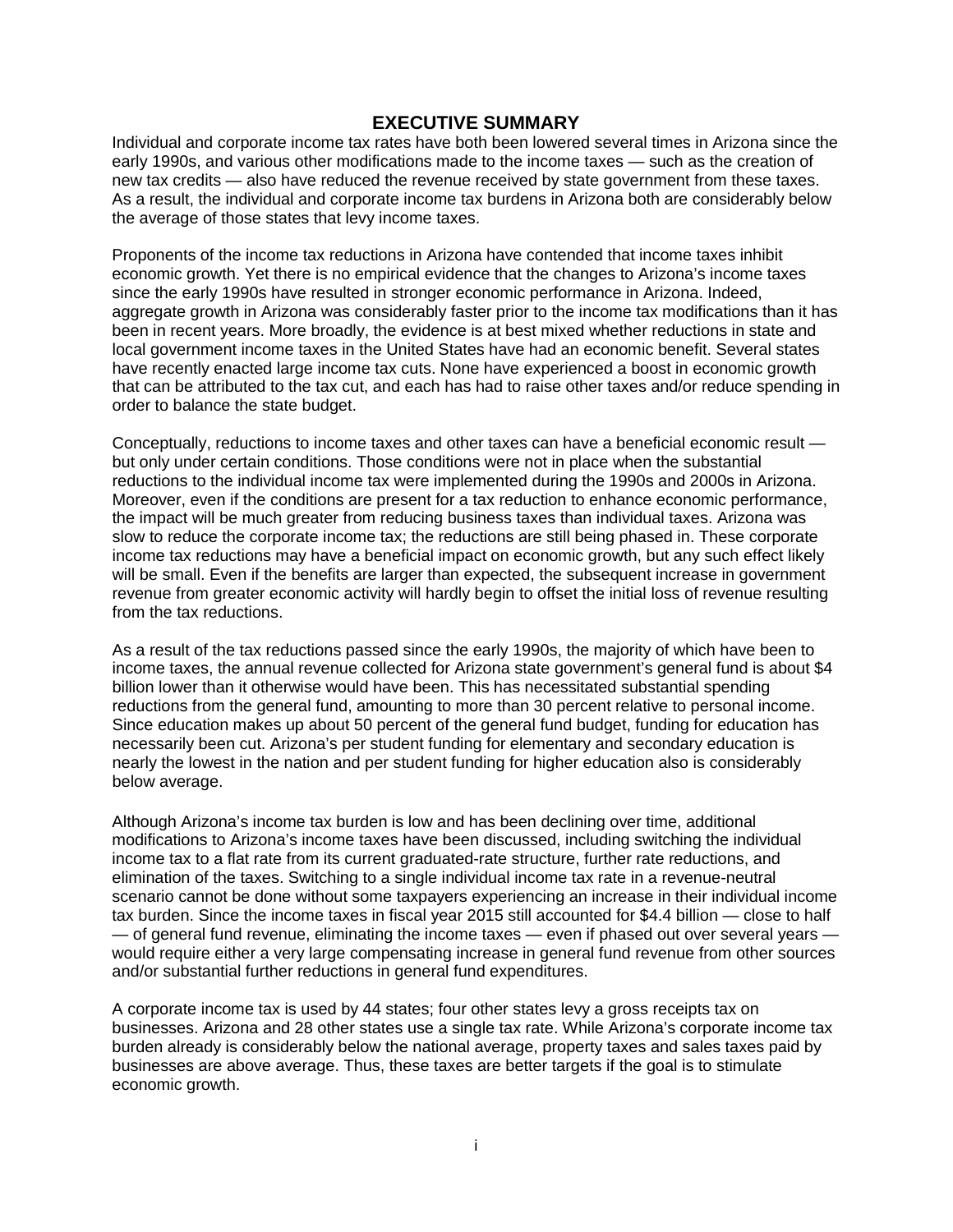Seven states do not levy an individual income tax and two states tax only dividend and investment income. Of the remaining 41 states, eight apply a flat tax rate and 34 levy graduated rates in which the tax rate increases with income. The graduated-rate income tax is the primary example of a progressive tax. Most taxes are regressive — lower-income individuals and households pay a higher share of their income in taxes than those with higher incomes. Thus, the use of a graduated income tax helps to offset the other regressive taxes. Even with its graduated individual income tax, Arizona's tax structure has been rated as the eighth-most regressive in the nation. Another advantage of the income tax is its responsiveness — tax collections keep pace with the growth of the economy. On the other hand, the disadvantages to the income tax include its complexity and the cyclicality of revenue collections.

All of the states with a flat individual income tax allow some exemptions, deductions, and credits, leaving the tax with a somewhat progressive structure. Only three of these eight states converted from graduated tax rates to a flat tax: North Carolina in 2014, Utah in 2008, and Colorado in 1987. Relative to its performance before the switch, Colorado's economic performance after the adoption of the flat tax was mixed, with stronger gains on some indicators but lesser gains on other indicators. In Utah, economic gains were lower after the conversion to a flat tax was made.

Several of the states without an income tax have a revenue source not available to most states. For example, Nevada has gaming and strong tourism, and Alaska, Texas, and Wyoming have high severance taxes related to natural resources. Most of the states without an individual income tax have never levied the tax. South Dakota eliminated the tax more than 70 years ago and Alaska abolished the tax in 1980 when the completion of the Trans-Alaska pipeline provided a major new revenue source. Thus, no recent precedence exists for a state to eliminate its income tax without the development of another large revenue source.

In order to examine economic and other conditions that may be related to the nature of the individual income tax, this report groups the states into three categories: nine states without a broad income tax, eight states with a flat tax, and 33 states with graduated tax rates. Alaska often is excluded from the list of no-tax states in analyses because of its unusual revenue system (highly tied to crude oil) and high government spending. The other no-tax states are disproportionately in the South and West regions of the country — states in these regions are growing rapidly regardless of the nature of their income tax. Moreover, Texas and Florida are much more populous than the other no-tax states and thus distort the average of all no-tax states. States without an individual income tax on average have experienced greater aggregate economic growth, but not all of the no-tax states experience fast growth. No causal relationship has been established between the absence of an income tax and economic performance. Moreover, the level of prosperity, and the improvement in prosperity, is no greater in no-tax states than in other states. States with a flat tax have not performed better than states with a progressive rate structure.

Relative to other states, those states without an income tax, on average, rely more heavily on other sources of revenue, including business taxes, and delegate more governmental responsibilities to local governments, which therefore have higher-than-average tax burdens. However, on average after excluding Alaska, no-tax states have a lower state and local government tax burden than states with an individual income tax. No-tax states have the most regressive tax structures and states with a graduated income tax have the least regressivity. Arizona's income tax collections are so low that the state is more comparable to no-tax states than states with a graduated rate structure.

The absence of an income tax does not guarantee that a state will rate highly on measures of the best places to do business or the best places to live, with some of the no-tax states ranking quite low on such measures. Similarly, the rankings are diverse among those states that levy a flat income tax. Arizona ranks in the middle of the states on best places to do business but compares more favorably on studies of the best places to live.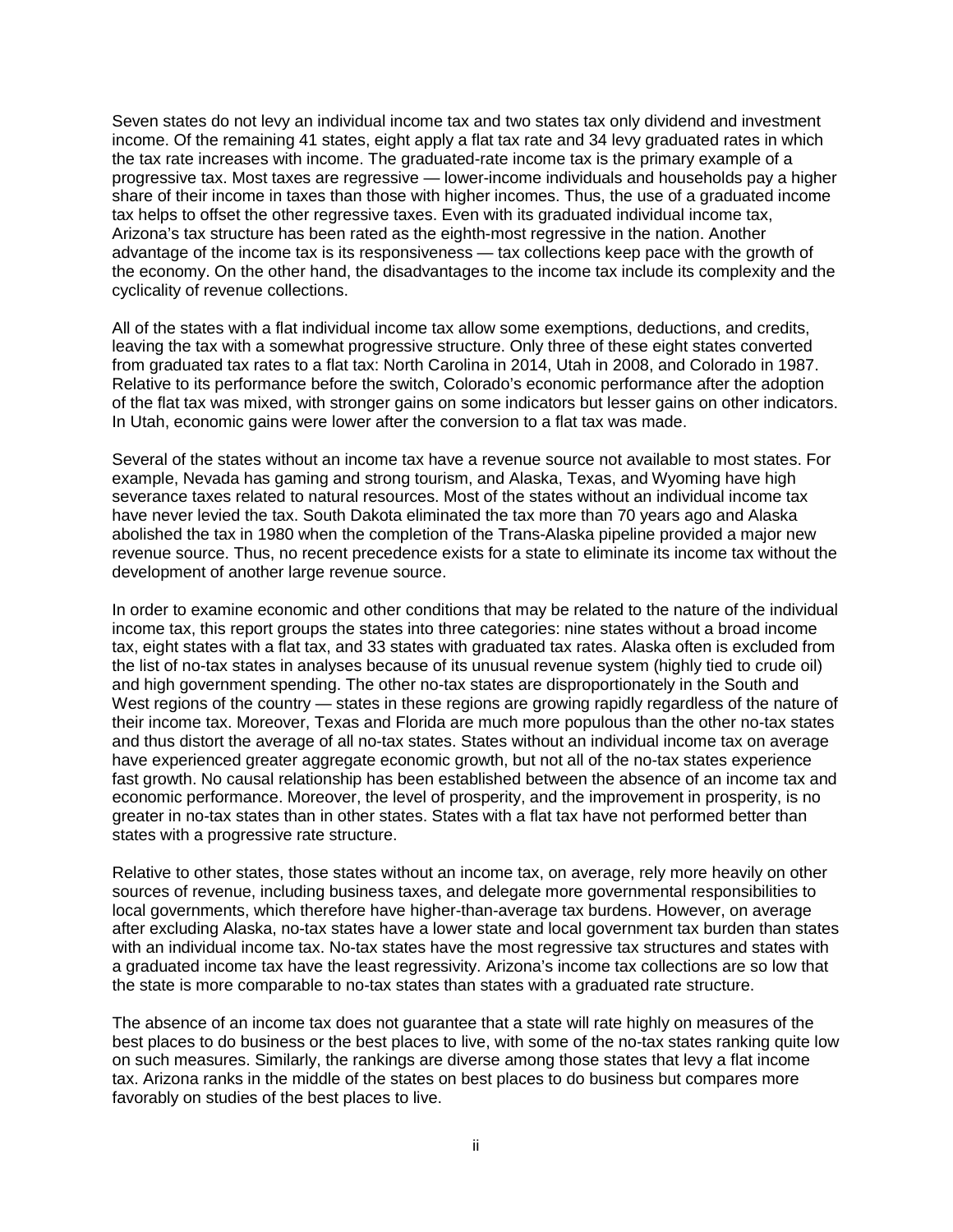# **TABLE OF CONTENTS**

| Summary                                                                                                        |    |
|----------------------------------------------------------------------------------------------------------------|----|
| Introduction                                                                                                   | 11 |
| Income Taxes in the United States                                                                              | 12 |
| <b>Primary Data Sources</b>                                                                                    | 14 |
| Arizona Income Taxes                                                                                           | 15 |
| Conceptual Issues                                                                                              | 27 |
| Income Taxes and Economic Growth                                                                               | 36 |
| Differences Between States Without an Individual Income Tax, States Using a Flat Tax Rate,<br>and Other States | 42 |
| Policy Options for Arizona's Income Taxes                                                                      | 57 |
|                                                                                                                |    |

# **LIST OF TABLES**

| 1. Relative Importance of Revenue Sources, Arizona State Government, Fiscal Year 2013                                                                             | 16 |
|-------------------------------------------------------------------------------------------------------------------------------------------------------------------|----|
| 2. Individual Income Tax Income Brackets and Tax Rates, Arizona, Tax Year 2015                                                                                    | 19 |
| 3. Individual Income Tax Collected by Income Bracket, Arizona, Tax Year 2014                                                                                      | 20 |
| 4. Individual Income Tax Collections, Arizona and the United States, Fiscal Year Average by<br>Decade                                                             | 22 |
| 5. Corporate Income Tax Collections, Arizona and the United States, Fiscal Year Average by<br>Decade                                                              | 26 |
| 6. State and Local Government Tax Burdens by Income Quintile as a Percentage of Family<br>Income, Arizona and the United States                                   | 33 |
| 7. State Government General Revenue by Source, With States Categorized by the Nature of<br>the Individual Income Tax, Fiscal Year 2013                            | 42 |
| 8. Overall Tax Burden as a Percentage of the National Average, With States Categorized by<br>the Nature of the Individual Income Tax, Fiscal Year 2013            | 44 |
| 9. Overall Tax Burden, With States Categorized by the Nature of the Individual Income Tax                                                                         | 47 |
| 10. Business Tax Burden, With States Categorized by the Nature of the Individual Income Tax,<br>Fiscal Year 2014                                                  | 48 |
| 11. Government Expenditures as a Percentage of the National Average, With States<br>Categorized by the Nature of the Individual Income Tax, Fiscal Year 2013      | 48 |
| 12. "Best States for Business" Rankings, With States Categorized by the Nature of the<br>Individual Income Tax                                                    | 51 |
| 13. Cost of Doing Business Rankings, With States Categorized by the Nature of the Individual<br>Income Tax                                                        | 52 |
| 14. Quality of Life Rankings, With States Categorized by the Nature of the Individual Income<br>Tax                                                               | 54 |
| 15. Median Household Income Adjusted for Cost Of Living and Rank Among the 50 States,<br>With States Categorized by the Nature of the Individual Income Tax, 2014 | 55 |
| 16. Average Wage Adjusted for Cost Of Living and Rank Among The 50 States, With States<br>Categorized by the Nature of the Individual Income Tax, 2014            | 56 |
| 17. Income Inequality and Rank Among The 50 States, With States Categorized by the Nature<br>of the Individual Income Tax, 2014                                   | 56 |
| 18. Simulation of the Effects on the Arizona State Government General Fund of the Elimination<br>of Corporate and Personal Income Taxes in Fiscal Year 2016       | 59 |
| LIAT AF ALLARTA                                                                                                                                                   |    |

### **LIST OF CHARTS**

| 1. Relative Importance of Revenue Sources, Arizona State Government General Fund, Fiscal  | 15 |
|-------------------------------------------------------------------------------------------|----|
| Year 2015                                                                                 |    |
| 2. Individual Income Tax Revenue Per \$1,000 of Personal Income, Arizona State Government | 17 |
| General Fund                                                                              |    |
| 3. Corporate Income Tax Revenue Per \$1,000 of Personal Income, Arizona State             | 23 |
| Government General Fund                                                                   |    |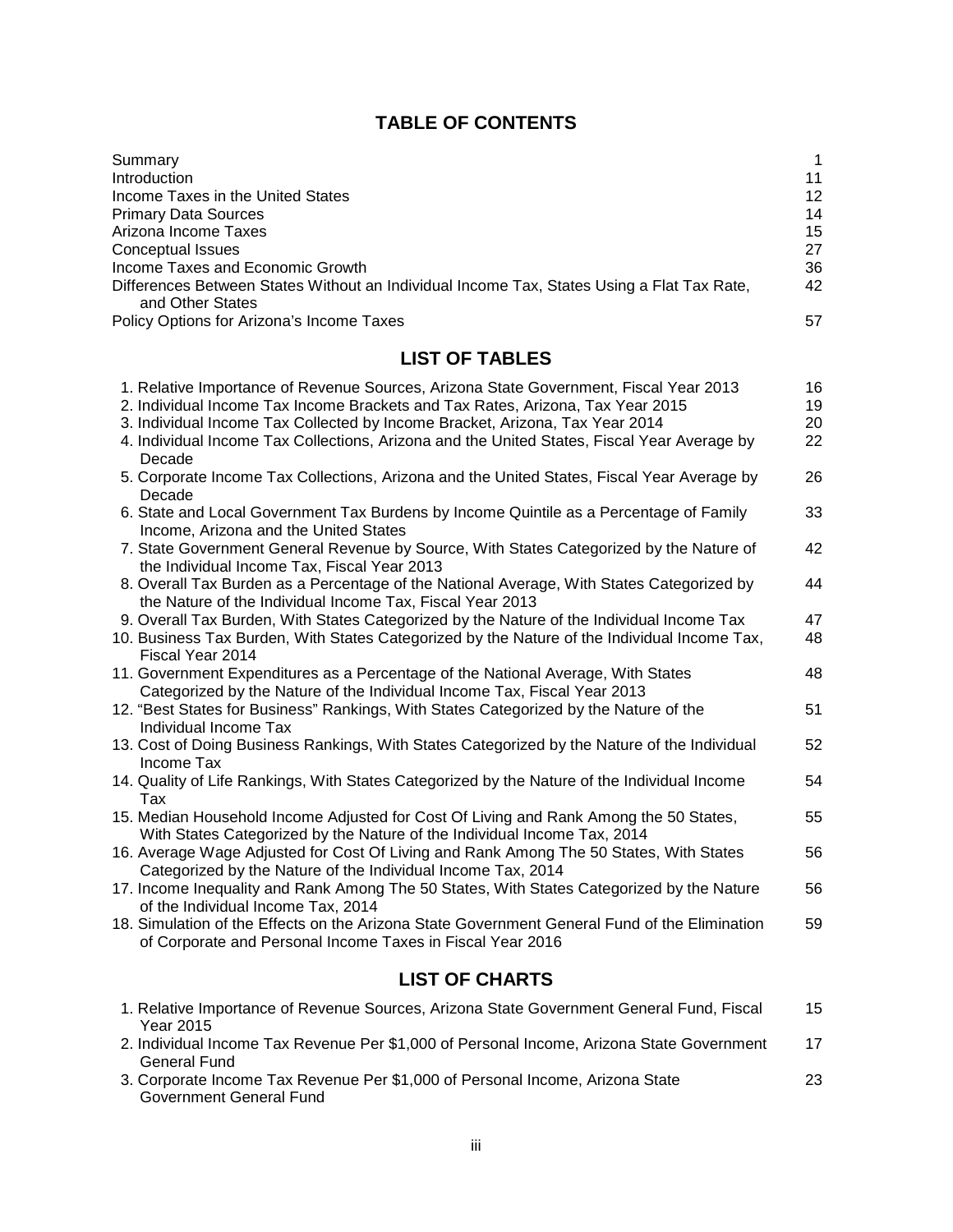#### **SUMMARY**

Most states, including Arizona, levy income taxes. Forty-three states and many localities in the United States impose an income tax on individuals. Forty-four states and many localities impose a tax on the income of corporations.

Seven states do not levy an individual income tax: Alaska, Florida, Nevada, South Dakota, Texas, Washington, and Wyoming. Two states — New Hampshire and Tennessee — tax only dividend and investment income. Eight states currently levy an individual income tax with a flat rate: Colorado, Illinois, Indiana, Massachusetts, Michigan, North Carolina, Pennsylvania, and Utah.

This report provides a broad look at Arizona's income taxes. It describes both the individual income tax and the corporate income tax and compares both with the income tax systems in the other states. After discussing some conceptual issues relating to income taxes, particularly the effects of income taxes on state economies, the report turns to an analysis of the two types of tax reform that are currently under discussion in Arizona:

- The elimination of the state individual income tax and/or the state corporate income tax.
- A shift of the individual income tax from a graduated-rate structure to a flat-rate system.

### **Primary Data Sources**

Two primary sources of public finance data for the state of Arizona are used in this paper. The Arizona Joint Legislative Budget Committee (JLBC) provides considerable up-to-date detail for Arizona; the latest revenue data are for fiscal year (FY) 2015. The U.S. Census Bureau, through its government finance program, provides much less detail and the latest data are for FY 2013, but the various accounting systems used across the states are standardized by the Census Bureau so that the Arizona data can be compared to other states.

### **Arizona Income Taxes**

The state of Arizona levies both an individual and a corporate income tax. There are no local income taxes in Arizona. According to the JLBC, the individual income tax accounted for 39 percent of the state government's general fund revenue in FY 2015; the corporate income tax was responsible for 7 percent.

The U.S. Census Bureau data provide a broader view of state revenue, going beyond the general fund to include other funds and not-appropriated revenue. These data show that intergovernmental transfers (primarily from the federal government) made up more than onethird of the state's general revenue. Taxes accounted for close to three-fourths of own-source revenue. The individual income tax provided 18 percent, and the corporate income tax contributed about 4 percent, of the state's own-source general revenue.

### **Arizona's Individual Income Tax**

The Arizona state individual income tax was enacted in 1933. From the beginning, the Arizona individual income tax incorporated a set of graduated (or progressive) rates: higher tax rates are levied as the income level increases. The current levels range from 2.59 percent to a maximum of 4.54 percent.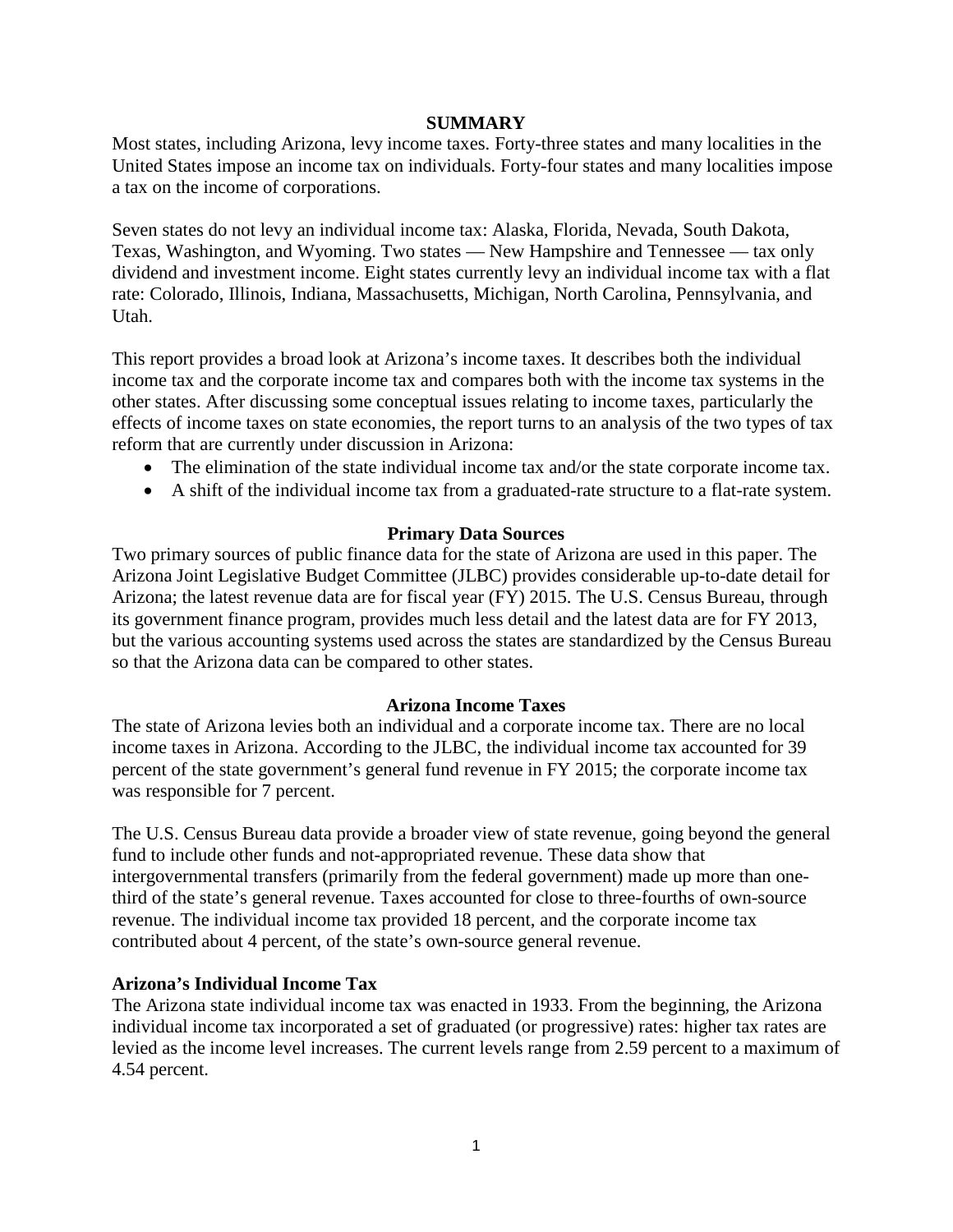Residents, part-time residents, and nonresidents who derive income from Arizona sources must pay individual Arizona income taxes. Fiduciaries of estates and trusts are subject to the individual income tax. Unincorporated businesses are also subject to the individual income tax.

The Arizona individual income tax is levied each taxable year on "Arizona taxable income." The starting point for calculating Arizona taxable income is "federal adjusted gross income" (FAGI) as defined by federal individual income tax regulations. Arizona's taxable income is determined after making Arizona-specific adjustment to FAGI and then subtracting exemptions and deductions from the Arizona adjusted gross income figure.

Historically, capital gains from the sale of assets were not treated differently from other types of income in Arizona. Starting with the 2013 tax year, the tax rate was lowered for long-term capital gains (defined as gains from assets held longer than one year) on assets acquired after 2011.

The Arizona income tax code also allows a variety of tax credits in order to encourage certain types of behavior or aid taxpayers in certain categories.

The progressive nature of the individual income tax rates combined with exemptions, deductions, and credits results in a small percentage of Arizona taxpayers paying the bulk of the state individual income tax. Those with FAGI of at least \$100,000 accounted for 14.5 percent of the tax filers for tax year (TY) 2014, but their tax liability was two-thirds of the total. In contrast, those with limited incomes paid little in individual income tax. More than 38 percent of the tax filers reported FAGI of less than \$25,000; their tax liability accounted for only 2.4 percent of the total.

The burden of Arizona's individual state income tax is low and has been declining over time. Based on the Census Bureau's revenue data for FY 2013, Arizona's individual income tax burden on a per capita (per person) basis was only 48 percent of the national average. Per \$1,000 of personal income, Arizona's burden was 58 percent of the national average. Among the 41 states with a broad-based individual income tax, Arizona ranked 41st on both the per capita and per \$1,000 of personal income measurements.

### **Arizona's Corporate Income Tax**

Arizona's corporate income tax came into being in 1933. Like the state's individual income tax, the Arizona corporate income tax initially had a graduated rate structure. In 1990, the state corporate income tax was changed to a flat tax with a single tax rate levied on corporations' net taxable income. The single rate is 5.5 percent in TY 2016, falling to 4.9 percent in TY 2017.

Arizona's corporate income tax is levied on all corporations, excluding certain exempt organizations, which engage in business in Arizona. Exempt organizations include those exempt from federal income tax under IRS section 501 (generally not-for-profit organizations), plus a list specified in state statutes.

The tax base for the state's corporate income tax is defined as Arizona taxable income, which is equal to federal taxable income, adjusted by a set of Arizona-specific additions and subtractions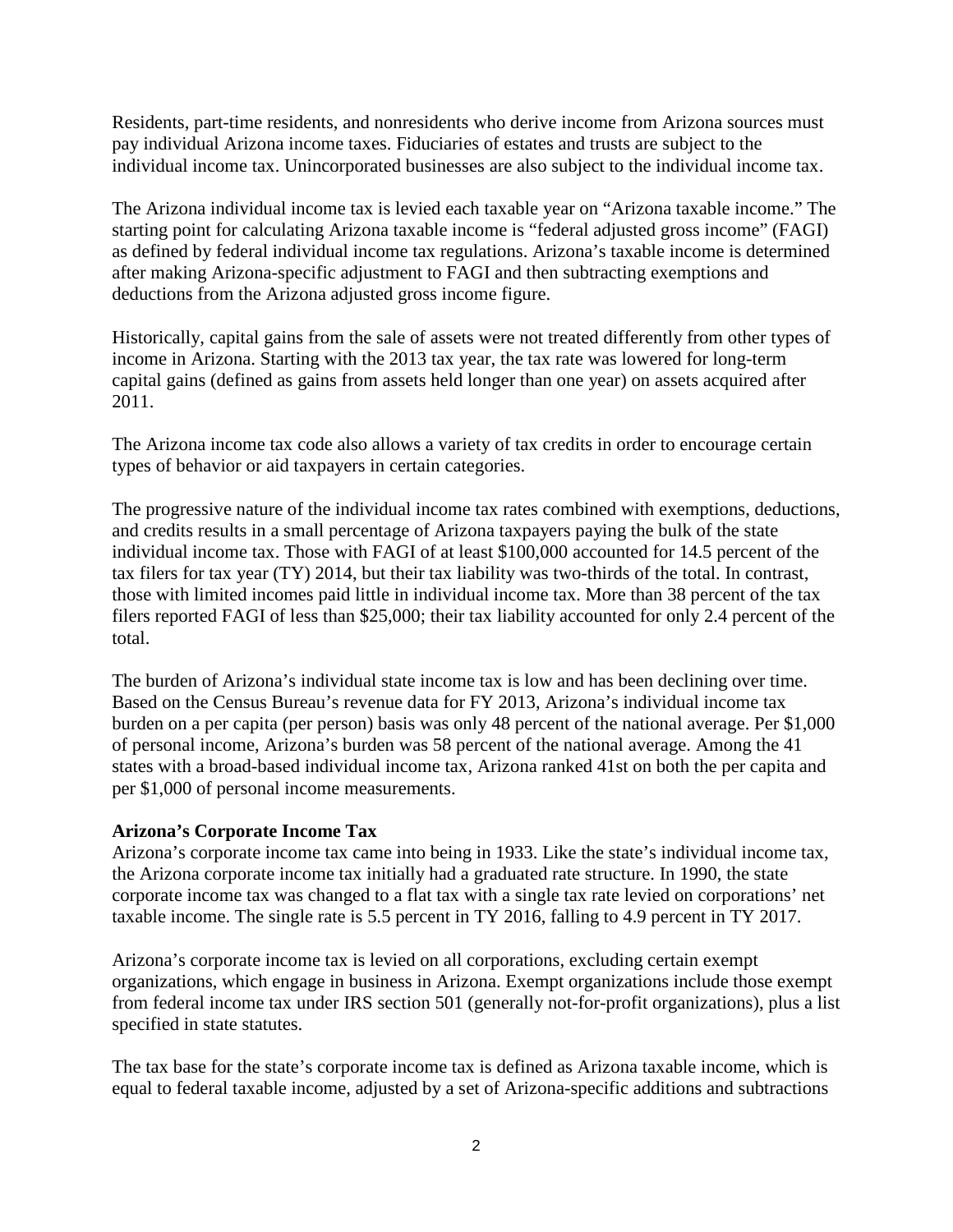specified by the state corporate income tax code. Multistate corporations are required to allocate a portion of their income to Arizona.

Forty-four of the 50 states levy corporate income taxes, but they typically account for a relatively small portion of the states' total tax revenue. Among the 44 states with a corporate income tax, 29 have a flat tax structure, with a single tax rate applied to all taxable income. The other 15 states have graduated tax structures.

In FY 2013, Arizona's corporate income tax burden was 77 percent of the national average measured in terms of tax per \$1,000 of state gross domestic product (GDP). Arizona ranked 33rd lowest among the 44 states that levy a corporate income tax.

### **Conceptual Issues**

Governments levy taxes, charge fees, and collect other types of revenue to pay for the cost of the public services they provide. In some cases, it is possible to fund public services by directly charging user fees, but for many types of governmental activities, such as police protection, this approach is not feasible and so taxes — which are not directly tied to the use of public services — are used to pay for the cost of providing those government services.

There are two fundamental economic philosophies underlying the approach used by governments to pay for the services they provide. One, the benefits-received approach, is based on the notion that if a public service provides a benefit to an individual, household, or business, that individual, household, or business should pay for that benefit. The ability-to-pay approach, on the other hand, rests on the concept that those who are most able to bear the burden of the tax should pay — that is, individuals or businesses with larger incomes, profits, or wealth should pay more taxes.

### **Economic Criteria for Evaluating Taxes**

The revenue structures of the 50 states vary widely, but the majority of states rely most heavily on a combination of sales taxes and individual income taxes, with corporate income taxes and property taxes playing a lesser role. Each type of tax has its advantages and disadvantages. Economists have developed a set of guiding principles to evaluate the pros and cons of the different types of taxes. The following six criteria are generally accepted as fundamental characteristics on which to judge a tax:

**Stability**: Does the tax provide a stable source of revenue or is it subject to wide fluctuations from year to year or over the business cycle? Between FY 2007 and FY 2010, controlling for tax code changes and changes in personal income, corporate income tax collections fell 41 percent in Arizona. Individual income tax revenues did not decline as sharply at 22 percent. Sales tax collections are generally regarded as a more stable revenue source, but general sales tax collections dropped 23 percent during the last recession. Hardly any decline occurred in the other tax sources used for the general fund, but these sources accounted for only 6 percent of general fund revenue in FY 2015.

**Responsiveness**: Does the tax produce a revenue stream that keeps pace with growth and changes in the state's economy? Between FYs 1995 and 2015, controlling for tax code changes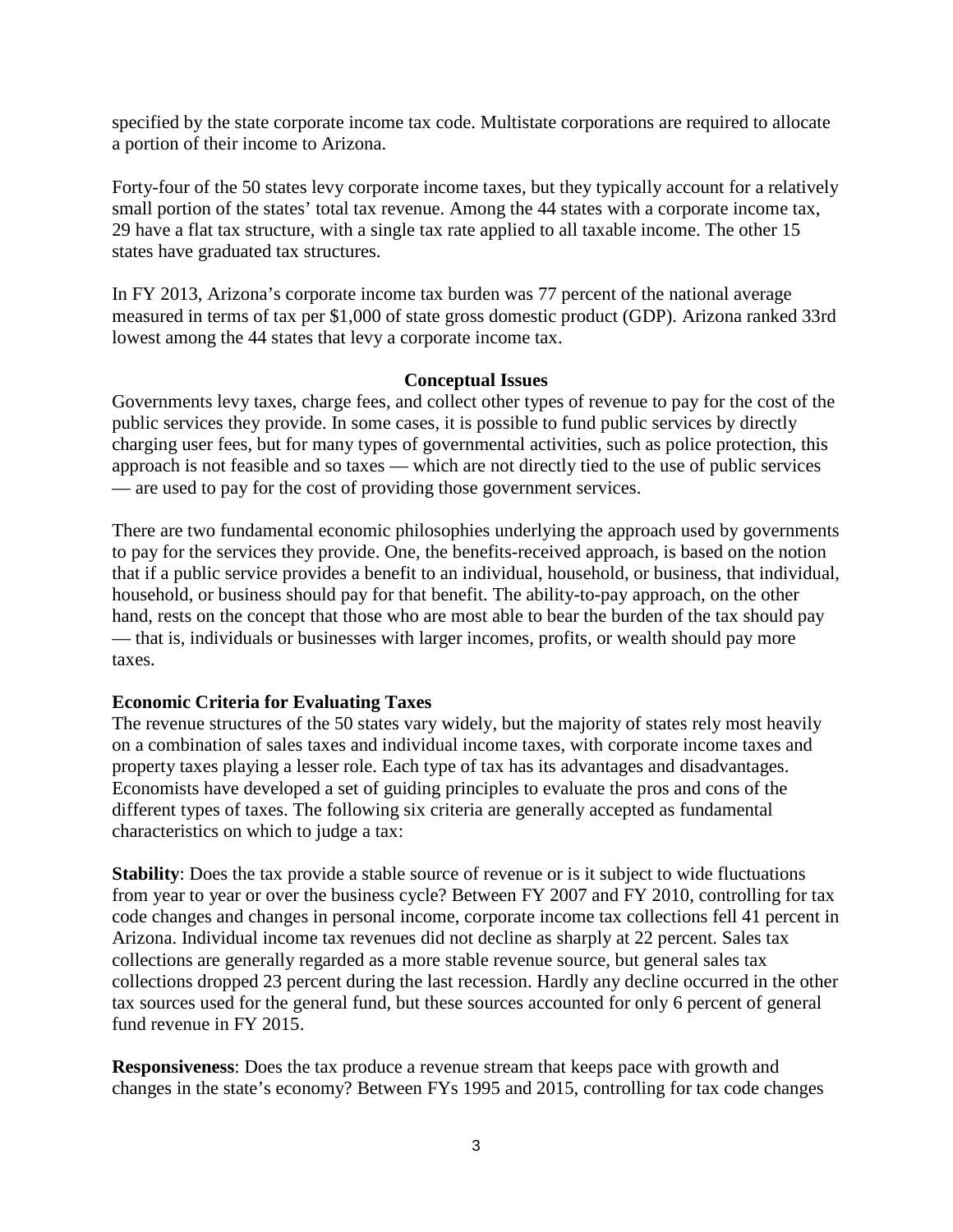and changes in personal income, the individual income tax collections increased 19 percent, but decreases occurred in each of the other tax sources. In particular, collections from the general sales tax dropped 21 percent. Arizona's sales tax is largely limited to goods purchased in stores, while consumer spending continues to shift to goods purchased via the Internet and to nontaxed services. Thus, the responsiveness of the sales tax is especially poor.

**Simplicity**: Is the tax easily understood by taxpayers and does it minimize compliance and administrative costs? Of the four major taxes in terms of complexity, cost of compliance for taxpayers, and cost of collection for the state (in some cases also for the business sector), the sales tax would probably rank above the other three — it is relatively easy for taxpayers with minimal compliance costs, and its collection costs are probably smaller than for the other tax types. Although the property tax is very complex, costs for taxpayers are less than for the income tax, and the administrative and collection costs for the state are probably also less than the income tax. Individual and the corporate income taxes suffer the same problems — both are complex, impose significant compliance costs on taxpayers, and involve major administrative and collection costs.

**Equity**: Is the burden of the tax distributed fairly? There are two primary aspects to the concept of tax equity: Horizontal equity refers to the idea that taxpayers with similar characteristics should pay similar amounts; vertical equity is based on the concept that taxpayers with a greater ability to pay taxes should pay larger amounts.

In concept, an individual income tax might be expected to treat taxpayers with similar incomes equally, but in reality, state income taxes have myriad deductions, exemptions, and credits that benefit specific groups of taxpayers or specific activities that lead to unequal treatment of taxpayers with similar incomes. The general sales tax in Arizona (and many other states) is levied on only a subset of consumer purchases, producing horizontal equity issues. Similarly, the property tax as structured in Arizona has different assessment ratios for different types of property, provides a homeowners' rebate, and has other complexities that result in taxpayers with similar incomes not being treated the same.

Relating to vertical equity, a tax is conventionally classified as regressive if it takes a smaller share of income as income increases, as proportional if it takes the same proportion at all income levels, and progressive if it takes a bigger share as income increases.

Arizona's individual income tax is progressive, but the state's property tax and sales tax are regressive. It is difficult to evaluate how the corporate income tax affects taxpayers, but it is probably progressive relative to the business sector.

**Neutrality**: To what extent does the tax impact economic behavior? The term "excess burden" is often used to define the costs associated with the economic distortions caused by taxation. Economists generally identify sales taxes as causing the least excess burden, followed by property taxes. Individual income taxes are considered to cause more distortions than sales or residential property taxes and the corporate income tax is disparaged as causing by far the largest excess burden. In general, however, the magnitude of the excess burden of state taxes is very small.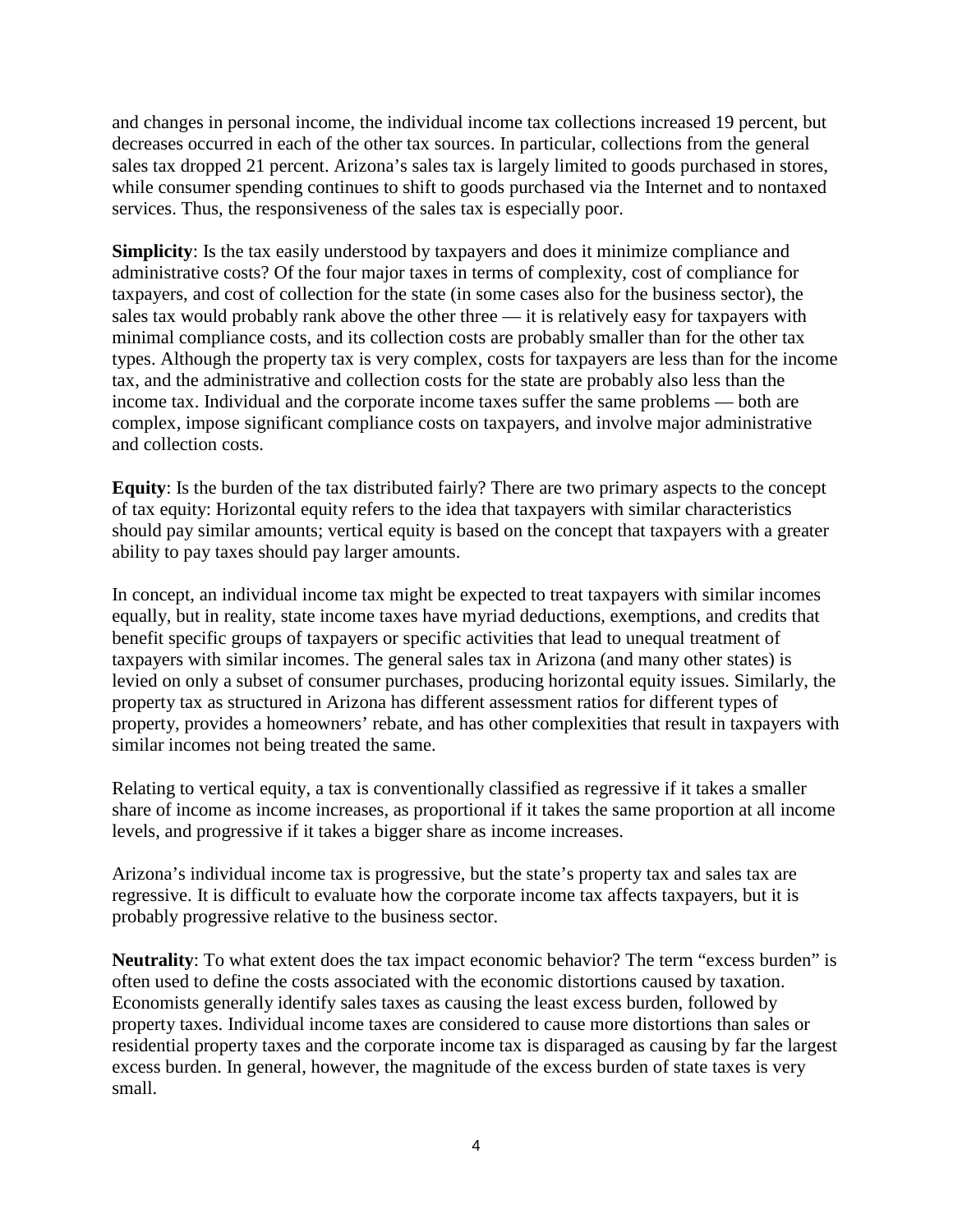**Exportability**: Is the tax paid by nonresidents who benefit from public services provided by the state? In general, the individual income tax ranks lowest in terms of its ability to be shifted to nonresidents. States have been able to shift more of the other major taxes — with corporate income taxes having the largest share.

From the discussion of the six characteristics, it is obvious that they conflict with each other in many instances. For example, sales taxes are regressive and so are ranked low in terms of vertical equity but rate highly for simplicity. There are also strong differences of opinion as which of these six characteristics are the most important. Business interests and conservatives emphasize neutrality and the impact of taxes on interstate competition. Consumer advocates and progressives rate tax equity as the highest priority. For these and other reasons, there is continuing controversy about which is the "best" tax.

# **Income Taxes and Economic Growth**

The effect of a state's tax policy on its economy remains a controversial and unsettled issue even though academic researchers, think tanks, advocacy organizations, and public agencies have produced a large body of literature relating to the issue.

Studies of state fiscal policies vary greatly in their approaches and methodologies. The ways in which the researchers have addressed (or ignored) methodological issues contribute to the conflicting findings.

Academic research focusing specifically on the effects of state income taxes on state economic performance is not as voluminous, but there is a body of literature dealing specifically with income taxes, and the results have been inconclusive. The results of recent studies employing more sophisticated econometric techniques to counter methodological issues in earlier analyses are mixed but generally do not provide strong support for the contention that cutting or eliminating state income taxes will spur economic growth.

Although in theory income taxes are disincentives to work and invest, there is not compelling empirical evidence that state income taxes have significant negative impacts on states' economic performance. Similarly, the empirical evidence from the few studies that speak to the issue does not offer much support for the argument that progressive state income tax structures hinder economic growth.

Discussions of the adverse effects of income taxes on economic growth often present comparisons of rates of growth measured by various economic variables over various time periods for no-income-tax states vis-à-vis states with income taxes. Similar comparisons can also be made between the states with a flat income tax structure versus states with progressive income taxes to evaluate the theoretically superior economic growth potential of a flat tax versus a progressive income tax

While aggregate economic growth tends to be faster in states without an individual income tax, the results are not consistent across the no-income-tax states. Instead, the faster growth is associated with geographic location in the faster-growing South and West regions of the country. Further, the no-income-tax states have not had greater gains in prosperity, nor is the level of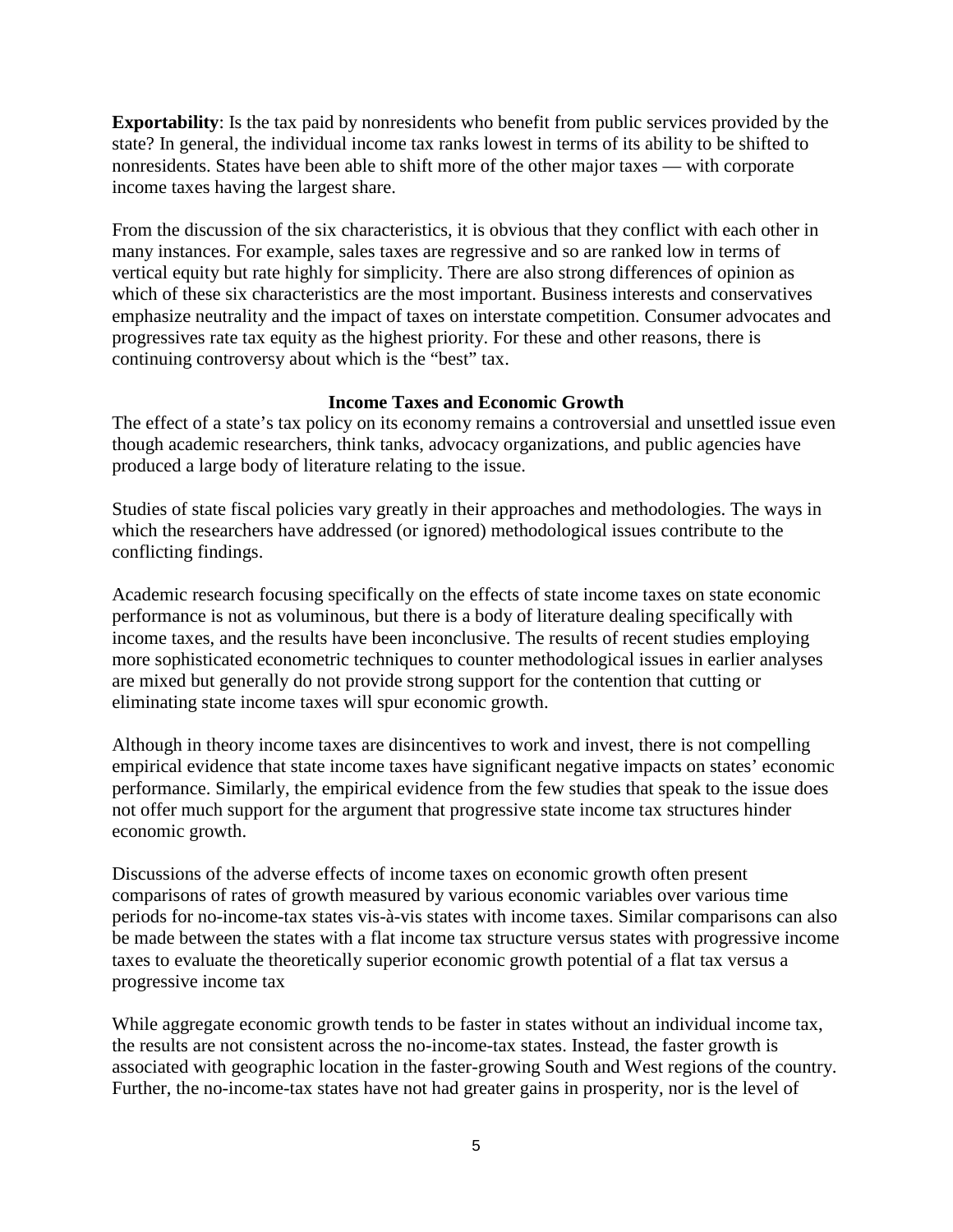prosperity any higher, than in the other states. Similarly, states with a flat individual income tax rate have not performed better than states with progressive rate structures.

# **Tax Changes and Economic Growth in Arizona**

Analyses of the tax changes and fluctuations in Arizona's economic growth from the late 1980s through 2009 found that swings in state revenues associated with the business cycle had led to tax increases and decreases, rather than the tax reductions resulting in stronger economic growth. Decreases in state tax rates and other reductions in tax burden in Arizona have generally coincided with times of strong economic growth and budget surpluses, permitting tax cuts while still allowing the state budget to remain in balance in the near term. Conversely, tax increases have occurred to forestall budget deficits during periods of economic recessions.

# **Differences Between States Without an Individual Income Tax, States Using a Flat Tax Rate, and States with a Graduated Tax Rate**

# **Differences in Revenue Structures**

On average, the group of nine no-income-tax states relies more heavily on intergovernmental transfers and less on own-source revenues to fund state government expenditures.

The no-income-tax states have substituted higher sales taxes and various other taxes as replacements for the individual income tax. They also have somewhat more reliance on fees and miscellaneous revenue sources. On average, the revenue structures among the flat-income-tax states is not that much different than the states with a graduated income tax.

Arizona's state revenue structure relies very heavily on the general sales tax and much less on income taxes than is typical for the 41 states with a broad-based individual income tax.

# **Overall Tax Burden**

In per capita terms, the average burden for the nine no-income-tax states is higher than the national average, but the high average per capita burden for the group of nine no-income-tax states results from the inclusion of Alaska and its extremely atypical government finances. Excluding Alaska, the average per capita burden is the same as the average burden for the flattax states and lower than for the graduated-tax states, and the GDP-based measure of overall tax burden is substantially lower than that for the other states.

Arizona's overall tax burden measured in per capita terms is far below the average of the noincome-tax states and even further below that of the average of states that levy a broad-based individual income tax. When measured in terms of GDP, Arizona's overall tax burden is very similar to the average of the no-income-tax states and lower than that of the typical income-tax state.

# **Differences in Tax Burden by Income Level and in the Regressivity of State and Local Tax Structures**

As a group, the no-income-tax states have the most regressive tax systems, with the group of states with a graduated income tax the least regressive, and the group of flat-income-tax states in between.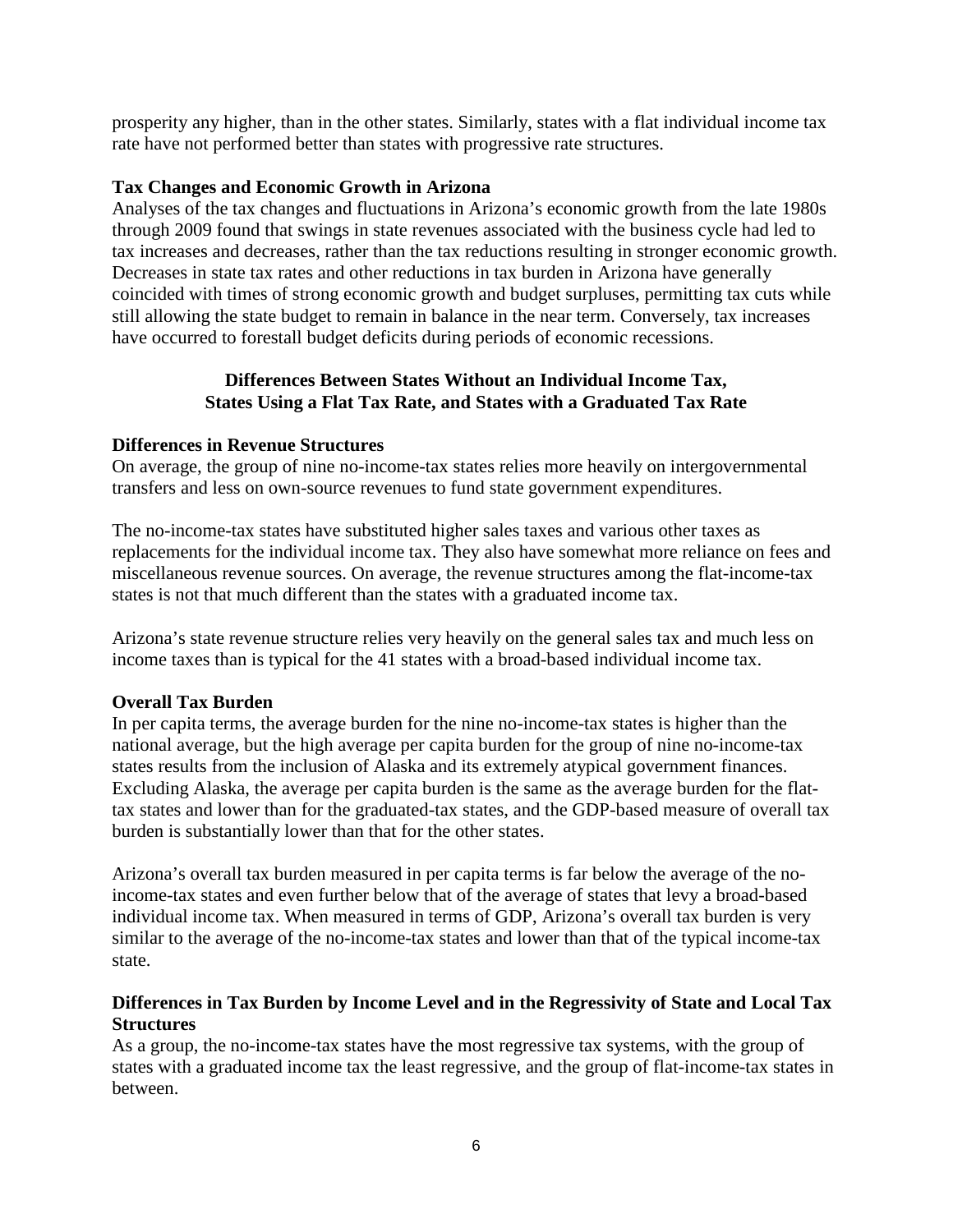Arizona's tax system ranked as the eighth-most regressive among the 50 states, although not as regressive as the group of eight no-income-tax states (excluding Alaska).

# **Differences in Business Tax Burdens**

The states that do not levy a broad individual income tax also rely more heavily on business taxes to fund their government activities. Arizona's business tax burden is slightly below the average for states with a graduated income tax structure and well below that of the no-incometax states.

# **Differences in State and Local Spending**

With Alaska's per capita state and local expenditures nearly twice the national average, the average spending level in per capita terms for the nine no-tax states is higher than for the other states. But after excluding Alaska, the average spending in per capita terms for the other eight no-income-tax states is the same as the average for the flat-tax states and lower than the average for the graduated-tax states. For the GDP-based measure, the average overall burden is lower for the group of eight no-income-tax states versus the group of flat-tax states and substantially lower than the average for the graduated-tax states.

Arizona's overall spending level measured in per capita terms is far below the average of the eight no-income-tax states and even further below that of the other states that levy a broad-based individual income tax. When measured in terms of GDP, Arizona's overall spending level is higher than the average of the eight no-income-tax states but lower than average for states with a either a flat or a graduated income tax.

# **Best Places for Business and Best Places to Live Rankings**

Those in favor of abolishing state income taxes emphasize the negative impact of state income taxes on both business location/investment decisions and individuals' decisions on where to live. However, based on the rankings by three recent studies (Beacon Hill, Forbes, and CNBC), the absence of an income tax does not guarantee a high ranking on measures of the best states for business. Similarly, the rankings are diverse among the group of states that levy a flat individual income tax — some are ranked highly but others rank near the bottom. Despite its low taxes, Arizona did not rank highly in any of these three studies.

Two recent academic studies that used more sophisticated methodologies than typical best places to live reports also produced very mixed results — with one or two of the no-income-tax states ranked near the top but others ranked near the bottom. The presence of a flat tax rate also had no correlation to the quality-of-life rankings. Arizona ranked considerably higher on the quality-oflife studies than on the studies of the best states for business.

# **Policy Options for Arizona's Income Taxes**

Over the past 22 years, there have been seven decreases in Arizona's individual income tax rates, the last taking effect for tax year 2007, but its basic graduated rate structure has remained intact. Arizona's corporate income tax was changed to a flat tax structure in 1990, and its rate has been lowered periodically over the last 22 years with further decreases scheduled to occur through TY 2017.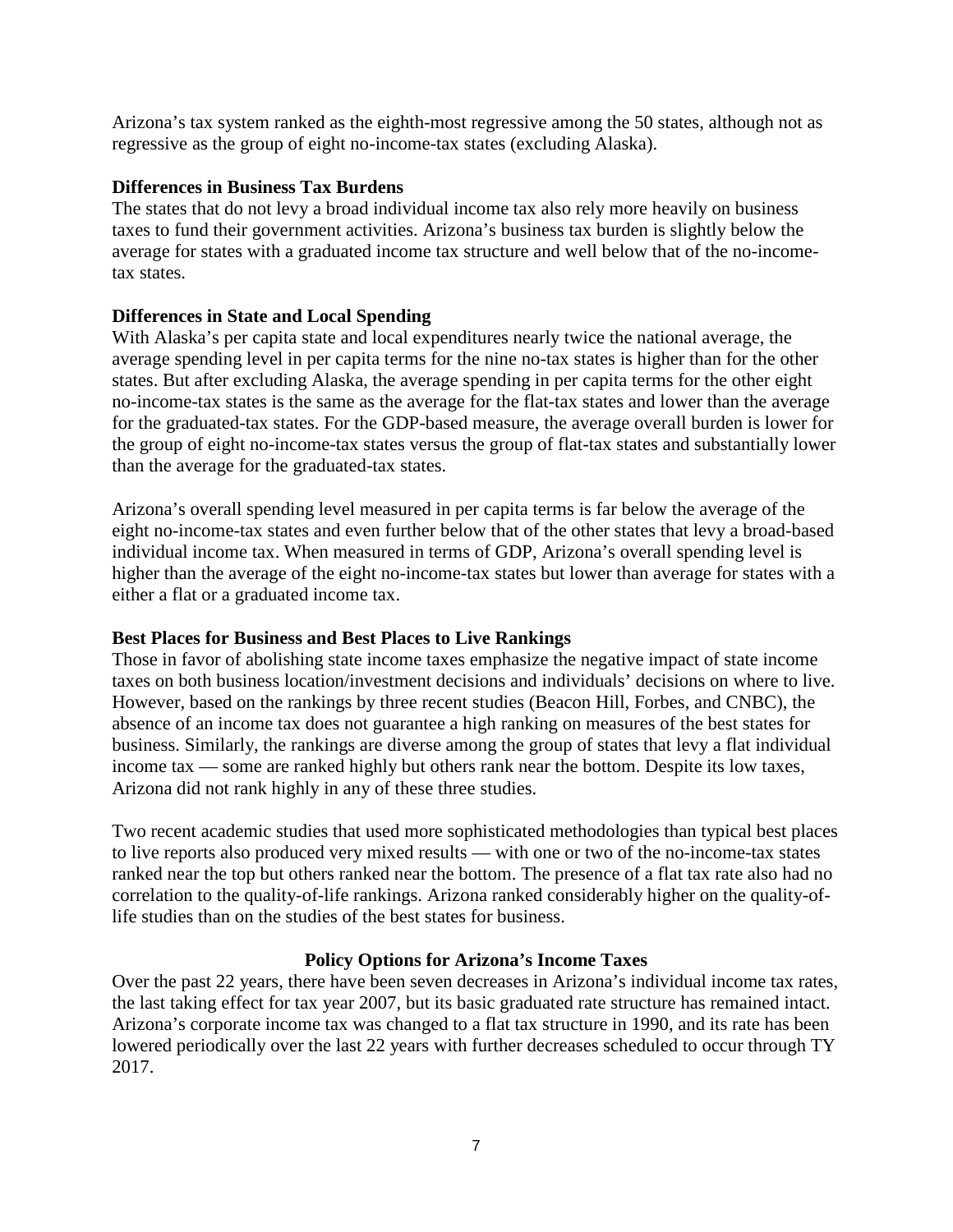Recently, however, there has been serious discussion of major changes to, or elimination of, Arizona's income taxes.

### **Flat Tax**

In 2013, the Arizona Legislature established the Joint Task Force on Income Tax Reform. Its final report proposed actions for 2014 to index tax brackets for inflation and to reduce the number of income brackets from five to three, though keeping the same range of rates. The Task Force also recommended more comprehensive longer-term changes that included switching from the current progressive tax rate structure to a flat rate system.

The Task Force's short-term recommendations relating to changes in the tax brackets were not enacted in 2014, but inflation indexing of the income brackets was made permanent in 2015. A bill was introduced in the 2016 legislative session that would establish an optional individual flat income tax, but it was not passed into law.

#### **Eliminating Arizona's State Income Taxes**

The elimination of Arizona's state income taxes was one of the major issues during the 2014 gubernatorial race, and after his election, Governor Ducey has continued to avow a mission to bring income tax rates "as close to zero as possible" with the goal of eliminating the taxes altogether.

#### **Impact on the State General Fund Budget of Eliminating Arizona Income Taxes**

The state's current fiscal structure is heavily dependent on the revenue collected by its income taxes. In FY 2015, income tax collections accounted for 43 percent of total general fund revenues (46 percent before subtracting urban revenue sharing). Results of a simulation of what would happen to the state's general fund budget if the state personal and corporate income taxes were eliminated shows that even with a conservative forecast of expenditure growth and extremely generous assumptions regarding revenue growth, the elimination of the income taxes — regardless of the number of years over which the taxes are phased out — would result in a significant budget deficit continuing far into the future.

### **Other States' Experiences with Income Tax Reform**

**Income Tax Cuts**. Four of the five states that had enacted large income tax cuts since 2010 (Kansas, Maine, North Carolina, Ohio, and Wisconsin), actually experienced slower job growth than the nation as a whole. Only North Carolina, the last state in which the income tax cut took effect (in January 2014), had job growth that exceeded the national average through 2015. The income tax cuts also have not produced offsetting state revenues generated by a surge in economic growth that was supposed to result from the tax cuts.

**Shifting from a Graduated to a Flat-Tax Structure**. Three states have shifted from a graduated tax rate system to a flat tax: Colorado in 1987, Utah in 2008, and North Carolina in 2014. None of the states with single-rate income taxes has a true flat tax. All of their individual income tax systems incorporate various exemptions, deductions, and credits. The evidence is mixed as to whether the switch from graduated rates to a single rate income tax structure led to stronger economic growth for these states. With North Carolina's new structure in effect only since 2014, sufficient data to examine the economic effects of the switch are not yet available.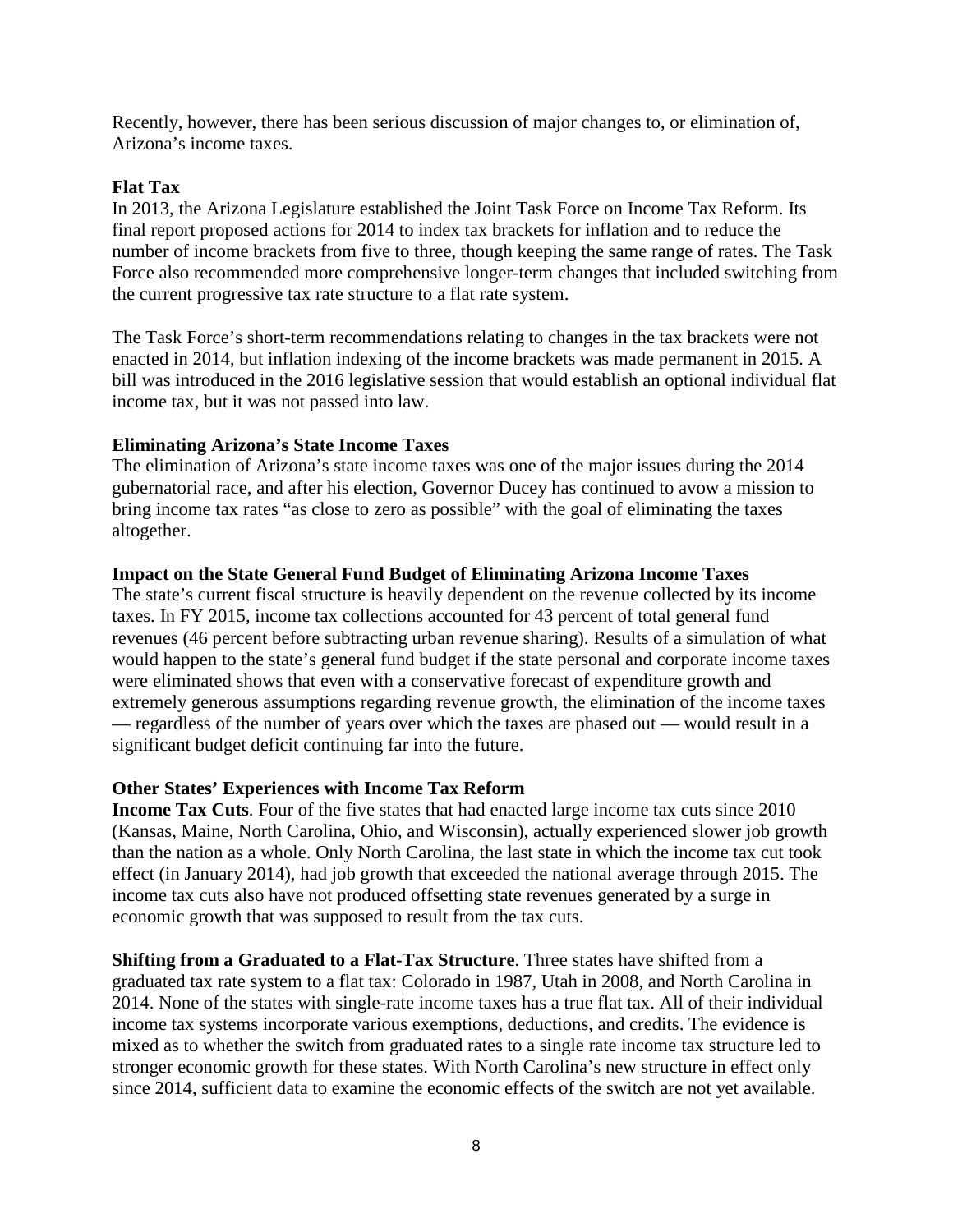Comparing growth rates in employment and per capita income, Colorado experienced mixed results after the switch, and Utah had lesser gains.

### **Observations Regarding Policy Options**

With the stated objective of stimulating their states' economies, a number of states, including Arizona, have had serious discussions about cutting individual and/or corporate income taxes as part of a long-term strategy to eliminate state income taxes.

First, it may be worthwhile to consider the current competitive situation of Arizona versus the other 49 states with respect to its tax climate. Arizona qualifies as a low-tax state in terms of its overall tax burden. The state ranked 49th lowest in FY 2013 measured in terms of total state and local own-source general revenues per capita and 48th lowest if only state government ownsource general revenue is included.

Arizona does not do as well in terms of the tax burden of businesses. In terms of business taxes, Arizona ranked tied for 18th highest as a percentage of private-sector GDP in FY 2014. While unincorporated businesses pay individual income taxes, the biggest share of the business tax burden in Arizona comes from sales taxes and property taxes, not from corporate or individual income taxes. Further, Arizona's business tax burden is above average for these two taxes, while the income tax burden is far below average.

Any idea that eliminating or lowering state income taxes will pay for itself should be forgotten. As demonstrated by the results of the simulation discussed earlier and by the real-world example of what happened in Kansas, such policies will come nowhere close to paying for themselves. So the key issue in lowering or eliminating state income taxes is whether such changes are undertaken as revenue-neutral tax reform or as a strategy to lower taxes and reduce the size of state government.

Arizona's state income taxes are very important sources of revenue to the Arizona state government, with the combination of individual and corporate income taxes providing nearly one half of the total. So, eliminating both income taxes or the individual income tax alone or even lowering tax rates will necessitate equally major increases in other revenue sources or major cuts to the state budget.

If a move to lower income tax rates or to eliminate income taxes is to be undertaken as a revenue-neutral reform, ways to replace the lost income tax revenues would have to be found. A move toward a pure flat tax by reducing or eliminating many of the numerous deductions, exemptions, and credits would be one credible option. It would reduce the distortions, inefficiencies, and complexity of the current system while generating offsetting revenue. However, it is not possible to design a revenue-neutral flat tax that will not cause some taxpayers to pay higher taxes. In addition, it might be difficult politically to create such a tax due to the probable lobbying by special interest groups to preserve their "pet" deductions and credits.

The most likely source of additional revenue to offset revenue lost due to reducing income tax rates or abolishing the income tax would be to increase the state's general sales tax but potentially also certain selective sales taxes. This would make the state's revenue system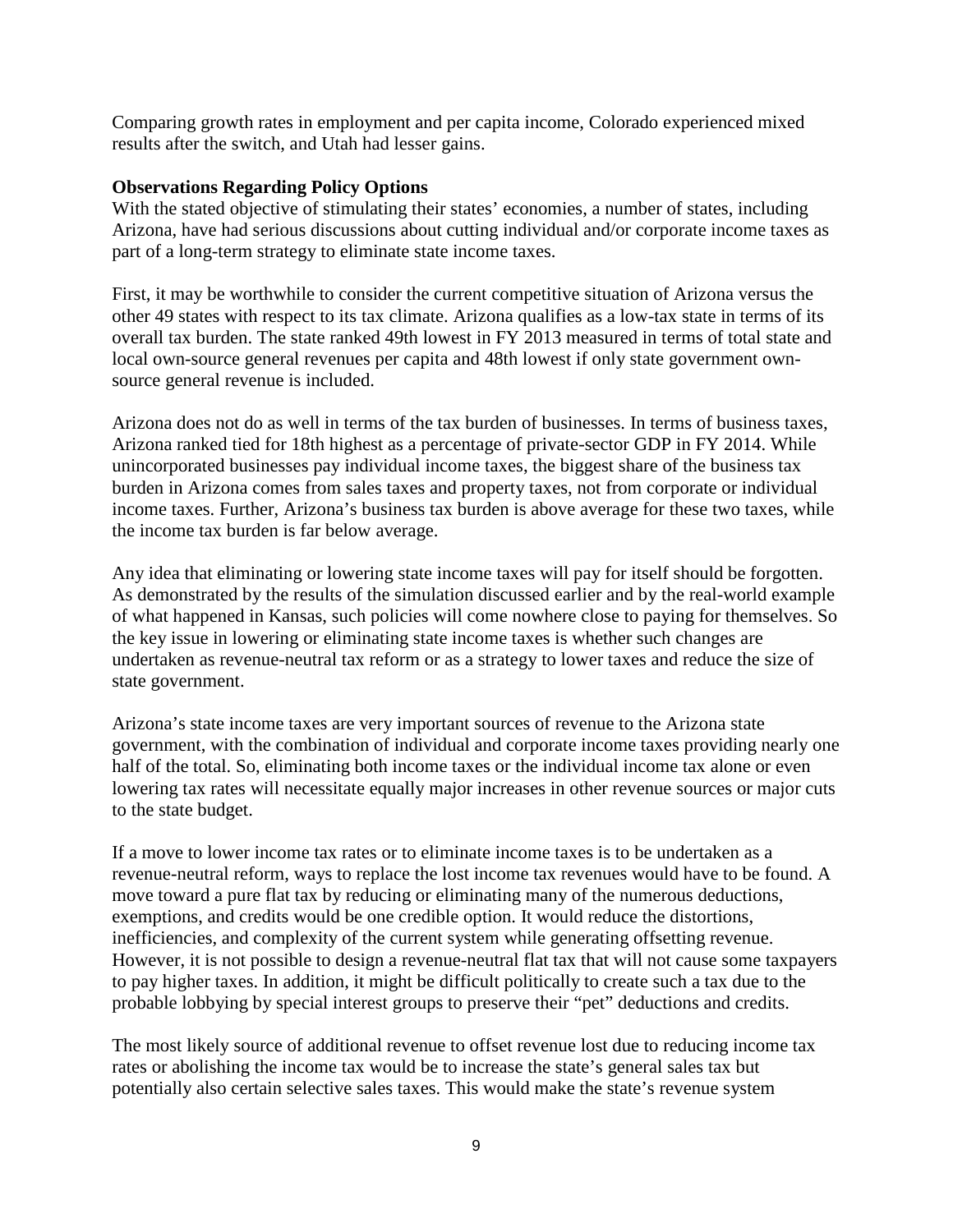dependent on sales tax collections for about 90 percent of the general fund revenue, more regressive, and somewhat less volatile but also less able to keep pace with the state's growth. A better option to replace some of the lost revenue would be to reinstitute the state's property tax, but a high tax rate would be required to offset all of the lost revenue.

Lowering or eliminating Arizona's income taxes without replacing them with other revenue sources would mean shrinking the state budget relative to the size of the Arizona economy. A large share of cuts would have to be borne by decreases in state spending on education, which make up more than half of general fund appropriations.

Historically, the Legislature has pursued a policy of cutting taxes in good economic times when revenues were plentiful and then cutting expenditures during bad times to close the budget deficit. If this pattern of tax reductions during periods of strong economic growth is continued and particularly applied to income tax cuts, with a long-term objective of eliminating the state income taxes, the relative size of the state budget would shrink more gradually over time than if the income taxes were abolished in either one year or over a several-year phase in. Still, over the long term, the scope of the operations and services provided by Arizona state government would be substantially smaller than today.

Although proponents argue that revenue-neutral tax reform, lowering and ultimately eliminating Arizona state income taxes, would produce big benefits for the state's economy, there is no clear evidence that such a change to the state's fiscal structure would significantly spur economic growth. Based on Arizona's past experience, income tax reform based on tax cuts and spending reductions would be the more likely approach, but there is also no compelling empirical evidence that the combination of income tax cuts teamed with equivalent cuts in state government spending would have significant positive impacts on economic growth.

Further, based on the fiscal structures of the states without a broad-based individual income tax and the experience in other states that have recently cut income taxes, it is likely that moves to reduce Arizona state income taxes would result in a shift of more responsibility for providing and funding public services to Arizona's local governments, with the result that taxpayers would see increases in local taxes at least partially offsetting cuts in state income taxes.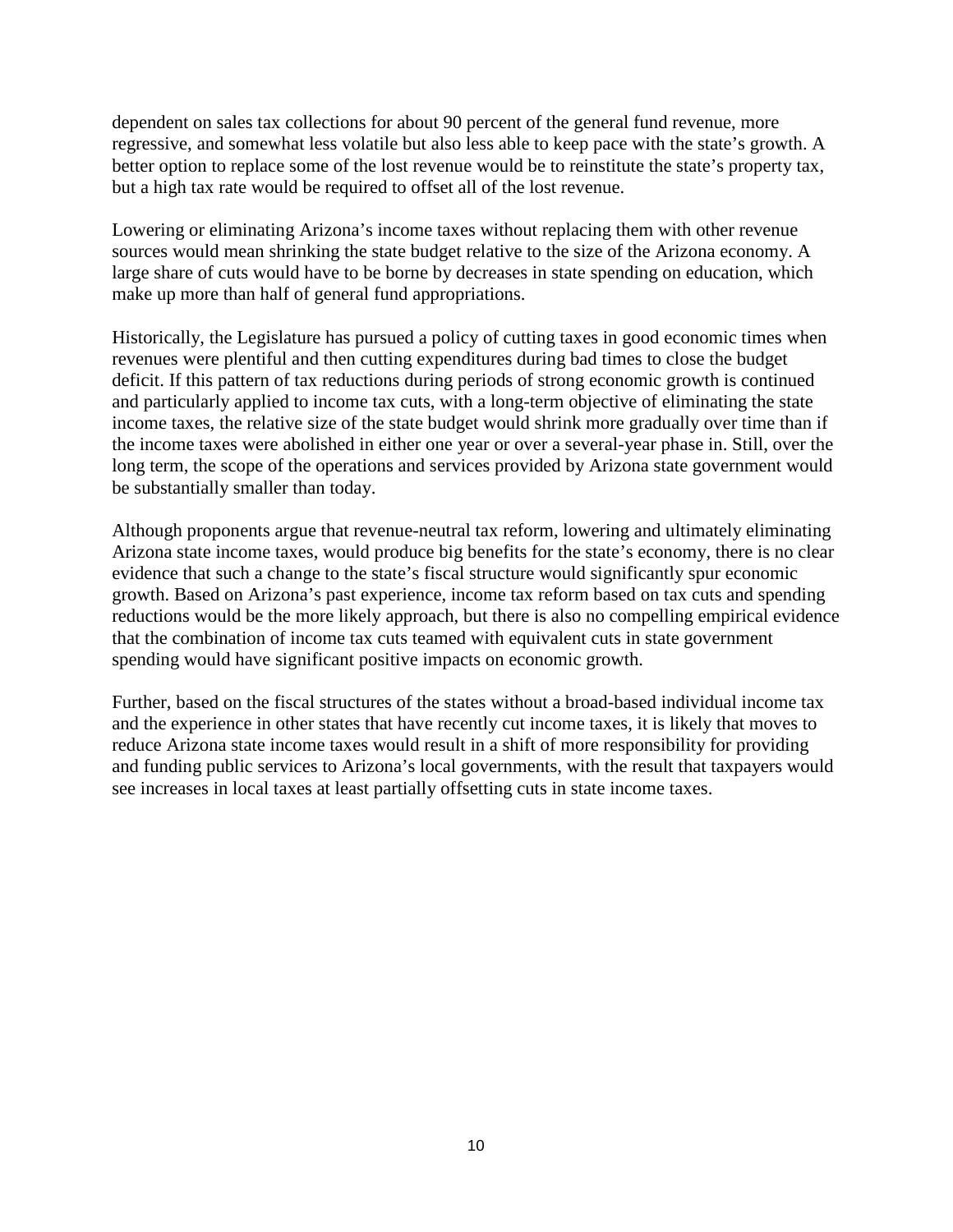#### **INTRODUCTION**

This report provides a broad look at Arizona's income taxes. Following a brief overview of income taxes nationally and of the primary data sources used for this report, six main topics are examined.

First, the primary features of the state's income taxes are described, with comparisons to other state income tax systems — looking first at the individual income tax and then proceeding to a similar examination of Arizona's corporate income tax. Second, conceptual issues relating to state government finance, in particular the "pros and cons" of income taxes versus other taxes are discussed. Third, the ongoing issue of whether income taxes hinder states' economic growth is analyzed. Following this discussion of whether states without income taxes or with flat income taxes do better economically, other differences in state fiscal structures, competitiveness, and quality of life among the states are examined depending on whether they have no individual income tax, a flat income tax, or a graduated income tax. Fifth, the discussion switches to policy issues of potential changes to Arizona's income tax system — either moving to eliminate the individual and/or the corporate income tax or a shift of the individual income tax from its current graduated rate structure to a flat rate tax. Finally, the implications of such tax reforms for state government and for the citizens of Arizona are examined.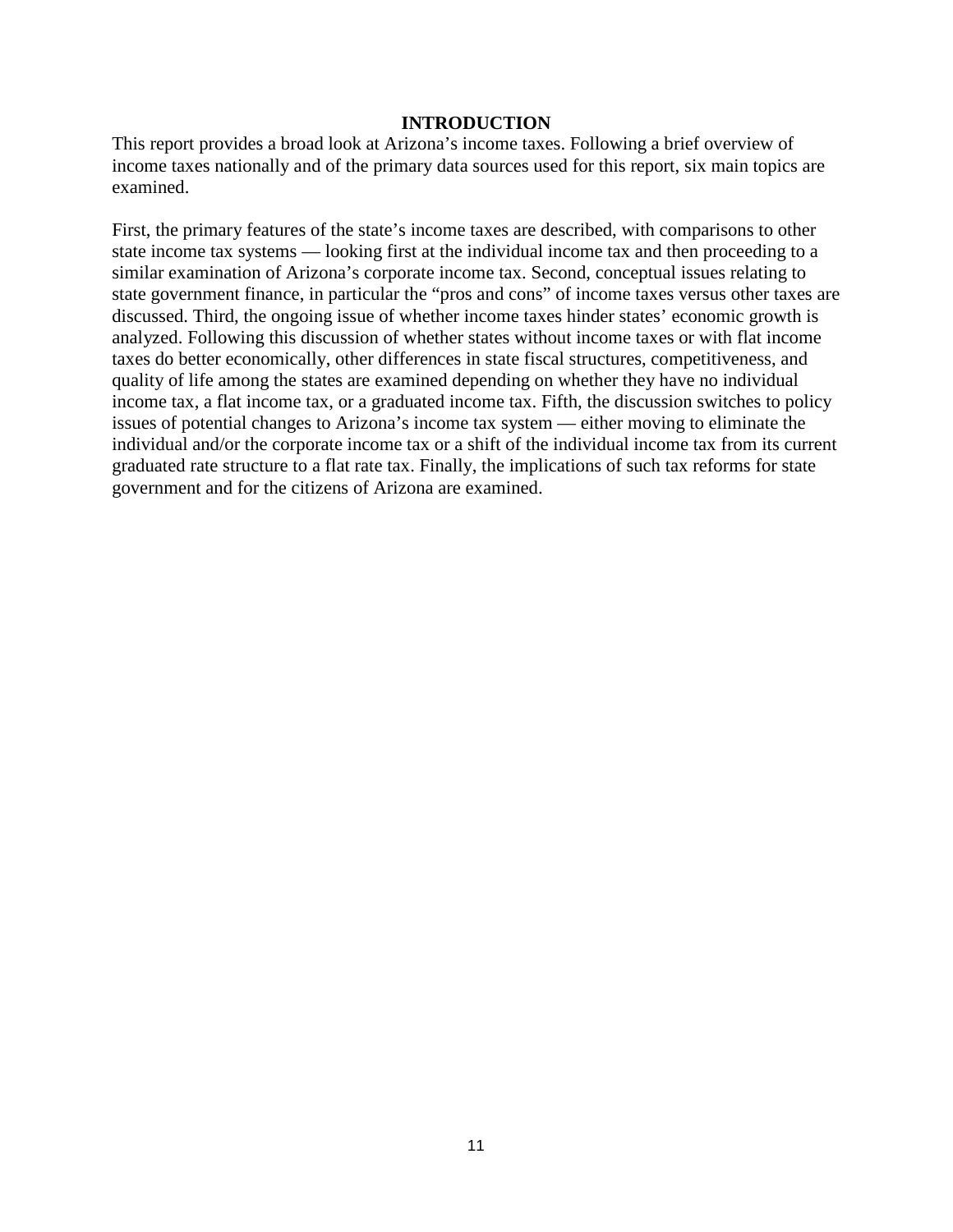### **INCOME TAXES IN THE UNITED STATES**

Income taxes are important sources of revenue for the federal government, most state governments, and some local jurisdictions in the United States. These taxes are levied on the incomes of individuals (or families), estates and trusts, and businesses. The individual income tax is based on income received and generally applies to both earned income (wages, salaries and commissions) and unearned income (dividends, interest and rents, and capital gains). Unincorporated businesses (single proprietorships and partnerships), and Subchapter S corporations (which pass income to shareholders) are subject to the individual income tax. The corporate income tax is based on net profits, computed as the excess of receipts over allowable costs.

For the federal government, the individual income tax is the most important revenue source. It contributed 47 percent of total revenue in fiscal year (FY) 2015; the corporate income tax produced 11 percent.

Most states levy income taxes. In addition, some local governments impose an income tax, often based on state income tax calculations. Forty-three states and many localities in the United States impose an income tax on individuals. The individual income tax contributed 18 percent of total state general revenue, but only 2 percent of total local government general revenue, across the nation in FY 2013. Forty-four states and many localities impose a tax on the income of corporations.<sup>[1](#page-15-0)</sup> The corporate income tax made up 3 percent of total state general revenue and less than 0.1 percent of total local government general revenue nationally in FY 2013.

### **States Without an Individual Income Tax**

Seven states do not levy an individual income tax: Alaska, Florida, Nevada, South Dakota, Texas, Washington, and Wyoming. Two states — New Hampshire and Tennessee — tax only dividend and investment income. In some of these states, use of an individual income tax is either prohibited or restricted by the state's constitution.

Alaska, Texas, and Wyoming are rich in natural resources and receive considerable revenue from severance taxes. Legalized gambling in Nevada provides a revenue source not available to most states. Florida benefits from tourism and the in-migration of retirees. Thus, the majority of the states without a broad individual income tax are able to do without the tax due to special conditions that provide other revenue sources.

Most of the states without a broad individual income tax never have levied the tax. South Dakota eliminated its individual income tax in 1943. Alaska abolished its individual income tax in 1980 when the completion of the Trans-Alaska pipeline created a new revenue source. Thus, there really is not a modern precedent for a state without an unusual source of revenue to eliminate its income tax.

The states without a broad individual income tax are not randomly distributed across the country. Instead, most are in the South or West, the regions of the country that have experienced rapid growth in recent decades, regardless of the presence and nature of an individual income tax. Moreover, the population size of the states without a broad individual income tax are diverse.

<span id="page-15-0"></span>l <sup>1</sup> Four other states levy a gross receipts tax instead of a corporate income tax.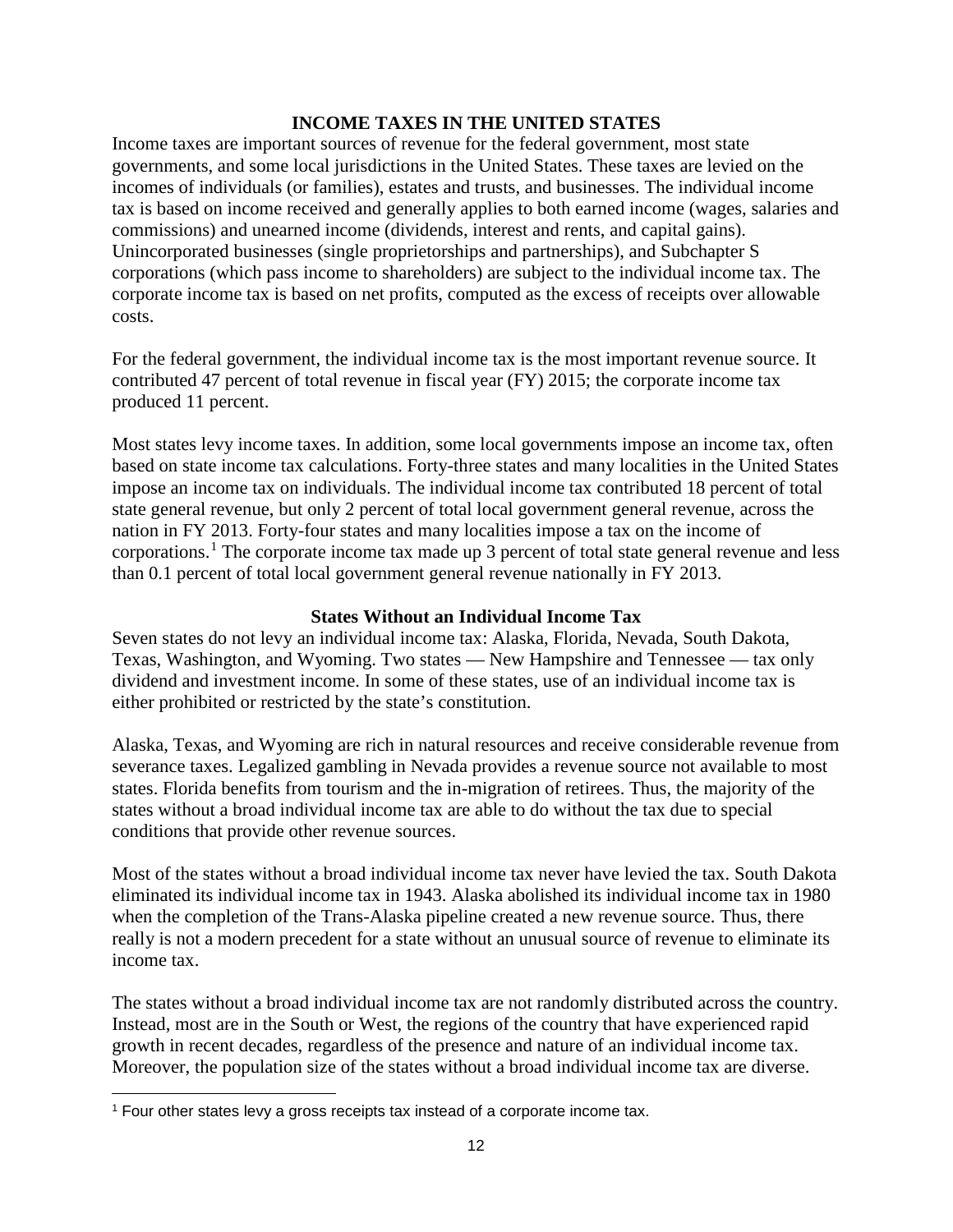Florida and Texas combined account for 70 percent of the total population of the nine states. Thus, the results of analyses that aggregate the nine states may largely be reflecting conditions in just Texas and/or Florida.

Given the atypical nature of Alaska, in many cases excluding Alaska provides a more reasonable characterization of the no-income-tax states. Thus, the discussion in this paper will at times focus on these eight states.

# **States That Apply a Flat-Rate Individual Income Tax**

Eight states currently levy an individual income tax with a flat rate: Colorado, Illinois, Indiana, Massachusetts, Michigan, North Carolina, Pennsylvania, and Utah. Five of these states have applied a single rate since the tax was initially created. In three of these five states, the income tax was not created until the late 1960s or early 1970s. In several of the states with a flat rate, the state's constitution prohibits the use of graduated rates.

Three states have shifted from a graduated tax rate system to a flat tax: Colorado in 1987, Utah in 2008, and North Carolina in 2014. Because of the recent conversion in North Carolina, it generally is not included as a flat rate state in the analyses presented later in this paper.

None of the states with single-rate income taxes has a true flat tax. All of their individual income tax systems incorporate various exemptions, deductions, and credits so that the actual incidence of the tax is not strictly proportional to income level.

Unlike the states without a broad individual income tax, the states that use a single rate are reasonably homogenous in population size and are fairly well dispersed across the country. Thus, the results of analyses that aggregate these states should be representative of the group as a whole.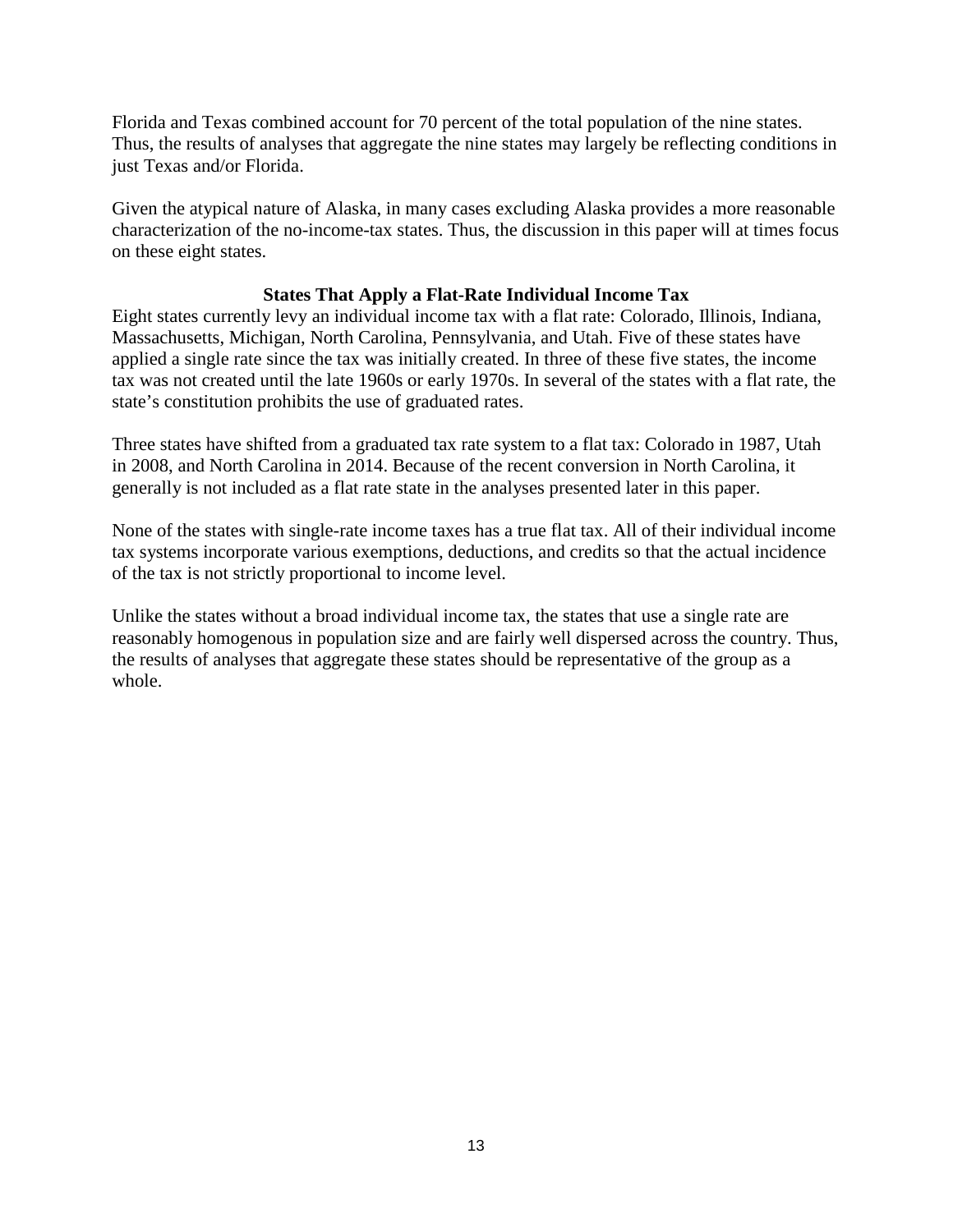#### **PRIMARY DATA SOURCES**

Two primary sources of public finance data for the state of Arizona are used in this paper. The Arizona Joint Legislative Budget Committee (JLBC) provides considerable up-to-date detail for Arizona; the latest revenue data are for FY 2015. The U.S. Census Bureau, through its government finance program, provides much less detail and the latest data are for FY 2013, but the various accounting systems used across the states are standardized by the Census Bureau so that the Arizona data can be compared to other states.

The JLBC's accounting system includes multiple funds, the largest of which is the general fund. Revenue data for the general fund by source are available for FYs 1971 through 2015. Appropriations data for the general fund by state agency are available for FYs 1979 through 2016; appropriations figures by state agency for other funds run from FY 1989 through FY 2016. In addition to appropriations, the JLBC accounts for other authorized but not-appropriated expenditures by state agency, such as federal funding, with these data also available for FYs 1989 through 2016.

In addition to state government finance data, the Census Bureau also reports local government finance by state. Since revenue and spending authority varies by state between state and local governments, comparisons across states need to be made using combined state and local government finance data.

The Census Bureau does not distinguish between appropriated and not-appropriated expenditures, nor does it distinguish between funds, except for separating liquor stores, insurance trusts, and utilities from the rest of government finance. It labels the balance of government finance as "general revenue" and "general expenditure," which are *not* synonymous with the JLBC's general fund. The accounting system used by the Census Bureau differs in a number of ways from that used by the JLBC. For example, the JLBC's property tax category includes only real estate, while the Census Bureau uses a broader definition, including vehicle taxes based on the value of the vehicle.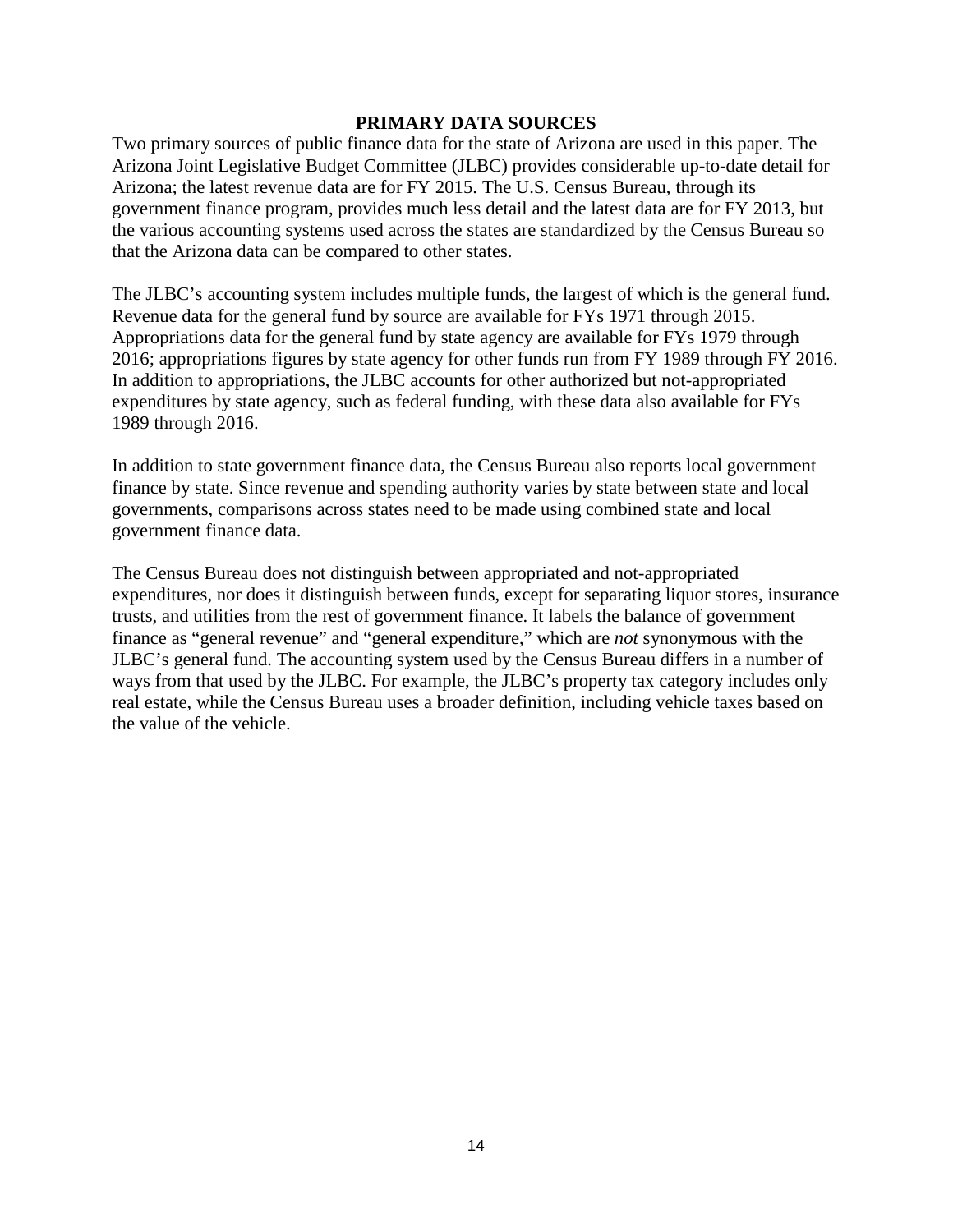### **ARIZONA INCOME TAXES**

The state of Arizona levies both an individual and a corporate income tax. There are no local income taxes in Arizona.<sup>[2](#page-18-0)</sup> According to the JLBC, the individual income tax accounted for 39 percent of general fund revenue in FY 2015; the corporate income tax was responsible for 7 percent. The sales tax was the largest source (44 percent). Chart 1 displays the revenue shares specific to the general fund.

The data compiled by the U.S. Census Bureau provide a broader view of state revenue, going beyond the general fund to include other funds and not-appropriated revenue. The relative importance of the different revenue sources for the state of Arizona in FY 2013 is displayed in Table 1, with shares shown three ways. Intergovernmental transfers (primarily from the federal government) made up more than one-third of the state's general revenue. Taxes accounted for close to three-fourths of own-source revenue. The individual income tax provided 18 percent, and the corporate income tax contributed about 4 percent, of the state's own-source general revenue.





Source: Arizona Joint Legislative Budget Committee, [http://www.azleg.gov/jlbc/fiscal.htm.](http://www.azleg.gov/jlbc/fiscal.htm)

 $\overline{\phantom{a}}$ 

<span id="page-18-0"></span><sup>&</sup>lt;sup>2</sup> A statewide voter initiative established an urban revenue sharing fund in 1972 that distributes a portion of state income tax collections to Arizona's cities and towns, with the stipulation that political subdivisions of the state are prohibited from levying an income tax. In FY 2015, urban revenue sharing distributed \$609 million, which constituted 15 percent of net collections from the individual and corporate income taxes two years earlier.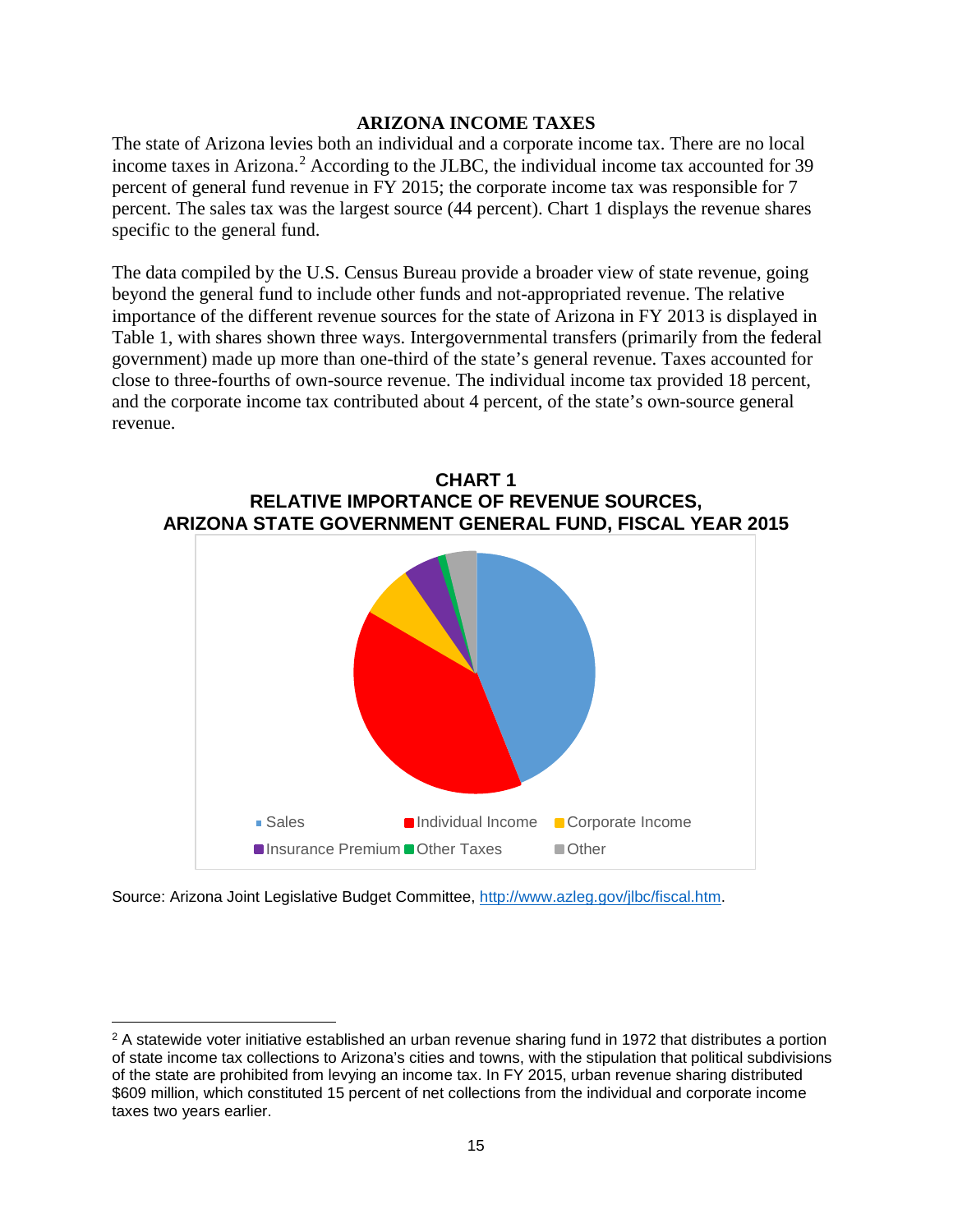# **TABLE 1 RELATIVE IMPORTANCE OF REVENUE SOURCES, ARIZONA STATE GOVERNMENT, FISCAL YEAR 2013**

|                             | <b>Share of General</b><br>Revenue | <b>Share of Own-</b><br><b>Source Revenue</b> | <b>Share of Total</b><br><b>Taxes</b> |
|-----------------------------|------------------------------------|-----------------------------------------------|---------------------------------------|
| General Revenue             | 100.0%                             |                                               |                                       |
| Intergovernmental Transfers | 36.3                               |                                               |                                       |
| Own-Source Revenue          | 63.7                               | 100.0%                                        |                                       |
| <b>Total Taxes</b>          | 46.2                               | 72.4                                          | 100.0%                                |
| <b>General Sales</b>        | 22.2                               | 34.8                                          | 48.0                                  |
| Selective Sales*            | 5.9                                | 9.3                                           | 12.9                                  |
| Individual Income           | 11.6                               | 18.3                                          | 25.2                                  |
| Corporate Income            | 2.3                                | 3.6                                           | 4.9                                   |
| Property                    | 2.6                                | 4.1                                           | 5.7                                   |
| Other                       | 1.5                                | 2.4                                           | 3.3                                   |
| Nontax Revenue              | 17.6                               | 27.6                                          |                                       |
| <b>Current Charges**</b>    | 11.6                               | 18.2                                          |                                       |
| Miscellaneous***            | 6.0                                | 9.4                                           |                                       |

\* Includes taxes on products such as motor fuels, alcoholic beverages, and tobacco.

\*\* User fees such as university tuition.

\*\*\* Such as interest earned and sale of property.

Source: U.S. Department of Commerce, Census Bureau, State Government Finances, [http://www.census.gov/govs/state/.](http://www.census.gov/govs/state/)

#### **Arizona's Individual Income Tax**

The Arizona Legislature enacted laws establishing the state individual income tax in 1933 in response to the sharp decline in revenue from the existing tax system due to the collapse of the state's economy during the Depression. From the beginning, the Arizona individual income tax incorporated a set of graduated (or progressive) rates: higher tax rates are levied as the income level increases, with the rates initially ranging from 1-to-4.5 percent. There were three rate increases over the 1933-to-1967 period. The rates reached their highest levels with the 1967 changes: a range of 2-to-8 percent. A reversal of this trend began in 1990, when tax brackets were restructured; the rate ranged from 3.8-to-7.0 percent. Periodic decreases in the rate structure have occurred since then. The current levels range from 2.59 percent to a maximum of 4.54 percent. Thus, while the current maximum rate is similar to the maximum that was set in 1933, the minimum rate is higher than in 1933 — currently, the individual income tax is not as progressive as originally designed.

In 1954, the existing Arizona income tax structure was repealed and replaced with a new state income tax closely patterned after the federal income tax, including establishing a withholding payment system. The approach of conforming the state income tax structure to the federal income tax has continued since that time, with periodic modifications to the Arizona income tax to conform with changes to the U.S. Internal Revenue Service (IRS) code. The most comprehensive change occurred in 1978, when a new state income tax code was enacted in which the computation of Arizona taxable income was directly linked to the federal adjusted gross income measure.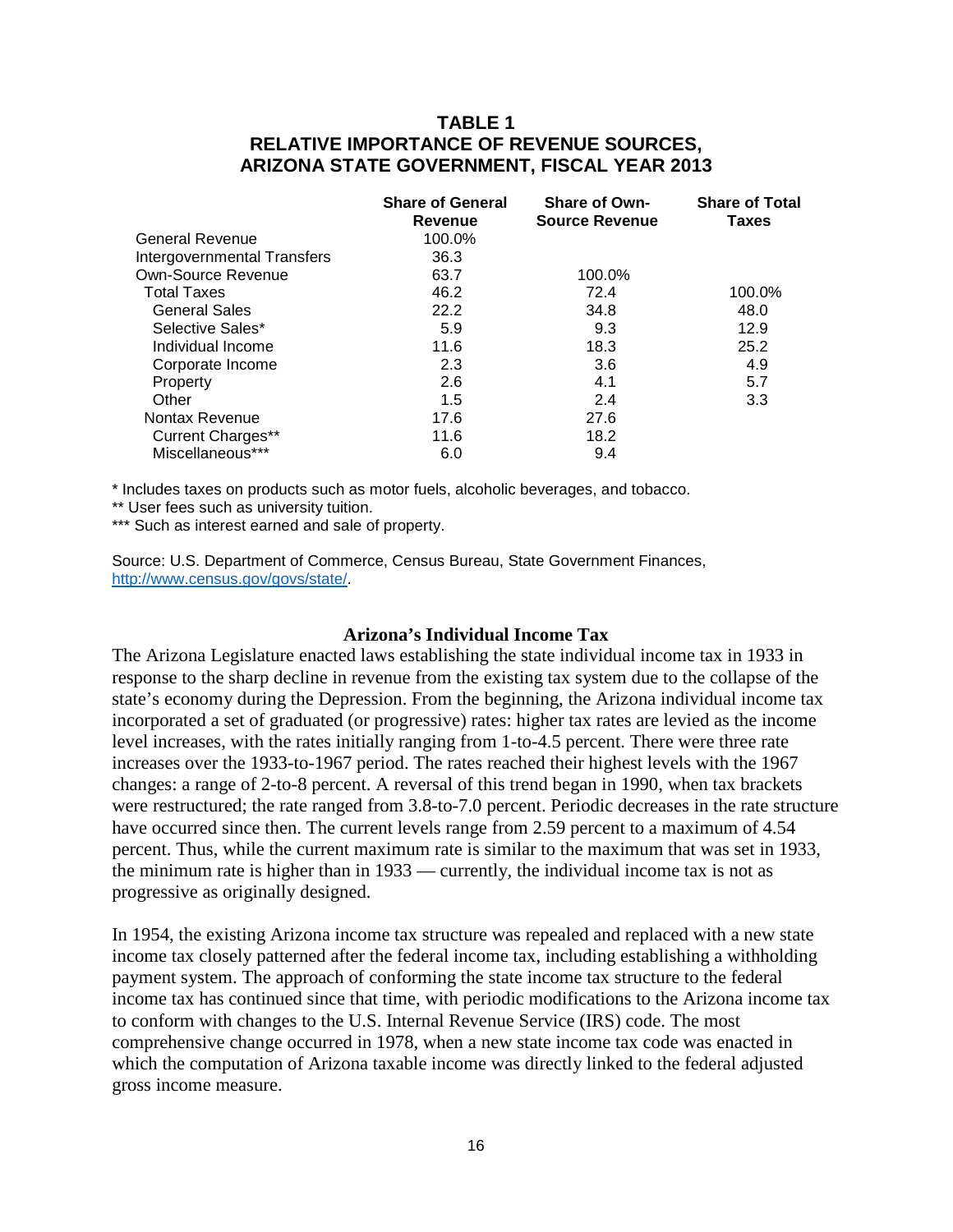Revenue from Arizona's individual income tax has increased over time with the growth of the state's economy and increases in household and business incomes — growing from less than \$65 million in FY 1970 (\$325 million in terms of current dollars) to \$3.76 billion (net of refunds and charge offs) in FY 2015. Collections from the individual income tax are cyclical, however, and closely linked to the state's business cycle. The clearest example of this cyclicality was the recent drastic swing over the FY 2007-to-FY 2015 period. Collections peaked at \$3.75 billion in FY 2007, then dropped to \$2.42 billion in FY 2010, and did not regain a level equivalent to the FY 2007 peak until FY 2015.

Adjusting the revenue data by personal income controls for the changes over time in inflation, the state's population, and real per person economic growth. As seen in Chart 2, individual income tax revenue per \$1,000 of personal income in FY 2015 still was considerably less (by 21 percent) than at the peak in FY 2006. Economic conditions in FY 2015 were weaker than in FY 2006, but changes to the tax code, including reductions in tax rates, are the primary explanation for the lower collections in FY 2015 than in FY 2006.

#### **Incidence of the Tax**

Residents, part-time residents, and nonresidents who derive income from Arizona sources must pay individual Arizona income taxes. Any person who spends more than nine months of a taxable year in Arizona is presumed a resident unless it can be shown that the individual is in the state for a temporary or transient purpose. Any resident who moved in or out of Arizona with the intent to establish or relinquish residency is also considered a part-time resident for the year of



**CHART 2 INDIVIDUAL INCOME TAX REVENUE PER \$1,000 OF PERSONAL INCOME,** 

Sources: Arizona Joint Legislative Budget Committee,<http://www.azleg.gov/jlbc/fiscal.htm> (revenue) and U.S. Department of Commerce, Bureau of Economic Analysis, [http://www.bea.gov/regional/index.htm,](http://www.bea.gov/regional/index.htm) (personal income).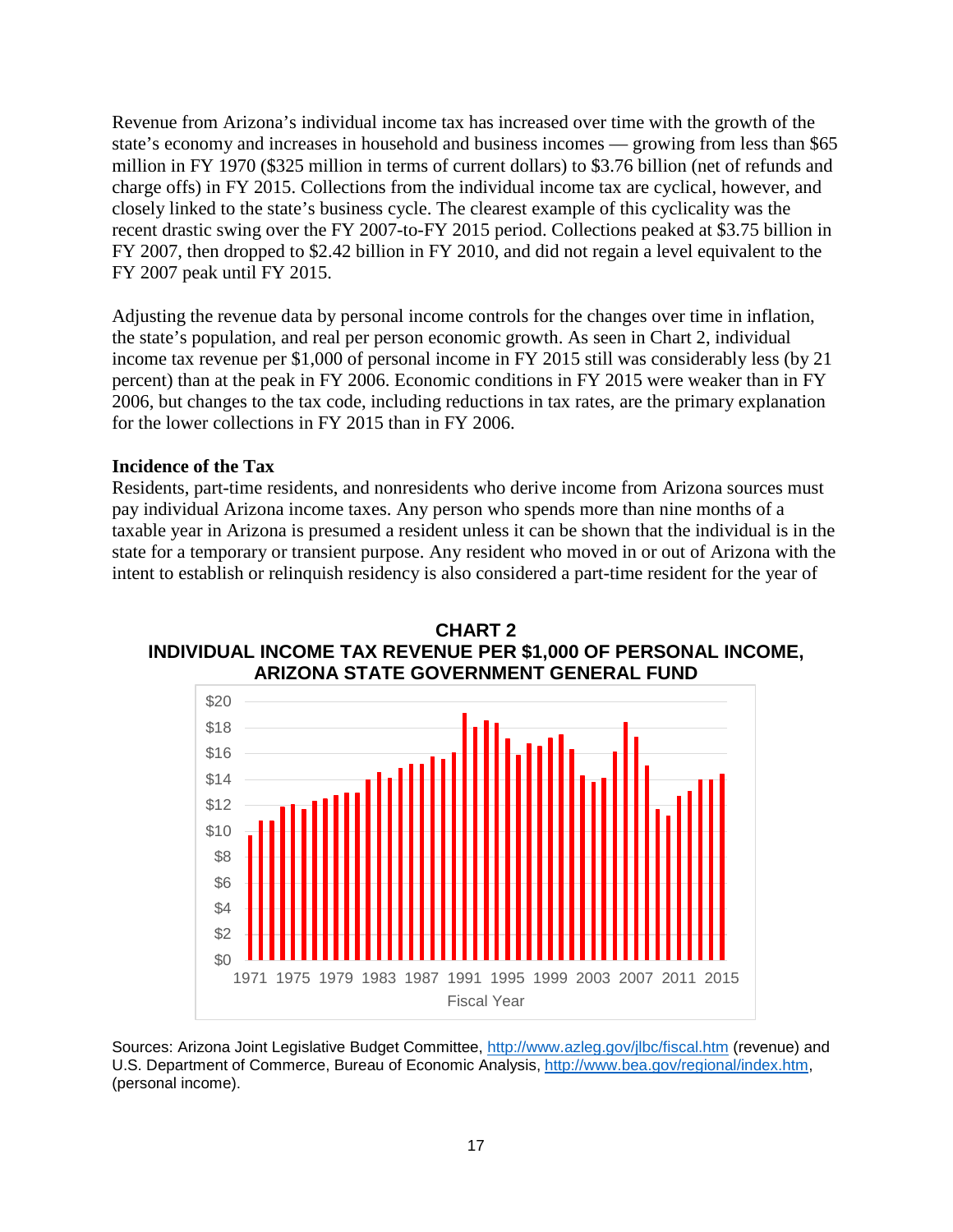the move. The tax liability for part-time residents is prorated by the portion of the taxable year spent in the state.

Fiduciaries of estates and trusts are subject to the individual income tax. Unincorporated businesses are also subject to the individual income tax.<sup>[3](#page-21-0)</sup> The owners or members of the business are subject to the individual income tax on their pro rata share of the net income of the business. The income of Indian tribal members is not subject to income tax if he or she is living and working on the reservation and deriving income from reservation sources only. Income of a nonaffiliated tribal member or income of a non-Indian derived from reservation sources is subject to the income tax.

# **The Revenue Base**

 $\overline{\phantom{a}}$ 

The Arizona individual income tax is levied each taxable year on the concept of "taxable income." The starting point for calculating Arizona taxable income is "federal adjusted gross income" (FAGI) as defined by federal individual income tax regulations. Since calculation of Arizona's individual income tax liability uses FAGI as its starting point, the subtractions from gross income built into the federal tax code to arrive at FAGI are taken into account. In addition, the state tax code includes Arizona-specific additions and subtractions to FAGI to arrive at Arizona adjusted gross income. The most common addition is interest income from non-Arizona municipal bonds. The most common subtractions relate to Social Security and other federal pensions and to Arizona state and local pension benefits.[4](#page-21-1)

Arizona's taxable income is determined after subtracting exemptions and deductions from the Arizona adjusted gross income figure. The Arizona individual income tax calculations provide for personal exemptions from income (higher for those over 65 years of age and/or blind) plus additional exemptions for dependents. For 2015, the personal exemption was \$2,100 for a single individual, \$4,200 for a single head of household or for a married couple with no dependents, and \$6,300 for a married couple with at least one dependent. The additional exemption for blindness was \$1,500 (\$2,100 for those over 65). The exemption for each dependent was \$2,300 (\$10,000 for each qualifying dependent parent or grandparent).

The Arizona individual income tax calculations also include either standard or itemized deductions. Arizona itemized deductions are based on the deduction claimed for federal income taxes with certain modifications.<sup>[5](#page-21-2)</sup> For those taxpayers not choosing to itemize deductions, the standard deduction for 2015 was \$5,091 for single filing status and \$10,173 for a head of household or a married couple filing jointly. The amount of the standard deduction is automatically indexed for inflation.

<span id="page-21-0"></span><sup>3</sup> Unincorporated businesses include sole proprietorships, partnerships, limited liability companies, or Subchapter S corporations. For these types of businesses, it is assumed that its income flows through the business to the individual owners or members of the business, and this income is then subject to individual income tax.

<span id="page-21-1"></span><sup>4</sup> See the instructions for Arizona Form 140, Individual Income Tax Return, for a complete listing of the additions and subtractions to income, [https://www.azdor.gov/Forms/Individual.aspx.](https://www.azdor.gov/Forms/Individual.aspx)

<span id="page-21-2"></span><sup>5</sup> See the instructions for Arizona Form 140, Individual Income Tax Return, for a complete listing of the Arizona-specific adjustments to federal itemized deductions.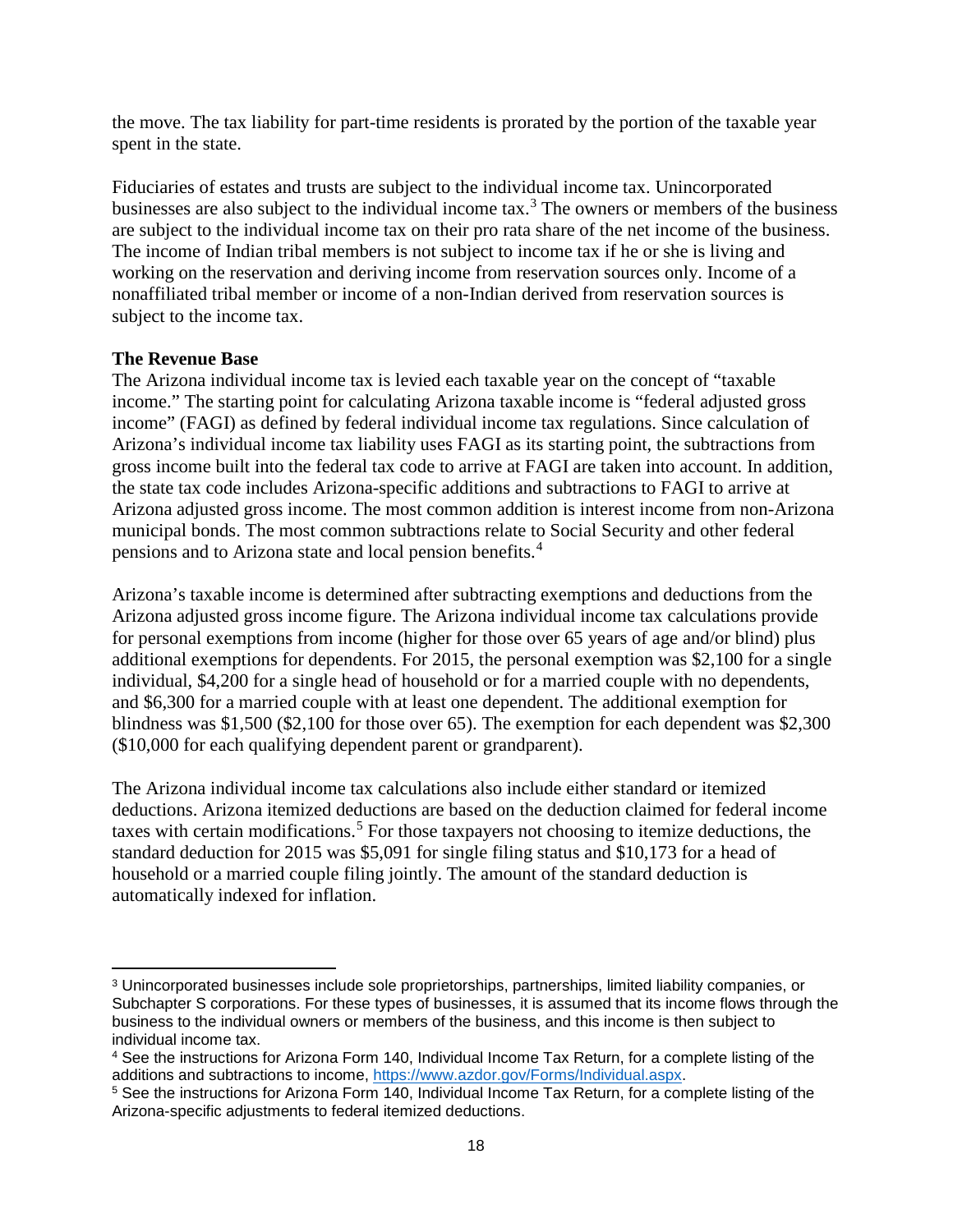### **Capital Gains**

Prior to the 2013 tax year, capital gains from the sale of assets such as stocks, bonds, and real estate were not treated differently from other types of income in Arizona as they were by the federal tax system and the systems of some other state and local governments. They were included as part of taxpayers' Arizona adjusted gross income and subject to the same tax rates as other income. Starting with the 2013 tax year, the tax rate was lowered for long-term capital gains (defined as gains from assets held longer than one year) on assets acquired after 2011. The reduction in rates has been phased in with a 10 percent reduction for tax year (TY) 2013, 20 percent for TY 2014, and 25 percent for TY 2015 and thereafter. In addition, beginning in TY 2014, capital gains derived from investments in small businesses (defined as those with assets of less than \$10 million) are exempt from individual taxes.

# **Tax Rates**

The rates and income brackets for the 2015 tax year are presented in Table 2. Starting with TY 2015, the individual income tax brackets are adjusted for inflation as measured by the Consumer Price Index for Metropolitan Phoenix.<sup>[6](#page-22-0)</sup>

# **Exemptions, Deductions, and Credits**

As discussed in "The Revenue Base" subsection, the Arizona income tax code allows various exemptions, deductions, exclusions, and other adjustments in the calculation of Arizona taxable income. In addition, a variety of tax credits are allowed in order to encourage certain types of behavior or aid taxpayers in certain categories. These tax credits directly reduce individuals' income tax liability rather than acting as a subtraction from taxable income.

After calculation of the tax liability based on Arizona taxable income, taxpayers are allowed to claim credits from a variety of programs that are subtracted from their individual income taxes owed. For the 2015 tax year, there are 37 categories of tax credits. Based on figures from the latest tax year for which data were available (variously TY 2011-to-TY 2013), the sum of such

# **TABLE 2 INDIVIDUAL INCOME TAX INCOME BRACKETS AND TAX RATES, ARIZONA, TAX YEAR 2015**

| <b>Income Bracket</b>                                 |                                                               |                 |  |  |
|-------------------------------------------------------|---------------------------------------------------------------|-----------------|--|--|
| <b>Single and Married Filing</b><br><b>Separately</b> | <b>Married Filing Jointly and</b><br><b>Head of Household</b> | <b>Tax Rate</b> |  |  |
| \$0 to \$10,163                                       | \$0 to \$20,325                                               | 2.59%           |  |  |
| \$10,164 to \$25,406                                  | \$20,326 to \$50,812                                          | 2.88            |  |  |
| \$25,407 to \$50,812                                  | \$50,813 to \$101,623                                         | 3.36            |  |  |
| \$50,813 to \$152,434                                 | \$101,624 to \$304,868                                        | 4.24            |  |  |
| \$152,435 and Over                                    | \$304,869 and Over                                            | 4.54            |  |  |

Source: Arizona Department of Revenue, 2015 Arizona Tax Tables X and Y for Form 140, [https://www.azdor.gov/Forms/Individual.aspx.](https://www.azdor.gov/Forms/Individual.aspx)

<span id="page-22-0"></span> $\overline{\phantom{a}}$ <sup>6</sup> The CPI for the Phoenix area is produced twice a year by the U.S. Department of Labor, Bureau of Labor Statistics, [http://stats.bls.gov/cpi/.](http://stats.bls.gov/cpi/) The income tax brackets are not changed if the CPI registers a decrease.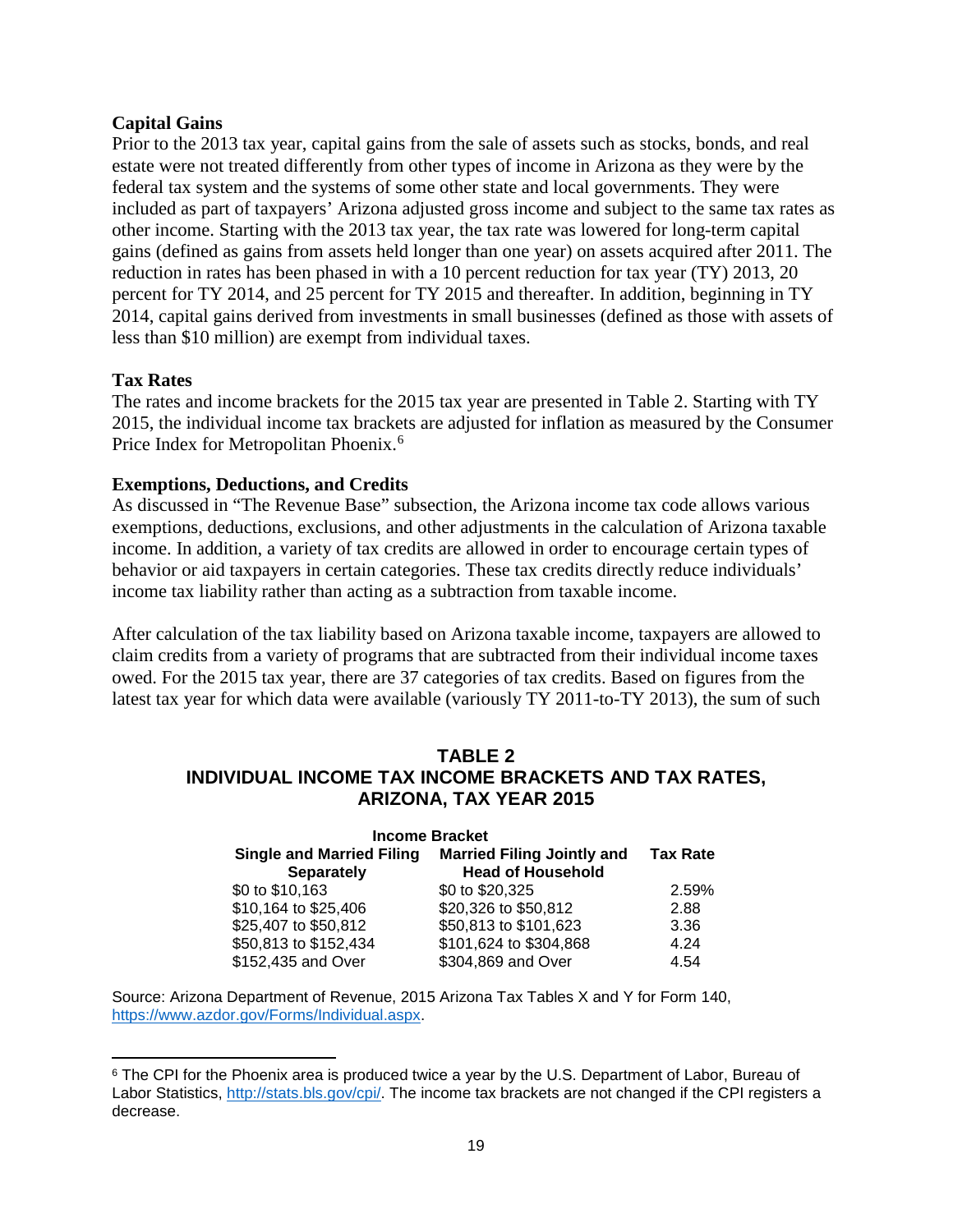tax credits claimed by taxpayers against their Arizona individual income tax liabilities totaled  $$275$  $$275$  $$275$  million.<sup>7</sup>

# **Tax Liability by Income**

The progressive nature of Arizona's individual income tax rates combined with allowances for exemptions, deductions, and credits results in a small percentage of taxpayers paying the bulk of the individual income tax collected by the state. As seen in Table 3, those with FAGI of at least \$100,000 accounted for 14.5 percent of the tax filers for TY 2014. The income of these tax filers accounted for 52.9 percent of the total reported, but the tax liability was two-thirds of the total. The 4,905 tax filers reporting FAGI of at least \$1 million — just 0.2 percent of all tax filers paid 16 percent of the total individual income tax.

In contrast, those with limited incomes paid little in individual income tax. More than 38 percent of the tax filers reported FAGI of less than \$25,000; their incomes accounted for 5.1 percent of the total while their tax liability was only 2.4 percent.

### **Comparison of Arizona and Other States' Individual Income Tax Structures**

Forty-three of the 50 states levy individual income taxes, and these taxes accounted for 27 percent of state own-source general revenue in FY 2013. Among the 41 states with a broad individual income tax, eight apply a single tax rate to all taxable income. The other 33 states have graduated tax structures with higher tax rates for successively higher income brackets.

The number of brackets and the tax rates that apply to each bracket vary by state. The number of brackets range from two states having only two brackets to three states with ten or more. The income ranges between brackets also vary widely. In some states the maximum rates are reached at a relatively low income level, like Alabama's structure where the maximum rate applies to income above \$3,000 for single filers and \$6,000 for joint filers, so in practice these states'

| <b>Federal Adjusted</b>     | <b>Share of Total</b><br><b>Federal Adjusted</b> |                     |                      |  |
|-----------------------------|--------------------------------------------------|---------------------|----------------------|--|
| <b>Gross Income Bracket</b> | <b>Tax Filers</b>                                | <b>Gross Income</b> | <b>Tax Liability</b> |  |
| Less Than \$10,000          | 14.2%                                            | $-1.9%$             | 0.1%                 |  |
| Less Than \$25,000          | 38.3                                             | 5.1                 | 2.4                  |  |
| Less Than \$50,000          | 63.6                                             | 20.6                | 12.3                 |  |
| \$50,000 to \$74,999        | 13.4                                             | 14.0                | 10.6                 |  |
| \$75,000 to \$99,999        | 8.6                                              | 12.6                | 10.6                 |  |
| \$100,000 and Over          | 14.5                                             | 52.9                | 66.6                 |  |
| \$1 Million and Over        | 0.2                                              | 9.3                 | 16.0                 |  |

# **TABLE 3 INDIVIDUAL INCOME TAX COLLECTED BY INCOME BRACKET, ARIZONA, TAX YEAR 2014**

Source: Arizona Department of Revenue, Tax Abstract.

<span id="page-23-0"></span>l <sup>7</sup> Arizona Joint Legislative Budget Committee, *2015 Tax Handbook*, [http://www.azleg.gov/jlbc/15taxbook/15taxbk.pdf.](http://www.azleg.gov/jlbc/15taxbook/15taxbk.pdf)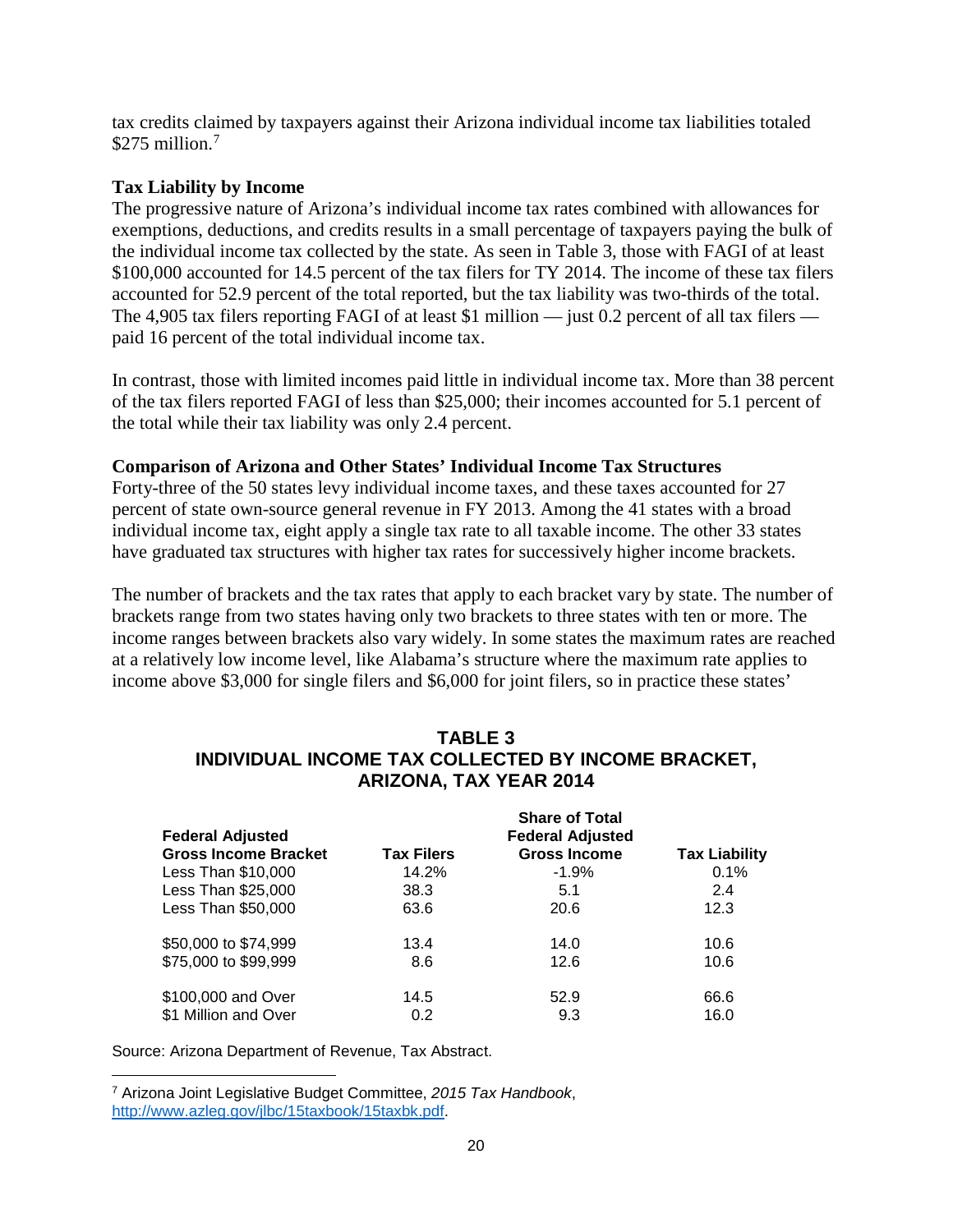structures almost have a flat rate structure for most taxpayers. Other states have much wider income brackets, with the extreme being California where the top bracket applies to incomes of over \$1 million. The top marginal rates vary from 3.07 percent in Pennsylvania to 13.3 percent in California. Among the states with graduated income tax structures, Arizona's five income brackets is less than the national average number, and its top marginal rate of 4.54 percent is the 13th lowest among all states levying an individual income tax. Among the eight states with a flat tax, the single rate in four of the states is higher than Arizona's top marginal rate.

Other dimensions of the individual income tax structures vary among states as well. Some states, like Arizona, tie their structures to the federal tax code, while others have developed their own. Similarly, some states, like Arizona, index tax brackets, exemption amounts, etc. for inflation, but many others do not.

# **Relative Burden of Arizona's Individual Income Tax**

Using the Census Bureau's revenue data for FY 2013, Arizona's individual income tax burden on a per capita (per person) basis was only 48 percent of the national average: \$516 versus \$1,075. Per \$1,000 of personal income, Arizona's burden was 58 percent of the national average: \$13.99 versus \$24.14. Among all 43 states that levy an individual income tax, and the 41 states with a broad-based individual income tax, Arizona ranked 41st on both the per capita and per \$1,000 of personal income measurements.<sup>[8](#page-24-0)</sup>

The individual income tax burden can be measured in other ways. A study by the government of the District of Columbia compares tax burdens at five income levels in the largest city in each state (and the District of Columbia).<sup>[9](#page-24-1)</sup> In 2014 at income levels of \$50,000 and higher, the individual income tax burden in Phoenix ranked 38th or 39th and was less than half of the median of the 51 cities.

Another study calculates the tax burden by state at nine income levels.<sup>[10](#page-24-2)</sup> At income levels of \$50,000 and higher, Arizona ranks between 36th and 41st, with a tax liability ranging from 30 to-45 percent less than the national average. However, at lower income levels, Arizona ranks in the middle of the states that levy an income tax.

Individual income tax collections have increased in Arizona as the state has grown and household income levels have risen over time, but the relative burden of the state's individual income tax on taxpayers has declined over time. Given the volatility of income tax collections from year to year, the following analysis focuses on averages by decade (see Table 4).

After adjusting for inflation, Arizona individual income tax collections per capita averaged \$237 during the 1970s and trended upwards over the next three decades reaching an average of around \$550 per capita in the first part of the 2000-to-2009 decade. But collections dropped sharply at

<span id="page-24-0"></span>l <sup>8</sup> These calculations are on a combined state and local government basis, including local government income taxes.

<span id="page-24-1"></span><sup>9</sup> Government of the District of Columbia, *Tax Rates and Tax Burdens in the District of Columbia — A Nationwide Comparison*, *2014*, December 2015, [http://cfo.dc.gov/node/215912.](http://cfo.dc.gov/node/215912)

<span id="page-24-2"></span><sup>10</sup> Minnesota Center for Fiscal Excellence, *Comparison of Individual Income Tax Burdens by State, 2015 Edition*, October 2015, [https://www.fiscalexcellence.org/our-studies/income-tax-burden-study-](https://www.fiscalexcellence.org/our-studies/income-tax-burden-study-2015edition-final.pdf)[2015edition-final.pdf.](https://www.fiscalexcellence.org/our-studies/income-tax-burden-study-2015edition-final.pdf)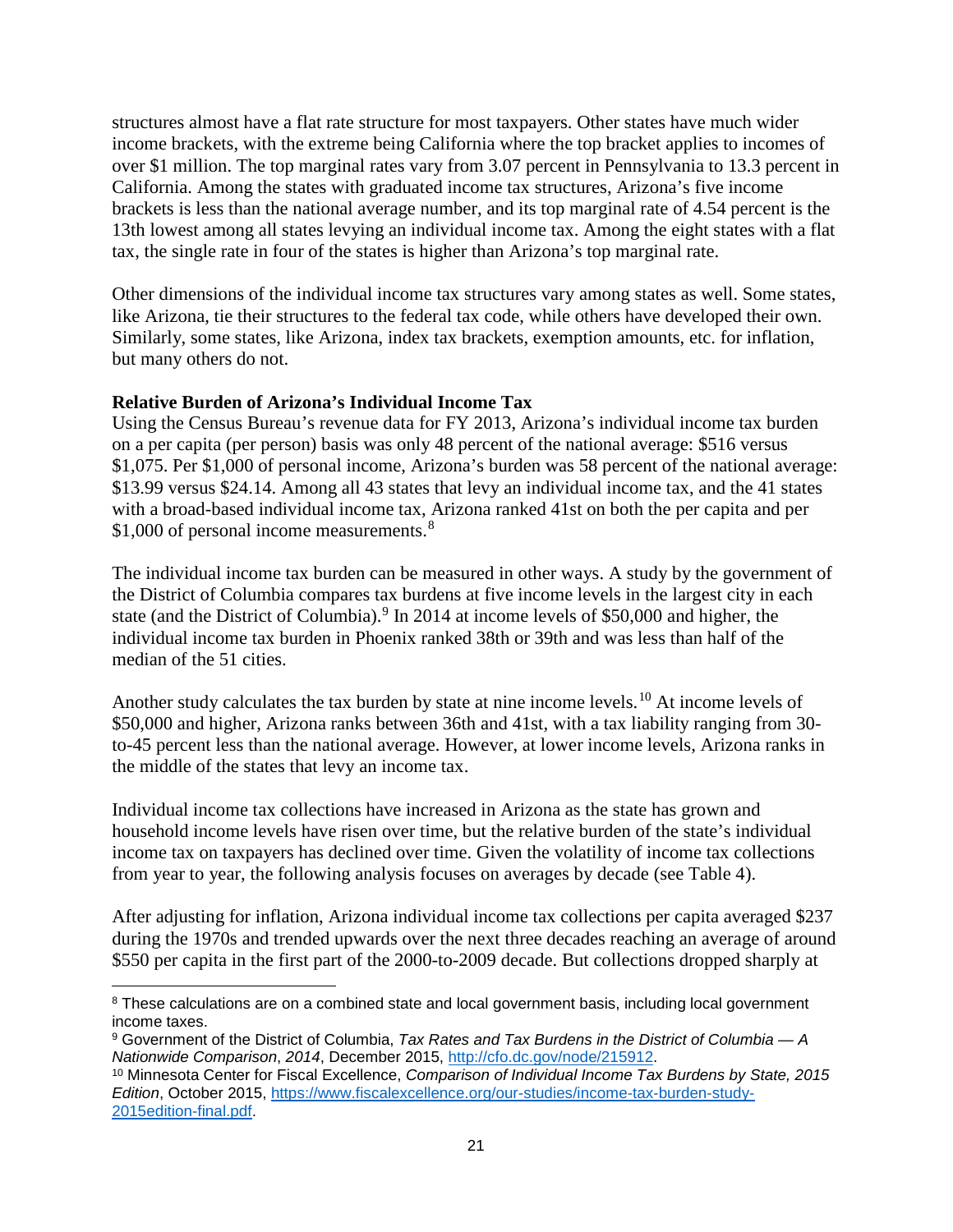# **TABLE 4 INDIVIDUAL INCOME TAX COLLECTIONS, ARIZONA AND THE UNITED STATES, FISCAL YEAR AVERAGE BY DECADE**

|              | Per Capita, Adjusted for Inflation |         |                                  | Per \$1,000 of Personal Income |         |                                  |
|--------------|------------------------------------|---------|----------------------------------|--------------------------------|---------|----------------------------------|
|              |                                    |         | Arizona                          |                                |         | Arizona                          |
|              | <b>United</b><br><b>States</b>     | Arizona | <b>Ratio to</b><br><b>Nation</b> | <b>United</b><br><b>States</b> | Arizona | <b>Ratio to</b><br><b>Nation</b> |
| 1970 to 1979 | \$302                              | \$222   | 74%                              | \$14.38                        | \$11.32 | 79%                              |
| 1980 to 1989 | 469                                | 342     | 73                               | 18.40                          | 14.36   | 78                               |
| 1990 to 1999 | 642                                | 467     | 73                               | 20.74                          | 17.33   | 84                               |
| 2000 to 2009 | 837                                | 518     | 62                               | 21.64                          | 15.24   | 70                               |
| 2010 to 2013 | 838                                | 435     | 52                               | 20.58                          | 12.74   | 62                               |

Sources: U.S. Department of Commerce, Census Bureau, State Government Finances, <http://www.census.gov/govs/state/> (tax collections and population) and U.S. Department of Commerce, Bureau of Economic Analysis (inflation and personal income).

the end of the decade due to the long and deep recession; per capita collections fell to \$376 in FY 2010 and averaged \$435 over the FY 2010-to-FY 2013 period. Comparing these figures to the national average shows that the relative burden of Arizona's individual income tax historically was substantially below the national average and has trended even lower over the last 20 years. In per capita terms, Arizona's relative burden averaged 73-to-74 percent of the overall national figure from the 1970s through the 1990s. However, in the last half of the 1990s, the ratio of Arizona's per capita collections versus the national average began to decline. The average was down to 62 percent during the 2000s. The downtrend continued in the most recent period with the ratio of Arizona to the national average only 52 percent over the FY 2010-to-FY 2013 period.

The same downward trend is evident if relative burdens are measured in terms of tax collections per \$1,000 of personal income. The ratio fell from about 80 percent from the 1970s through 1990s to only 62 percent during the FY 2010-to-FY 2013 period.

#### **Arizona's Corporate Income Tax**

Arizona's corporate income tax came into being in 1933. Like the state's individual income tax, the Arizona corporate income tax initially had a graduated rate structure, with the rates initially ranging from 1-to-5 percent. There were three rate increases over the 1933-to-1974 period. The rates reached their highest levels with the 1974 changes – a range of 2.5-to-10.5 percent. In 1990, the state corporate income tax was changed to a flat tax with a single tax rate levied on corporations' net taxable income. Initially in the 1990 tax year, the single rate was set at 9.3 percent. The rate has been gradually reduced over time; it was 6.0 percent in TY 2015, with further decreases currently scheduled to take effect through TY 2017.

As with the individual income tax, the existing corporate tax code was repealed and replaced in 1954 with a new state corporate income tax closely patterned after the federal corporate income tax. The approach of conforming the state corporate income tax structure to federal tax code has continued since that time, with periodic modifications to conform with changes to the U.S code.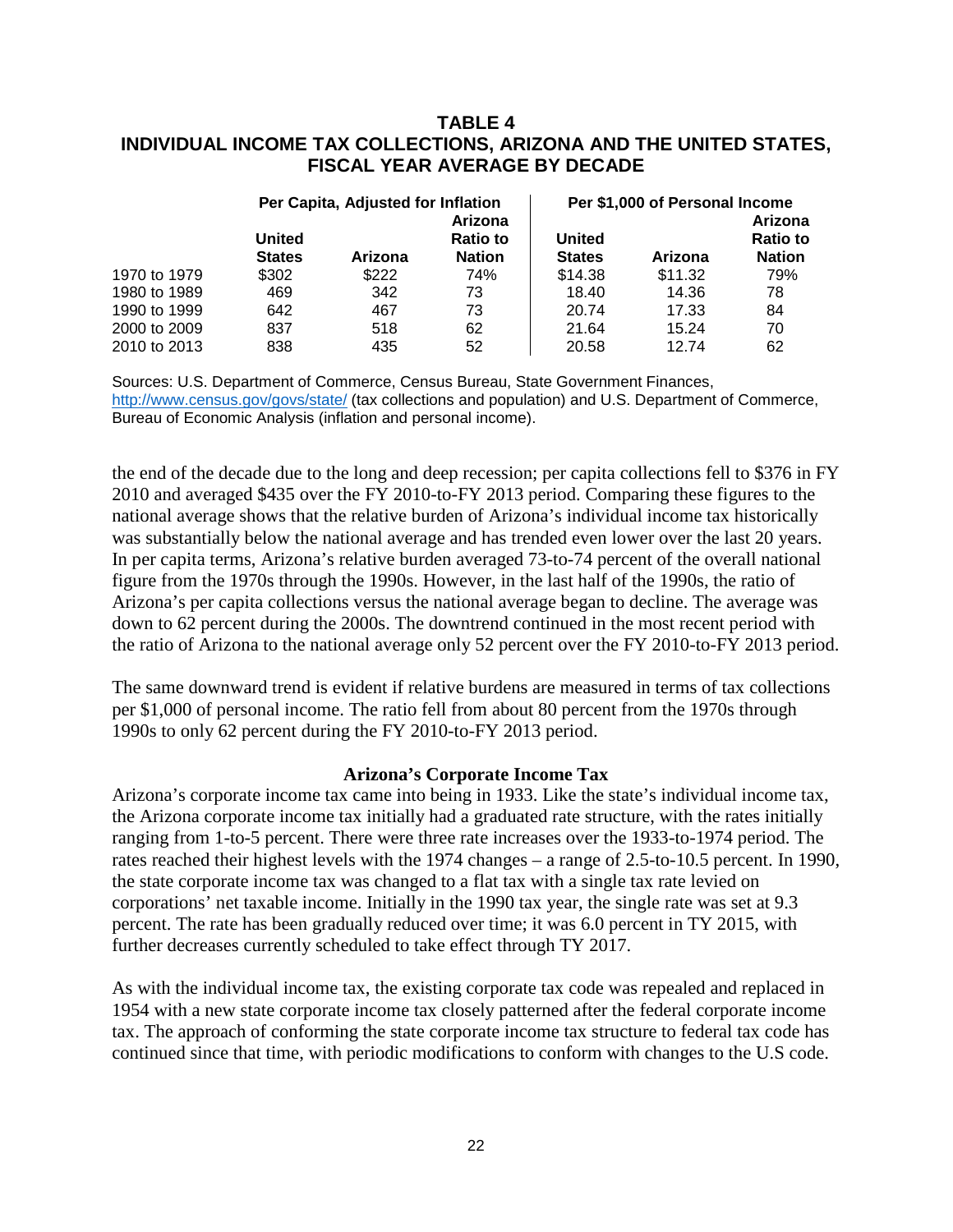Collections from Arizona's corporate income tax have increased over time with the growth of the state's economy and of business incomes — from \$21 million (equivalent to \$109 million in current dollars) in FY 1970 to \$663 million in FY 2015. Corporate income tax collections are closely linked to the state's business cycle and are even more volatile than the individual income tax. An extreme example of this volatility was the drastic swing over the FY 2007-to-FY 2015 period. After a peak of \$986 million in FY 2007, corporate income tax revenues fell to \$413 million in FY 2010, and only recovered to \$663 million by FY 2015.

Per \$1,000 of personal income, corporate income tax collections fell 44 percent between fiscal years 2007 and 2015 (see Chart 3). Reductions in the tax rate and other changes to the tax code are responsible for most of this decline.

### **Incidence of the Tax**

Arizona's corporate income tax is levied on all corporations, excluding certain exempt organizations that engage in business in Arizona. Exempt organizations include those exempt from federal income tax under IRS section 501 (generally not-for-profit organizations), plus a list specified in state statutes. These include corporations owned by an Indian tribe or tribal member when the income is derived from businesses located on a reservation, Chapter S corporations, insurance companies subject to the insurance premium tax, and certain other corporations tied to not-for-profit organizations.





Sources: Arizona Joint Legislative Budget Committee,<http://www.azleg.gov/jlbc/fiscal.htm> (revenue) and U.S. Department of Commerce, Bureau of Economic Analysis, [http://www.bea.gov/regional/index.htm,](http://www.bea.gov/regional/index.htm) (personal income).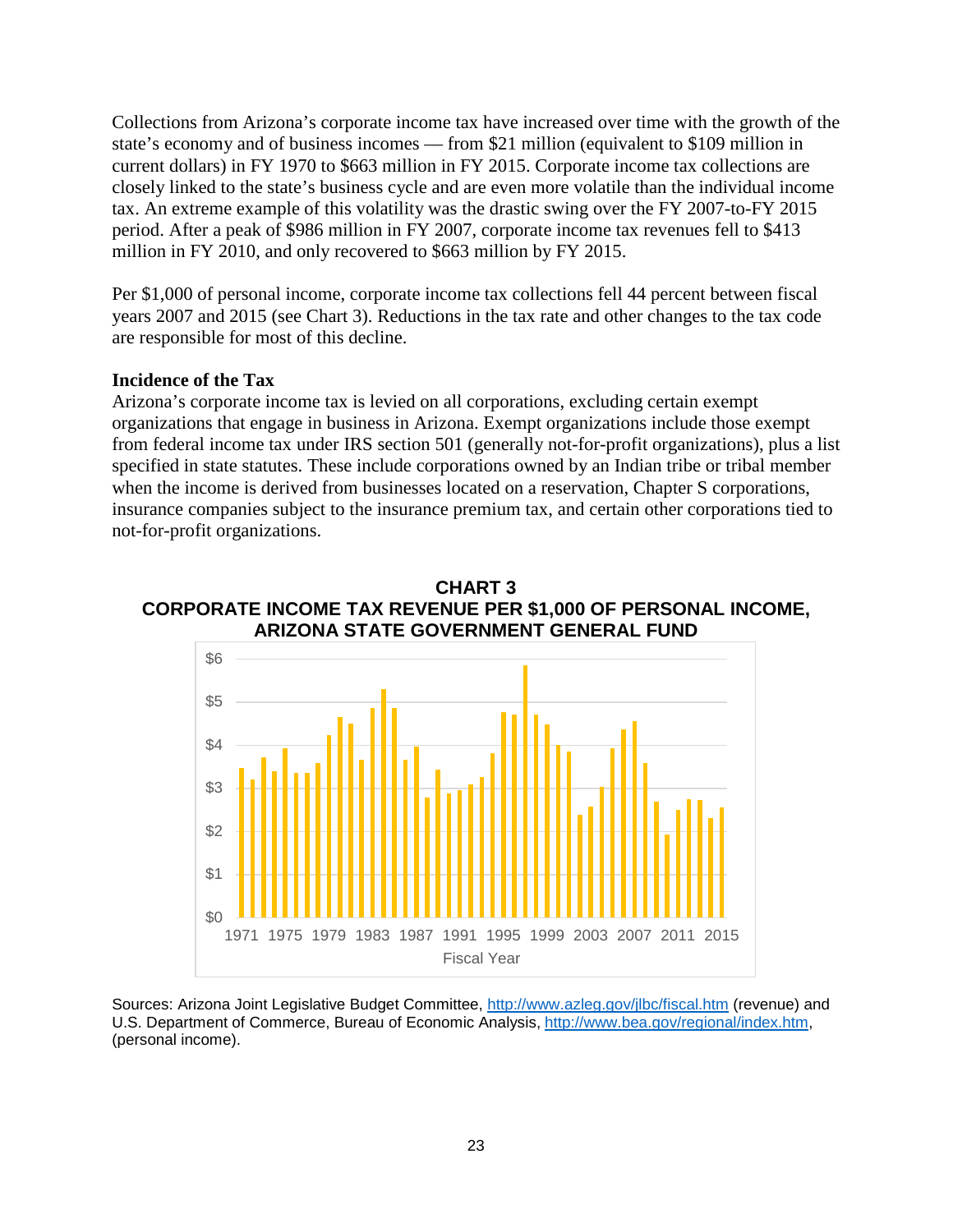# **The Revenue Base**

The tax base for the state's corporate income tax is defined as "Arizona taxable income," which is equal to federal taxable income, adjusted by a set of Arizona-specific additions and subtractions specified by the state corporate income tax code.

Multistate corporations are required to allocate a portion of their income to Arizona. The allocation method depends on whether the income is classified as "business" or "nonbusiness" income. "Business income" is defined as income from the corporations' regular business operations. "Nonbusiness income" is defined to include all income other than business income — typically from rents and royalties, capital gains, interest, and dividends.

Multistate corporations are allowed to allocate business income based on two different schemes. Both allocate a corporation's business income based on the proportion of its property, payroll, and sales in Arizona. An apportionment ratio — the share of the corporation's total business income considered as Arizona business income — is calculated as a weighted average of these three factors. Under the "standard apportionment formula," the sales ratio is assigned a 50 percent weighting, with the payroll and property ratios each given a 25 percent weighting. The alternative scheme, designated the "enhanced apportionment formula," was established in 2005 and increased the weighting of the sales ratio in stages, starting at 60 percent for TY 2007 and raising it to 100 percent in TY 2017 and thereafter. For TY 2015, the weighting for the sales ratio was 90 percent.

Nonbusiness income is generally allocated to Arizona to the extent that the property is located or utilized in the state or if the corporation's commercial location is in Arizona.

A corporation is allowed to deduct prior years' net operating losses from its current Arizona income. A net operating loss occurs when a corporation's allowable deductions exceed its taxable income within the same tax year. Under current law, such net operating losses can be carried forward for 20 years.

# **Tax Rate**

Under current law, the Arizona corporate income tax is basically a flat tax with a single tax rate of 5.5 percent for TY 2016 on all taxable income (with a slight modification imposing a \$50 minimum tax). In 2011, the Legislature moved to reduce the corporate rate from the then current rate of 6.968 percent to 4.9 percent over four years starting in tax year 2014.

# **Tax Credits**

After calculation of the tax liability based on Arizona taxable income, corporations are allowed to claim credits from a variety of programs; these credits are subtracted from the income tax owed. Based on current law, there are 24 categories of tax credits available to corporations. Some of these tax credits also apply to the individual income tax so that unincorporated businesses can also take advantage of them. Based on figures from the latest tax year for which data were available (variously TY 2011-to-TY 2013), the sum of such tax credits claimed by corporations against their Arizona income tax liabilities totaled \$149 million. [11](#page-27-0)

<span id="page-27-0"></span>l <sup>11</sup> Arizona Joint Legislative Budget Committee, *2015 Tax Handbook*, [http://www.azleg.gov/jlbc/15taxbook/15taxbk.pdf.](http://www.azleg.gov/jlbc/15taxbook/15taxbk.pdf)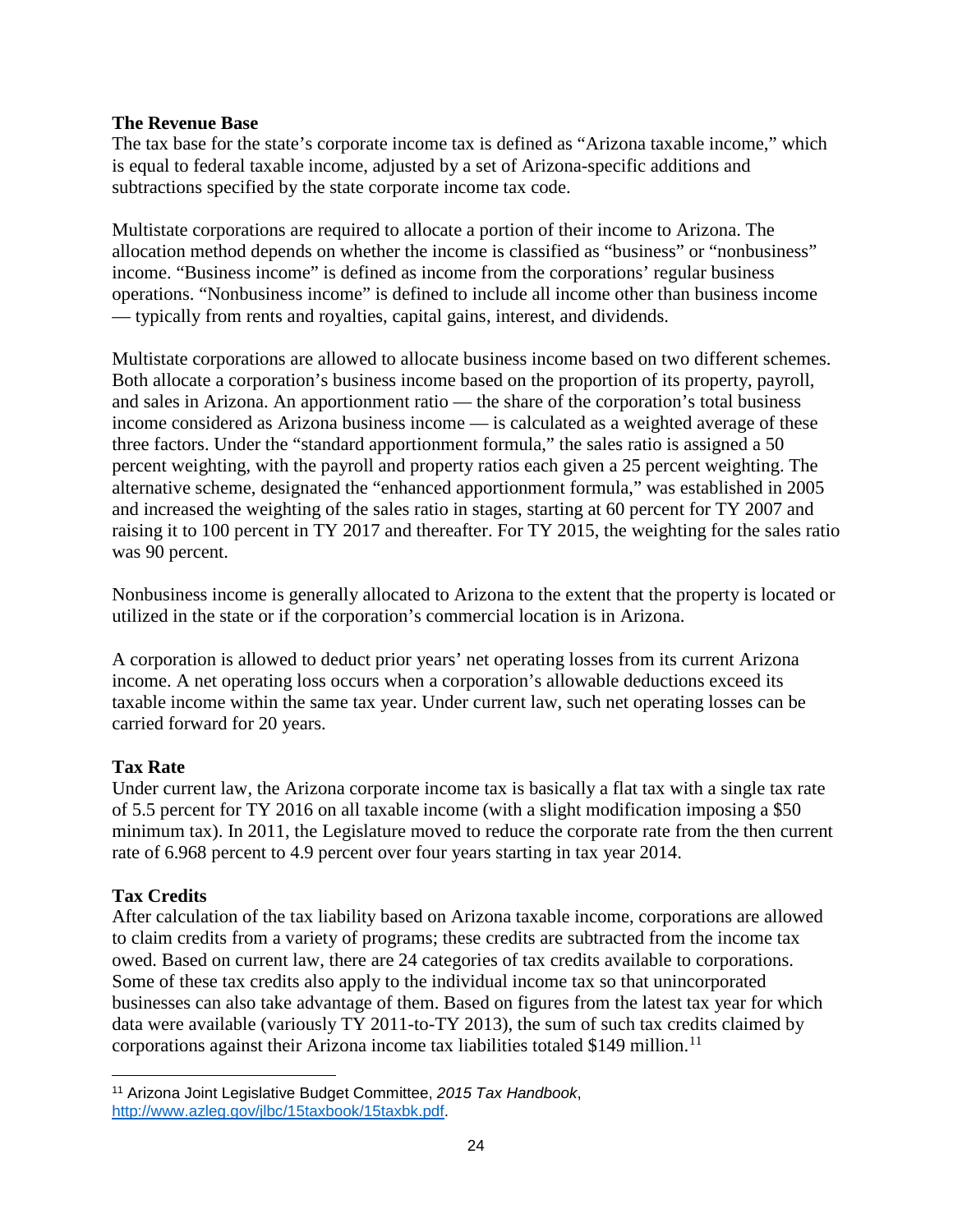### **Comparison of Arizona and Other States' Corporate Income Tax Structures**

Forty-four of the 50 states levy corporate income taxes, but they typically account for a relatively small portion of the states' total tax revenue. Nationwide, corporate income tax collections averaged 3.9 percent of own-source revenue in FY 2013, somewhat more than the 3.6 percent share in Arizona.

Among the 44 states with a corporate income tax, 29 including Arizona have a flat tax structure, with a single tax rate applied to all taxable income. The other 15 states have graduated tax structures with higher tax rates for successively higher income brackets. The number of brackets and the tax rates that apply to each bracket vary by state. The number of brackets range from three states having only two brackets to Alaska with ten. The top marginal rates (or only rate for the 29 states with a single rate) vary from 4.53 percent (North Dakota) to 12 percent (Iowa). Arizona's 6.0 percent rate in TY 2015 was less than the national median of 7 percent, ranking it 13th lowest among the 44 states with a corporate income tax.

### **Relative Burden of Arizona's Corporate Income Tax**

l

In FY 2013, Arizona's corporate income tax burden was 77 percent of the national average measured in terms of tax per \$1,000 of state gross domestic product (GDP).<sup>[12](#page-28-0)</sup> At \$2.44 versus the national average of \$3.17, Arizona ranked 33rd lowest among the 44 states that levy a corporate income tax.

Measured in terms of corporate income tax collections per \$1,000 of GDP, the burden of Arizona's corporate income tax relative to the national average has varied widely over the past four-plus decades — from a low of 53 percent in FY 1988 to a high of 127 percent in FY 1997. Given the extreme volatility of corporate income tax collections from year to year, the following analysis focuses on the average burden per decade over the past four-plus decades (See Table 5).

Arizona's corporate income tax collections averaged less than \$3 per \$1,000 of GDP during the1970s but rose to an average of \$3.52 for the 1980s; the average was \$3.32 during the 1990s. With a shift to a flat rate beginning in 1990 and a declining tax rate over time, Arizona's corporate tax burden has generally trended downward since the late 1990s and averaged \$2.20 per \$1,000 of GDP over the FY 2010-to-FY 2013 period. At the same time, however, state corporate income tax burdens were declining nationwide so that the relative burden of Arizona's corporate income tax was actually higher in recent years (averaging 82 percent of the national average for the FY 2010-to-FY 2013 period) than it was in the 1970s when it averaged 71 percent of the national average.

The business income tax burden can be measured in other ways. A study by Ernst  $& Young$ placed the business income tax burden in Arizona — including the corporate income tax and the individual income tax paid by unincorporated businesses — at only 56 percent of the national

<span id="page-28-0"></span><sup>&</sup>lt;sup>12</sup> When examining business taxes, gross domestic product is sometimes used rather than personal income to standardize the figures over time and across states.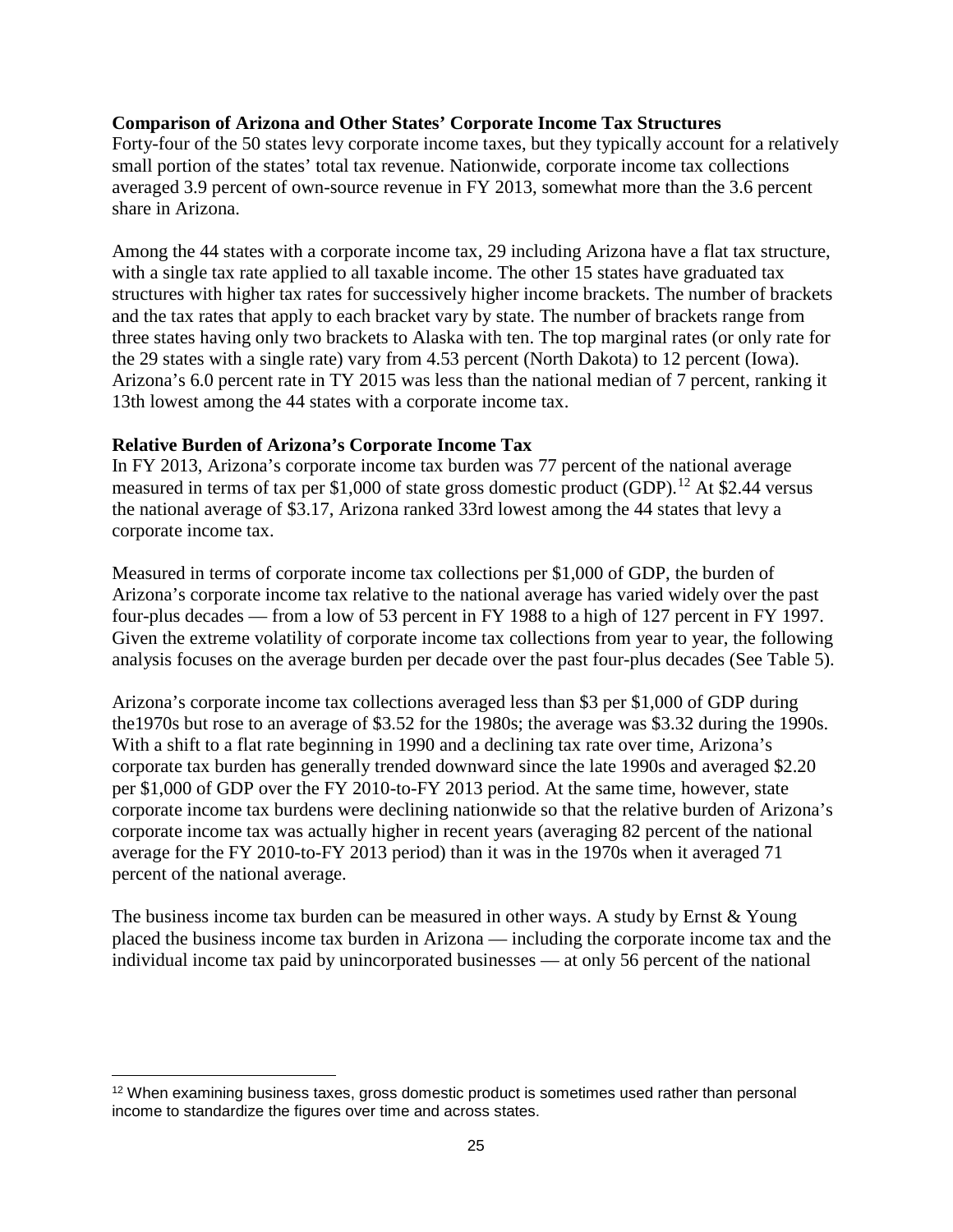# **TABLE 5 CORPORATE INCOME TAX COLLECTIONS, ARIZONA AND THE UNITED STATES, FISCAL YEAR AVERAGE BY DECADE**

| <b>Per \$1,000 of Gross Domestic Product</b> |         |                 |  |
|----------------------------------------------|---------|-----------------|--|
|                                              |         | Arizona         |  |
| <b>United</b>                                |         | <b>Ratio to</b> |  |
| <b>States</b>                                | Arizona | <b>Nation</b>   |  |
| \$4.17                                       | \$2.91  | 71%             |  |
| 4.37                                         | 3.52    | 81              |  |
| 3.64                                         | 3.32    | 91              |  |
| 3.04                                         | 2.93    | 96              |  |
| 2.68                                         | 2.20    | 82              |  |
|                                              |         |                 |  |

Sources: U.S. Department of Commerce, Census Bureau, State Government Finances, <http://www.census.gov/govs/state/> (tax collections) and U.S. Department of Commerce, Bureau of Economic Analysis (gross domestic product).

average in FY 2014, measured as taxes paid as a share of private-sector GDP.<sup>[13](#page-29-0)</sup> Arizona ranked 42th among the 47 states that levy corporate and/or individual income taxes.

#### **Gross Receipts Taxes**

 $\overline{\phantom{a}}$ 

Among the six states that do not levy a corporate income tax, Ohio, Nevada, Texas, and Washington impose a gross receipts tax on businesses. South Dakota and Wyoming impose neither a corporate income nor a gross receipts tax. Delaware levies both a corporate income tax and a gross receipts tax.

A gross receipts tax is imposed on gross business receipts with few or no deductions for expenses. Advocates of gross receipts taxes argue that they are simpler to administer and apply to a broader and more stable tax base — all business receipts not just corporate profits. However, economists criticize the gross receipts tax because of the serious economic distortions caused by the fact that the tax is levied on each stage of production, producing much higher effective tax rates and leading to arbitrary differences in tax rates among products depending on the number of stages of production.[14](#page-29-1)

Among the four states with a gross receipts tax rather than a corporate income tax, it is most important as a revenue source for Washington, contributing 9.2 percent of total state general revenue in FY 2013. Texas applies a "margin tax;" this version of the gross receipts tax produced 4.2 percent of the state's total general revenue. Ohio's "commercial activities tax" supplied 2.6 percent of total state general revenue. Nevada's version of a gross receipts tax was enacted in 2015 and is projected to contribute about 3 percent of total state general fund revenue during the 2015-to-2017 biennium.

<span id="page-29-0"></span><sup>13</sup> Ernst & Young, produced for the Council on State Taxation, *Total State and Local Business Taxes: State-by-State Estimates for Fiscal Year 2014*, October 2015,

[http://www.cost.org/WorkArea/DownloadAsset.aspx?id=91531.](http://www.cost.org/WorkArea/DownloadAsset.aspx?id=91531) The business tax figures include both state and local taxes.

<span id="page-29-1"></span><sup>14</sup> See, for example, Ronald Fisher, *State and Local Public Finance*, Routledge, 2015.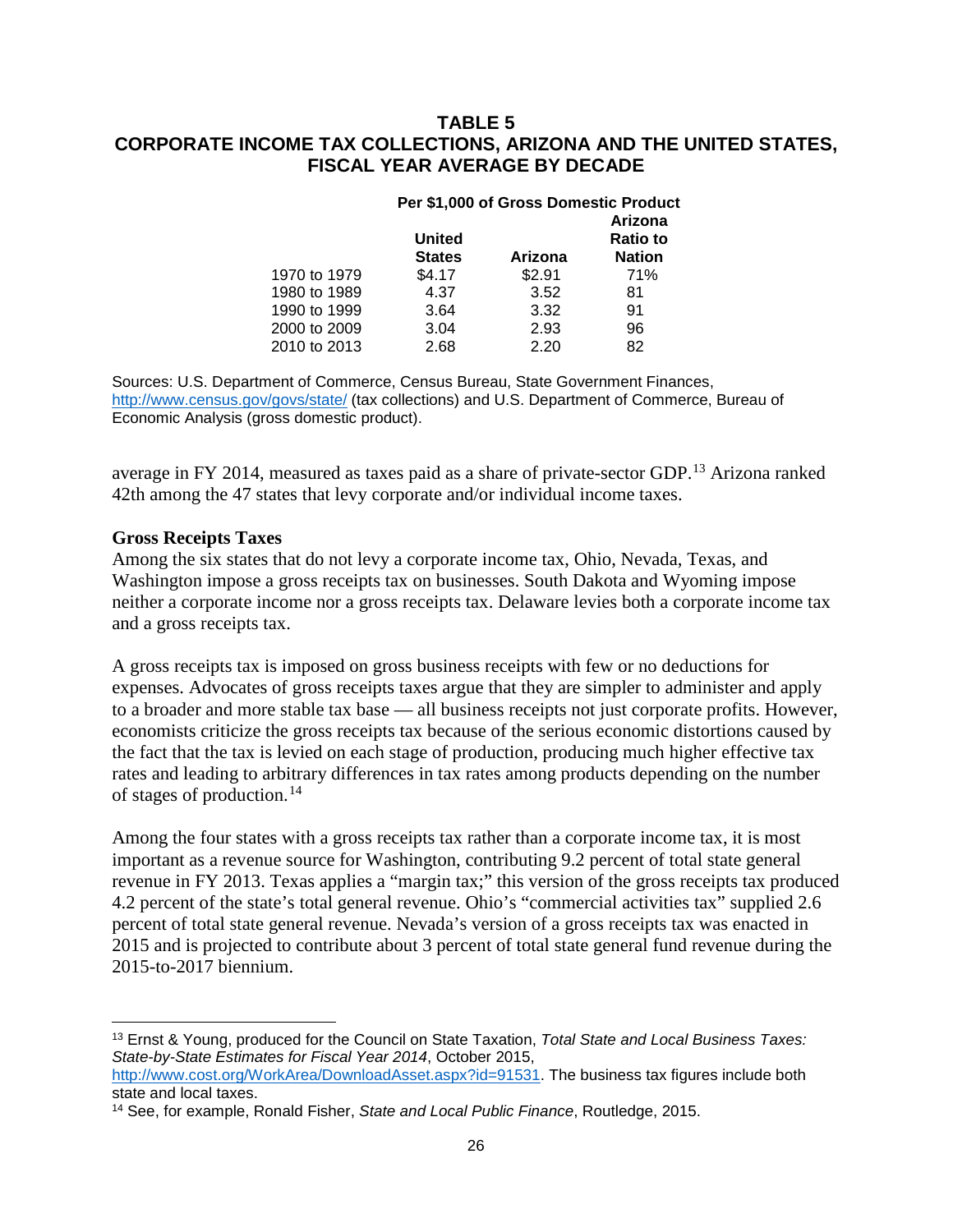#### **CONCEPTUAL ISSUES**

Governments levy taxes, charge fees, and collect other types of revenue to pay for the cost of the public services they provide. In some cases, it is possible to fund services provided by the public sector by directly charging user fees, but for many types of governmental activities, such as police protection, this approach is not feasible and so the revenues collected through taxes which are not directly tied to the use of public services — are used to pay for the cost of providing those government services.

#### **Two Alternative Rationales for Taxation**

There are two fundamental and opposing economic philosophies underlying the public decision on how to pay for government and the services it provides. One, the *benefits-received approach*, is based on the notion that if a public service provides a benefit to an individual, household, or business that individual, household, or business should pay for that benefit. For example, if an individual goes to a public swimming pool, he or she should pay an entrance fee. Just as with any private good or service, the individual evaluates the benefits received versus the cost and makes a private decision whether to "purchase" that public service. Some taxes are based on this philosophical approach that individuals or businesses should be taxed for the public services they consume. For example, a tax charged on the purchase of gasoline or other motor fuel where the proceeds are earmarked for road construction and/or maintenance is a common example of the application of the benefits-received approach to taxation. Although there is not a direct charge for using the road system, those individuals who purchase motor fuel pay for the roads they drive on, and individuals who do not drive on the roads (and so do not purchase motor fuel) are not taxed for something they do not use. Note that the user fee or tax paid has nothing to do with the individual's income or wealth.

The *ability-to-pay approach*, the other fundamental principle of taxation, on the other hand, rests on the concept that those who are most able to bear the burden of the tax should pay — that is, individuals or businesses with larger incomes, profits, or wealth should pay more taxes. This approach often is interpreted to mean that higher-income individuals or larger businesses should pay not only a larger absolute amount but a larger share of their income in taxes than those with smaller incomes.

The income tax is a good example of this approach. The burden of the tax is not directly related to benefits received. Some may argue that the consumption of governmental services are at least indirectly associated with income level, in that higher-income households have more property to protect and so get more benefit from police and fire protection, etc., but any tax burden-benefits received link is certainly a loose one. With a flat-rate income tax, the tax burden is proportional to income (or as often is the case, there may be some exemption from the tax for low levels of income so that the relative burden of the tax would rise with income). With a progressive income tax, a high-income individual pays a larger percentage of their taxable income than a low- or moderate-income taxpayer since tax rates increase as income levels rise.

In many cases, a tax cannot be easily classified in terms of these two alternative philosophies. Take the property tax; some see it in the context of payment for public services (police, fire protection, roads, etc.) provided to residential and business property owners. Others would classify it as a tax on wealth and tie it to the ability-to-pay principle of taxation.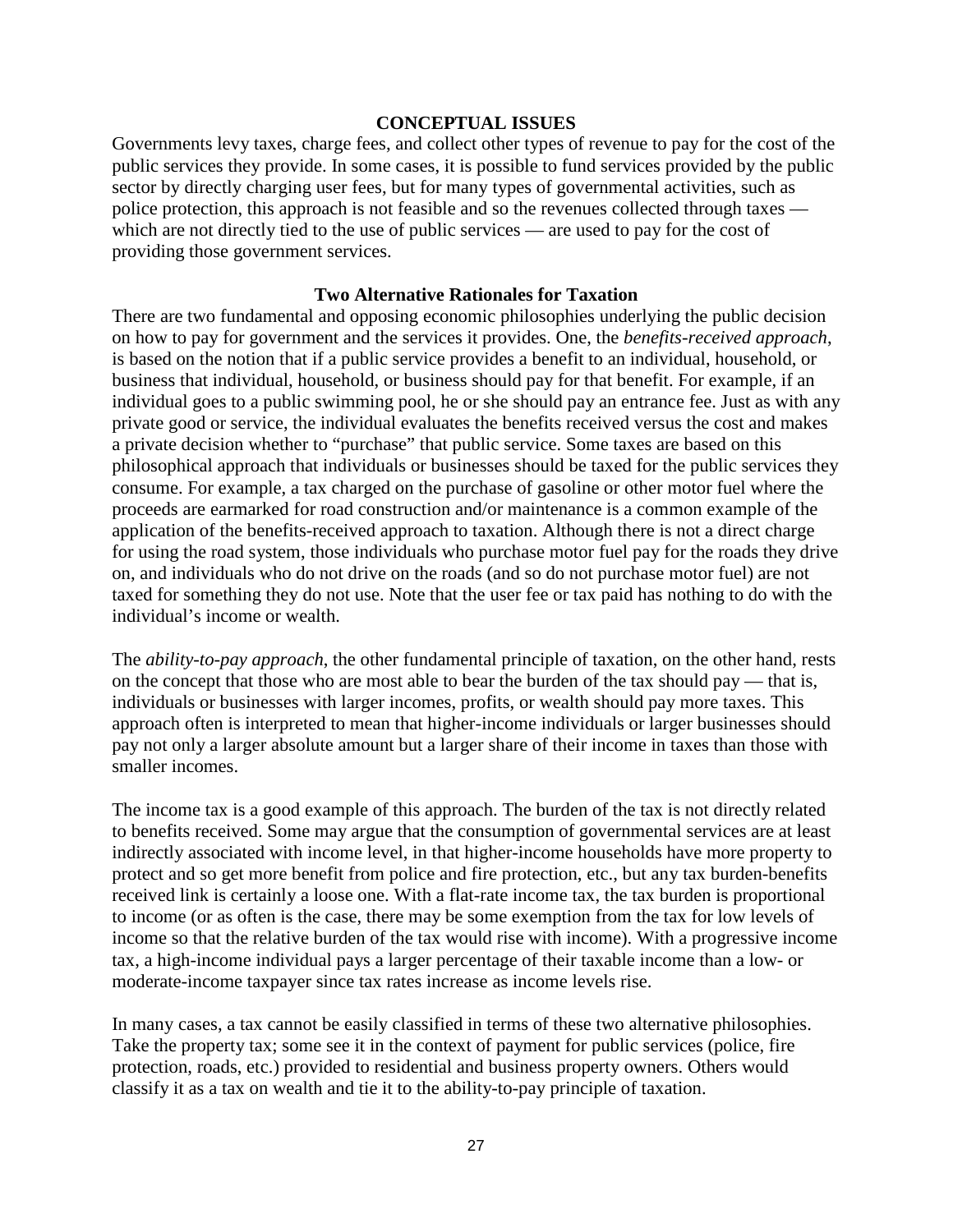### **Economic Criteria for Evaluating Taxes**

Recognizing that user fees cannot be utilized to fund many types of government services, each state has developed a system of taxes to generate the revenues needed to fund the services provided by state government. The revenue structures of the 50 states vary widely, with many different types of tax and nontax revenue sources used in many different combinations to fund their state governments, but the majority of states rely most heavily on a combination of sales taxes and individual income taxes, with corporate income taxes and property taxes playing a lesser role. Each type of tax has its advantages and disadvantages. Economists have developed a set of guiding principles that can be used to evaluate the pros and cons of the different types of taxes. The following six criteria are generally accepted as fundamental characteristics on which to judge a tax: $15$ 

- 1. Stability: Does the tax provide a stable source of revenue or is it subject to wide fluctuations from year to year or over the business cycle?
- 2. Responsiveness: Does the tax produce a revenue stream that keeps pace with growth and changes in the state's economy?
- 3. Simplicity: This trait has two aspects:
	- A. Is the tax easily understood by taxpayers and does it minimize their compliance costs? B. Does the tax minimize administrative costs?
- 4. Equity: Is the burden of the tax distributed fairly? There are two primary aspects to the concept of tax equity:
	- A. Horizontal equity is the idea that taxpayers with similar characteristics should pay similar amounts.
	- B. Vertical equity reflects the concept that taxpayers with a greater ability to pay taxes should pay larger amounts.
- 5. Neutrality: To what extent does the tax impact economic behavior?
- 6. Exportability: Is the tax paid by nonresidents who benefit from public services provided by the state?

In the following subsections, individual and corporate income taxes are evaluated relative to each of these criteria, compared to sales and property taxes.

### **Stability**

To minimize state budgetary problems over the business cycle, a tax structure that provides a relatively stable stream of revenue is desirable. Unfortunately, almost all of the revenue sources available to state governments are subject to some degree of volatility. Based on the experience of the 50 states over the 1988-to-2009 period, the least volatile state taxes are the selective sales taxes on alcoholic beverages and on motor fuels, but these types of taxes are not primary sources of revenue for state governments. Among the four major taxes, the property tax (which is the least important for most state governments) is the most stable. The general sales tax exhibits somewhat less volatility than the individual income tax, but both taxes are much less stable than property taxes. The corporate income tax is by far the most volatile.<sup>[16](#page-31-1)</sup>

 $\overline{\phantom{a}}$ <sup>15</sup> Some sources identify additional guiding principles or define the principles differently.

<span id="page-31-1"></span><span id="page-31-0"></span><sup>16</sup> See Gary Cornia and Ray Nelson, "State Tax Revenue and Volatility," *Regional Economic Development*, Vol. 6 (1), 2010.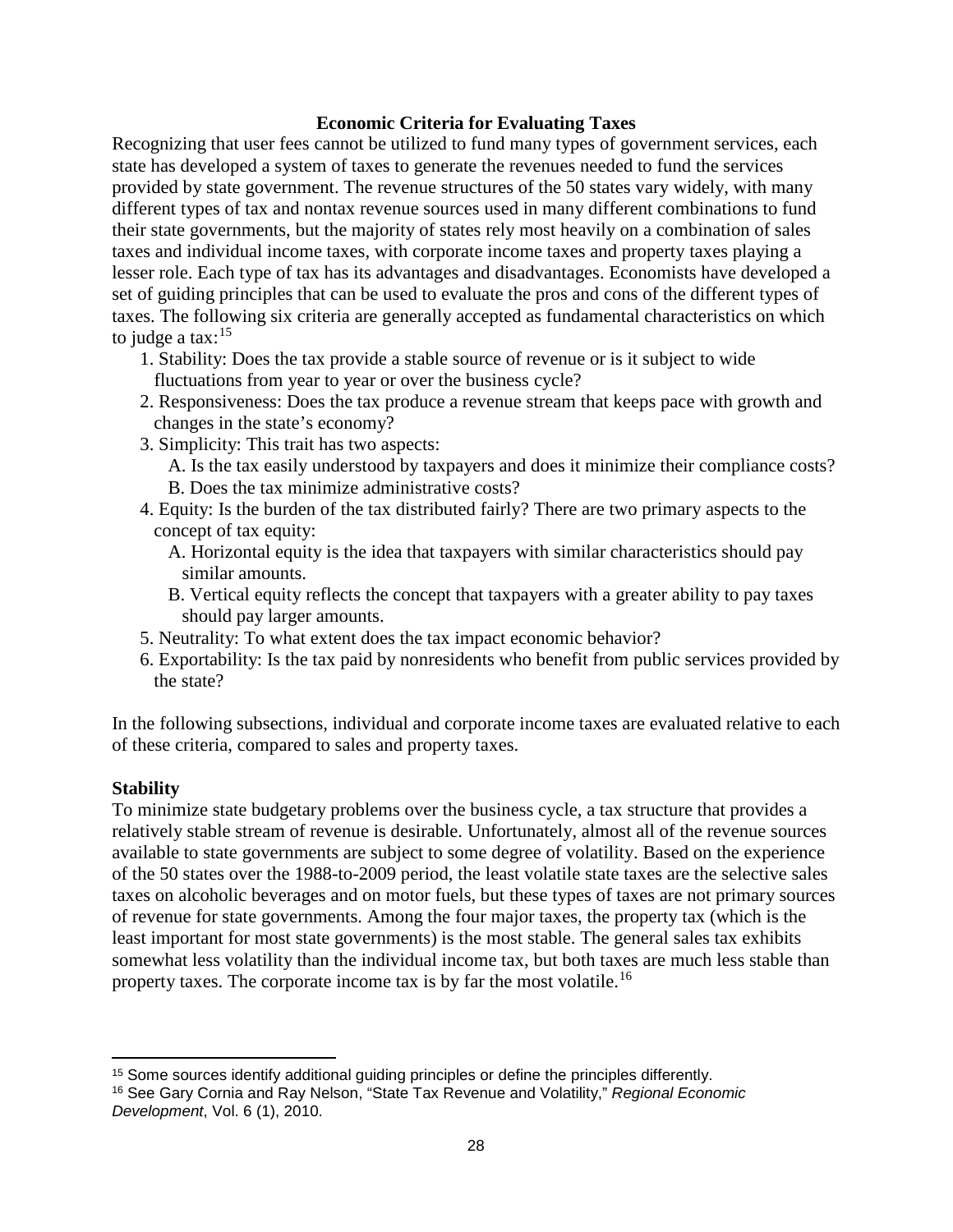In the case of Arizona's tax system, judgments regarding the stability of the different taxes must be in relative terms — none of the state's main revenue sources really provide a stable flow of funds. For example, during the Great Recession, which lasted from the end of 2007 into 2010 in Arizona, state general fund tax collections as reported by the JLBC dropped 31 percent from a peak in FY 2007 to a low in FY 2010, compared to no change in Arizona personal income over that same period. However, this percent change in tax collections reflects changes in the tax code, particularly reductions in tax rates, as well as the effect of a weak economy. Controlling for these tax code changes, the overall decrease in tax collections relative to personal income was 22 percent. $17$ 

Income taxes are usually identified as the most volatile among the primary taxes used by state governments. Between FY 2007 and FY 2010, controlling for tax code changes and changes in personal income, corporate income tax collections fell 41 percent in Arizona. Individual income tax revenues did not decline as sharply at 22 percent. Much of the fluctuation in the individual income tax is due to the volatility of investment income and unincorporated business income, which is taxed as individual income. Sales tax collections are generally regarded as a more stable revenue source, but general sales tax collections dropped 23 percent during the last recession. There was hardly any decline in the other tax sources used for the general fund, but these sources accounted for only 6 percent of general fund revenue in FY 2015.

# **Responsiveness**

Because of the many changes to tax laws that have occurred over time in Arizona and in other states, the primary data sources cannot be used to investigate the responsiveness of the various tax sources over an extended period of time. Instead, as above, Arizona general fund tax collections after controlling for tax law changes are used. Between FYs 1995 and 2015 similar years in regards to the economic cycle — total tax collections for the general fund per \$1,000 of personal income dropped from \$52.59 to \$49.61, a 6 percent decline. The individual income tax experienced an increase of 19 percent, but decreases occurred in each of the other tax sources. The corporate income tax decline was 5 percent, but the percent change is sensitive to the years selected given the erratic year-to-year pattern of collections.

In particular, collections from the general sales tax dropped 21 percent between FYs 1995 and 2015 per \$1,000 of personal income after controlling for tax law changes. As currently structured, Arizona's sales tax is largely limited to goods purchased in stores, while consumer spending continues to shift to goods purchased via the Internet and to nontaxed services. Thus, the responsiveness of the sales tax is especially poor.<sup>[18](#page-32-1)</sup>

# **Simplicity**

From the point of view of a taxpayer, the sales tax is clearly the easiest to understand and has minimal compliance costs. In most cases, the tax is added to the purchase price at the time of sale

<span id="page-32-0"></span>l <sup>17</sup> The JLBC estimates the effect on revenue of each of the changes to the tax code. These estimates are available from the last appendix of the annual *Tax Handbook*,

[http://www.azleg.gov/jlbc/15taxbook/15taxbk.pdf.](http://www.azleg.gov/jlbc/15taxbook/15taxbk.pdf) For this analysis, the initial estimates from the JLBC are adjusted for inflation, population growth, and real per person economic growth in order to provide the effect of previous tax changes in subsequent years.

<span id="page-32-1"></span><sup>18</sup> For more information, see Alberta Charney, "Arizona's Eroding Sales Tax Base," *Arizona's Economy*, June 2014, [https://www.azeconomy.org/2014/06/.](https://www.azeconomy.org/2014/06/)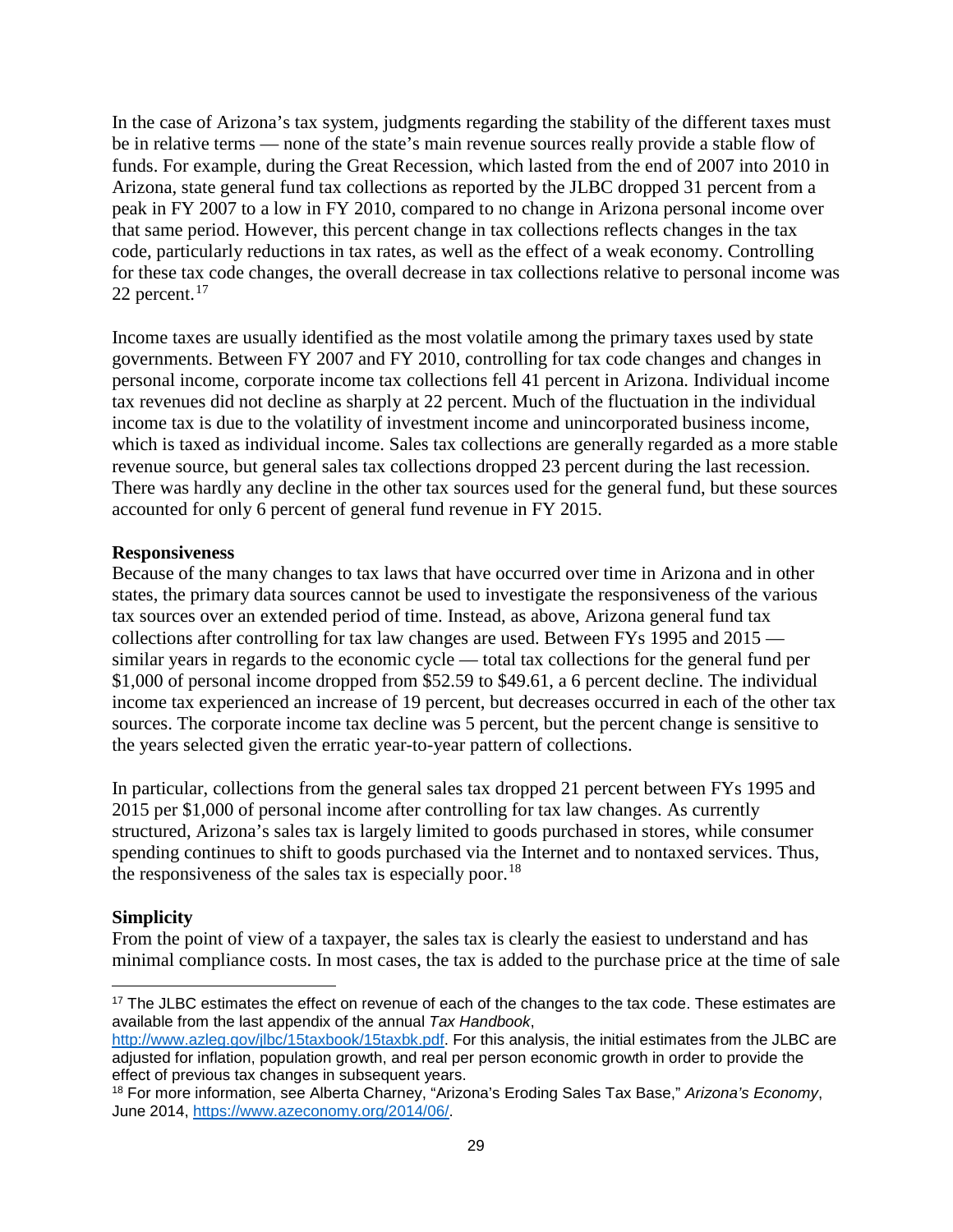and the amount of tax paid is shown on the bill or receipt, with the only points of confusion coming with regard to different tax rates for some types of goods and services and which goods and services are actually subject to the tax.<sup>[19](#page-33-0)</sup>

The other taxes get poor ratings for simplicity. In most states, individual income tax codes and regulations are complex and take substantial taxpayer effort and/or professional help to understand. The individual income tax also imposes high compliance costs for taxpayers by giving them responsibility of calculation and payment of the tax liability. The same criticisms apply to the corporate income tax, with corporations often incurring significant additional nonproductive efforts (from a macroeconomic perspective) trying to minimize the tax liability. In general, the property tax apparatus in most states (and certainly in Arizona) also is complex. While taxpayers typically receive a detailed tax bill and a notice of taxable property values on which the tax is based, deciphering these bills may be difficult for many taxpayers and challenging the government's calculations typically involves significant cost and effort, raising the overall compliance costs.

All of the major tax types involve significant administrative costs for the states and also involve administrative costs for the business sector as well. States need a substantial administrative apparatus to process and collect individual income taxes, including tracking and collecting withholding by employers and other businesses, processing income tax forms and payments from taxpayers, and dealing with appeals, underpayment/nonpayment, fraud, and other issues. Businesses also have costs associated with reporting income payments to employees and others and with collecting withholding from wages and salaries and other types of income. A similar administrative apparatus is needed on a smaller scale to process and collect corporate income taxes. For the state, the administrative costs of the property tax include the costs associated with the valuation of taxable real and other property in order to establish tax liability and the billing and collection of the taxes. While sales taxes are relatively simple from the consumers' point of view, they involve significant administrative costs for both the business sector and the state, since the seller is responsible for collecting the tax and the state government has to monitor and collect the sales tax revenues from the businesses.

In summary, an evaluation of the four major taxes in terms of complexity, cost of compliance for taxpayers, and cost of collection for the state (and in some cases also for the business sector), the sales tax would probably rank above the other three — it is relatively easy for taxpayers with minimal compliance costs and although it involves substantial collection costs on both the business sector and the state, these are probably smaller than for the other tax types. Although the workings of the property tax are very complex, costs for taxpayers are less than for the income tax, and the administrative and collection costs for the state are probably similar to, if not less than, the income tax. The individual and the corporate income taxes suffer the same problems — both are complex, impose significant compliance costs on taxpayers, and involve major administrative and collection costs. Even though the corporate income tax is more complex, since its overall scale is much smaller — dealing with thousands of corporations versus hundreds of thousands or millions of individual taxpayers — it probably rates marginally better than the individual income tax.

l

<span id="page-33-0"></span><sup>&</sup>lt;sup>19</sup> In Arizona, there are added complications associated with local sales taxes, but the focus of this paper is state taxes.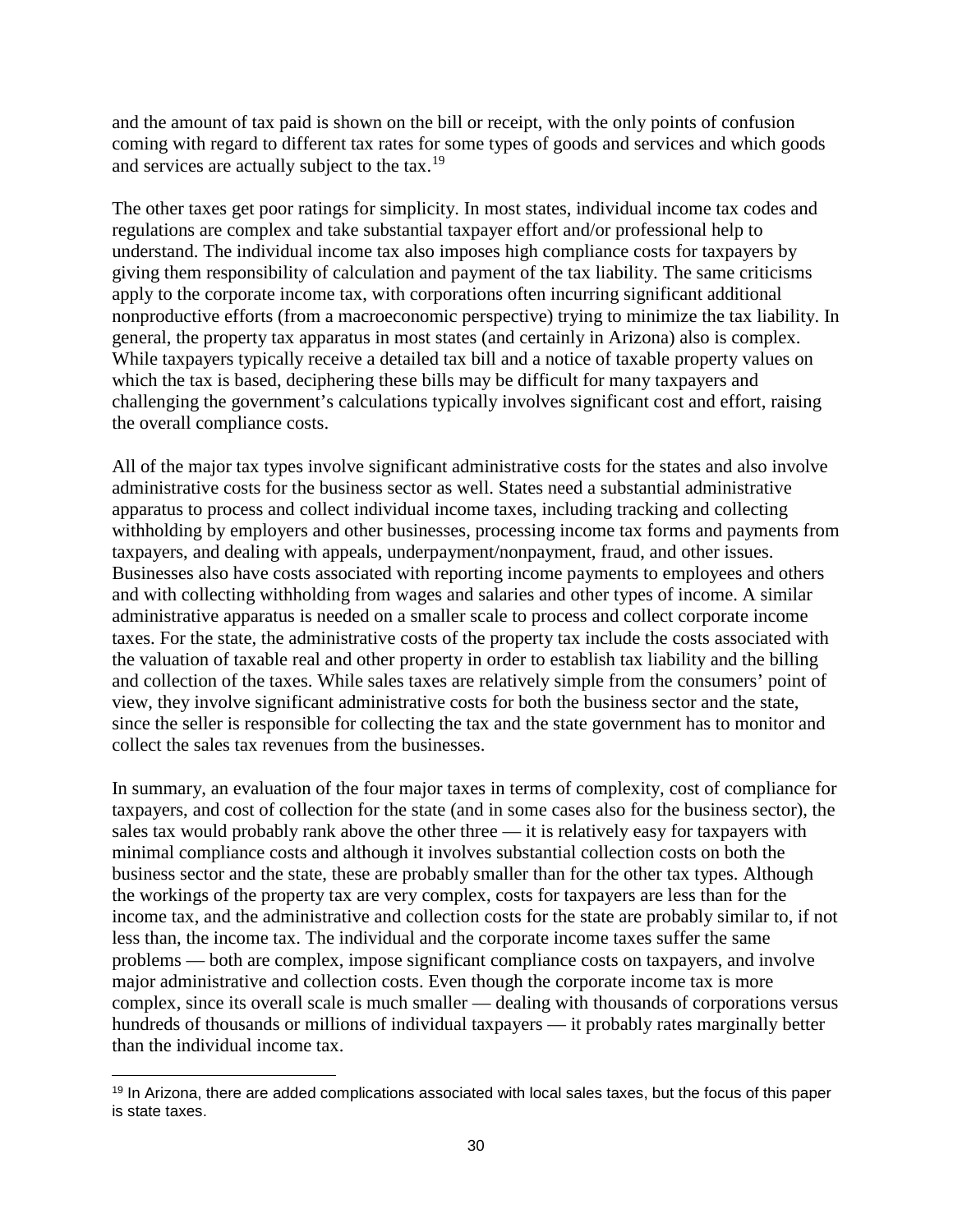# **Exportability**

 $\overline{\phantom{a}}$ 

Tax exportation is the process through which a tax levied by one jurisdiction is "shifted" to taxpayers in another jurisdiction. There are two economic rationales for tax exportation. The first is based on the fact that public services provided by one state are consumed by individuals or businesses from other states, and the taxes paid by nonresidents pay for a share of the public services they benefit from while visiting or doing business with firms in another state. Without tax exporting, residents would pay for the public services provided to nonresidents. The second rationale is based on the principle of shifting part of the state's tax burden to nonresidents in order to lower the burden of state taxes on its own residents.

There are three ways that taxes are exported:

- 1. Directly by taxes levied on purchased goods and services, income earned, or property owned by nonresidents.
- 2. Indirectly through business taxes that are passed on to nonresidents.
- 3. Indirectly through what is known as "the federal offset." For taxpayers who itemize deductions on the federal income tax form, each dollar deducted for state taxes paid (currently income, property, and in some cases sales taxes) indirectly shifts part of the tax burden to the federal tax system. That is, the net amount of deductible state taxes are reduced by lower federal taxes paid as a result of the deduction. (Note that the tax burden does not disappear. It is shifted from state taxpayers to the federal government and either paid by federal taxpayers or added to the federal deficit.)

The most obvious examples of tax systems structured to take advantage of the ability to shift the tax burden to nonresidents are states like Alaska and Wyoming that levy severance taxes on oil and other resource outputs and states that are major tourism destinations like Florida and Nevada. The extent to which states are able to engage in tax exporting depends upon specific characteristics of their economies, but all states are able to export a portion of their taxes.

Comparing the four major types of taxes used by state governments in terms of exportability, there are clear differences among them in the share of total collections that states have been able to shift to nonresidents. The individual income tax ranks lowest in terms of its ability to be shifted to nonresidents. While a few states are able to collect substantial income taxes from nonresidents, in most cases this is a very small share of the total revenue from the individual income tax. The predominant mechanism for exporting individual income taxes is through the federal offset. Based on FY 2007 national data, the average state was able to export about 8 percent of individual income taxes through this mechanism. States have been able to shift a larger share of the other three major taxes to nonresidents. On average across all of the states imposing that tax type, the share paid by nonresidents has been estimated at about 18 percent for property taxes, 21 percent for general sales taxes, and 48 percent for corporate income taxes.  $2^{0}$ 

<span id="page-34-0"></span> $20$  The estimated "export rates" listed come from a 1967 study (Charles McLure, "The Interstate Exporting of State and Local Taxes: Estimates for 1962," *National Tax Journal*, Vol. 20, March 1967), and so should not be taken as necessarily accurate estimates of current rates, since economic conditions, state tax structures, etc. have changed since that time, but rather as illustrative of the relative ranking of the tax types with respect to this characteristic.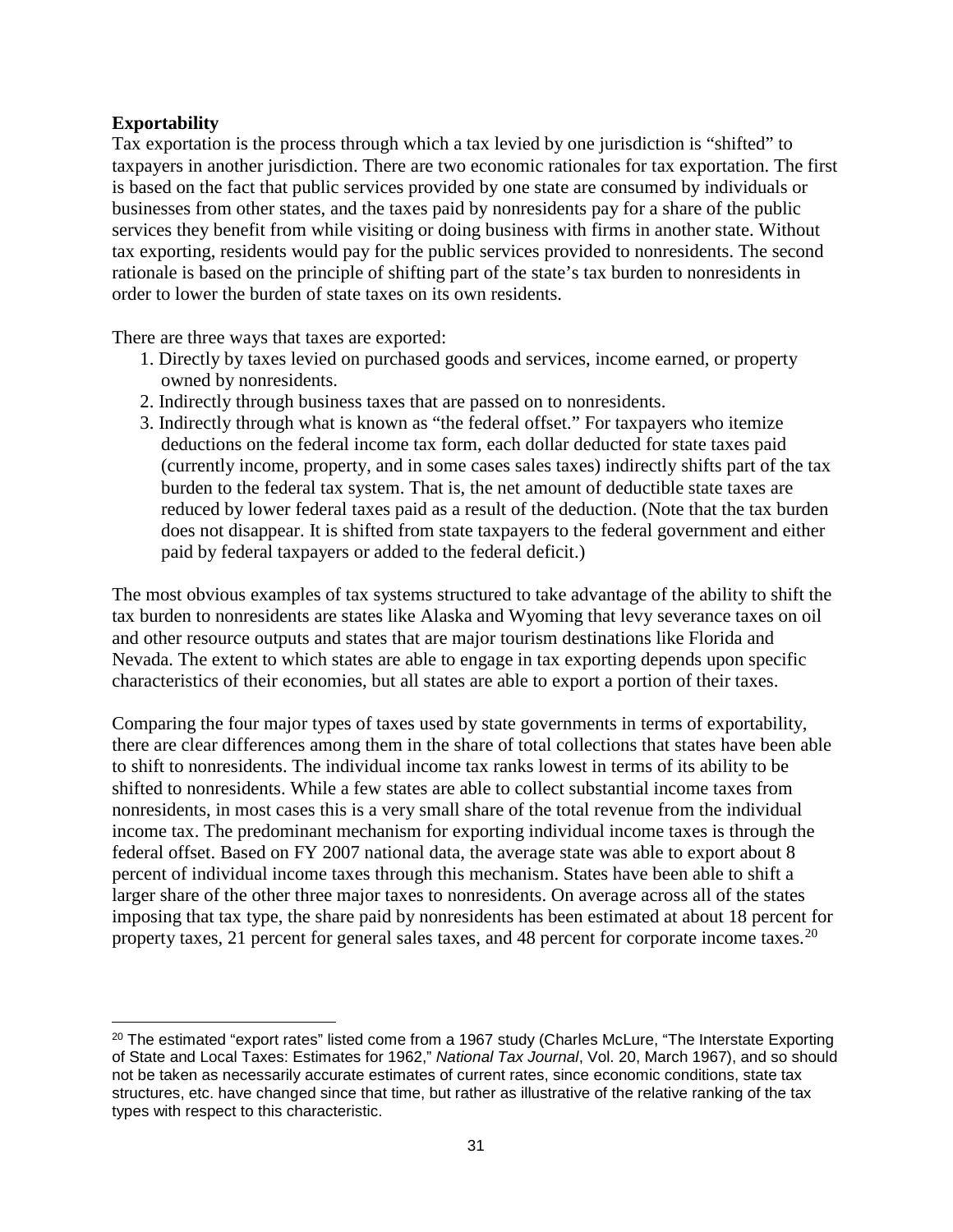# **Equity**

l

In the context of taxes, the concept of equity relates to fairness. There are different views as to what is meant by a tax treating taxpayers fairly. Economists generally make a distinction between two different concepts of equity: horizontal equity and vertical equity.

In general terms, horizontal equity is defined as equal treatment of taxpayers in similar circumstances, but often the evaluation focuses on income — are taxpayers at the same income level paying the same amount of tax?

In concept, an individual income tax might be expected to treat taxpayers with similar incomes equally, but in reality, state income taxes have myriad deductions, exemptions, and credits that benefit specific groups of taxpayers or specific activities that lead to unequal treatment of taxpayers with similar incomes. The general sales tax in Arizona (and many other states) is levied on only a subset of consumer purchases (typically excluding most services, food, and medicines), producing horizontal equity issues. Similarly, the property tax as structured in Arizona has different assessment ratios for different types of property, provides a homeowners' rebate, and has other complexities that result in taxpayers in a similar income group not being treated the same.

Vertical equity is also usually defined in terms of income — are taxpayers at different income levels treated fairly? Exactly what constitutes "fairness" is this context has different interpretations. The most common approach to evaluate vertical equity is based on the ability-topay principle of taxation (that is, those with higher incomes should pay higher taxes than taxpayers with lower incomes). Critics of this concept of vertical equity characterize it as punishing success and as an indirect method of redistributing wealth. They often emphasize horizontal equity in their definition of fairness, or even focus on other characteristics, often neutrality or simplicity, rather than vertical equity.

Relating to vertical equity, taxes are conventionally classified as being regressive, proportional, or progressive:

- A tax is regressive if it takes a smaller proportion of income as income increases, or in other words, the average tax rate declines as income increases.
- A tax is proportional if it takes the same proportion of income as income increases.
- A tax is progressive if it taxes a bigger proportion of income as income increases.

Arizona's individual income tax has a progressive rate structure, and a 2015 analysis of tax structures of all 50 states by the Institute on Taxation and Economic Policy (ITEP) found that in practice it is a progressive tax with lower-income families paying a smaller share of their income than higher-income families.<sup>[21](#page-35-0)</sup> The results of this report for Arizona and the U.S. as a whole are

<span id="page-35-0"></span><sup>21</sup> Institute on Taxation and Economic Policy, *Who Pays? A Distributional Analysis of the Tax Systems in All 50 States*, 5th Edition, January 2015, [http://www.itep.org/whopays/.](http://www.itep.org/whopays/) The report estimated the impact of permanent tax laws on nonelderly taxpayers including the impact of changes enacted through December 2014. The results are reported in terms of the tax burdens of state and local taxes paid by families in different income groups as a share of family income. While the estimates are based on state and local tax collections, not just state taxes, most of the income tax collections result from state income taxes, the majority of general sales taxes are state-level taxes in most states and usually most local sales taxes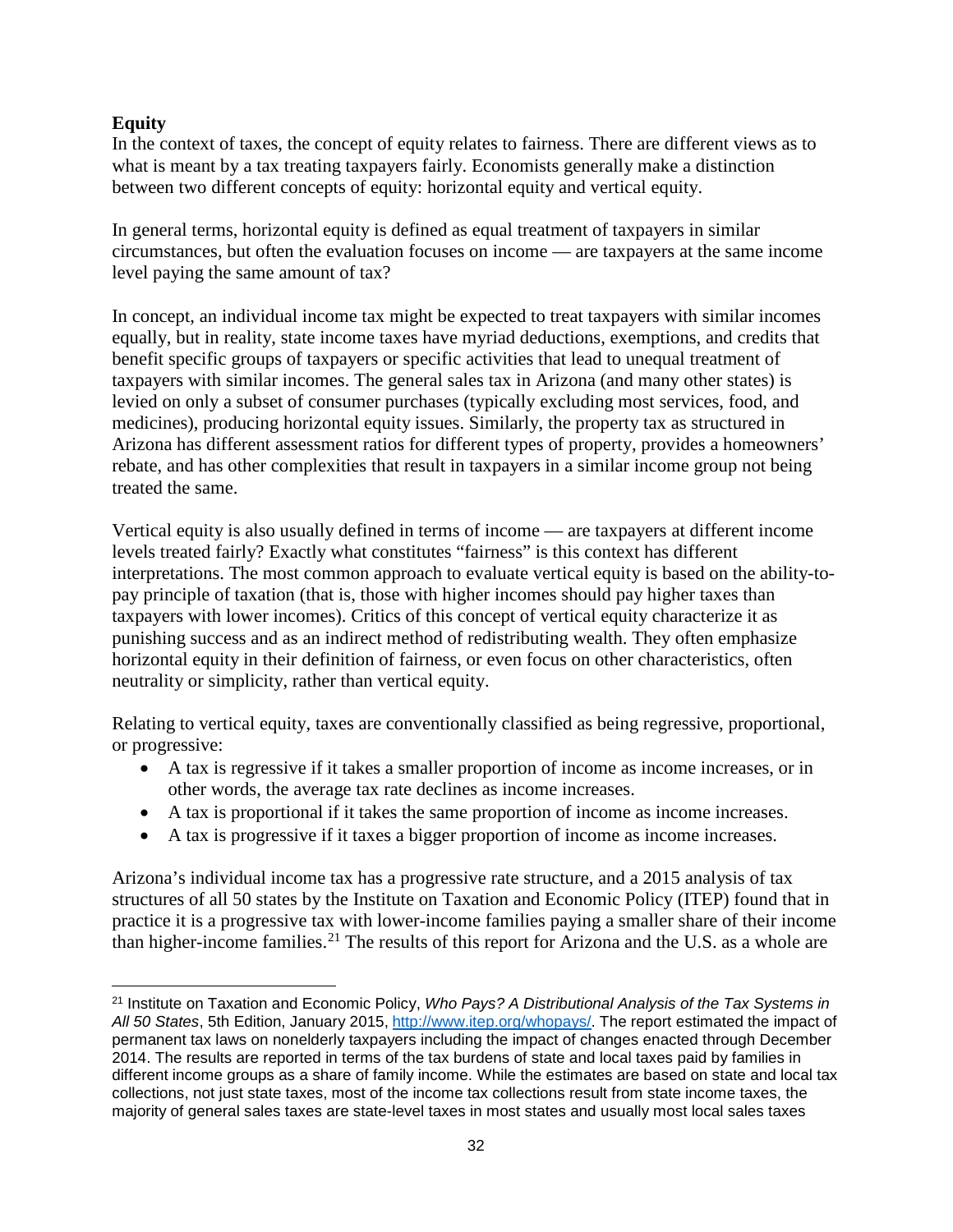presented in Table 6. These data show that Arizona families in the lowest quintile of the income distribution on average paid only 0.3 percent of their income in income taxes, while families in the highest quintile paid 2.3 percent.

On the other hand, the ITEP analysis shows state property taxes and particularly state sales taxes to be regressive. In Arizona, families in the lowest income quintile pay 3.8 percent of their income in general sales taxes versus 1.4 percent for families in the highest income quintile. Property taxes in Arizona are also regressive with families in the lowest income quintile paying 4.1 percent of income versus 2.2 percent of income paid by families in the highest income quintile.

Table 6 includes both Arizona and U.S. figures. To facilitate comparison between the Arizona and U.S. data, the table provides index values comparing the shares of income paid by each of the five income groups relative to the average share paid by all families. In comparison to the average for all states with an individual income tax, Arizona's individual income tax is

# **TABLE 6 STATE AND LOCAL GOVERNMENT TAX BURDENS BY INCOME QUINTILE AS A PERCENTAGE OF FAMILY INCOME, ARIZONA AND THE UNITED STATES**

|                      | <b>Income Quintile</b> |        |               |               |        |                |  |
|----------------------|------------------------|--------|---------------|---------------|--------|----------------|--|
|                      | All                    | Lowest | <b>Second</b> | <b>Middle</b> | Fourth | <b>Highest</b> |  |
|                      | <b>Families*</b>       | 20%    | 20%           | 20%           | 20%    | 20%            |  |
| <b>ARIZONA</b>       |                        |        |               |               |        |                |  |
| Sales                | 2.7                    | 3.8    | 3.4           | 2.8           | 2.2    | 1.5            |  |
| Index**              |                        | 138    | 124           | 102           | 80     | 56             |  |
| Property             | 2.9                    | 4.1    | 3.3           | 2.5           | 2.6    | 2.2            |  |
| Index**              |                        | 139    | 112           | 84            | 88     | 76             |  |
| Individual Income    | 1.4                    | 0.3    | 1.2           | 1.4           | 1.8    | 2.3            |  |
| Index**              |                        | 21     | 85            | 100           | 128    | 166            |  |
| Total                | 9.5                    | 12.5   | 11.2          | 9.2           | 8.2    | 6.6            |  |
| Index**              |                        | 131    | 117           | 97            | 86     | 68             |  |
| <b>UNITED STATES</b> |                        |        |               |               |        |                |  |
| <b>Sales</b>         | 2.4                    | 3.2    | 2.9           | 2.4           | 2.0    | 1.35           |  |
| Index**              |                        | 135    | 122           | 101           | 84     | 57             |  |
| Property             | 3.0                    | 3.7    | 2.7           | 2.8           | 2.9    | 2.8            |  |
| Index**              |                        | 124    | 91            | 94            | 97     | 93             |  |
| Individual Income    | 2.0                    | 0.2    | 1.4           | 2.2           | 2.7    | 3.3            |  |
| Index**              |                        | 10     | 72            | 113           | 138    | 167            |  |
| Total                | 9.3                    | 10.9   | 9.9           | 9.4           | 8.7    | 7.4            |  |
| Index**              |                        | 118    | 107           | 101           | 94     | 80             |  |

\* Nonelderly only.

l

\*\* Burden in income quintile relative to that of all families (all families = 100).

Source: Institute on Taxation and Economic Policy, *Who Pays? A Distributional Analysis of the Tax Systems in All 50 States*, 5th Edition, January 2015, [http://www.itep.org/whopays/.](http://www.itep.org/whopays/)

where they exist are collected on a relatively similar tax base. The ITEP property tax calculations are based on all property taxes levied — of which the state share is a minor part in Arizona.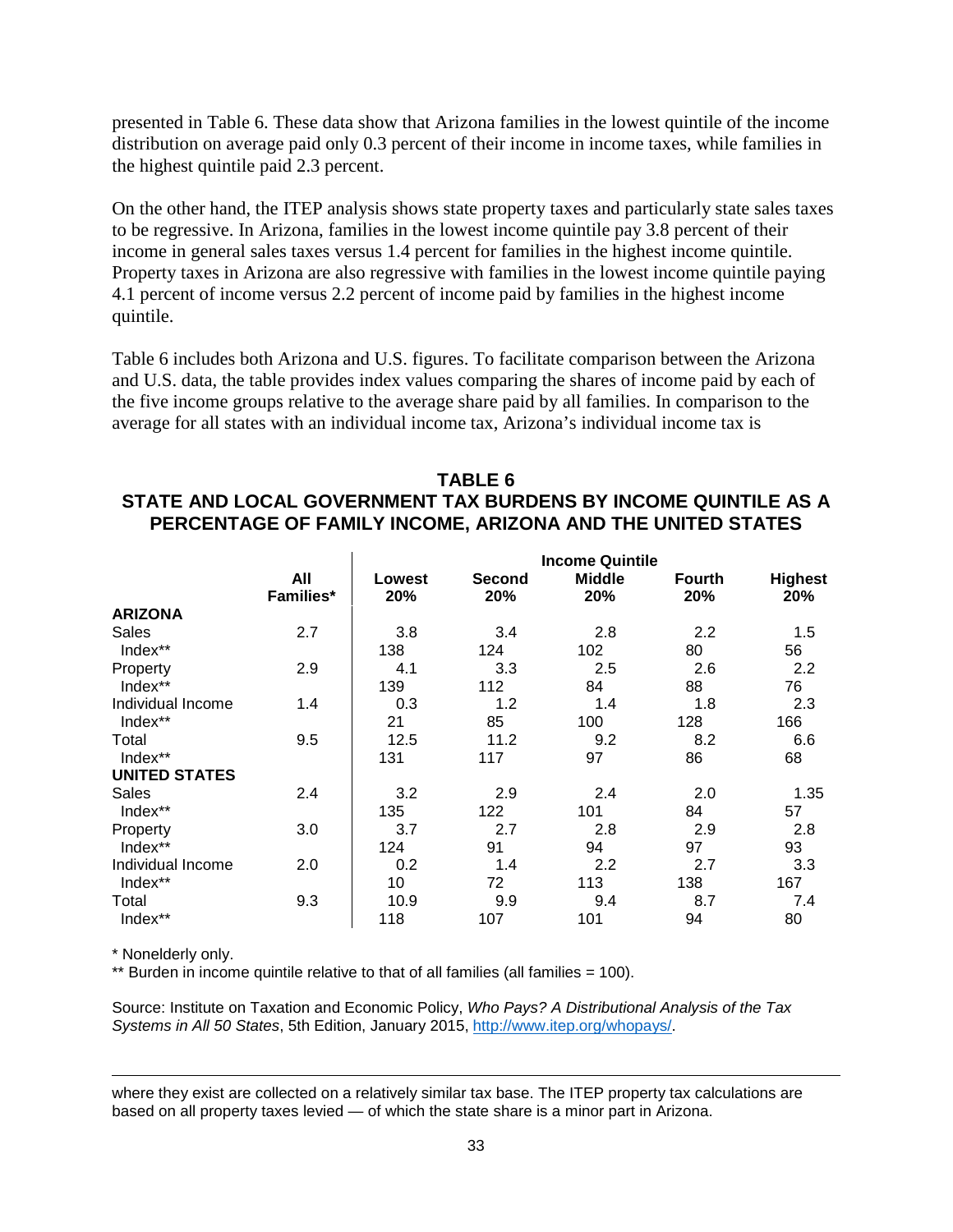somewhat less progressive than average. The comparative data also show that Arizona's property tax and sales tax each is slightly more regressive than the U.S. average.

### **Neutrality**

All taxes affect economic behavior to some degree since they take funds that taxpayers could use for other purposes, but most types of taxes exert more than this minimal impact on the economic decisions of individuals and businesses.

The individual income tax affects economic behavior by reducing the incentive to make the effort to earn additional income. It thus tends to reduce hours worked, labor force participation rates, entrepreneurial activity, and financial investments. It also directly affects the amount of saving as all earnings are taxed, leaving less funds available to be saved. Most state income tax systems add further distortions with various deductions, exemptions, and credits targeting certain types of behavior or specific subgroups of taxpayers.

Corporate income taxes distort economic decisions on several levels. First, they influence businesses' decisions whether to operate as a corporation versus another form of business not subject to corporate income taxes. They also reduce funds available to corporations for investment, dividends, etc. by reducing corporate profits. Third, the taxes encourage debt versus equity financing by corporations since interest costs are tax deductible while dividend payments are not. Corporations are also are encouraged to allocate resources to accountants and lawyers to reduce tax payments rather than to investments that would make them more productive.

As opposed to the individual income tax, a tax on consumption, such as a general sales tax, provides an incentive to reduce spending and thereby save a larger share of income. This would tend to promote economic growth to the extent that the additional saving results in additional productive investment spending. Rather than a broad-based tax on all consumption, however, most state sales taxes generally exempt purchases of some types of goods and services. Such exemptions discourage the purchase of taxed items, thereby affecting the economic behavior of consumers and favoring the sectors of the economy involved in the production and sale of untaxed goods and services and penalizing the taxed sectors.

Property taxes also distort the economic decisions of both households and businesses. By increasing the cost of owning and renting, residential property taxes tend to reduce households' consumption of housing. Similarly, property taxes increase the cost of ownership and leasing of business property, which tends to reduce investment in business property. In the case of states like Arizona that levy property taxes on business equipment, they also discourage investment in equipment.

The term "excess burden" is often used to define the costs associated with the economic distortions caused by taxation. Economists generally identify sales taxes as causing the least excess burden, followed by property taxes. Individual income taxes are considered to cause more distortions than sales or residential property taxes and the corporate income tax is disparaged as causing by far the largest excess burden.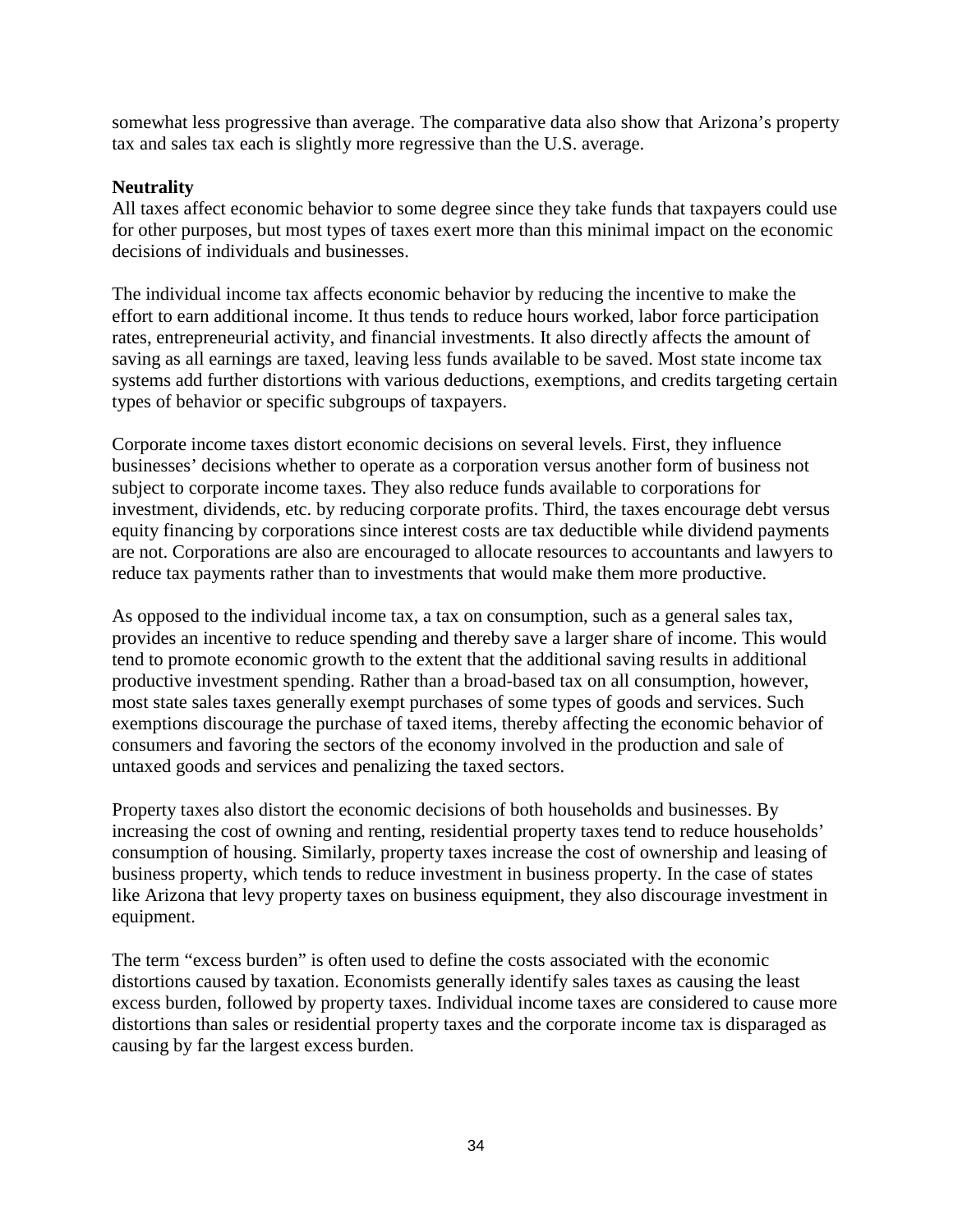There is another whole dimension of neutrality that has not been mentioned but is considered by many in the anti-tax crowd to be the most important influence of state taxes on individual and business behavior — that is, the impact of taxes on the competition among states with respect to the location decisions of both existing and/or potential new residents and businesses. Much of this discussion is in terms of low-tax versus high-tax states in general, but progressive individual income taxes are often singled out as having the most impact on individuals' migration decisions. For businesses, individual income taxes (since they apply to unincorporated businesses), corporate income taxes, and business property taxes are all identified as anticompetitive. (The following section takes up this dimension of the influence of taxes on economic behavior in more detail in the context of discussing the impact of taxes on economic growth.)

The magnitude of the excess burden caused by state taxes is actually quite small. For example, the total per capita cost — including collection, enforcement, and excess burden — of state and local taxes averages about 0.3 percent of median income.<sup>[22](#page-38-0)</sup> The separate cost of the excess burden of state taxes alone would be even smaller.

From the discussion of each of the six characteristics, it is obvious that they conflict with each other in many instances. For example, sales taxes are regressive and so are ranked low in terms of vertical equity but may rate highly for simplicity. There are also strong differences of opinion as which of these six characteristics are the most important. Business interests and conservatives tend to emphasize neutrality and the impact of taxes on interstate competition. Consumer advocates and progressives typically rate tax equity as the highest priority. For these and other reasons, there is continuing controversy among those interested in state tax policy about which is the "best" tax.

l

<span id="page-38-0"></span><sup>&</sup>lt;sup>22</sup> Fred Thompson, Ken Beatty, and Jon Thompson, "Ranking State Tax Systems: Progressivity, Adequacy, and Efficiency," *State Tax Notes*, vol. 141 (7), 2013.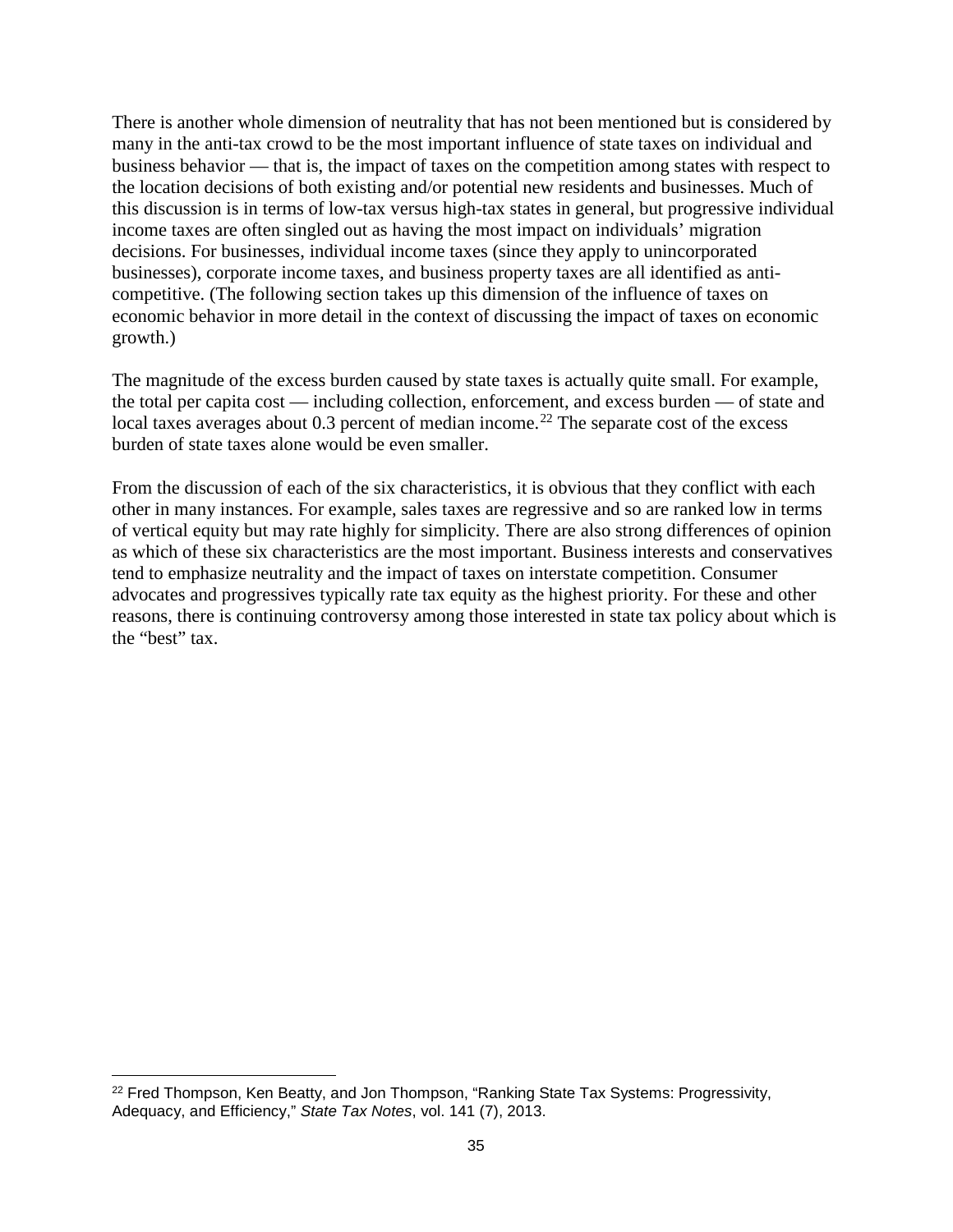#### **INCOME TAXES AND ECONOMIC GROWTH**

The effects of a state's tax policy on its economy remain a controversial and unsettled issue even though academic researchers, think tanks, advocacy organizations, and public agencies have produced a large body of literature relating to the issue. Much of the controversy and the research have focused on the impact of taxes on economic growth. The lack of consensus on the tax-economic growth link in academia is summarized by the authors of a recent study: "Major recent studies reach almost every conceivable finding: tax cuts raise, reduce, do not affect, or have no clear effect on growth."<sup>[23](#page-39-0)</sup>

This ambivalence is not shared, however, by researchers associated with advocacy groups and think tanks that espouse opposing views on the issue. Recent reviews of the literature published by two such organizations illustrate these conflicting views. In a Tax Foundation publication, William McBride claims that "nearly every empirical study of taxes and economic growth published in a peer-reviewed academic journal finds that tax increases harm economic growth."<sup>[24](#page-39-1)</sup> On the other hand, Michael Mazerov, after presumably looking at the same literature, writes in a Center on Budget and Policy Priorities publication, "there is simply no consensus whatsoever that cutting taxes is a good strategy to boost economic growth and create jobs."<sup>[25](#page-39-2)</sup>

Studies of state fiscal policies vary greatly in their approaches and methodologies. The ways in which the researchers addressed (or ignored) methodological issues — in particular, accounting for other relevant factors, specification of the fiscal policy variables, accounting for time lags between policy changes and outcomes, and dealing with endogeneity of tax changes contribute to the conflicting findings. $^{26}$  $^{26}$  $^{26}$ 

Most recent studies have correctly incorporated variables relating to public spending and services along with other location-specific variables in their statistical model to control for factors other than taxes that affect the economic performance of states. Alberta Charney points out a critical mistake in the interpretation of the results of many of the empirical analyses of the tax-growth relationship.[27](#page-39-4) She argues that the correct interpretation of a negative regression coefficient on a tax variable is "higher taxes decrease growth, holding public services (and other factors in the model) constant." In the context of the debate on the economic effects of cutting or abolishing income taxes, this implies that lower income taxes may spur growth if not offset by higher levels of other taxes and/or lower levels of public services. However, given that nearly all states have a requirement to balance the budget, it is difficult to lower income taxes without increases in other taxes or spending cuts.

l

<span id="page-39-0"></span><sup>&</sup>lt;sup>23</sup> William Gale, Aaron Krupkin, and Kim Rueben, "The Relationship Between Taxes and Growth at the State Level: New Evidence," *National Tax Journal*, Vol. 68(4), December 2015.

<span id="page-39-1"></span><sup>&</sup>lt;sup>24</sup> William McBride, "What is the Evidence on Taxes and Growth?" Tax Foundation Special Report, No. 207, December 18, 2012.

<span id="page-39-2"></span><sup>25</sup> Michael Mazerov, "Academic Research Lacks Consensus on the Impact of State Tax Cuts on Economic Growth," Center for Budget and Policy Priorities, June 17, 2013.

<span id="page-39-3"></span><sup>&</sup>lt;sup>26</sup> Endogeneity is the correlation between explanatory variables and the error term. It can result from various conditions, including measurement error and omitted variables.

<span id="page-39-4"></span><sup>27</sup> Alberta Charney, "Public Services Positively Impact Growth: A Review of Tax and Growth Literature," *Arizona's Economy*, May 2010.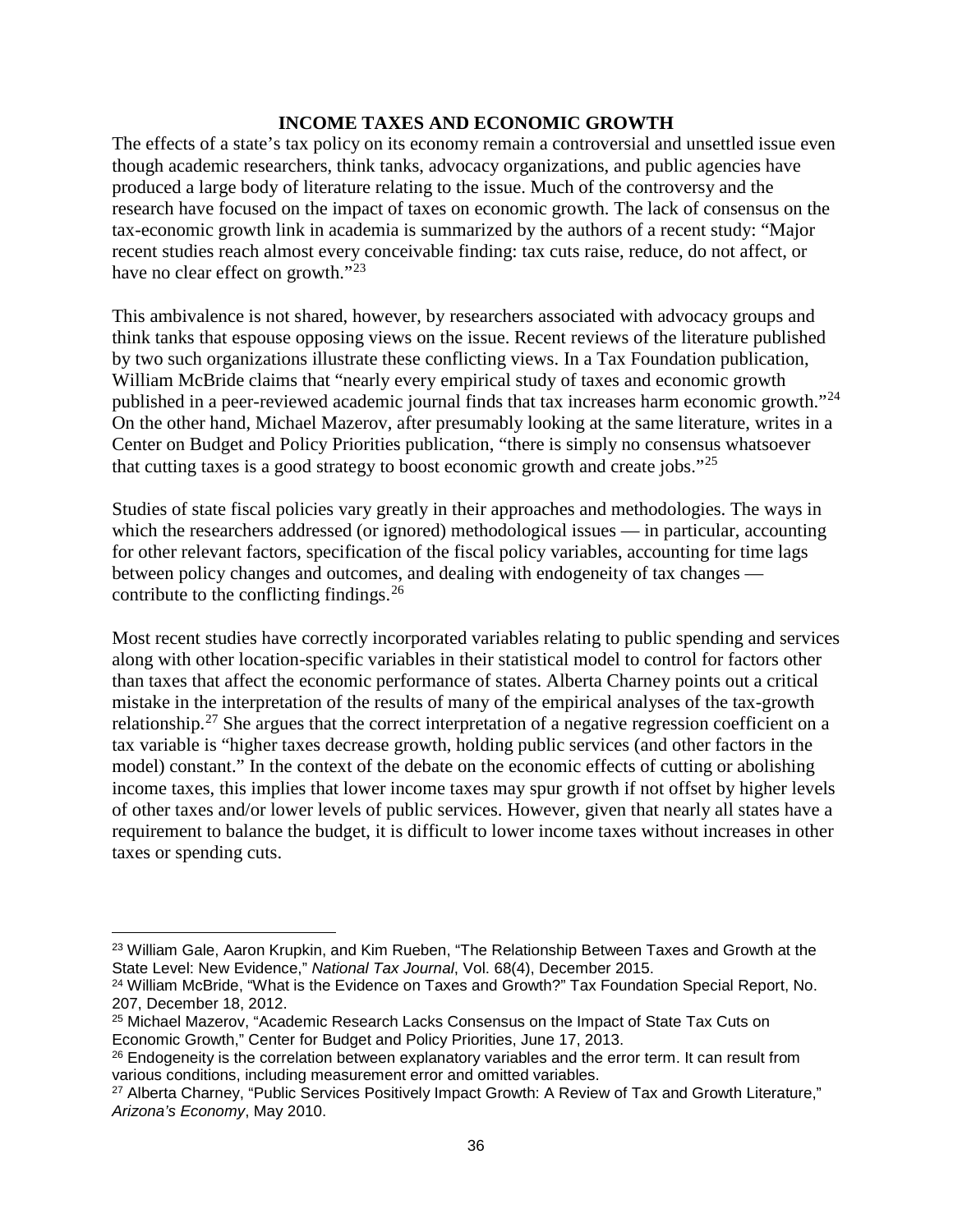### **Brief Review of Recent Academic Literature Specific to Income Taxes**

Academic research focusing specifically on the effects of state income taxes on state economic performance is not as voluminous, but there is a body of literature dealing specifically with income taxes, and again the results have been inconclusive. The results of the most recent studies employing more sophisticated econometric techniques to counter methodological issues in earlier analyses are mixed but generally do not provide strong support for the contention that cutting or eliminating state income taxes will spur economic growth.

Alm and Rogers studied annual growth of per capita income in the lower 48 states over the 1974 to-1997 period using a great many alternative model specifications with various combinations of  $130+$  explanatory variables.<sup>[28](#page-40-0)</sup> They found their results were very sensitive to specification but that the impacts of both corporate and personal income taxes on income growth were either insignificant or in fact positive when statistically significant effects were indicated.

Since Texas often serves as the model state for advocates of cutting or abolishing income taxes, Rickman compared the economic performance of Texas with his home state of Oklahoma and other adjacent states.[29](#page-40-1) His analysis was based on both state- and county-level data from the 1990-to-2010 period and produced inconsistent results: Texas had faster employment and population growth but not greater gains in real per capita income.

Gale and his coauthors used three alternative economic growth measures in their analysis of the income tax-growth debate — growth of real personal income per capita, firm formation, and employment growth — using data for the lower 48 states over the 1977-to-2011 period.<sup>[30](#page-40-2)</sup> They included separate variables for five tax categories (individual income, corporate income, sales, property, and other), and their results indicated no significant negative impacts of income taxes on income or employment growth and "statistically significant but economically small effects on the rate of firm formation."

A few recent studies of the impact of income taxes on economic growth have specifically incorporated individual and/or corporate tax rates as explanatory variables in their analyses. These provide indirect evidence of the relative impact of progressive income taxes versus flat taxes. Based on data for the 50 states over the 1963-to-2004 period, Poulson and Kaplan found a statistically significant negative relationship between a marginal tax rate measure they constructed (not actual tax rates) and the rate of growth of GDP.<sup>[31](#page-40-3)</sup> To control for nontax factors, they included the initial level of personal income and binary variables for regions in their models. They did not incorporate variables relating to public expenditures and services, and so their analysis is subject to Charney's criticism discussed previously.

 $\overline{\phantom{a}}$ 

<span id="page-40-0"></span><sup>&</sup>lt;sup>28</sup> James Alm and Janet Rogers, "Do State Fiscal Policies Affect State Economic Growth?" Working Paper 1107, Economics Department, Tulane University, April 2011.

<span id="page-40-1"></span><sup>29</sup> Dan Rickman, "Should Oklahoma Be More Like Texas? A Taxing Decision," *Review of Regional Studies*, Vol. 43, 2013.

<span id="page-40-2"></span><sup>30</sup> William Gale, Aaron Krupkin, and Kim Rueben, "The Relationship Between Taxes and Growth at the State Level: New Evidence," National Tax Journal, Vol. 68(4), December 2015.

<span id="page-40-3"></span><sup>31</sup> Barry Poulson and Jules Kaplan, "State Income Taxes and Economic Growth," *Cato Journal*, Vol. 28 (1), Winter 2008.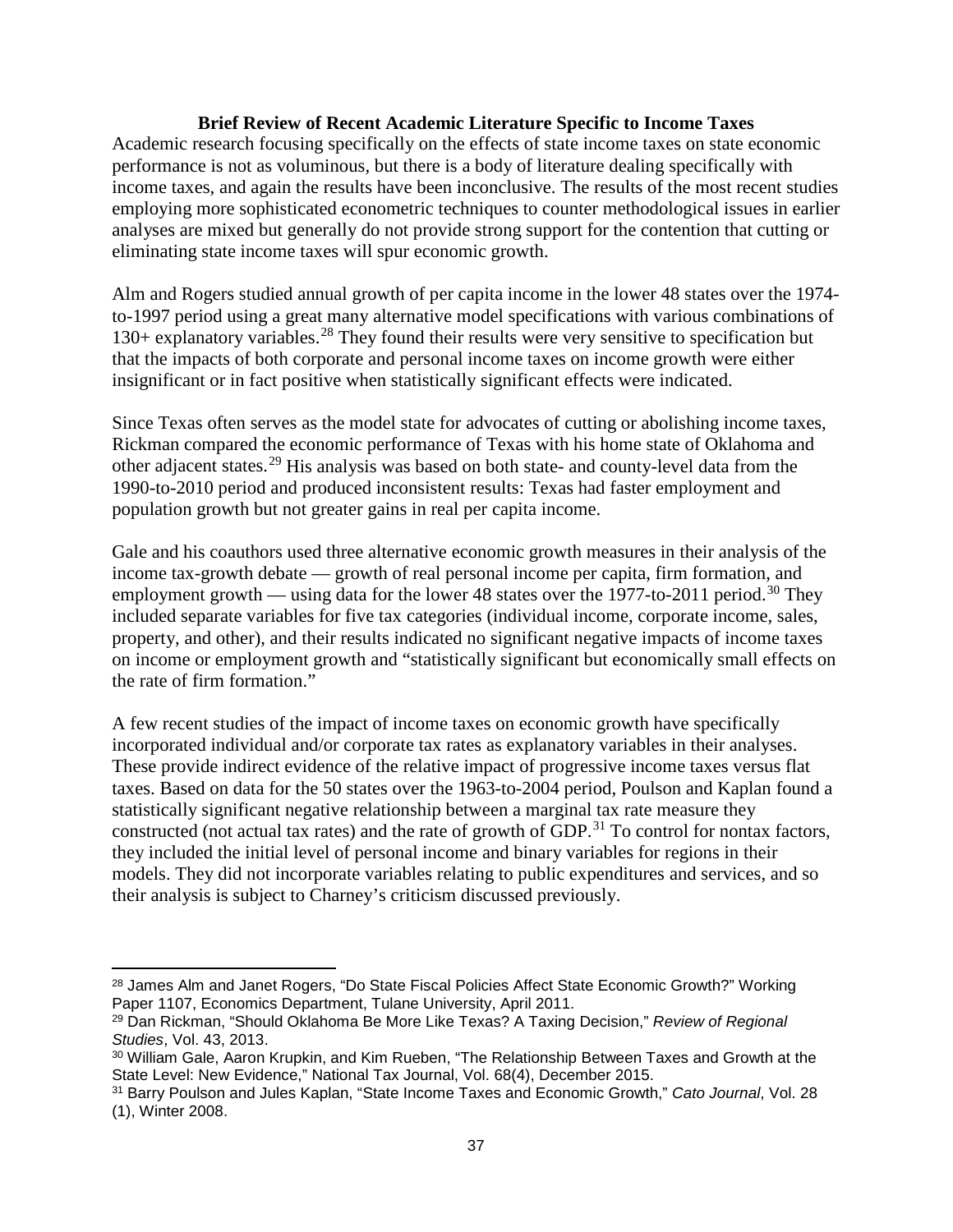Looking at the income tax-growth relationship during the 2000-to-2007 period, Goetz and his coauthors found the natural-amenity attractiveness of the state to be the most significant factor associated with state employment growth and did not find any statistical association with either individual or corporate income tax rates.<sup>[32](#page-41-0)</sup> In addition to the array of other tax variables in their analysis, Gale, et. al. also incorporated the top individual income tax rate as a separate explanatory variable and found no evidence of a negative effect on either per capita income growth or employment growth; evidence was mixed with respect to their firm formation variable.

Poulson and Kaplan also included a separate binary variable identifying those states without an individual income tax and found a statistically significant negative relationship between that variable and GDP growth — the only empirical evidence that focused directly on the issue of whether states without income taxes grow faster than states that levy income taxes. Unfortunately, the econometric flaws in their analysis render their results open to question.

In summary, although in theory income taxes are disincentives to work and invest, there is not compelling empirical evidence that state income taxes have significant negative impacts on states' economic performance. As pointed out by Charney, findings of a negative relationship between income taxes and economic growth are likely to have been the result of tax cuts or increases not offset by corresponding changes in other revenue sources and/or government expenditures — not a revenue-neutral change in the level of income taxes. Similarly, the empirical evidence from the few studies that speak to the issue does not offer much support for the argument that progressive state income tax structures hinder economic growth.

# **The Laffer Curve and Supply-Side Economics**

The Laffer Curve and supply-side economics are discussed in a Grand Canyon Institute report.<sup>[33](#page-41-1)</sup> The following is taken from the summary of this report:

"Reductions in effective tax rates *under certain conditions* can result in gains in economic activity and increased government revenue. In practice, however, many supporters of 'supply-side' economics ignore or misrepresent the 'under certain conditions' clause and erroneously argue that all or most tax reductions will have a net beneficial impact.

Several limitations apply to supply-side economics, especially at a subnational level:

- Most prominently, the 'Laffer Curve' indicates that the benefits will occur only if the tax reduction is made to a tax rate that is higher than optimal. Reductions to lower-than-optimal tax rates will reduce government revenue.
- The relationship between taxes and economic growth and government revenue is much stronger for business taxes than for individual taxes.
- The reduction in one tax may not have much effect if the overall tax burden remains higher than optimal.

<span id="page-41-0"></span> $\overline{\phantom{a}}$ <sup>32</sup> Stephan Goetz, Mark Partridge, Dan Rickman, and Shibalee Majumdar, "Sharing the Gains of Local Economic Growth: Race to the Top Versus Race to the Bottom Economic Development Policies," *Environment and Planning C*, Vol. 29, 2011.

<span id="page-41-1"></span><sup>33</sup> Tom Rex, "The Effects of Tax Reductions in Arizona: Significantly Reduced Government Revenue and No Apparent Impact on Economic Growth," Grand Canyon Institute, February 2013, [http://grandcanyoninstitute.org/the-effects-of-tax-reductions-in-arizona/.](http://grandcanyoninstitute.org/the-effects-of-tax-reductions-in-arizona/)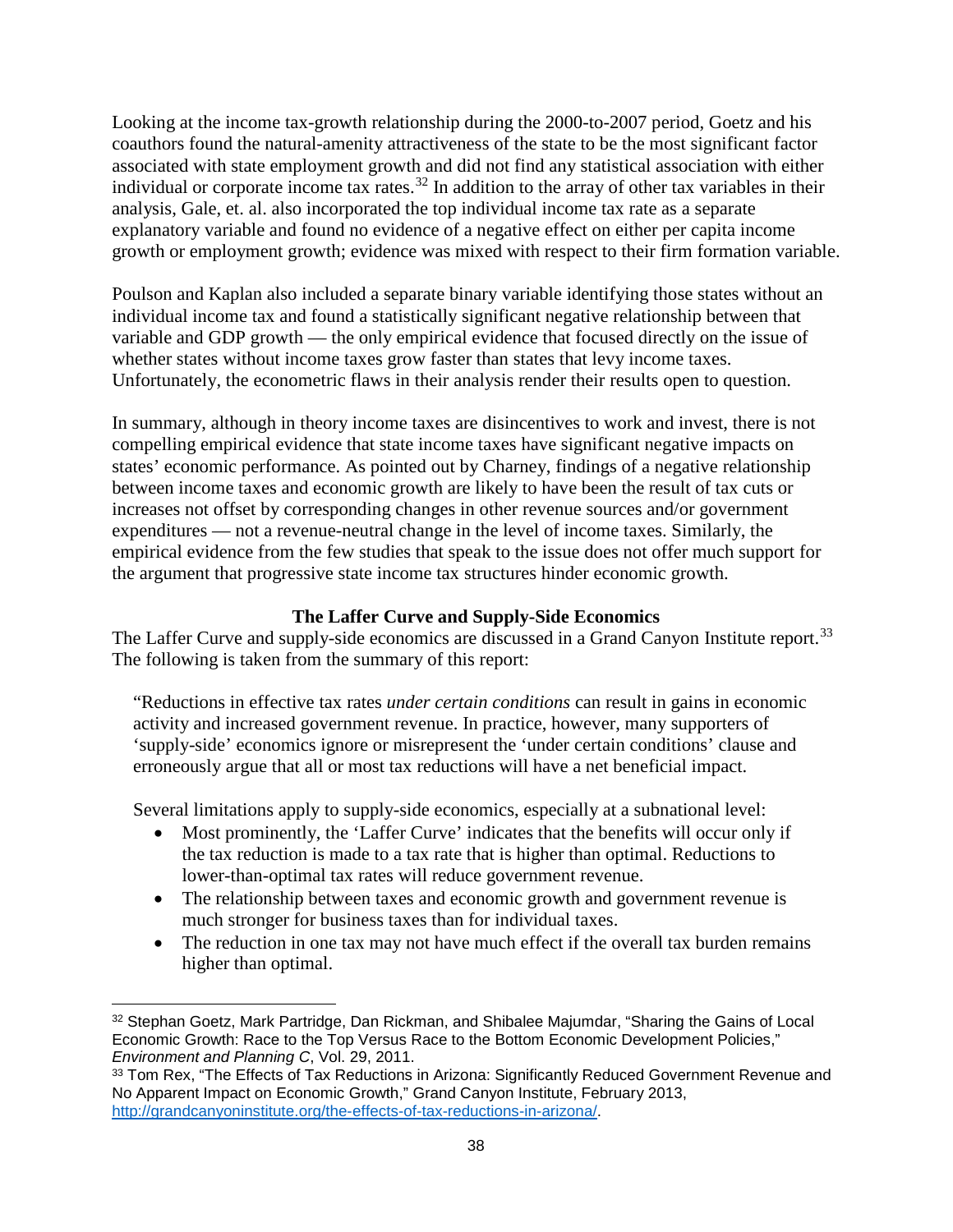- State and local government taxes are a relatively small expense to businesses, and only the minority of businesses engaged in traded-sector activities can boost a region's economic growth. Thus, only a small supply-side effect should be expected even if higher-than-optimal state and local government taxes are reduced to the optimal point.
- Even if all of the other conditions are met, if a state already is at full employment and has low commercial real estate vacancy rates when the tax reduction goes into effect, a *net* benefit to government finance will not be realized. In this case, labor will need to be imported to accommodate the faster economic growth, meaning that government expenditures must rise to serve the new residents."

Thus, it is no surprise that academic studies that do not differentiate between these factors have inconclusive results.

# **Growth Rates in States With and Without Income Taxes**

Discussions of the adverse effects of income taxes on economic growth often present comparisons of rates of growth measured by various economic variables over various time periods for no-income-tax states vis-à-vis states with income taxes.<sup>[34](#page-42-0)</sup> For example, Arthur Laffer and his coauthors compared the growth of the nine states without a broad income tax with the nine states with the highest state income taxes over the 2002-to-2012 period and found that the no-income-tax states did grow faster.<sup>[35](#page-42-1)</sup>

While these comparisons of growth rates between the two groups of states do show greater aggregate growth rates on average for the no-income-tax states, this evidence does not necessarily imply any causative relationship between not having a state income tax and the rate of economic growth. Many factors determine the pace of a state's growth, and other factors besides tax considerations may explain much, if not all, of the observed differences in the growth rates of states' economies. As noted earlier, states without an individual income tax are disproportionately located in the fast-growing South and West regions of the country and the results for this group of states are heavily skewed by populous Texas and Florida.

Growth rates over the 2002-to-2012 period were examined for four measures of aggregate growth — population, total employment, real personal income, and real GDP — and two measures of per capita growth: real per capita GDP and real per capita personal income. The goal of economic development is to improve prosperity, which is measured on a per capita basis, not to increase the aggregate growth rate. There is no correlation between aggregate growth and gains in prosperity across the states.

Over the 2002-to-2012 period, the nine states without a broad individual income tax did indeed experience greater increases in aggregate measures. However, there were exceptions, with New Hampshire lagging behind on each of the four aggregate growth measures and other states below

<span id="page-42-0"></span> $\overline{\phantom{a}}$ <sup>34</sup> While many argue that the corporate income tax has greater adverse economic effects than the individual income tax, at the state level most of the discussion of anti-tax advocates relating to income taxes has been aimed the individual income tax.

<span id="page-42-1"></span><sup>35</sup> Arthur B. Laffer, Stephen Moore, Rex A. Sinquefield, and Travis H. Brown, *An Inquiry into the Nature and Causes of the Wealth of States*, Wiley, 2014.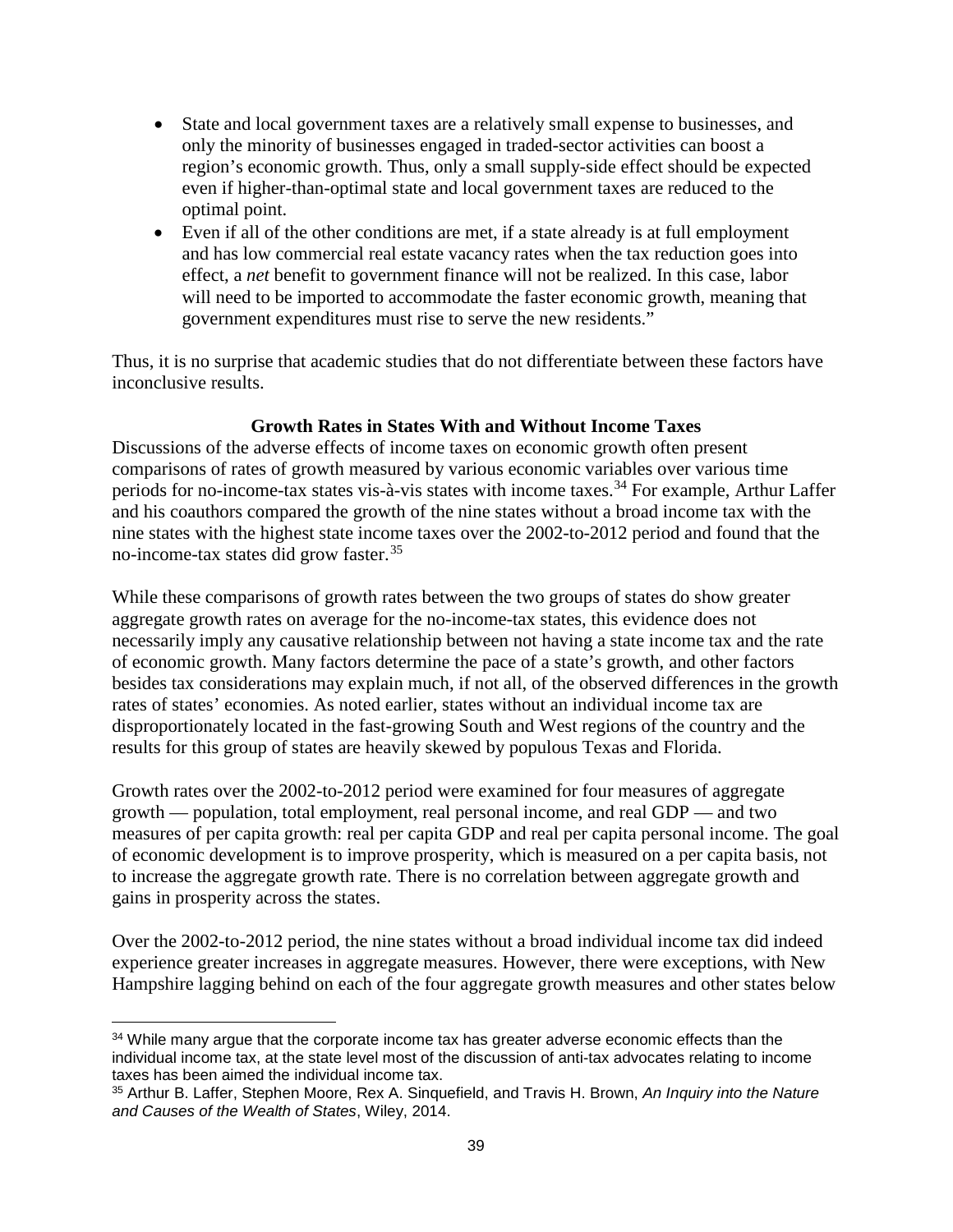average on one or more of the measures. In fact, after excluding Texas, the differentials from the national average were considerably smaller, with the gain in real GDP marginally below average. In sharp contrast to the aggregate measures, the no-income-tax states experienced gains in the per capita measures similar to the national average — a little lower based on per capita GDP and a little higher based on per capita personal income. Excluding Texas, this group was considerably below average on each of the per capita measures.

Looking at a different time period — from the end of the recession in 2009 through 2014 — does not change the basic conclusions, though the performance of some of the no-income-tax states was quite a bit different in this period compared to Laffer's 2002-to-2012 period. In particular, Alaska, Nevada, and Wyoming dropped considerably in the rankings on at least some of the aggregate measures. As a group, the no-income-tax states again experienced much faster-thanaverage aggregate growth and also had somewhat greater-than-average growth on the per capita measures. However, this superior performance was almost entirely due to Texas, the mostpopulous of these states. Excluding Texas, the group of no-income-tax states had below-average gains on the per capita measures, and ranged from above-to-below average on the aggregate measures.

On the level of prosperity in 2014, as measured by per capita GDP and per capita personal income after adjustment for living costs, the no-income-tax states were marginally below the national average. The negative differential was greater after excluding Texas.

Similar comparisons can also be made between the group of states with a flat income tax structure versus the group of states with progressive income taxes to evaluate the theoretically superior economic growth potential of a flat tax versus a progressive income tax.<sup>[36](#page-43-0)</sup> Over the 2002-to-2012 period, the group of seven flat-tax states grew considerably less rapidly than the graduated-tax states on each of the measures of aggregate economic growth. Gains in the per capita measures also were decidedly less in the flat-tax states than in the graduated-tax states. Over the 2009-to-2014 period, gains in the aggregate economic growth measures in the flat-tax states ranged from slightly faster to a little less than in the 34 states with progressive income taxes. Compared to the states with a graduated tax rate, the flat-tax states posted greater growth in real per capita GDP and similar growth in real per capita personal income; the prosperity level in 2014 was marginally higher in the flat-tax states.

Thus, this comparison of growth rates does not support the thesis that the absence of an individual income tax results in faster economic growth. While aggregate economic growth tends to be faster in states without an individual income tax, the results are not consistent across the no-income-tax states. Instead, the faster growth is associated with geographic location in the faster-growing South and West regions of the country. The no-income-tax states have not had greater gains in prosperity, nor is the level of prosperity any higher, than in the other states. Similarly, states with a flat individual income tax rate have not performed better than states with a progressive rate structure.

 $\overline{\phantom{a}}$ 

<span id="page-43-0"></span><sup>36</sup> The seven flat-tax states used in the comparison were Colorado, Illinois, Indiana, Massachusetts, Michigan, Pennsylvania, and Utah. North Carolina shifted to a flat income tax in 2014 and so is not included in the group for these comparisons.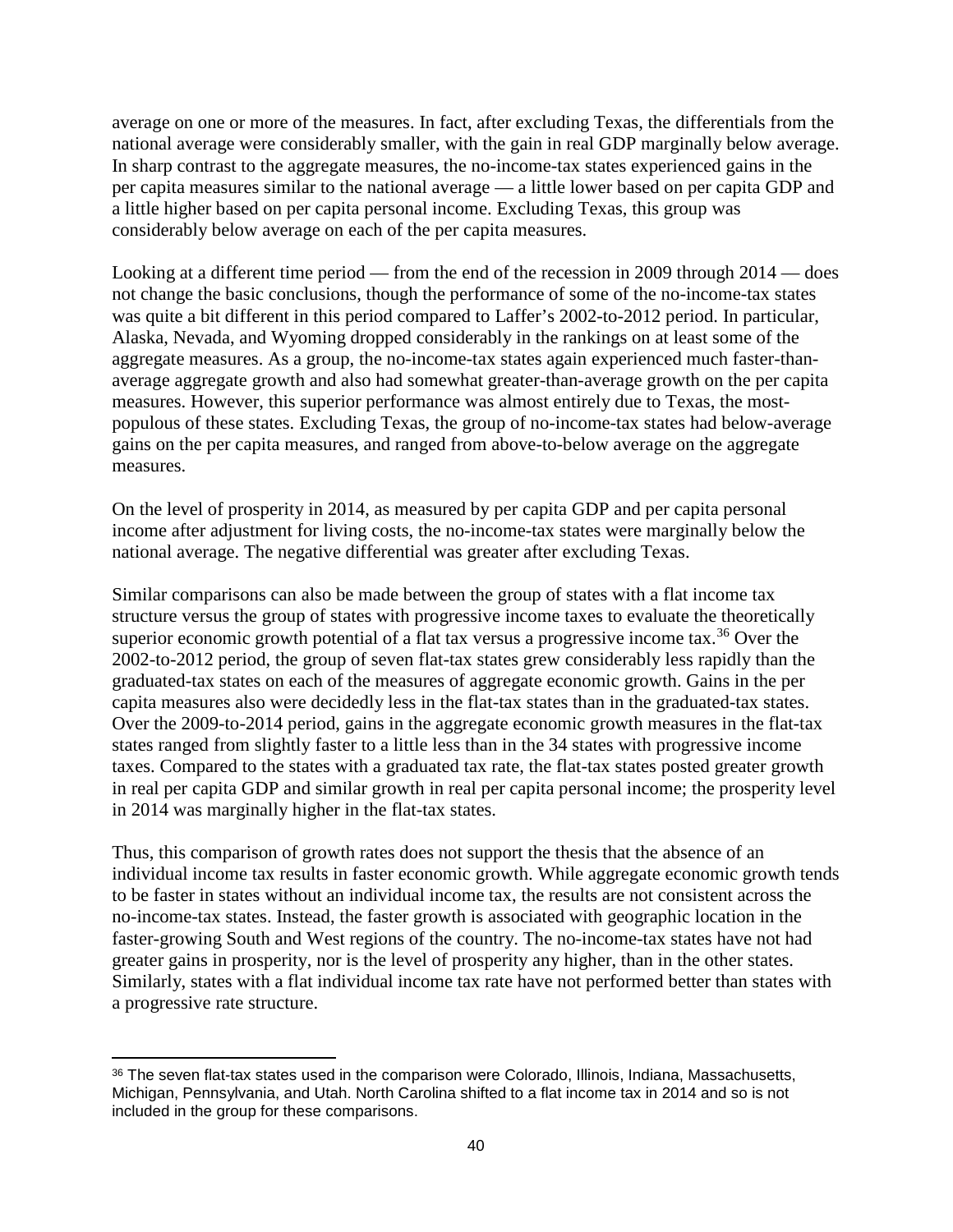### **Tax Changes and Economic Growth in Arizona**

Since FY 1989, the Arizona Joint Legislative Budget Committee has estimated the impact of state government tax law changes on general fund revenues.<sup>[37](#page-44-0)</sup> These data show that following a period of tax increases from FY 1989 through FY 1992, tax changes resulting in revenue decreases have occurred in all but three years since FY 1993, with substantial decreases from FY 1995-to-FY 2001 and again in FYs 2007 and 2008. Decreases in the individual income tax accounted for the majority of the cuts.

Two analyses of the tax changes and fluctuations in Arizona's economic growth from the late 1980s through 2009 found that swings in state revenues associated with the business cycle had led to tax increases and decreases, rather than the tax reductions resulting in stronger economic growth.[38](#page-44-1) Decreases in state taxes in Arizona have generally coincided with times of strong economic growth and budget surpluses, which permit tax cuts while still allowing the state budget to remain in balance in the near term, as required by the Arizona Constitution. Conversely, tax increases have occurred to forestall budget deficits during periods of economic recessions. Comparing the annual time series of tax changes from the JLBC versus annual growth rates of Arizona real GDP over the 1987-to-2009 period show that the idea that tax cuts have stimulated economic growth is not borne out by the data, but rather that tax changes have been in response to economic growth.

A subsequent analysis found no evidence that economic growth in Arizona has been faster since the tax reductions and explains conceptually why growth has not accelerated.<sup>[39](#page-44-2)</sup> In an unpublished report from October 2015, the same author updated and expanded the analysis. He found that relative to the national average, aggregate economic growth rates in Arizona have been slower in the 21st century than in the last 30 years of the 20th century. Growth in prosperity and productivity measures also appear to have slowed, but are not much different from in the earlier period.

More recently, business taxes, particularly the corporate income tax, have been reduced. Conceptually, such tax reductions could have some effect on economic growth, but these reductions are still being phased in. It likely will be years before any impact from these tax changes can be measured.

<span id="page-44-0"></span> $\overline{\phantom{a}}$ <sup>37</sup> The estimates since 1989 are available from the last appendix of the annual *Tax Handbook*, [http://www.azleg.gov/jlbc/15taxbook/15taxbk.pdf.](http://www.azleg.gov/jlbc/15taxbook/15taxbk.pdf)

<span id="page-44-1"></span><sup>38</sup> Dennis Hoffman and Tom Rex, "Tax Law Changes in Arizona Since 1989 and the Impact on Government Revenues and Economic Growth," Office of the University Economist, Arizona State University, June 2008; and Alberta Charney, "Growth Precedes Tax Cuts," *Arizona's Economy*, February 2009.

<span id="page-44-2"></span><sup>39</sup> Tom Rex, "The Effects of Tax Reductions in Arizona: Significantly Reduced Government Revenue and No Apparent Impact on Economic Growth," Grand Canyon Institute, February 2013, [http://grandcanyoninstitute.org/the-effects-of-tax-reductions-in-arizona/.](http://grandcanyoninstitute.org/the-effects-of-tax-reductions-in-arizona/)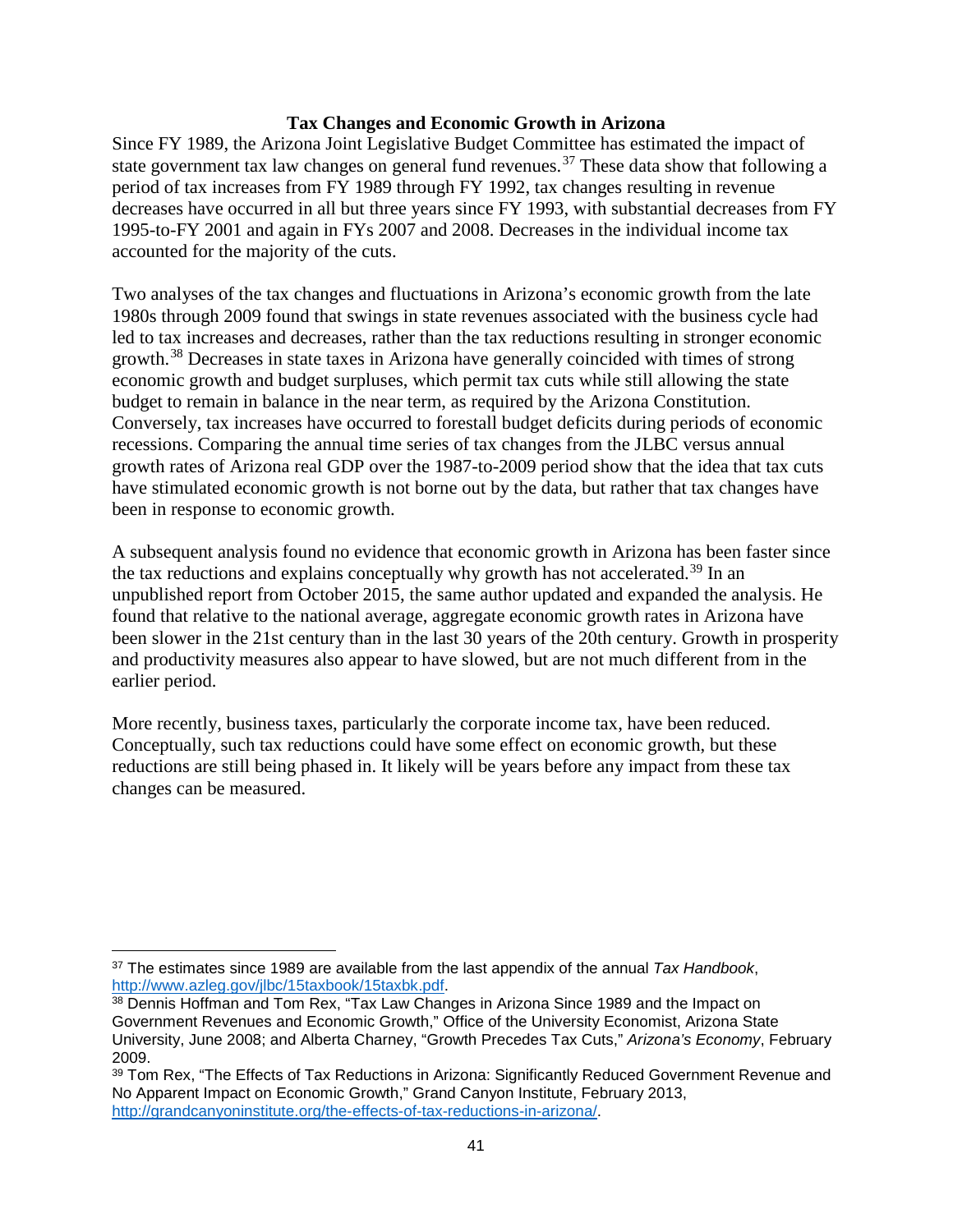# **DIFFERENCES BETWEEN STATES WITHOUT AN INDIVIDUAL INCOME TAX, STATES USING A FLAT TAX RATE, AND OTHER STATES**

This section first addresses the issue of the differences in the tax structures and public spending patterns among the group of states without a broad individual income tax, the group of states that levy a flat-rate individual income tax, and the group of states with graduated individual income tax rates. It then examines differences among the three groups of states in a broader context looking at how they compare in terms of more general measures of competitiveness, quality of life, and economic welfare.

#### **Differences in Revenue Structures**

An obvious question relating to the public finances of the states that do not levy a broad individual income tax is where do they get the revenues to pay for state government without an income tax?

Table 7 compares the relative importance of each of the major types of tax and other revenue sources between the nine no-income-tax states and the two categories of states that levy an individual income tax. These calculations are based on the most current data (FY 2013) from the U.S. Census Bureau's State Government Finances program.

On average, the group of nine no-income-tax states rely more heavily on intergovernmental transfers and less on own-source revenues to fund state government expenditures. On average,

# **TABLE 7 STATE GOVERNMENT GENERAL REVENUE BY SOURCE, WITH STATES CATEGORIZED BY THE NATURE OF THE INDIVIDUAL INCOME TAX, FISCAL YEAR 2013**

|                             | No Income Tax<br><b>Share of</b>             |                                  | <b>Flat Tax</b><br><b>Share of</b>    |                                  | <b>Graduated Tax</b><br><b>Share of</b>      |                                         |
|-----------------------------|----------------------------------------------|----------------------------------|---------------------------------------|----------------------------------|----------------------------------------------|-----------------------------------------|
|                             | <b>Share of</b><br>General<br><b>Revenue</b> | Own-<br><b>Source</b><br>Revenue | <b>Share of</b><br>General<br>Revenue | Own-<br><b>Source</b><br>Revenue | <b>Share of</b><br>General<br><b>Revenue</b> | Own-<br><b>Source</b><br><b>Revenue</b> |
| <b>General Revenue</b>      | 100%                                         |                                  | 100%                                  |                                  | 100%                                         |                                         |
| Intergovernmental Transfers | 36                                           |                                  | 30                                    |                                  | 32                                           |                                         |
| Own-Source Revenue          | 64                                           | 100%                             | 70                                    | 100%                             | 68                                           | 100%                                    |
| Taxes                       |                                              | 67                               |                                       | 71                               |                                              | 71                                      |
| Individual Income           |                                              | 0                                |                                       | 29                               |                                              | 27                                      |
| Corporate Income            |                                              | 4                                |                                       | 5                                |                                              |                                         |
| <b>General Sales</b>        |                                              | 28                               |                                       | 20                               |                                              | 19                                      |
| <b>Selective Sales</b>      |                                              | 15                               |                                       | 12                               |                                              | 12                                      |
| Property                    |                                              | 3                                |                                       |                                  |                                              | 2                                       |
| Motor Vehicle               |                                              | 2                                |                                       | 2                                |                                              | 2                                       |
| Other                       |                                              | 15                               |                                       | 3                                |                                              | 6                                       |
| <b>Other Revenue</b>        |                                              | 33                               |                                       | 29                               |                                              | 29                                      |

Source: U.S. Department of Commerce, Census Bureau, State Government Finances, [http://www.census.gov/govs/state/.](http://www.census.gov/govs/state/)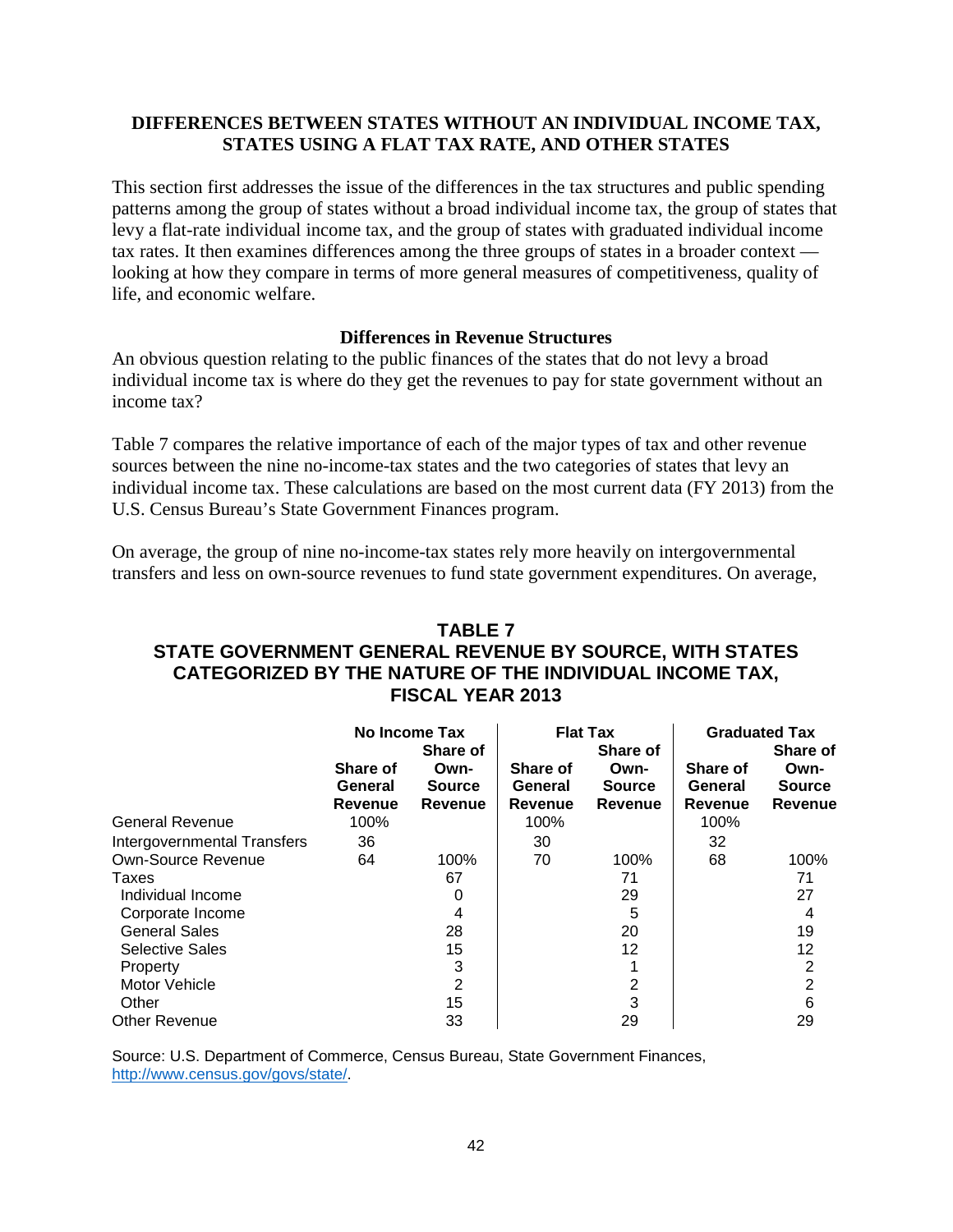the no-income-tax states received 36 percent of total general revenues from intergovernmental transfers and 64 percent from own-source revenues, while the seven flat-tax states received only 30 percent from intergovernmental transfers and the 34 graduated-income-tax states averaged 32 percent.

In Arizona, intergovernmental transfers provide a greater share of funding for state government, and own-source revenue sources a smaller share, compared to the average for states that levy a broad individual income tax. In fact the ratio is identical to that of the group of no-income-tax states — 36 percent transfers versus 64 percent own-source revenues.

The relative shares of total own-source revenue derived from each of major types of taxes and other revenue sources differ for the states not levying a broad individual income tax compared with states with an individual income tax. The "no-income-tax" states have for the most part substituted higher sales taxes and various other taxes that are grouped into an "other" category (including severance and death and gift taxes) as replacements for the individual income tax. They also have somewhat more reliance on state property taxes, charges, and miscellaneous revenue sources than other 41 states. On average, the revenue structure among the flat-incometax states is not that much different than the states with a graduated income tax. As a group, the flat-tax states actually rely slightly more on the individual income tax, corporate income tax, and the general sales tax and less on miscellaneous taxes than the states with a graduated income tax.

Arizona's state revenue structure relies very heavily on the general sales tax and much less on income taxes than is typical for the 41 states with a broad-based individual income tax. The general sales tax supplies 35 percent of the state's total own-source revenues, even more than the average for the no-income-tax states.

#### **Overall Tax Burden**

Another obvious question relating to the public finances of the no-income-tax states is whether they have lower-than-average tax burdens or just have substituted higher sales taxes or other revenue sources to make up for not having an income tax?

In the decentralized system of government in the United States, the responsibility to raise revenue and/or to provide a particular public function may be assigned to state government in one state, to local government in another state, or to a combination of state and local jurisdictions in others. For this reason, comprehensive comparisons between U.S. states of tax burdens and/or spending levels should proceed in terms of combined state and local government revenues and/or combined state and local expenditures. This analysis is based on the most current data (FY 2013) from U.S. Census Bureau's State and Local Government Finances program. For some comparisons, separate state-level and local government data from this same source are also used to show specific differences in tax structures and/or spending patterns between the three groups of states.

Table 8 presents two widely used measures of the tax burden to compare the overall tax burden between the three groups of states for combined state and local government. Both have been computed based on total state and local government own-source revenues collected in each state (that is, all revenue collected by both the state government and all local governments in the state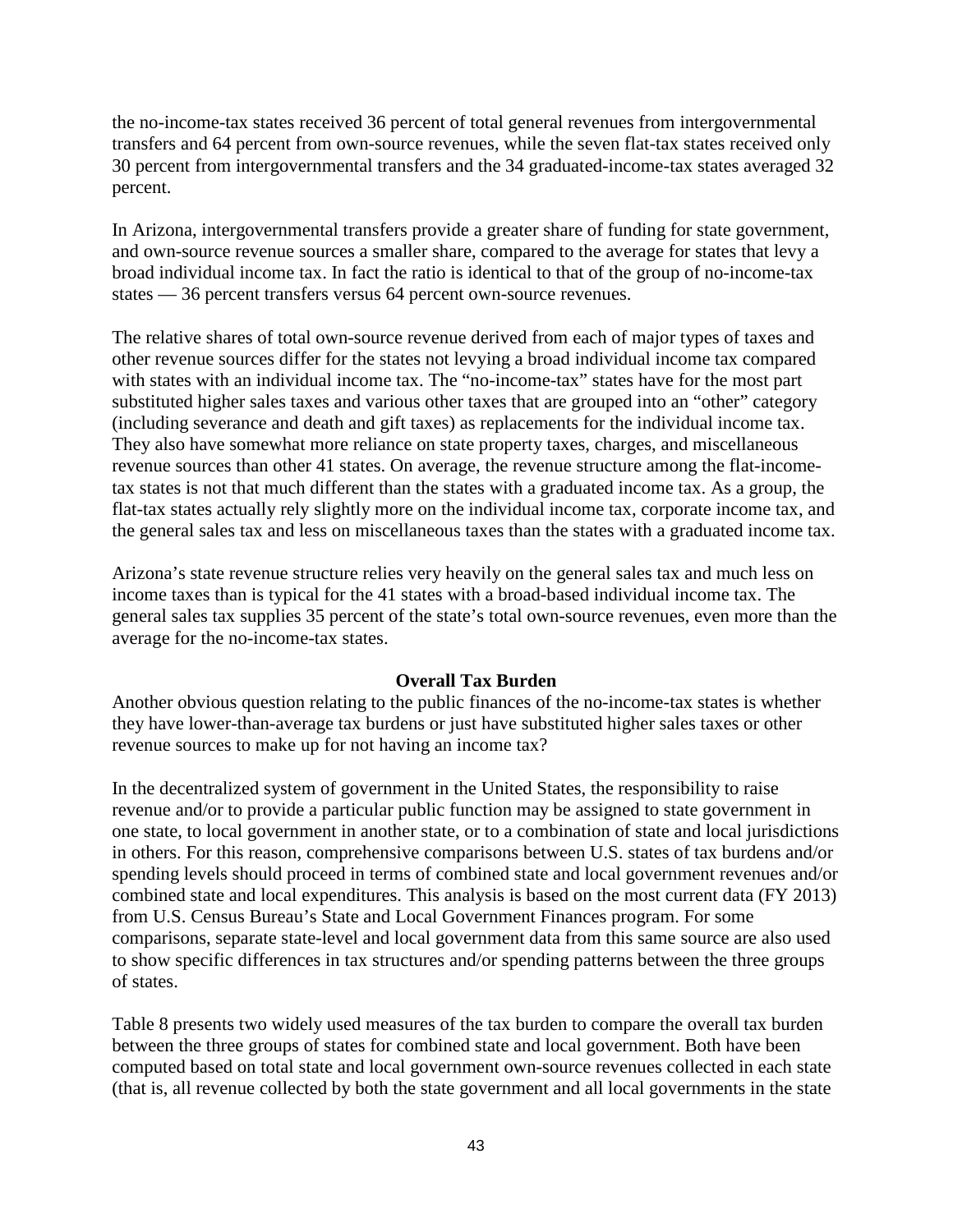# **TABLE 8 OVERALL TAX BURDEN AS A PERCENTAGE OF THE NATIONAL AVERAGE, WITH STATES CATEGORIZED BY THE NATURE OF THE INDIVIDUAL INCOME TAX, FISCAL YEAR 2013**

|                                                              | Per<br>Capita | No Income Tax<br>Per<br>\$1,000 of<br><b>Gross</b><br><b>Product</b> | Per<br>Capita | <b>Flat Tax</b><br>Per<br>\$1,000 of<br>Gross<br><b>Product</b> | Per<br>Capita | <b>Graduated Tax</b><br>Per<br>\$1,000 of<br><b>Gross</b><br><b>Product</b> |
|--------------------------------------------------------------|---------------|----------------------------------------------------------------------|---------------|-----------------------------------------------------------------|---------------|-----------------------------------------------------------------------------|
| <b>Combined State and Local</b>                              | 108%          | 97%                                                                  |               |                                                                 |               |                                                                             |
| Excluding Alaska                                             | 96            | 91                                                                   | 96%           | 96%                                                             | 102%          | 103%                                                                        |
| <b>State Government</b>                                      | 105           | 92                                                                   |               |                                                                 |               |                                                                             |
| <b>Excluding Alaska</b>                                      | 85            | 80                                                                   | 94            | 93                                                              | 105           | 106                                                                         |
| <b>Local Government</b>                                      | 113           | 105                                                                  |               |                                                                 |               |                                                                             |
| Excluding Alaska                                             | 112           | 107                                                                  | 101           | 100                                                             | 97            | 98                                                                          |
| State Share of Own-Source Revenue<br><b>Excluding Alaska</b> |               | 55<br>53                                                             |               | 58                                                              |               | 61                                                                          |

Notes:

l

Figures for "flat" and "graduated" tax states are calculated relative to the 49-state average excluding Alaska.

Per capita figures are adjusted for the cost of living.

Source: U.S. Department of Commerce, Census Bureau, State and Local Government Finances, <http://www.census.gov/govs/local/> (taxes and population) and U.S. Department of Commerce, Bureau of Economic Analysis,<http://www.bea.gov/regional/index.htm> (gross product and cost of living).

but excluding any intergovernmental transfers from outside the state). The first measures burden in terms of total cost-of-living-adjusted own-source revenues per capita and the second is calculated in terms of revenues per \$1,000 of gross domestic product. [40](#page-47-0) To facilitate comparison, the burden measures are reported as indexes with the 50-state average value equal to 100.

The two alternative measures produce different results. In per capita terms, the average burden for the nine no-income-tax states is 108 percent of the national average, but for the GDP-based measure, the average overall burden for the no-income-tax states is 97 percent of the 50-state average. The high average per capita burden for the group of nine no-tax states results from the inclusion of Alaska with its extremely atypical government finance structure. If Alaska is excluded, the average per capita burden measure falls to 96 percent — the same as the average burden for the eight flat-tax states and lower than for the graduated-tax states. For the GDPbased measure of overall state and local government tax burden, the index value based on the eight no-tax states falls to 91 percent if Alaska is excluded — substantially lower than the burden in the other states.

Thus, the two alternative measures of overall tax burden provide two different pictures of whether the states without a broad individual income tax tend to have a lower overall tax burden

<span id="page-47-0"></span><sup>&</sup>lt;sup>40</sup> The cost of living figures — called regional price parities — come from the U.S. Department of Commerce, Bureau of Economic Analysis, [http://www.bea.gov/regional/index.htm.](http://www.bea.gov/regional/index.htm)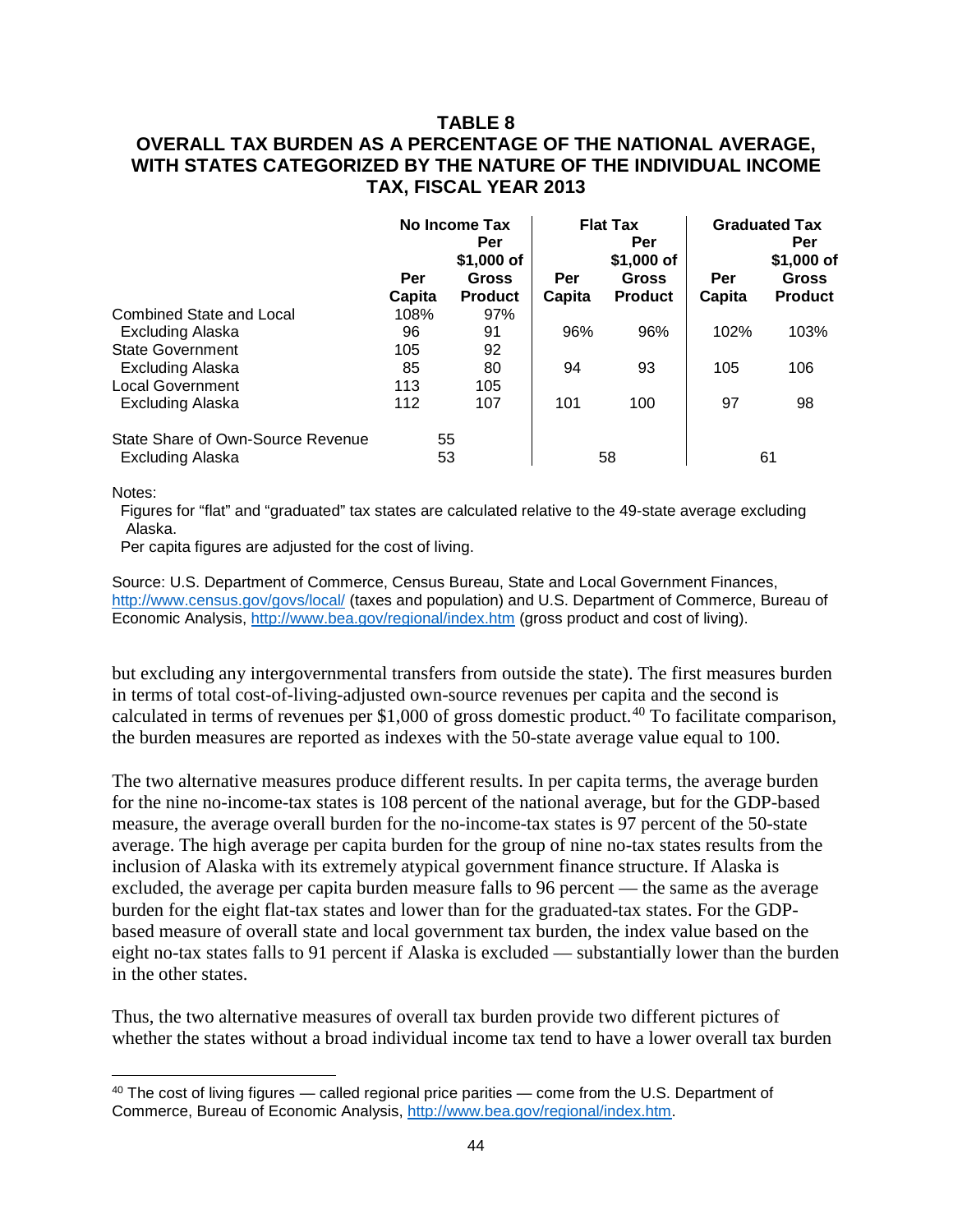than other states — " not really" based on the per person measure but "yes" based on the GDPbased measure.

Even when Alaska is excluded from the calculations, Arizona's total overall tax burden, measured in terms of total cost-of-living-adjusted state and local government own-source revenues per capita (76 percent of the 49-state average) is far below the average of the eight noincome-tax states and even further below that of the average of states that levy a broad-based individual income tax. When measured in terms of GDP, Arizona's overall tax burden (92 percent of the national average) is very similar to the average of the eight no-income-tax states and lower than that of the typical income-tax state.

To examine this issue of tax burden further, Table 8 also presents the same two measures of tax burden separately for state own-source revenues and local government own-source revenues. The contrast between the two sets of statistics is very telling. (As in the previous paragraphs, the comparisons discussed below are on the basis of the eight no-tax states excluding Alaska.)

The difference in overall burdens imposed in the eight no-income-tax states compared with the other group of states is even more pronounced when only state-level revenue sources are considered, but comparisons of the burden measures with respect to local government revenues show the relative burden of local taxes in the no-income-tax states is significantly higher than in the rest of the nation. Thus, one common strategy among states that do not levy a broad income tax has been to shift more of the responsibility for funding government functions to local governments. Another way of seeing that this is the case is to compare the state's share of total state and local government own-source revenues between the three groups of states (the last set of figures in Table 8). On average, state government's share of total state and local own-source revenue is substantially lower for the no-income-tax states (53 percent for the eight states or 55 percent for the group of nine) versus an average share of 58 percent for the flat-tax states and 61 percent for the graduated-tax states. Interestingly, on average, the figures for the flat-tax states fall between those of the no-income-tax states and the graduated-income-tax states — a relative shift towards more reliance on local governments but not to the extent seen in the no-income-tax states.

For Arizona, the state government's share is 56 percent of total state and local own-source revenue — higher than the average for the no-income-tax states but lower than typical for states that levy a broad individual income tax.

### **Differences in Tax Burden by Income Level and in the Regressivity of State and Local Government Tax Structures**

The differences in tax structures and rates among the 50 states discussed previously results in variations not only in the overall tax burdens across states but also variations in tax burdens for different income groups.

As part of their annual study of the tax systems in the 50 states, the Institute on Taxation and Economic Policy estimates the combined state and local government tax burdens for several different income groups. Their data show that the state and local tax structures across all 50 states are regressive — that is, lower-income households pay a larger share of their incomes in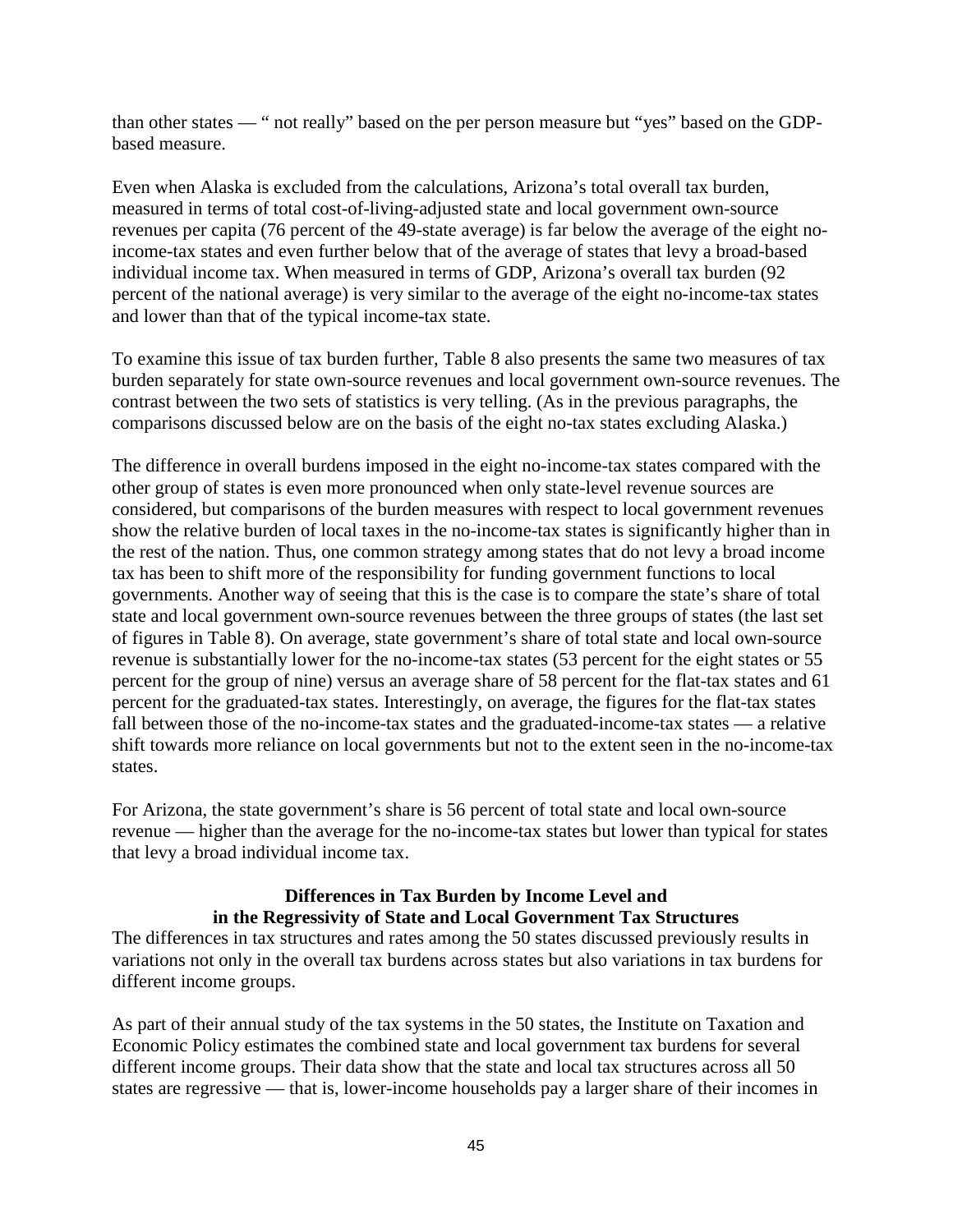state and local taxes than higher-income families. Table 9 presents calculations based on data from the 2015 ITEP study showing the tax burdens as a percentage of family income for three different income groups: the lowest 20 percent of families, the middle 60 percent, and the top 20 percent; the top 1 percent also is displayed.<sup>[41](#page-49-0)</sup> The figures for the average tax burdens by income group across all 50 states demonstrate a typical pattern of regressivity — the lowest income group pays over 10 percent of its income in state and local government taxes, the middle income group pays slightly less than 9 percent, the top 20 percent of households pay 7 percent, and the wealthiest households (top 1 percent) pay only 5 percent.

While the state and local government tax structures of all states are regressive, the degree of the regressivity varies widely among the 50 states. As a single summary statistic for the relative degree of regressivity for each state's tax structure, the ITEP has developed what it terms the "Tax Inequality Index." This index compares the before-tax (state and local) income distribution in each state with its after-tax income distribution. The index is computed so that a negative value indicates a regressive tax system, and the absolute magnitude of the index is representative of the relative degree of regressivity. The values for this index range from -12.6 percent for Washington, the state with the most regressive state and local tax structure according to this statistic, to -0.5 percent for Delaware.

According to the ITEP analysis, the four states with the most regressive tax structures — Washington, Florida, Texas, and South Dakota — are all states that do not levy an individual income tax; Tennessee, which does not have a broad-based individual income tax, also is among the top 10 at seventh. Table 9 compares the average values of the tax burdens by income group and of the tax inequality index for the group of no-income-tax states and average values for the two groups of states levying an income tax. As a group, the no-income-tax states have the most regressive tax systems, with the group of states with a graduated income tax the least regressive, and the group of flat-income-tax states in between. The difference is especially striking for the wealthiest taxpayers — the top 1 percent in the no-income-tax states paid 2.2 percent of their incomes in state and local taxes versus 4.8 for the flat-income tax states and 5.7 percent in states with a graduated income tax.

Based on ITEP's 2015 tax inequality index of -7.1, Arizona's state and local government tax system ranked as the eighth-most regressive among the 50 states, although its index value was still less than the average of -8.0 for the group of eight no-tax states (excluding Alaska). According to ITEP figures, the state's wealthiest taxpayers (the top 1 percent) paid a larger share of their incomes in state and local taxes (4.6 percent) than on average in the no-income-tax states but less than the typical share for states with a broad individual income tax.

l

<span id="page-49-0"></span><sup>&</sup>lt;sup>41</sup> The ITEP study reports the tax burden estimates for seven income groups of nonelderly taxpayers. The first four are for the lowest four quintiles of families; the last quintile is divided into three groups: the wealthiest 1 percent, the next wealthiest 4 percent, and the remaining 15 percent. The ITEP uses these particular categories because, "the wealthiest quintile receives 60 percent of all income and that income is distributed unequally within the top quintile." For this table, an estimate of the burden for the top 20 percent has been computed from the ITEP figures for their top three income groups, to allow a symmetric comparison of the lowest 20 percent, versus the middle 60 percent.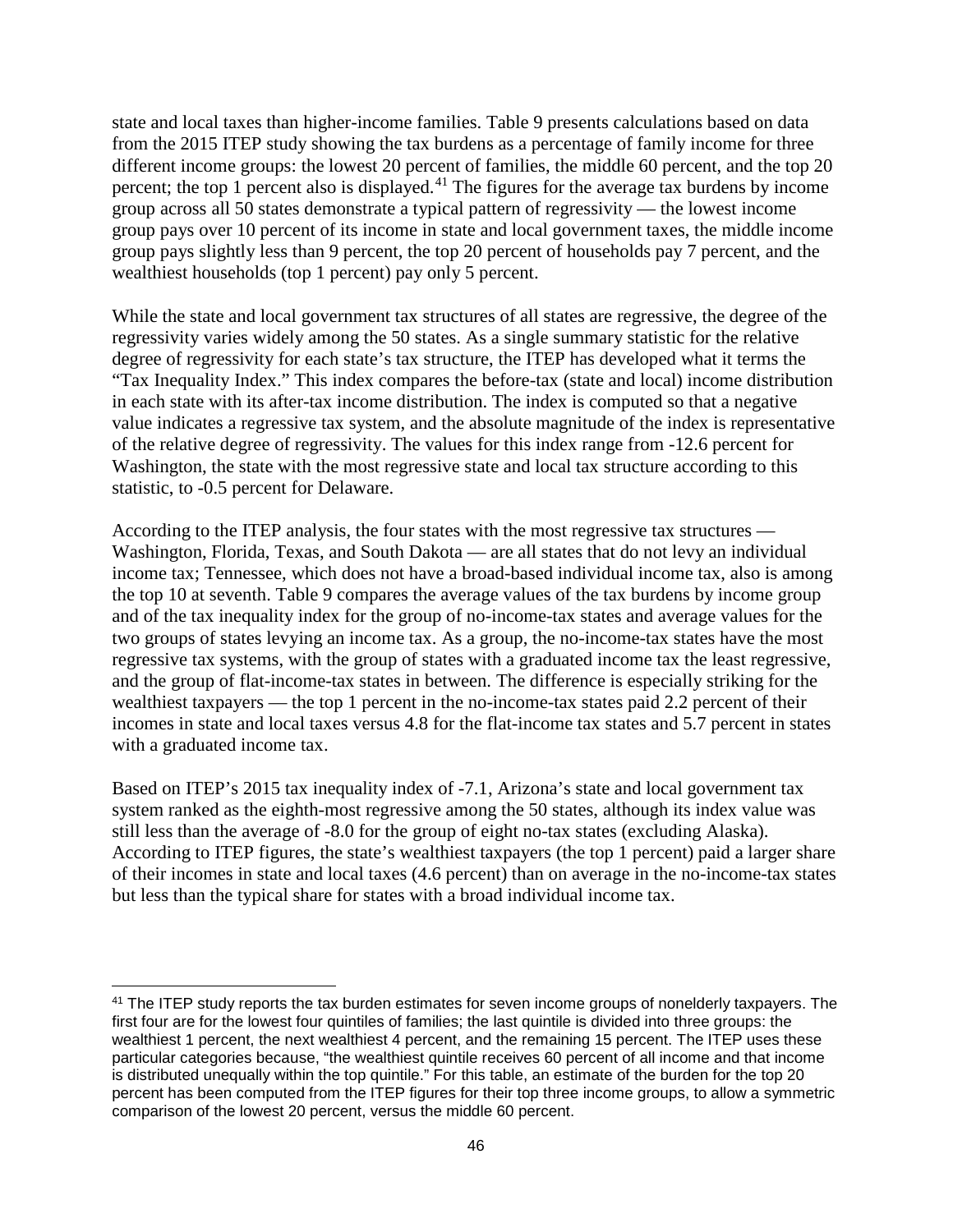### **TABLE 9 OVERALL TAX BURDEN, WITH STATES CATEGORIZED BY THE NATURE OF THE INDIVIDUAL INCOME TAX**

|                                    | State and Local Government Burden as a<br><b>Percentage of Family Income</b> |                             |                          |                         |                                          |
|------------------------------------|------------------------------------------------------------------------------|-----------------------------|--------------------------|-------------------------|------------------------------------------|
|                                    | Lowest<br>20<br><b>Percent</b>                                               | Middle 60<br><b>Percent</b> | Top 20<br><b>Percent</b> | Top 1<br><b>Percent</b> | Tax<br><b>Inequality</b><br><b>Index</b> |
| 50-State Average                   | 10.1%                                                                        | 8.9%                        | $7.0\%$                  | $5.0\%$                 | $-4.8$                                   |
| States Without an Income Tax       | 10.7                                                                         | 7.4                         | 4.7                      | $2.2^{\circ}$           | $-7.5$                                   |
| Excluding Alaska                   | 11.2                                                                         | 7.8                         | 4.9                      | 2.2                     | $-8.0$                                   |
| States With a Flat Income Tax      | 10.5                                                                         | 9.5                         | 7.4                      | 4.8                     | $-5.6$                                   |
| States With a Graduated Income Tax | 9.8                                                                          | 9.2                         | 7.6                      | 5.7                     | $-4.0$                                   |

Source: Institute on Taxation and Economic Policy, *Who Pays? A Distributional Analysis of the Tax Systems in All 50 States*, 5th Edition, January 2015, [http://www.itep.org/whopays/.](http://www.itep.org/whopays/)

### **Differences in Business Tax Burdens**

l

The states that do not levy a broad individual income tax also rely more heavily on business taxes to fund their government activities. Based on state-by-state estimates of state and local business taxes produced by Ernst & Young for fiscal year 2014, [42](#page-50-0) Table 10 compares the overall burden of state and local government business taxes, calculated in the Ernst & Young analysis as a percentage of private-sector GDP, between the three groups of states. The burden on businesses is higher in the no-income-tax states than in the rest of the nation: 5.9 percent (nine states)/5.1 percent (eight states excluding Alaska) versus 4.8 percent for the other 41 states (4.2 percent for the flat-income-tax states and 5.0 percent for the group of states with a graduated income tax).

Comparison of the business sector's share of total state and local taxes between the three groups of states also shows a greater reliance on business taxes among the no-income-tax states — 61 percent (nine states)/58 percent (eight states excluding Alaska) of state and local taxes paid by businesses versus 45 percent on average for the rest of the nation (41 percent for the group of flat-income-tax states and 46 percent for the rest of the states with a graduated individual income tax).

Arizona's business tax burden at 4.9 percent of private-sector GDP is slightly below the average for states with a graduated income tax structure and well below that of the no-income-tax states.

### **Differences in State and Local Spending**

The level of public spending and the pattern of those expenditures in the states without a broad individual income tax also differ from those typical in the rest of the nation. For comparisons among states, the aggregate spending data must be normalized to adjust for differences in size of the states, similar to the calculation of the states' relative tax burdens. Table 11 compares total combined state and local government expenditure levels in terms of spending per capita adjusted

<span id="page-50-0"></span> $42$  The Ernst & Young analysis estimates all taxes paid by the business sector  $-$  its share of property taxes, sales taxes, motor vehicle fees, etc. — not just taxes and fees levied specifically on businesses.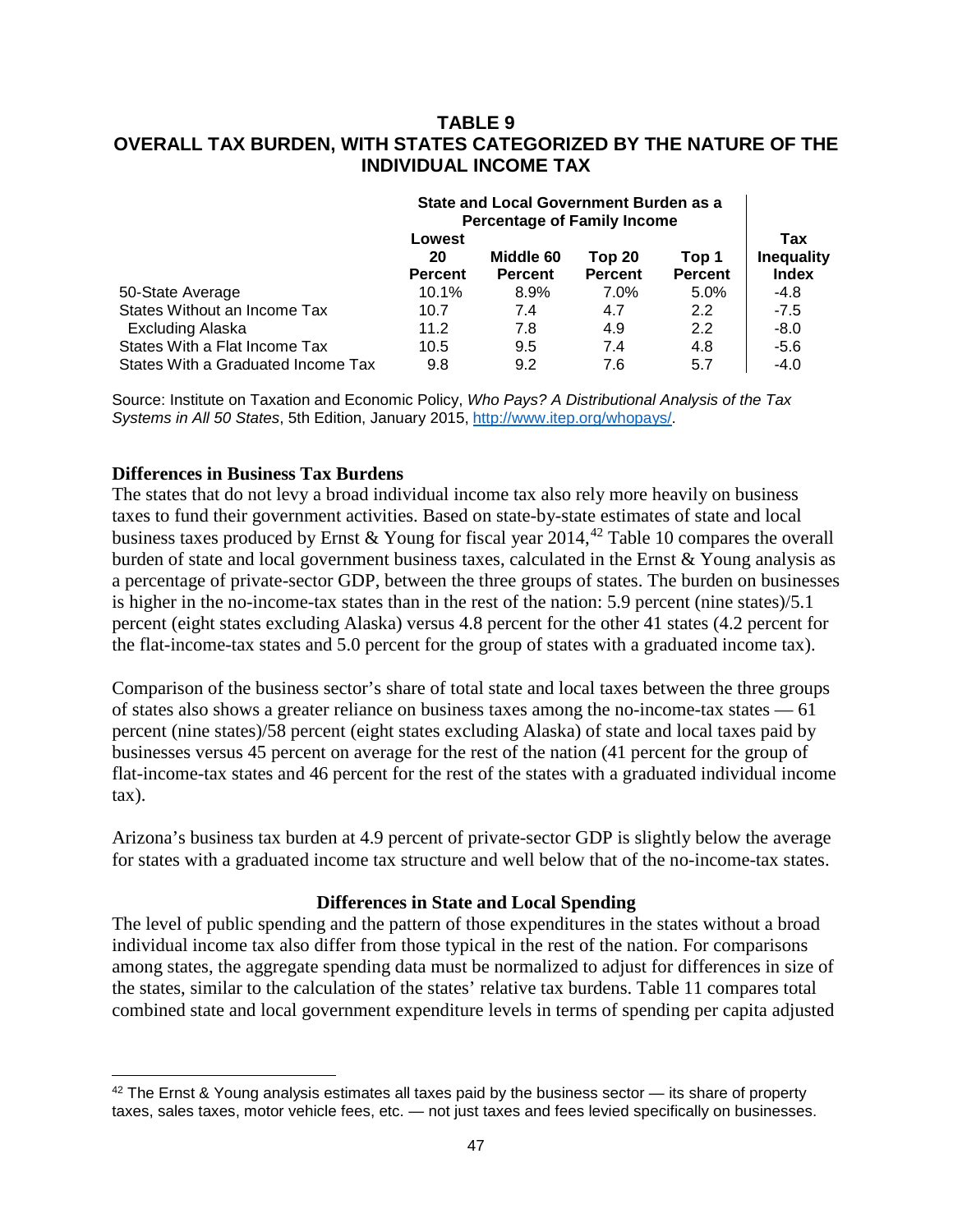# **TABLE 10 BUSINESS TAX BURDEN, WITH STATES CATEGORIZED BY THE NATURE OF THE INDIVIDUAL INCOME TAX, FISCAL YEAR 2014**

|                                                               | No Income |                 | Graduated |
|---------------------------------------------------------------|-----------|-----------------|-----------|
|                                                               | Tax       | <b>Flat Tax</b> | Tax       |
| State and Local Business Taxes as a Share of Gross Product*   | 5.9%      | 4.2%            | 5.0%      |
| Excluding Alaska                                              | 5.1       |                 |           |
| State and Local Business Taxes as a Percentage of Total Taxes | 60        | 41              | 46        |
| <b>Excluding Alaska</b>                                       | 57        |                 |           |
| State Business Taxes as a Percentage of Total State Taxes     | 62        | 38              | 40        |
| <b>Excluding Alaska</b>                                       | 59        |                 |           |
| Local Business Taxes as a Percentage of Total State Taxes     | 56        | 50              | 55        |
| Excluding Alaska                                              | 56        |                 |           |

\*GDP is measured as private-sector GDP.

Source: Ernst & Young, produced for the Council on State Taxation, *Total State and Local Business Taxes: State-by-State Estimates for Fiscal Year 2014*, October 2015, [http://www.cost.org/WorkArea/DownloadAsset.aspx?id=91531.](http://www.cost.org/WorkArea/DownloadAsset.aspx?id=91531)

#### **TABLE 11**

# **GOVERNMENT EXPENDITURES AS A PERCENTAGE OF THE NATIONAL AVERAGE, WITH STATES CATEGORIZED BY THE NATURE OF THE INDIVIDUAL INCOME TAX, FISCAL YEAR 2013**

|                                    |               | No Income Tax<br>Per<br>\$1,000 of |               | <b>Flat Tax</b><br>Per<br>\$1,000 of |               | <b>Graduated Tax</b><br>Per<br>\$1,000 of |  |
|------------------------------------|---------------|------------------------------------|---------------|--------------------------------------|---------------|-------------------------------------------|--|
|                                    | Per<br>Capita | <b>Gross</b><br><b>Product</b>     | Per<br>Capita | Gross<br><b>Product</b>              | Per<br>Capita | <b>Gross</b><br><b>Product</b>            |  |
| <b>Combined State and Local</b>    | 106%          | 95%                                |               |                                      |               |                                           |  |
| <b>Excluding Alaska</b>            | 97            | 91                                 | 97%           | 96%                                  | 101%          | 103%                                      |  |
| <b>State Government</b>            | 100           | 88                                 |               |                                      |               |                                           |  |
| Excluding Alaska                   | 87            | 81                                 | 94            | 93                                   | 104           | 106                                       |  |
| <b>Local Government</b>            | 112           | 104                                |               |                                      |               |                                           |  |
| <b>Excluding Alaska</b>            | 109           | 104                                | 101           | 100                                  | 98            | 99                                        |  |
| <b>State Share of Expenditures</b> | 62            |                                    |               |                                      |               |                                           |  |
| <b>Excluding Alaska</b>            | 60            |                                    | 65            |                                      |               | 69                                        |  |

Notes:

 Figures for "flat" and "graduated" tax states are calculated relative to the 49-state average excluding Alaska.

Per capita figures are adjusted for the cost of living.

Source: U.S. Department of Commerce, Census Bureau, State and Local Government Finances, <http://www.census.gov/govs/local/> (expenditures and population) and U.S. Department of Commerce, Bureau of Economic Analysis (gross product and cost of living).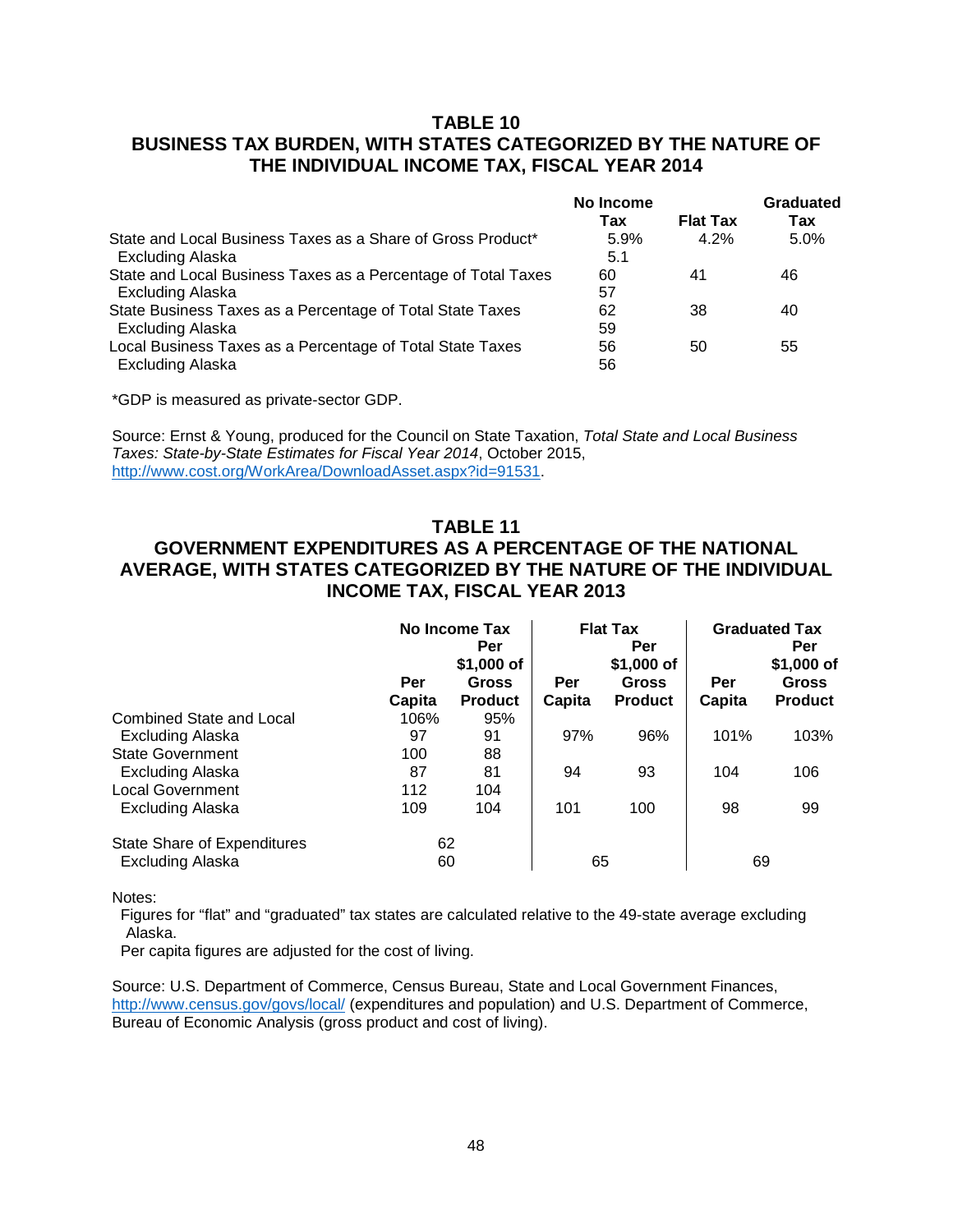for cost-of-living differences, and spending per dollar of GDP. To facilitate comparison, the spending measures are reported as indexes with the 50-state average value equal to 100.

With Alaska's per capita state and local government expenditures nearly twice the national average, the average spending level in per capita terms for the nine no-tax states is higher than for the other states. But after excluding Alaska, the average spending in per capita terms for the other eight no-income-tax states is 97 percent of the national average — the same as the average for the flat-tax states and lower than the average of 101 percent for the graduated-tax states. For the GDP-based measure, average overall spending is lower for the group of eight no-income-tax states (91-versus-96 percent) versus the group of seven flat-tax states and substantially lower than the average of 103 percent for the graduated-tax states.

Even with Alaska excluded from the calculations, Arizona's total overall spending level, measured in terms of total cost-of-living-adjusted state and local expenditures (79 percent of the 49-state average) is far below the average of the eight no-income-tax states and even further below that of the other states that levy a broad-based individual income tax. When measured in terms of GDP, Arizona's overall spending level (95 percent) is higher than the average of the eight no-income-tax states but lower than average for states with a either a flat or a graduated income tax.

To examine this issue of spending levels further, Table 11 also presents the same two overall spending measures separately for state government expenditures and for local government expenditures. As was the case with tax burdens, the contrast between the two sets of statistics is very telling. (As in the previous paragraphs, the comparisons are on the basis of the eight noincome-tax states excluding Alaska.) When only state-level expenditures are considered, spending levels in the no-income-tax states are much lower compared with the rest of the states, while local government expenditures are higher in the no-income-tax states than in the rest of the nation. Thus, it seems that states that do not levy a broad income tax shift more of the responsibility for providing government services to local governments in their states. Another way to see that this is the case is to compare the state's share of total state and local government expenditures between the two groups of states (the last set of figures in Table 11). On average, the state government's share of total state and local spending was substantially lower for the noincome-tax states (60 percent for the eight states or 62 percent for the group of nine) versus an average share of 65 percent for group of flat-tax states and 69 percent for the other states with a graduated income tax. Again, the spending measures for the group of flat-tax states fall in the middle between the group of no-tax states and the group of states with graduated income tax structures.

Separating the overall figures for Arizona into separate measures for state and for local governments reveals that per capita state expenditures (79 percent of the 49-state average) are substantially lower than the average for the eight no-income-tax states and far below the average for states with a broad individual income tax. Local government spending levels in Arizona, on the other hand are higher measured on a per capita basis, but they are still below the national average (89 percent). However measured in terms of GDP, spending by local governments in Arizona is above average (108 percent). Like the no-income-tax states, Arizona's state government has shifted more of the responsibility for government services to the local level,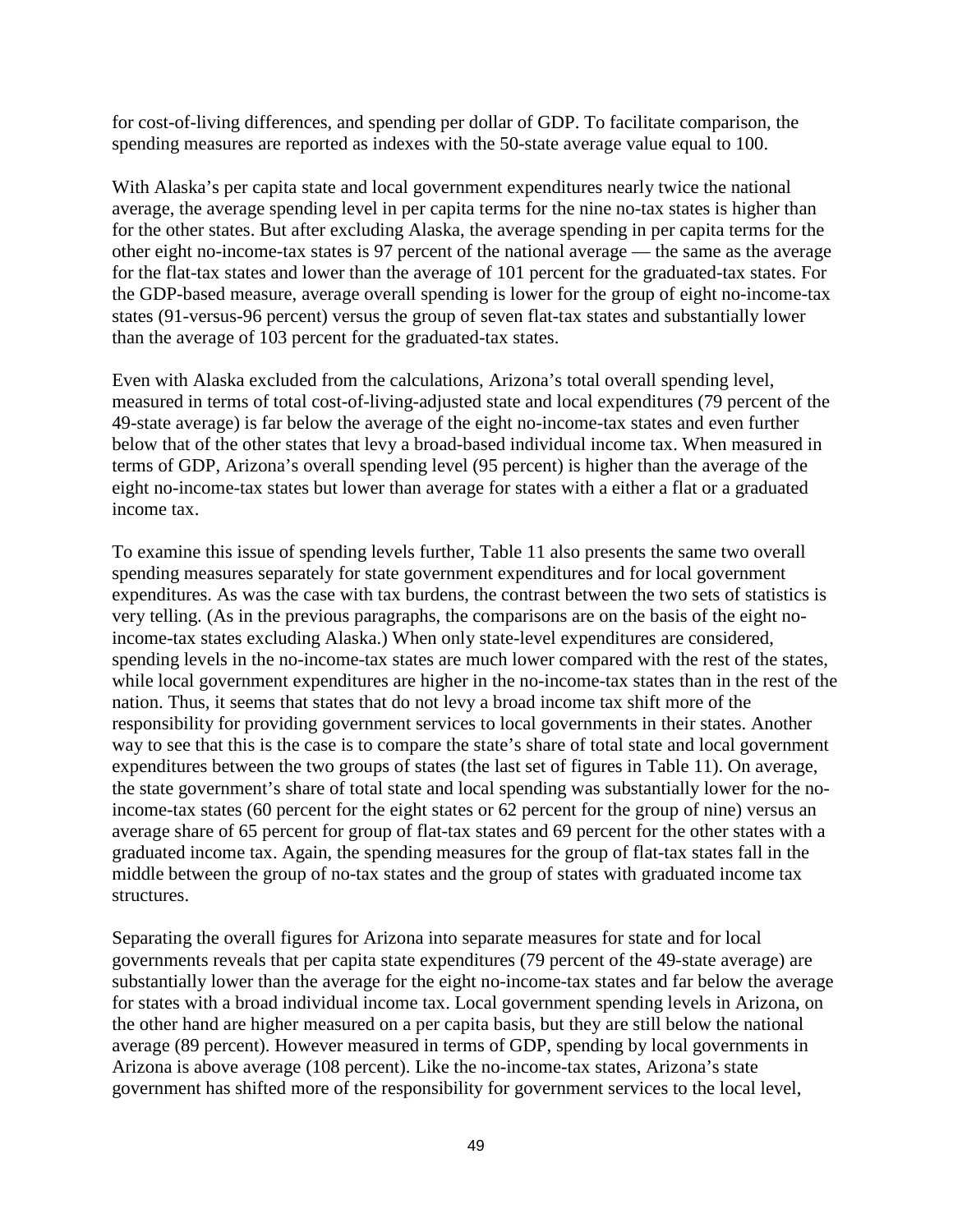which is also shown by the fact that the state's share of total state and local spending (62 percent) is less than typical for income-tax states.

### **Other Differences**

This subsection looks at how the three groups of states compare with respect to more general economic and quality-of-life measures.

### **Best Places for Business Rankings**

 $\overline{\phantom{a}}$ 

Those in favor of abolishing Arizona's state income taxes emphasize the negative impact of state income taxes on both business location/investment decisions and individuals' decisions on where to live. While taxes may be one of the issues affecting business and individual choice, it is only one of many factors that likely go into such decisions. One way to evaluate the relative importance of whether a state has an income tax on such decisions is to see where the nine noincome-tax states rate in "best states for business" and "best places to live" rankings.

Looking first at the best states for business rankings, Table 12 lists the top 10 states in the most recent rankings issued by three studies: Beacon Hill Institute, Forbes magazine, and CNBC.<sup>[43](#page-53-0)</sup> A correlation of the rankings of the three studies shows substantial agreement — the Beacon Hill study's correlation was about 0.6 with each of the other studies, while the correlation between Forbes and CNBC was a high 0.85. In the Beacon Hill study, four of the states without an individual income tax were among the top 10, but four ranked 32nd or lower. The median of the nine states was a rank of 21st. The median rank in the Forbes study was similar at 20th, with three of the no-income-tax states in the top 10, but three ranked 34th or lower. In the CNBC rankings, the median rank was 17th; only two states without an individual income tax were among the top 10, but four were among the second 10. Still, two ranked near the bottom of the states. Thus, the absence of an income tax does not guarantee a high ranking on measures of the best states for business.

Similarly, the rankings are diverse among the group of states that levy a flat individual income tax. In the Beacon Hill study, two of the eight states ranked among the top four, but three ranked 35th or lower; the median rank was 22nd. In the Forbes study, four were among the top eight and the median was 14th, yet two ranked 36th or lower. In the CNBC study, three were in the top 10 and the median was 16th, but Pennsylvania ranked 40th.

Despite its low taxes, Arizona did not rank highly in any of these three studies. The ranks were 27th in the Beacon Hill study, 23rd according to Forbes, and 34th in the CNBC study.

Even more specific evidence of the secondary importance of income taxes comes from one of the component ratings that went into the calculation by both Forbes and CNBC of their overall best states for business rankings. Both surveys include a separate ranking of the states in terms of the "cost of doing business," in which taxes were one of the major components. In the Forbes study,

<span id="page-53-0"></span><sup>&</sup>lt;sup>43</sup> These and other such studies were examined in the Seidman Institute report "Overview of Economic Competitiveness: Business and Individual Location Factors, With a Focus on Arizona" [\(https://wpcarey.asu.edu/sites/default/files/uploads/center-competitiveness-and-prosperity](https://wpcarey.asu.edu/sites/default/files/uploads/center-competitiveness-and-prosperity-research/competitiveness11-14.pdf)[research/competitiveness11-14.pdf\)](https://wpcarey.asu.edu/sites/default/files/uploads/center-competitiveness-and-prosperity-research/competitiveness11-14.pdf). The reliability of the CNBC study was lower than the other two studies.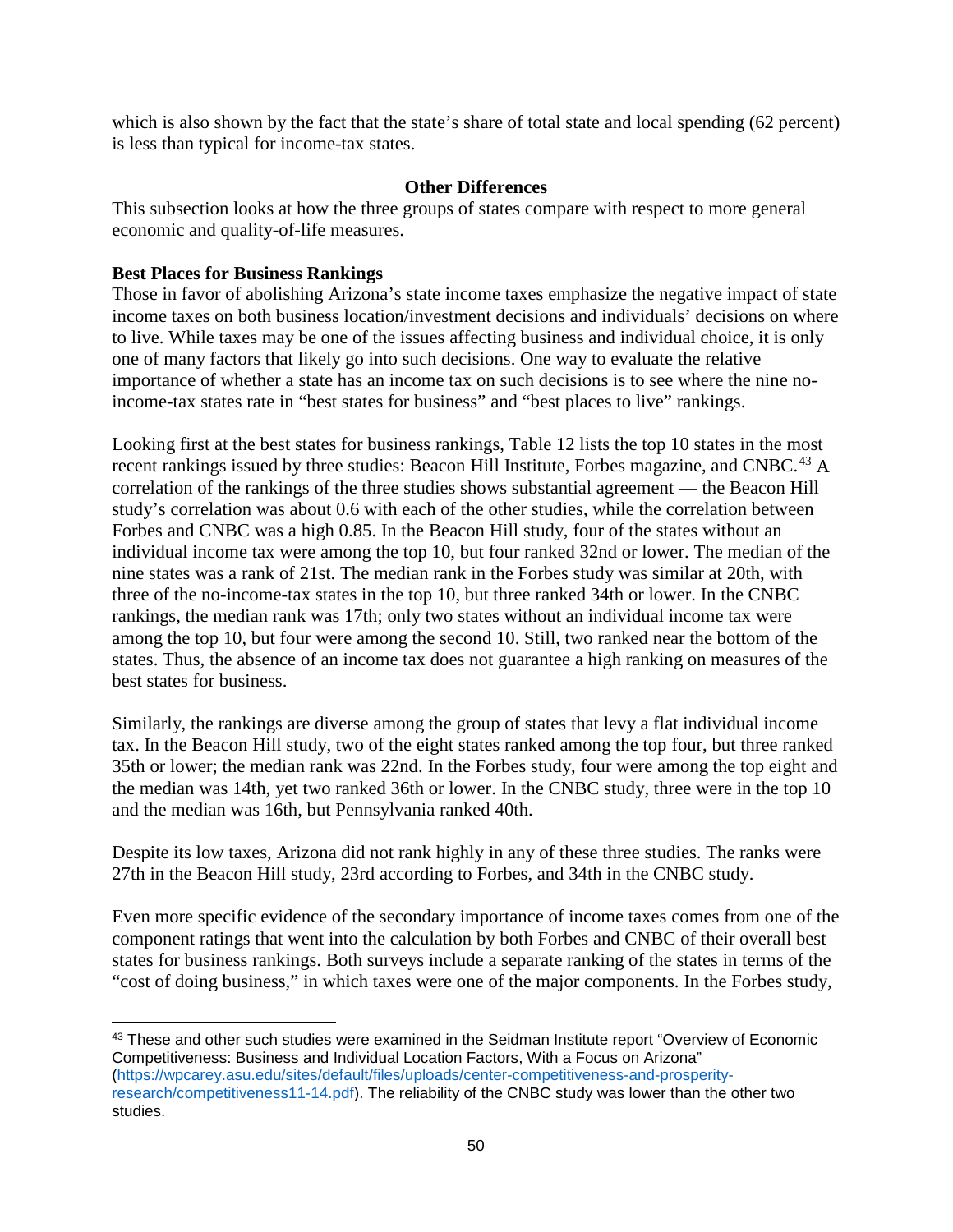## **TABLE 12 "BEST STATES FOR BUSINESS" RANKINGS, WITH STATES CATEGORIZED BY THE NATURE OF THE INDIVIDUAL INCOME TAX**

| <b>Beacon Hill Institute</b> |      | <b>Forbes</b>                                  |                | <b>CNBC</b>     |                |  |
|------------------------------|------|------------------------------------------------|----------------|-----------------|----------------|--|
|                              | Rank |                                                | Rank           |                 | Rank           |  |
|                              |      | Top 10*                                        |                |                 |                |  |
| <b>Massachusetts</b>         | 1    | Utah                                           | 1              | Minnesota       | 1              |  |
| North Dakota                 | 2    | <b>North Carolina</b>                          | $\overline{c}$ | <b>Texas</b>    | $\mathbf 2$    |  |
| lowa                         | 3    | Nebraska                                       | 3              | Utah            | 3              |  |
| Colorado                     | 4    | North Dakota                                   | 4              | Colorado        | 4              |  |
| Minnesota                    | 5    | Colorado                                       | 5              | Georgia         | 5              |  |
| <b>New Hampshire</b>         | 6    | Texas                                          | 6              | North Dakota    | 6              |  |
| Nebraska                     | 7    | Virginia                                       | 7              | Nebraska        | $\overline{7}$ |  |
| <b>South Dakota</b>          | 8    | Indiana                                        | 8              | Washington      | 8              |  |
| <b>Texas</b>                 | 9    | <b>South Dakota</b>                            | 9              | North Carolina  | 9              |  |
| Washington                   | 10   | Washington                                     | 10             | lowa            | 10             |  |
|                              |      | <b>Other States Without a Broad Income Tax</b> |                |                 |                |  |
| Florida                      | 21   | Tennessee                                      | 19             | South Dakota    | 11             |  |
| Alaska                       | 32   | Florida                                        | 20             | Florida         | 16             |  |
| Tennessee                    | 33   | Wyoming                                        | 27             | Tennessee       | 17             |  |
| Wyoming                      | 34   | Nevada                                         | 34             | Wyoming         | 18             |  |
| Nevada                       | 45   | New Hampshire                                  | 37             | New Hampshire   | 30             |  |
|                              |      | Alaska                                         | 44             | Nevada          | 45             |  |
|                              |      |                                                |                | Alaska          | 47             |  |
|                              |      | Other States With a Flat Income Tax            |                |                 |                |  |
| North Carolina               | 13   | Massachusetts                                  | 18             | Indiana         | 13             |  |
| Utah                         | 16   | Michigan                                       | 30             | <b>Illinois</b> | 19             |  |
| Michigan                     | 28   | Pennsylvania                                   | 36             | Massachusetts   | 20             |  |
| Pennsylvania                 | 35   | <b>Illinois</b>                                | 38             | Michigan        | 22             |  |
| <b>Illinois</b>              | 37   |                                                |                | Pennsylvania    | 40             |  |
| Indiana                      | 38   |                                                |                |                 |                |  |

\* States without a broad income tax are shown in **bold**; states with a flat income tax are shown in *italics*.

Sources: Beacon Hill Institute, 14th Annual State Competitiveness Report (2014), [http://www.beaconhill.org/Compete14/Compete14.pdf;](http://www.beaconhill.org/Compete14/Compete14.pdf) Forbes, Best States for Business (October 2015), [http://www.forbes.com/best-states-for-business/;](http://www.forbes.com/best-states-for-business/) and CNBC, America's Top States for Business 2015, [www.cnbc.com/americas-top-states-for-business/.](http://www.cnbc.com/americas-top-states-for-business/)

only four of the top 10 states overall ranked in the top 10 on business costs; in the CNBC study, just one state was in the top 10 on both lists.

Table 13 lists the rankings of the states for business costs from both studies. In the Forbes study, two of the states that do not levy an individual income tax ranked in the top 10 on business costs, but three ranked 38th or lower. The median rank was 19th. The median rank for the no-incometax states on the CNBC study was 24th, with just one state ranking among the top 10. These results seem to indicate that other factors are more important to businesses than the income tax issue.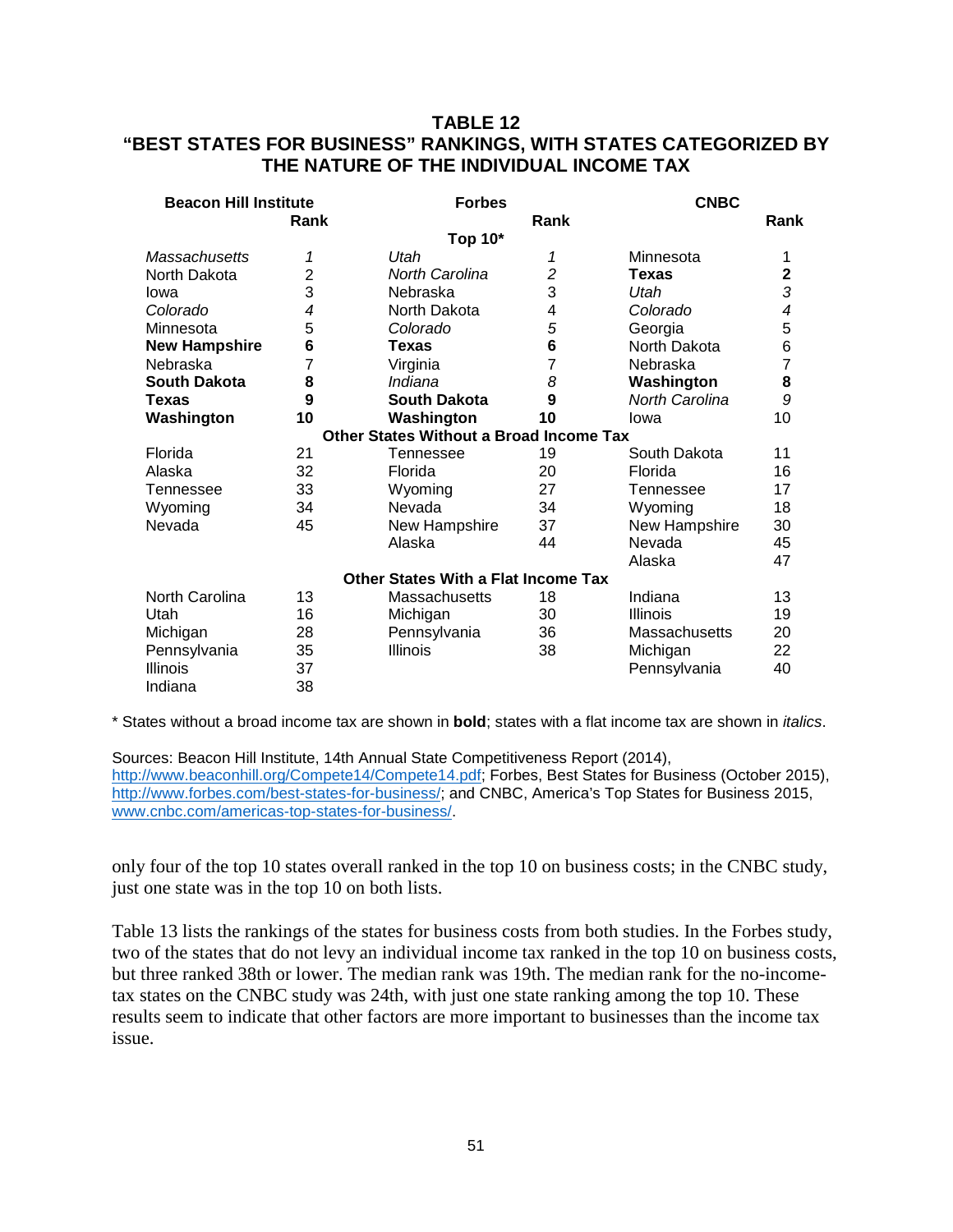# **TABLE 13 COST OF DOING BUSINESS RANKINGS, WITH STATES CATEGORIZED BY THE NATURE OF THE INDIVIDUAL INCOME TAX**

| <b>Forbes</b>         |                | <b>CNBC</b>                                    |                         |  |
|-----------------------|----------------|------------------------------------------------|-------------------------|--|
|                       | Rank           |                                                | Rank                    |  |
|                       |                | Top 10*                                        |                         |  |
| <b>South Dakota</b>   | 1              | Indiana                                        | 1                       |  |
| Louisiana             | $\overline{c}$ | Kentucky                                       | $\overline{\mathbf{c}}$ |  |
| Arkansas              | 3              | Mississippi                                    | $\overline{\mathbf{c}}$ |  |
| Oklahoma              | 4              | Arkansas                                       | 4                       |  |
| Utah                  | 5              | <b>South Dakota</b>                            | 5                       |  |
| <b>North Carolina</b> | 6              | Idaho                                          | 6                       |  |
| Delaware              | 7              | West Virginia                                  | $\overline{7}$          |  |
| Oregon                | 8              | lowa                                           | 8                       |  |
| Nebraska              | 9              | Oklahoma                                       | 9                       |  |
| Texas                 | 10             | Louisiana                                      | 10                      |  |
|                       |                | <b>Other States Without a Broad Income Tax</b> |                         |  |
| Nevada                | 16             | Tennessee                                      | 12                      |  |
| Washington            | 17             | Texas                                          | 20                      |  |
| Wyoming               | 19             | Wyoming                                        | 20                      |  |
| Tennessee             | 25             | Nevada                                         | 24                      |  |
| Florida               | 38             | Washington                                     | 28                      |  |
| Alaska                | 44             | Florida                                        | 31                      |  |
| New Hampshire         | 47             | New Hampshire                                  | 38                      |  |
|                       |                | Alaska                                         | 41                      |  |
|                       |                | <b>Other States With a Flat Income Tax</b>     |                         |  |
| Indiana               | 12             | Utah                                           | 13                      |  |
| <b>Illinois</b>       | 29             | Michigan                                       | 17                      |  |
| Pennsylvania          | 30             | North Carolina                                 | 17                      |  |
| Michigan              | 37             | Illinois                                       | 29                      |  |
| Colorado              | 39             | Pennsylvania                                   | 33                      |  |
| <b>Massachusetts</b>  | 50             | Colorado                                       | 36                      |  |
|                       |                | Massachusetts                                  | 46                      |  |

\* States without a broad income tax are shown in **bold**; states with a flat income tax are shown in *italics*.

Sources: Forbes, Best States for Business (October 2015), [http://www.forbes.com/best-states-for](http://www.forbes.com/best-states-for-business/)[business/;](http://www.forbes.com/best-states-for-business/) and CNBC, America's Top States for Business 2015, [www.cnbc.com/americas-top-states-for](http://www.cnbc.com/americas-top-states-for-business/)[business/.](http://www.cnbc.com/americas-top-states-for-business/)

Among the states levying a flat-rate individual income tax, two ranked among the top 10 on business costs according to Forbes, but the median rank was 29th, with three states ranking 37th or lower. In the CNBC study, only one state ranked in the top 10; the median was 23rd.

Arizona also does not compare favorably on business costs despite its low taxes. Forbes placed Arizona 26th; the CNBC rank was 40th.

### **Quality of Life Rankings**

Traditional best places to live and quality-of-life studies employ an accounting process using numerous attributes of each area to develop the relative rankings of the locations. By construction, such rankings cannot really inform discussion of whether the fact that a state has an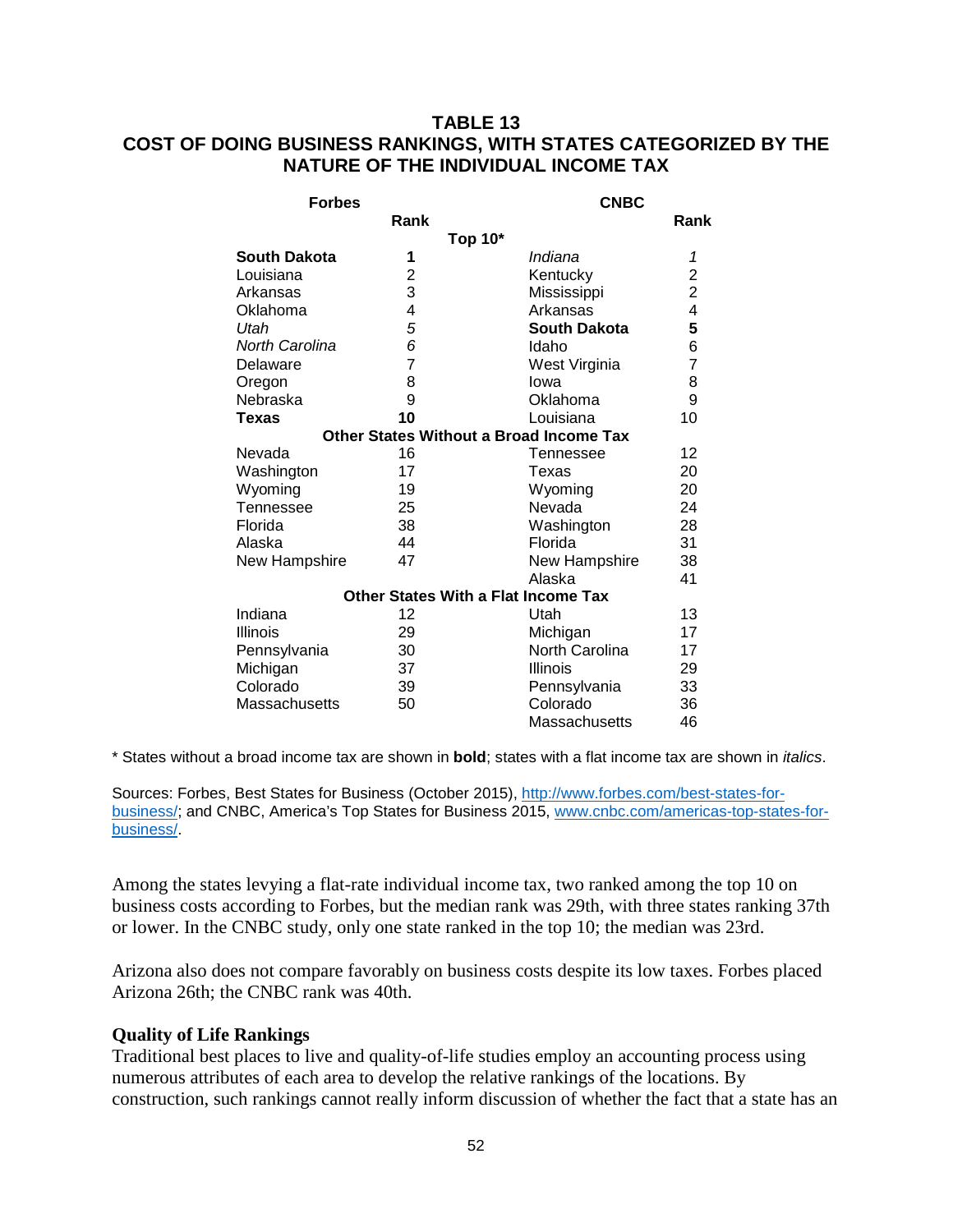individual income tax has a significant impact on individuals' rating of that state as a desirable place to live. In most of the studies, it is not even one of the attributes included in the calculations or if an income tax variable is included, it has only a small importance weight in the overall ranking process.

Fortunately, alternative methods to estimate best places to live/quality-of-life rankings have been developed based on what economists term a "revealed preference" approach. The method is based on the idea that individuals are willing to accept lower wages relative to an area's cost of living to live in a desirable place. Based on this assumption, observed differences in wages and/or living costs among different locations are used to statistically estimate the differences in the relative desirability of living between the locations, and best places to live/quality-of-life rankings can be produced based on the estimates. Two recent studies have used this revealed preference approach to develop livability/quality of life rankings for the fifty states.<sup>[44](#page-56-0)</sup>

Table 14 lists the top 10 ranked states from both studies along with the ranks of the no-incometax states and the flat-tax states not among the top 10. The David Albouy study ranked two of the group of nine no-income-tax states, Washington and New Hampshire, in the lower range of the top 10, with five others ranking among the upper half of states, but one, Texas, was ranked 48th. The median rank was 17th. The nine no-income-tax states did worse in the Granger and Price study. Only one, Washington, ranked in the top 10, three others ranked in the top half, and five ranked in the bottom half, with Texas and South Dakota near the bottom. The median rank was 26th. Thus both the best places for business and best places to live studies seem to indicate that other factors are more important to businesses and individuals than whether a state has an income tax or not.

The presence of a flat tax rate also had no correlation to the quality-of-life rankings. The median rank was 26th in the Albouy study, with two states in the top 10 but three in the bottom 10. In the Granger and Price study, three states ranked in the top 10 but two were among the bottom 10; the median rank was 32nd.

Arizona ranked considerably higher on the quality-of-life studies than on the studies of the best states for business. It was ranked 13th by Albouy and seventh by Granger and Price.

### **Differences in Household Incomes**

l

After adjusting for cost-of-living differentials, statewide median household income levels vary widely among the 50 states, with a difference of nearly 50 percent between the highest and lowest states, according to the latest figures from the American Community Survey for 2014. In Table 15, median household income and the rank among the 50 states is shown for each of the states without an individual income tax and for those states with a flat rate.

<span id="page-56-0"></span><sup>44</sup> David Albouy, "Are Big Cities Bad Place to Live? Estimating Quality of Life across Metropolitan Areas," NBER Working Paper 14472, May 2012; and Maury Granger and Gregory Price, "Are States with Larger than Average Black Populations Really the Worst Places to Live? A Spatial Equilibrium Approach to Ranking Quality of Life," *Journal of Public Management and Policy*, Vol. 20 (2), January 2015.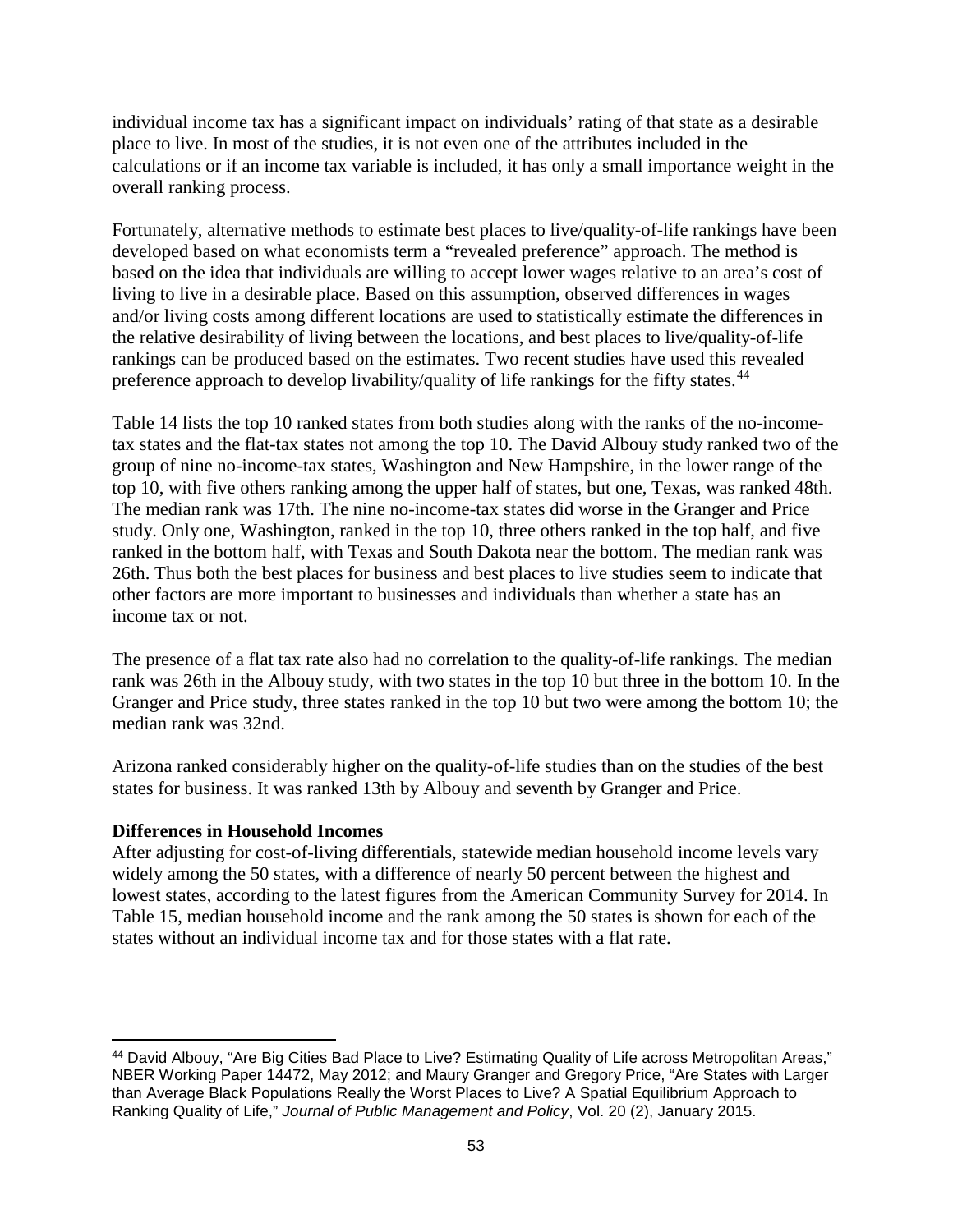# **TABLE 14 QUALITY OF LIFE RANKINGS, WITH STATES CATEGORIZED BY THE NATURE OF THE INDIVIDUAL INCOME TAX**

| <b>Albouy</b>        |              | <b>Granger and Price</b>                       |                |
|----------------------|--------------|------------------------------------------------|----------------|
|                      | Rank         |                                                | Rank           |
|                      |              | Top 10*                                        |                |
| Hawaii               | 1            | Hawaii                                         | 1              |
| California           | $\mathbf{2}$ | California                                     |                |
| Vermont              | 3            | Washington                                     | $\frac{2}{3}$  |
| Colorado             | 4            | Oregon                                         | 4              |
| Oregon               | 5            | Massachusetts                                  | 5              |
| Montana              | 6            | Colorado                                       | 6              |
| Washington           | 7            | Arizona                                        | $\overline{7}$ |
| <b>New Hampshire</b> | 8            | Rhode Island                                   | 8              |
| <b>Massachusetts</b> | 9            | Utah                                           | 9              |
| New Mexico           | 10           | New Mexico                                     | 10             |
|                      |              | <b>Other States Without a Broad Income Tax</b> |                |
| Florida              | 14           | Nevada                                         | 14             |
| Alaska               | 16           | Florida                                        | 19             |
| Wyoming              | 17           | Tennessee                                      | 20             |
| South Dakota         | 21           | Wyoming                                        | 26             |
| Nevada               | 25           | New Hampshire                                  | 31             |
| Tennessee            | 36           | Alaska                                         | 35             |
| Texas                | 48           | Texas                                          | 46             |
|                      |              | South Dakota                                   | 48             |
|                      |              | Other States With a Flat Income Tax**          |                |
| Utah                 | 12           | Pennsylvania                                   | 32             |
| Illinois             | 26           | Michigan                                       | 36             |
| Indiana              | 41           | Indiana                                        | 41             |
| Pennsylvania         | 42           | Illinois                                       | 45             |
| Michigan             | 49           |                                                |                |

\* States without a broad income tax are shown in **bold**; states with a flat income tax are shown in *italics*. \*\* Since North Carolina did not adopt a flat tax until 2014, it is not included in this table.

Sources: David Albouy, "Are Big Cities Bad Place to Live? Estimating Quality of Life Across Metropolitan Areas," NBER Working Paper 14472, May 2012; and Maury Granger and Gregory Price, "Are States with Larger than Average Black Populations Really the Worst Places to Live? A Spatial Equilibrium Approach to Ranking Quality of Life," *Journal of Public Management and Policy*, Vol. 20 (2), January 2015.

Compared to the national average, six of the no-tax states had a higher figure; the median rank of these nine states was 18th. However, two of the states ranked among the bottom 10. Among the states with a flat tax rate, six of the seven had a median income greater than the U.S. average, but the median rank among these states was only 20th. Arizona's median ranked 36th.

### **Differences in Wage Levels**

Table 16 compares cost-of-living adjusted average annual wage levels for the three groups of states, calculated by dividing total wages by wage and salary employment, with each series coming from the U.S. Bureau of Economic Analysis. While median household income levels are slightly higher on average in the nine no-income-tax states, this is not the case for wage rates. The median state ranked 26th in 2014, but the figures in Table 16 show large differences among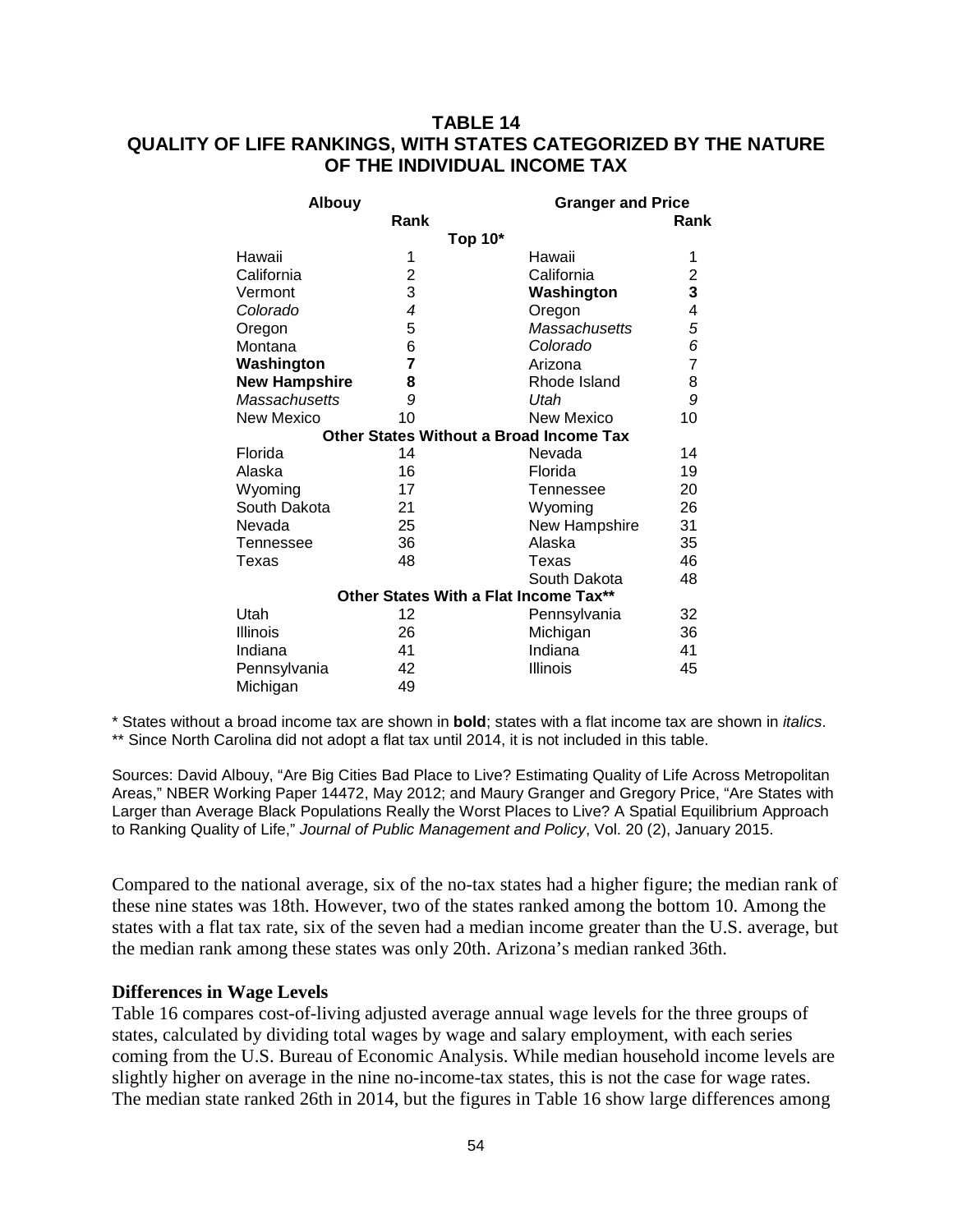# **TABLE 15 MEDIAN HOUSEHOLD INCOME ADJUSTED FOR COST OF LIVING AND RANK AMONG THE 50 STATES, WITH STATES CATEGORIZED BY THE NATURE OF THE INDIVIDUAL INCOME TAX, 2014**

|                                          | Median   | Rank |                                | <b>Median</b> | Rank |  |
|------------------------------------------|----------|------|--------------------------------|---------------|------|--|
| <b>United States</b>                     | \$53,657 |      |                                |               |      |  |
| <b>States Without a Broad Income Tax</b> |          |      | States With a Flat Income Tax* |               |      |  |
| Alaska                                   | 67,531   | 1    | <b>Massachusetts</b>           | \$64,455      | 5    |  |
| New Hampshire                            | 62,825   | 8    | Utah                           | 62.677        | 10   |  |
| Wyoming                                  | 59,556   | 13   | Colorado                       | 59,983        | 11   |  |
| Washington                               | 59,463   | 15   | <b>Illinois</b>                | 56,875        | 20   |  |
| South Dakota                             | 58,159   | 18   | Indiana                        | 54,098        | 27   |  |
| Texas                                    | 54.845   | 25   | Pennsylvania                   | 53,990        | 29   |  |
| Nevada                                   | 52,393   | 33   | Michigan                       | 52,916        | 31   |  |
| Tennessee                                | 48,964   | 42   |                                |               |      |  |
| Florida                                  | 48.039   | 46   |                                |               |      |  |

\* Since North Carolina did not adopt a flat tax until 2014, it is not included in this table.

Source: U.S. Department of Commerce, Census Bureau, American Community Survey, <http://factfinder.census.gov/faces/nav/jsf/pages/index.xhtml> (income) and U.S. Department of Commerce, Bureau of Economic Analysis,<http://www.bea.gov/regional/index.htm> (cost of living).

the nine no-income-tax states, with three states ranking in the top 10 but three ranking 36th or lower. Among the states with a flat tax rate, the median rank was 18th. Two states were among the top 10 but one was among the bottom 10. Arizona's average wage ranked 27th.

#### **Income Inequality**

The income gap between the rich and the low- and middle-income groups has been growing since the 1970s, and this trend has accelerated during the post-Great Recession period since 2009. The degree of inequality varies widely by state. The comparisons are based on the statelevel Gini Coefficient, the most widely used measure of inequality in the distribution of income. The Gini Coefficient has a range of 0-to-1, with a value of 0 indicating perfect equality and a value of 1 indicating perfect inequality.

Based on IRS household income data from 2013, Table 17 presents the Gini Coefficient for each of the no-income-tax states and the states with a flat tax rate. Seven of the no-income-tax states ranked 30th or lower; the median rank was 35th. These data indicate that on average, the states without a broad individual income tax have a higher degree of income inequality than the rest of the nation. The median rank of the seven states with a flat tax was 34th. Arizona ranked 35th.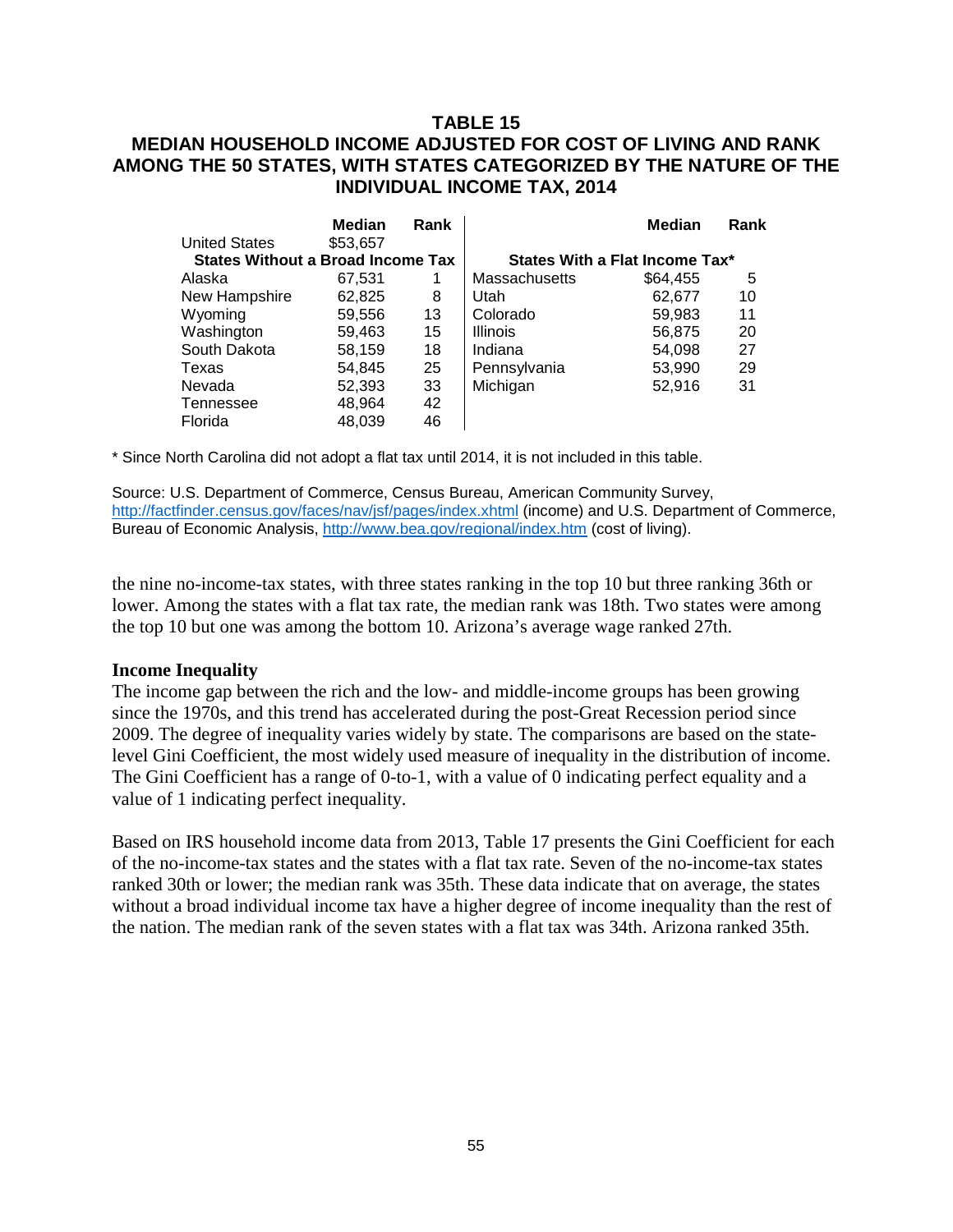# **TABLE 16 AVERAGE WAGE ADJUSTED FOR COST OF LIVING AND RANK AMONG THE 50 STATES, WITH STATES CATEGORIZED BY THE NATURE OF THE INDIVIDUAL INCOME TAX, 2014**

|                                          | Median   | Rank |                                | Median   | Rank |  |
|------------------------------------------|----------|------|--------------------------------|----------|------|--|
| <b>United States</b>                     | \$51,552 |      |                                |          |      |  |
| <b>States Without a Broad Income Tax</b> |          |      | States With a Flat Income Tax* |          |      |  |
| Texas                                    | 54.422   | 5    | <b>Massachusetts</b>           | \$58,349 |      |  |
| Washington                               | 53,709   | 7    | <b>Illinois</b>                | 54,590   | 4    |  |
| Alaska                                   | 53.126   | 9    | Colorado                       | 52,251   | 13   |  |
| Wyoming                                  | 49.437   | 25   | Michigan                       | 50,887   | 18   |  |
| Tennessee                                | 49,262   | 26   | Pennsylvania                   | 50,179   | 22   |  |
| New Hampshire                            | 47.554   | 32   | Indiana                        | 49,370   | 33   |  |
| Nevada                                   | 46,862   | 36   | Utah                           | 45,119   | 43   |  |
| Florida                                  | 46.790   | 37   |                                |          |      |  |
| South Dakota                             | 43.660   | 45   |                                |          |      |  |

\* Since North Carolina did not adopt a flat tax until 2014, it is not included in this table.

Source: U.S. Department of Commerce, Bureau of Economic Analysis, [http://www.bea.gov/regional/index.htm.](http://www.bea.gov/regional/index.htm)

### **TABLE 17 INCOME INEQUALITY AND RANK AMONG THE 50 STATES, WITH STATES CATEGORIZED BY THE NATURE OF THE INDIVIDUAL INCOME TAX, 2014**

|                                          | Gini  | Rank |                                | Gini  | Rank |  |
|------------------------------------------|-------|------|--------------------------------|-------|------|--|
| <b>United States</b>                     | 0.632 |      |                                |       |      |  |
| <b>States Without a Broad Income Tax</b> |       |      | States With a Flat Income Tax* |       |      |  |
| Alaska                                   | 0.559 | 4    | Indiana                        | 0.574 | 9    |  |
| New Hampshire                            | 0.581 | 12   | Utah                           | 0.595 | 25   |  |
| Tennessee                                | 0.599 | 30   | Pennsylvania                   | 0.596 | 26   |  |
| Washington                               | 0.600 | 31   | Michigan                       | 0.609 | 34   |  |
| South Dakota                             | 0.612 | 35   | Colorado                       | 0.614 | 36   |  |
| Texas                                    | 0.648 | 44   | <b>Illinois</b>                | 0.627 | 41   |  |
| Wyoming                                  | 0.666 | 45   | <b>Massachusetts</b>           | 0.639 | 43   |  |
| Nevada                                   | 0.686 | 48   |                                |       |      |  |
| Florida                                  | 0.693 | 49   |                                |       |      |  |

\* Since North Carolina did not adopt a flat tax until 2014, it is not included in this table.

Source: Mark Frank, U. S. State Level Income Inequality Data, [http://www.shsu.edu/eco\\_mwf/inequality.html.](http://www.shsu.edu/eco_mwf/inequality.html)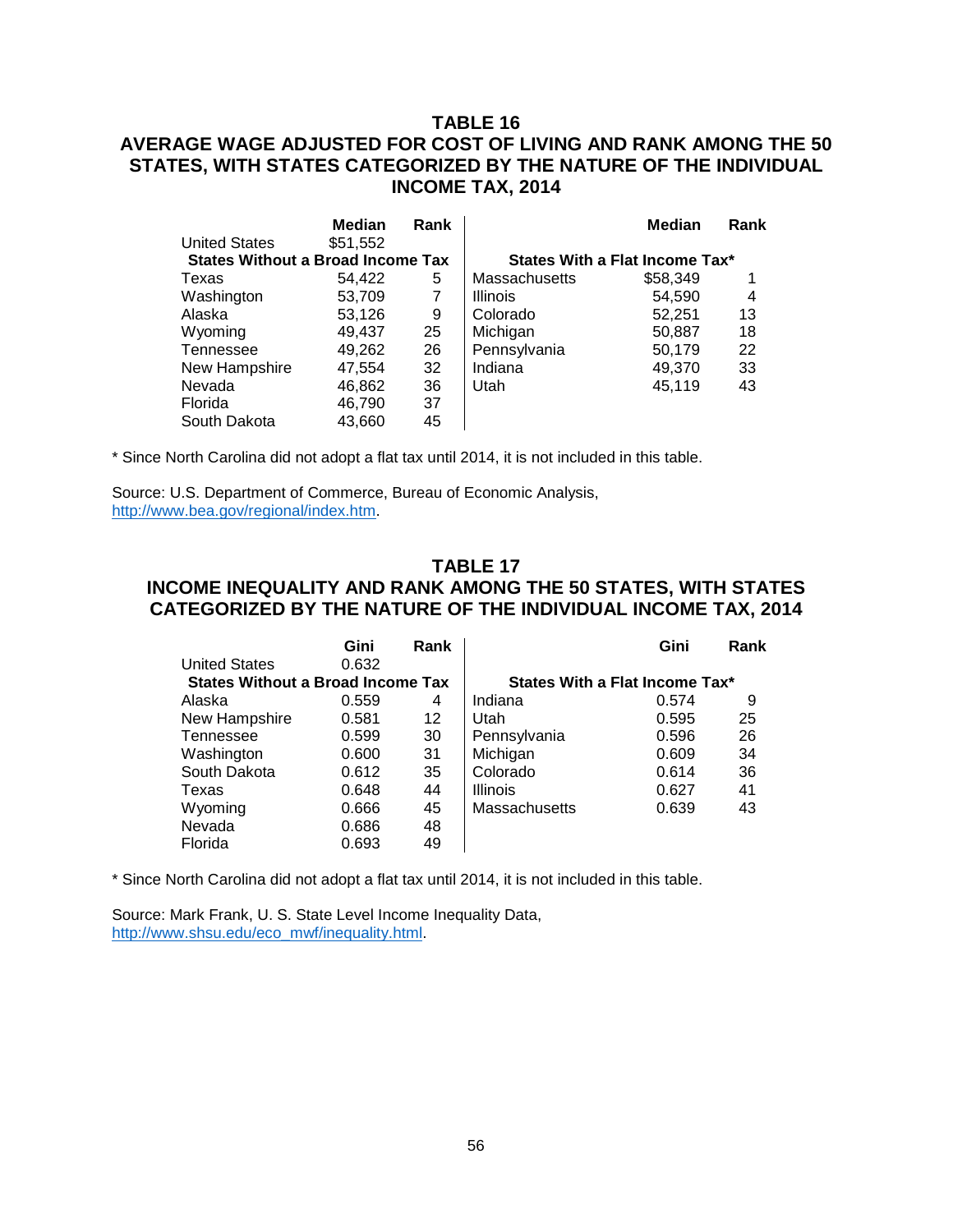### **POLICY OPTIONS FOR ARIZONA'S INCOME TAXES**

Over the past 22 years, there have been seven decreases in Arizona's individual income tax rates, the last taking effect for tax year 2007, but the basic progressive rate structure incorporated into the Arizona state individual income tax when it was established in 1933 is still in place. Arizona's corporate income tax was changed to a flat tax structure in 1990, and its rate has been lowered periodically over the last 22 years with further decreases scheduled to occur through TY 2017. Recently, however, there has been serious discussion of major changes to, or elimination of, Arizona's income taxes.

#### **Flat Tax**

In 2013, the Arizona Legislature established the Joint Task Force on Income Tax Reform with the charge of studying "ways of reforming Arizona's existing personal income tax system in order to create a simple, predictable, and transparent system." Based on inputs from legislative staff, outside experts, and a series of public hearings, the Task Force issued a final report in December 2013 with several recommendations for improving the state's individual income tax system. These included proposed actions for 2014 to index tax brackets for inflation and to reduce the number of income brackets from five to three, though keeping the same range of rates from 2.59 to 4.54 percent. The Task Force also recommended more comprehensive longer-term changes that included switching from the current progressive tax rate structure to a flat rate system.

The Task Force's short-term recommendations relating to changes in the tax brackets were not enacted in 2014, but inflation indexing of the income brackets was made permanent in 2015. A bill was introduced in the 2016 legislative session that would establish an optional individual flat income tax with a rate of 1 percent for individuals with an Arizona gross income of \$25,000 or less, but this was not passed into law.

### **Elimination of Arizona's State Income Taxes**

The elimination of Arizona's state income taxes was one of the major issues during the 2014 gubernatorial race, and after his election, Governor Ducey has continued to avow a mission to bring income tax rates "as close to zero as possible" with the goal of eliminating the taxes altogether. He has also pledged to reduce taxes every year of his administration, starting in the first year with the indexing of the income brackets, which he claimed as a tax cut since it would reduce higher tax payments that otherwise occur with inflation.<sup>[45](#page-60-0)</sup>

Two studies by Stephen Slivinski advocating the elimination of Arizona's income taxes have been published in the last four years. The first, released by the Goldwater Institute in 2012, proposed eliminating both the individual and corporate income taxes and replacing the lost revenue by broadening the sales tax base to include all final goods and services.<sup>[46](#page-60-1)</sup> Based on the argument that the state's income taxes penalize investment and saving and create "an

l

<span id="page-60-0"></span><sup>45</sup> Various other tax law changes also were passed in 2015, which will effectively reduce revenue by nearly \$60 million when fully implemented. As part of the 2016 legislative session, a tax package that will reduce revenue by \$26 million was passed.

<span id="page-60-1"></span><sup>46</sup> Stephen Slivinski, "A New Tax Plan for a New Economy: How Eliminating the Income Tax Can Create Jobs," Policy Report No. 250, Goldwater Institute, September 20, 2012,

[http://goldwaterinstitute.org/en/work/topics/free-enterprise/taxes-and-spending/a-new-tax-plan-for-a-new](http://goldwaterinstitute.org/en/work/topics/free-enterprise/taxes-and-spending/a-new-tax-plan-for-a-new-economy-how-eliminating-t/)[economy-how-eliminating-t/](http://goldwaterinstitute.org/en/work/topics/free-enterprise/taxes-and-spending/a-new-tax-plan-for-a-new-economy-how-eliminating-t/)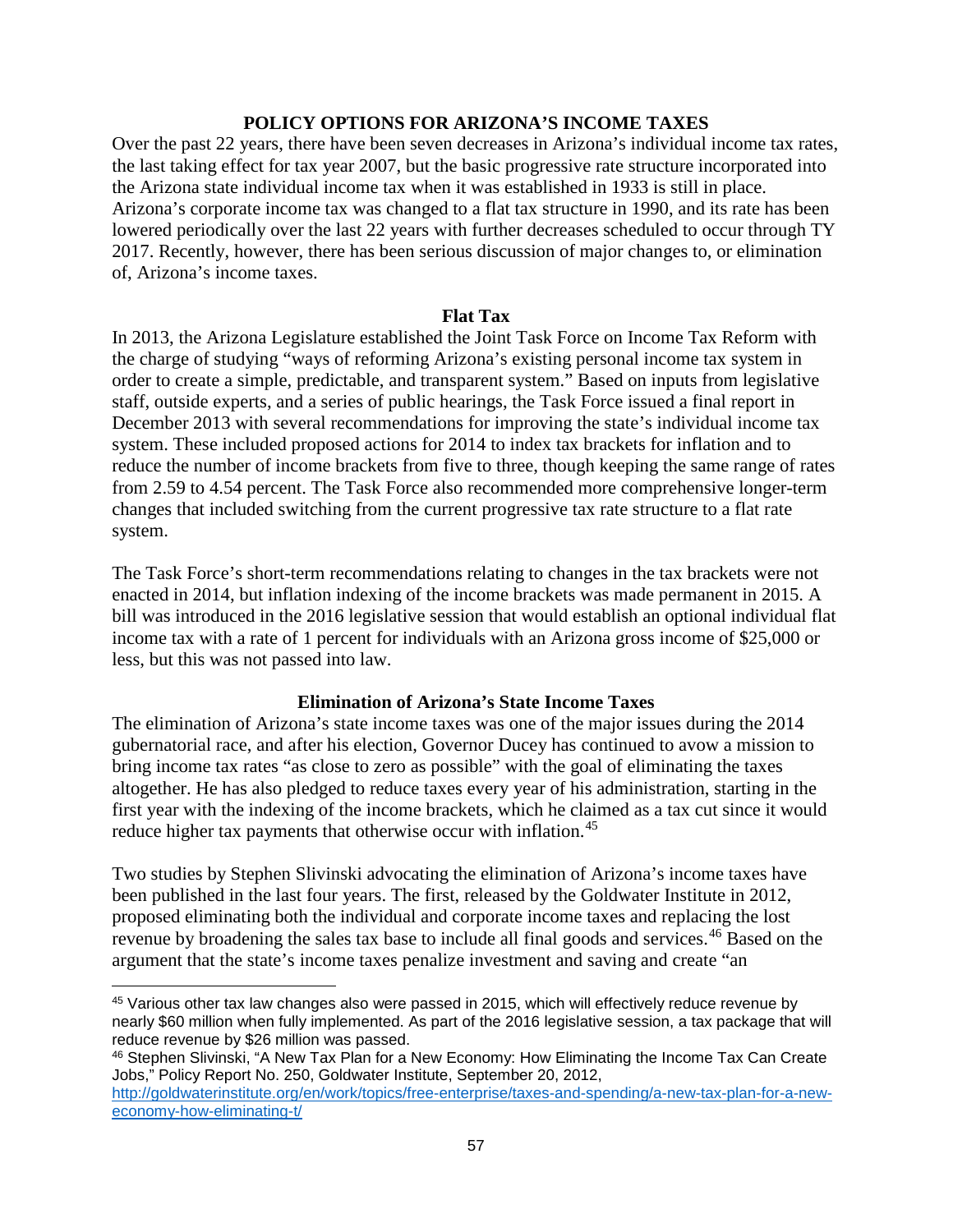uncompetitive business environment," the policy report presented projections from an econometric model of the additional jobs that would be created by the proposed tax reform in the first five years after its implementation. An examination of these job figures do not in fact provide much evidence of the purported benefits claimed by advocates of eliminating Arizona's state income taxes. After five years, private-sector employment would be less than 1 percent higher (about 17,000 jobs on an employment base of more than 2 million) than without the proposed tax reform. The report also did not provide a projection for revenues that would be produced by its revised tax structure or address whether they would be sufficient to meet the budgetary needs of the state in the future.

A 2015 report by the same author again advocated the elimination of Arizona's state income taxes and offered multiple scenarios to accomplish this goal.<sup>[47](#page-61-0)</sup> These ranged from completely eliminating them in one year without replacing the lost revenue from another source to other options that would phase out the income taxes over a multiyear period and replace the lost revenue with higher state sales tax revenues produced by raising the rate and/or broadening the tax base. The report acknowledges that the first scenario of immediate elimination with no substitute revenues "would require very large spending adjustments." (The personal income tax provided \$3.8 billion and the corporate income tax contributed \$663 million of the total ongoing general fund revenues of \$8.9 billion in FY 2015.) The author implies that the other scenarios would supply sufficient revenues if general fund expenditure growth were limited to 2.3 percent per year. Unlike the 2012 report, no numeric projections of the economic benefits of eliminating the income taxes were presented.

**Impact on the State General Fund Budget of Eliminating Arizona Income Taxes** The state's current fiscal structure is heavily dependent on the revenue collected by its income taxes. In FY 2015, income tax collections accounted for 43 percent of total general fund revenues (46 percent before subtracting urban revenue sharing). Table 18 summarizes the results of a simulation of what would happen to the state's general fund budget if the state personal and corporate income taxes had been eliminated in FY 2016. The table presents projections of general fund expenditures, three measures of general fund revenues — total general fund ongoing revenues (which exclude one-time fixes intended to balance the budget), income taxes, and general fund ongoing revenues minus income taxes — and the resulting general fund deficit (defined in terms of ongoing revenues and expenditures). The figures for FY 2015 come from the latest Arizona Joint Legislative Budget Committee general fund expenditure and revenue reports. The expenditure and revenue projections are based upon the following assumptions:

<span id="page-61-0"></span>l 47 Stephen Slivinski, "Paths to Reform: A Policy Roadmap to Elimination of the Arizona Income Tax," Policy Report, No. 2015-01, Center for the Study of Economic Liberty, Arizona State University, May 12, 2015, [http://research.wpcarey.asu.edu/economic-liberty/wp-content/uploads/2015/03/CSEL-Policy-](http://research.wpcarey.asu.edu/economic-liberty/wp-content/uploads/2015/03/CSEL-Policy-Report-2015-01-Income-Tax.pdf)[Report-2015-01-Income-Tax.pdf.](http://research.wpcarey.asu.edu/economic-liberty/wp-content/uploads/2015/03/CSEL-Policy-Report-2015-01-Income-Tax.pdf)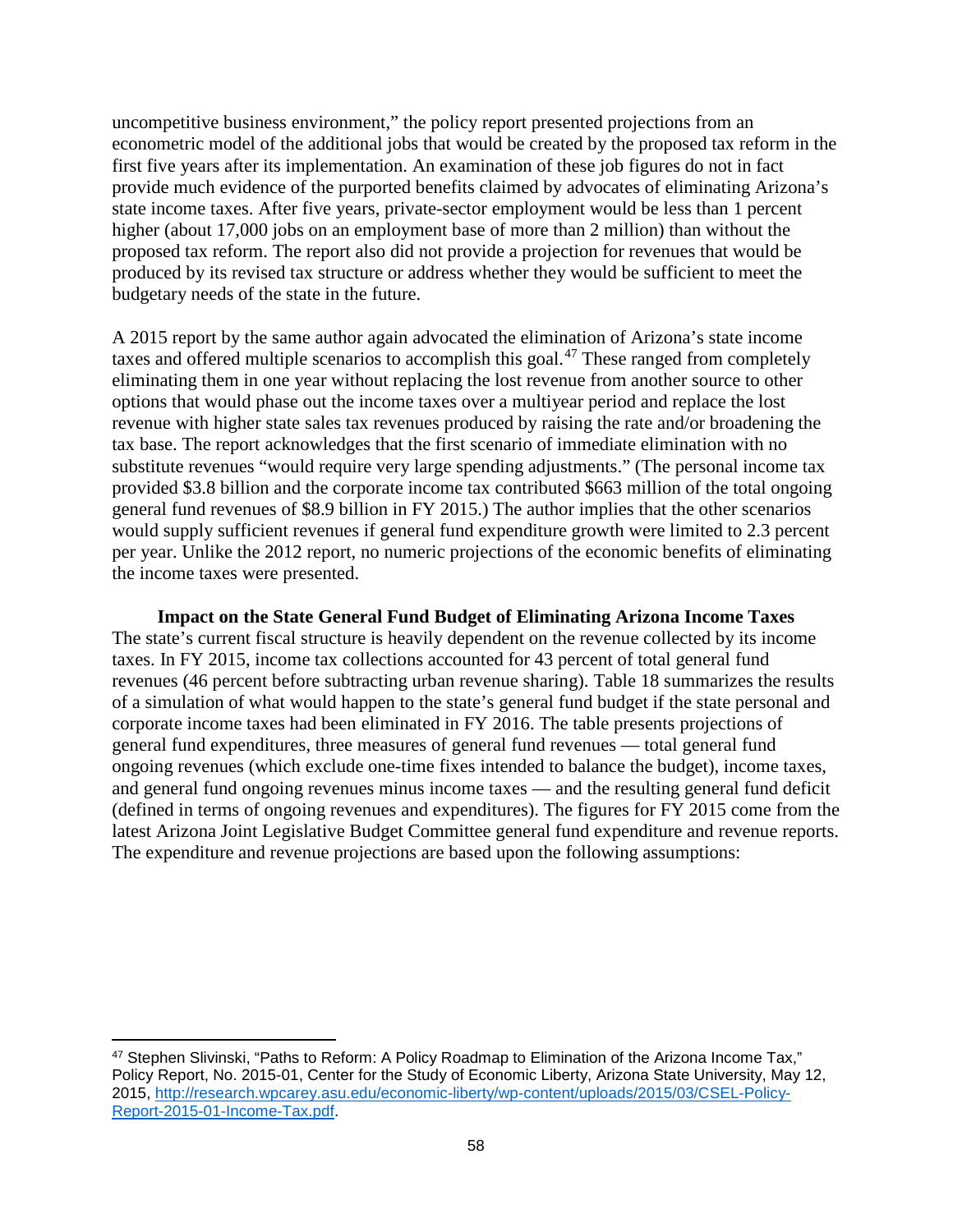# **TABLE 18**

# **SIMULATION OF THE EFFECTS ON THE ARIZONA STATE GOVERNMENT GENERAL FUND OF THE ELIMINATION OF CORPORATE AND PERSONAL INCOME TAXES IN FISCAL YEAR 2016**

|                                                                                                     | <b>Fiscal Year (Dollars in Millions)</b> |          |          |          |          |          |          |          |        |          |          |
|-----------------------------------------------------------------------------------------------------|------------------------------------------|----------|----------|----------|----------|----------|----------|----------|--------|----------|----------|
|                                                                                                     | 2015                                     | 2016     | 2017     | 2018     | 2019     | 2020     | 2021     | 2022     | 2023   | 2024     | 2025     |
| Expenditures                                                                                        | 9.179                                    | 9.055    | 9.421    | 9.802    | 10,199   | 10.611   | 11.040   | 11.487   | 11,951 | 12.435   | 12,938   |
| Option 1: Elimination of Corporate and Personal Income Taxes in FY 2016                             |                                          |          |          |          |          |          |          |          |        |          |          |
| Income Tax Collections*                                                                             | 3.815                                    |          |          |          | 0        | 0        |          |          |        |          |          |
| Ongoing Revenue Less Income Taxes*                                                                  | 5.111                                    | 5.418    | 5.889    | 6,402    | 6.912    | 7.442    | 7.970    | 8.581    | 9.220  | 9.871    | 10,533   |
| Total Ongoing Revenue*                                                                              | 8.926                                    | 5.418    | 5.889    | 6.402    | 6.912    | 7.442    | 7.790    | 8.581    | 9.220  | 9.871    | 10,533   |
| Deficit**                                                                                           | $-253$                                   | $-3.637$ | $-3.532$ | $-3.400$ | $-3.287$ | 3.169    | $-3.070$ | $-2.906$ | 2.731  | $-2.564$ | $-2,405$ |
| Option 2: Elimination of Corporate and Personal Income Taxes Over Seven Years, Beginning in FY 2016 |                                          |          |          |          |          |          |          |          |        |          |          |
| Income Tax Collections*                                                                             | 3.815                                    | 3.502    | 3.214    | 2,829    | 3.314    | .676     | 904      |          |        |          | $\Omega$ |
| Ongoing Revenue Less Income Taxes*                                                                  | 5.111                                    | 5.418    | 5.889    | 6.402    | 6.912    | 7.442    | 7.970    | 8.581    | 9.220  | 9.871    | 10.533   |
| Total Ongoing Revenue*                                                                              | 8,926                                    | 8.920    | 9.103    | 9.231    | 9,226    | 9,118    | 8.874    | 8.581    | 9.220  | 9.871    | 10,533   |
| Deficit**                                                                                           | $-253$                                   | $-135$   | $-318$   | $-571$   | -973     | $-1.493$ | $-2.166$ | $-2.906$ | 2.731  | $-2.564$ | $-2.405$ |

\* After subtracting urban revenue sharing.

\*\* General fund expenditures less general fund ongoing revenue.

Source: Author.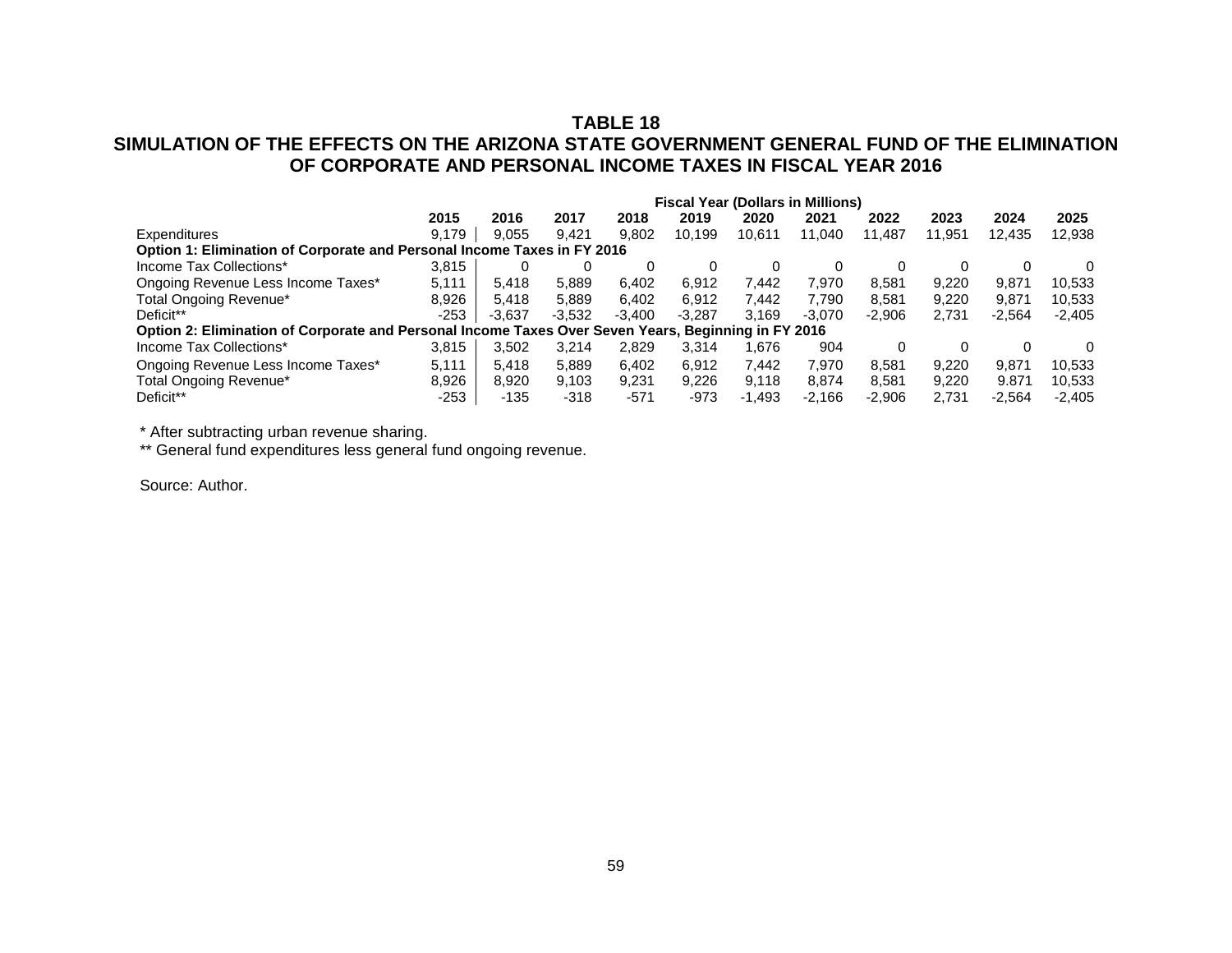- 1. General fund expenditures are projected to grow at the combined rate of population growth and inflation.<sup>[48](#page-63-0)</sup> This formula has been popularized by fiscal conservatives as a mechanism to limit the growth of government spending. It provides a conservative approach for projecting a baseline budget with only indirect effects from potential future economic cycles.
- 2. The projected revenue figures are based on projected growth in Arizona GDP and the historical relationship between tax collections and GDP growth.<sup>[49](#page-63-1)</sup> Based on the historical evidence relating to GDP growth for the nine states without a broad individual income tax versus the other 41 states (growth an average of 20.3 percent faster over the 1997-to-2014 period), the simulation has been based on the assumption that GDP growth would accelerate by 20 percent above the long-term baseline projection based on the state's current structure.

The 20 percent increase in real GDP growth is an extremely generous assumption:

- The faster growth in the no-income-tax states has not been proven to result from the absence of an income tax and more likely results from a disproportionate share of the noincome-tax states being located in the South and West.
- Excluding Texas, the differential in the growth rate is only 6 percent.
- The income tax cuts implemented so far in Arizona have had no perceptible impact on economic growth.

Table 18 presents two versions of the simulation. The first shows what happens to general fund ongoing revenues and the resulting deficit if the state's income taxes had been eliminated in FY 2016. In this case, total general fund ongoing revenues drop from \$8.9 billion in FY 2015 to \$5.4 billion in FY 2016, and the general fund ongoing deficit is projected to rise from \$253 million in FY 2015 to \$3.6 billion in FY 2016. Thereafter the simulation results indicate that revenue gains from faster economic growth would not come close to closing the gap — even in the long run as the general fund ongoing budget deficit would only decline to \$3.2 billion after five years and would still be \$2.4 billion after 10 years.

The second version of the simulation is based on a phased-in approach to eliminating the state's income taxes that occurs over a seven-year period, as suggested in one of Slivinski's scenarios. In this version, the growth of the economy is still assumed to accelerate by 20 percent starting in FY 2016 — an even more generous assumption as the full impacts of the tax change would only be felt after several years. In this case, total general fund ongoing revenues are forecast to drop very slightly in FY 2016, with the general fund ongoing deficit projected to rise from \$253 million in FY 2014 to \$368 million in FY 2016. Thereafter the simulation results indicate that revenue gains from faster economic growth would not replace revenues lost from the phasing out of the income taxes, so that total general fund ongoing revenues would continue to drop until

<span id="page-63-0"></span>l 48 The future annual growth rate in population used in the simulation was based on the latest population projections (Medium Series) prepared by the Arizona Office of Economic and Population Statistics for the Arizona population over the 2015-2025 period [\(https://population.az.gov/population-projections\)](https://population.az.gov/population-projections). The future annual inflation rate used in the simulation was based on IHS Global Insight Regional Forecast data for the 2015-2025 period.

<span id="page-63-1"></span><sup>49</sup> The projected Arizona GDP figures were from the June 2016 IHS Global Insight Regional forecast for Arizona.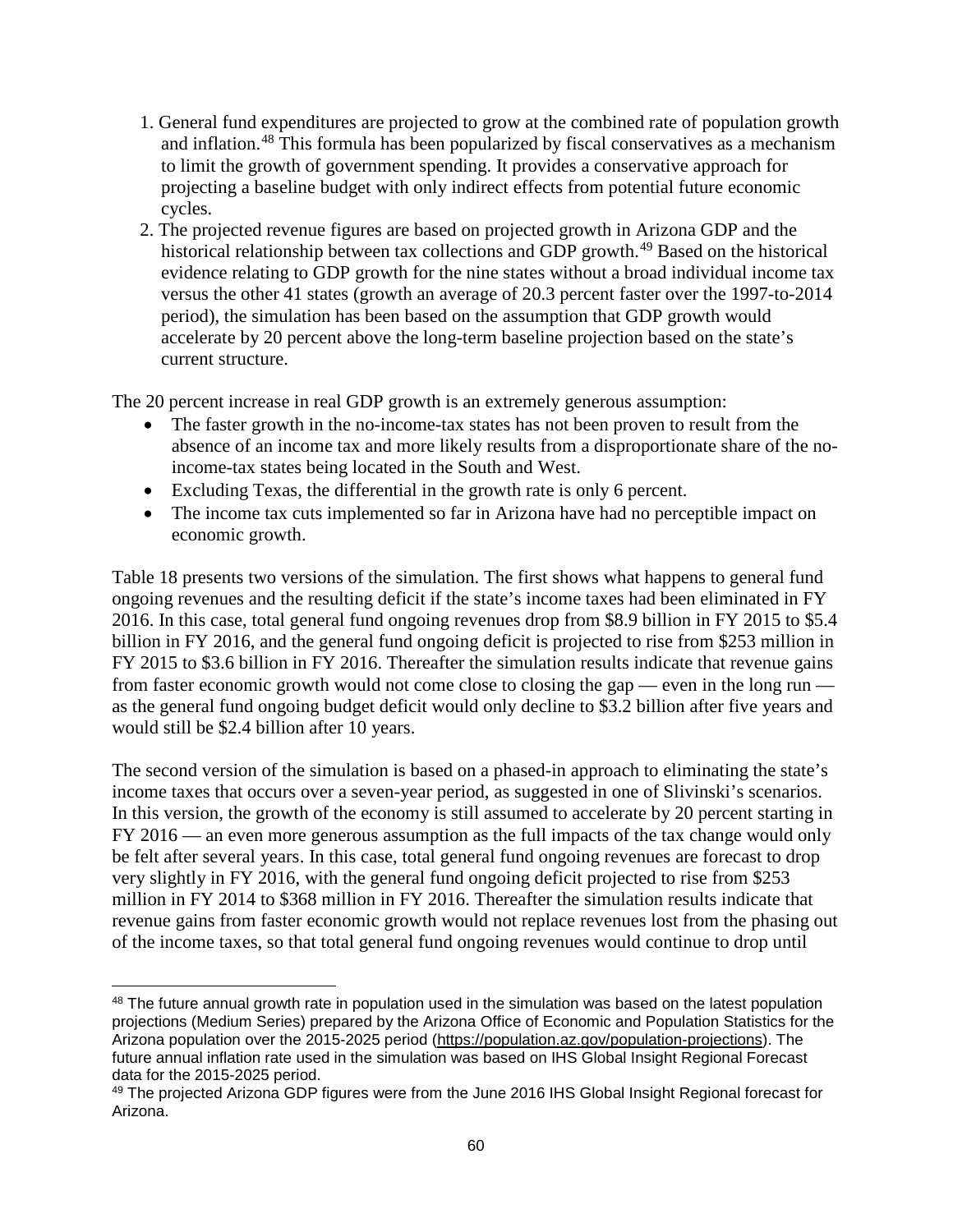they declined to \$7.4 billion in FY 2020 before beginning to grow again. With the phase out, the general fund ongoing deficit would continue to grow over the FY 2016-to-FY 2020 period, reaching \$3.2 billion in FY 2020 and then would start to decline but would still be \$2.4 billion after 10 years.

So, even with a conservative forecast of expenditure growth and extremely generous assumptions regarding revenue growth, the elimination of the income taxes — regardless of the number of years over which the taxes are phased out — would result in a significant budget deficit even 10 years out.

### **Other States' Experiences with Income Tax Reform**

### **Income Tax Cuts**

l

In recent years, several states have enacted legislation that reduced the state individual and/or corporate income tax rates, and in some cases the states also raised sales and use tax rates and/or broadened the sales and use tax base to replace at least some of the lost revenue. A recent study examined whether these tax cuts have produced stronger economic growth.<sup>[50](#page-64-0)</sup> Looking at the five states that had enacted large income tax cuts since 2010 (Kansas, Maine, North Carolina, Ohio, and Wisconsin), the analysis found that four of the five states had slower job growth than the nation as a whole. Only North Carolina, the last state in which the income tax cut took effect (in January 2014), had job growth that exceeded the national average through 2015.

The income tax cuts also have not produced offsetting state revenues generated by a surge in economic growth that was supposed to result from the tax cuts. As a result, Kansas has had to cut spending, raise sales and cigarette taxes, and cancel future income tax rate cuts to forestall state budget deficits. Maine instituted a temporary sales tax increase and shifted cost to municipalities and property tax payers. Ohio's income tax cut in 2013 caused the state's total tax collections to decline by \$881 million in FY 2014 (income tax collections dropped \$1.4 billion) resulting in cuts in state spending on both K-12 and higher education and reductions in the state's local government fund that shares sales tax revenues with local governments. As a result, Ohio cities and towns are raising local taxes, imposing new or higher fees, and cutting services. Wisconsin has depleted its budget surplus, made cuts in state spending, and deferred or restructured debt payments. In North Carolina, which expanded its sales tax base to offset the income tax cuts, growth in overall state revenues has resumed after a decline in FY 2014.

# **Shifting from a Graduated to a Flat-Tax Structure**

Three states have shifted from a graduated tax rate system to a flat tax: Colorado in 1987, Utah in 2008, and North Carolina in 2014. None of the states with single-rate income taxes has a true flat tax. All of their individual income tax systems incorporate various exemptions, deductions, and credits so that the actual incidence of the tax is not strictly proportional to income level.

<span id="page-64-0"></span><sup>50</sup> Michael Leachman and Michael Mazerov, "State Personal Income Tax Cuts: Still a Poor Strategy for Economic Growth," Center on Budget and Policy Priorities, May 14, 2015, [http://www.cbpp.org/research/state-budget-and-tax/state-personal-income-tax-cuts-still-a-poor-strategy](http://www.cbpp.org/research/state-budget-and-tax/state-personal-income-tax-cuts-still-a-poor-strategy-for-economic)[for-economic.](http://www.cbpp.org/research/state-budget-and-tax/state-personal-income-tax-cuts-still-a-poor-strategy-for-economic)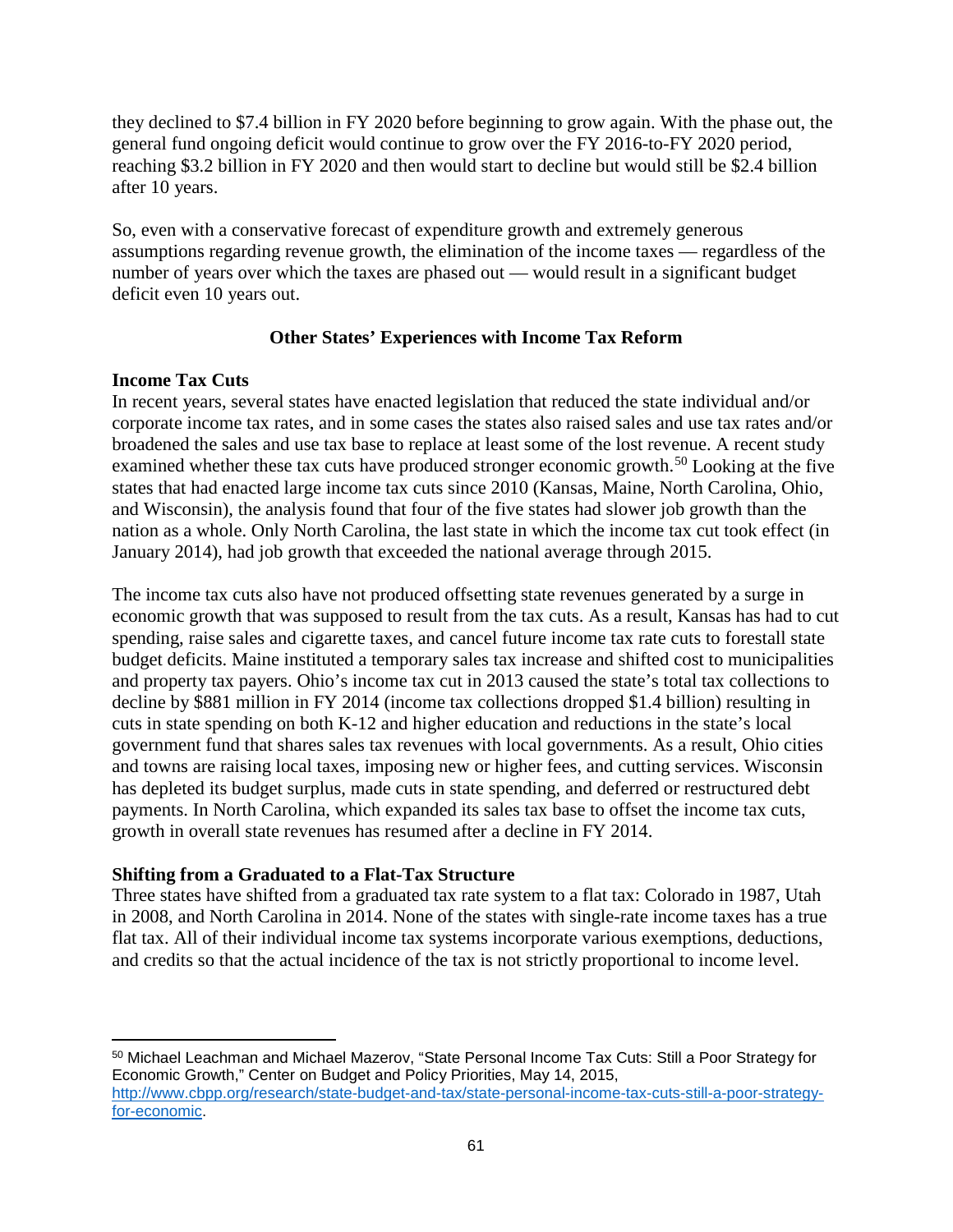Colorado's individual income tax remains fairly progressive since it is tied to the progressive federal tax code and also incorporates its own set of exemptions, deductions, and credits. Income earners who make less than \$20,000 per year pay 0.7 percent of their income in individual income taxes while the top 1 percent of Colorado earners (those making \$480,000 or more) pay an average of 3.2 percent. Those making more than \$100,000 annually pay 60 percent of total taxes in the state and only make up about 16 percent of all taxpayers.<sup>[51](#page-65-0)</sup>

Utah replaced a graduated tax structure that had a top rate of 6.98 percent with a flat tax with a single rate of 5 percent. It eliminated some tax deductions, and replaced other tax deductions with tax credits that phase out as income increases. The new income tax remains progressive, being tied to the federal tax code and through its system of tax credits. Analysis of the actual tax year 2008 tax returns filed show that 97 percent of tax returns paid either the same amount or less in tax year 2008 than would have been paid under the tax system in place in  $2005$ .<sup>[52](#page-65-1)</sup>

North Carolina shifted from a graduated personal income tax system with three brackets that had a top rate of 7.75 percent to a flat tax structure with a tax rate of 5.8 percent (lowered to 5.75 percent for 2015). The new tax system eliminated personal exemptions and some tax breaks but increased the standard deduction and kept many of the existing deductions and credits. To at least partially offset reduced income tax collections, the overall tax reform package also included some broadening of the sales tax base and certain other changes to enhance sales tax collections. The ITEP information on the individual income tax burdens for nonelderly households in North Carolina from before and after the tax does not provide a definite answer for the question of whether North Carolina's shift to a flat income tax actually made the state income tax more regressive or more progressive. Comparison of the 2013 versus 2015 data indicate that lowincome taxpayers paid a substantially smaller share and wealthy taxpayers paid a slightly smaller share of their income in personal income tax after the state's shift to a flat tax, while middle and upper-middle income taxpayers paid a larger share. $53$ 

Whether the switch from graduated rates to a single rate income tax structure had any effect on economic performance in these states is difficult to ascertain, since so many factors influence performance. It is possible to control for some of the factors by comparing periods that are similar in terms of the economic cycle before and after the change in the income tax. For this analysis, a measure of aggregate growth (employment) and a measure of prosperity (real per capita personal income) were examined, focusing on the difference in the annual average growth rates relative to the national average in the periods before and after the change in the tax code.

With its new tax structure in effect only since 2014, sufficient data to examine the economic effects of the switch are not yet available for North Carolina. In Colorado, a comparison of the 1978-through-1986 period to the 1987-to-1997 period shows that relative to the national average, gains in real per capita personal income were slightly higher in the latter period but that growth

<span id="page-65-0"></span> $\overline{\phantom{a}}$ <sup>51</sup> Colorado Fiscal Institute, *Colorado Tax Basics 2015*, [http://www.coloradofiscal.org/wp](http://www.coloradofiscal.org/wp-content/uploads/2015/01/Colorado-State-Tax-Basics-2015.pdf)[content/uploads/2015/01/Colorado-State-Tax-Basics-2015.pdf.](http://www.coloradofiscal.org/wp-content/uploads/2015/01/Colorado-State-Tax-Basics-2015.pdf)

<span id="page-65-1"></span><sup>52</sup> Utah State Tax Commission, *History of the Utah Tax Structure*, December 2015, [http://tax.utah.gov/esu/history/history.pdf.](http://tax.utah.gov/esu/history/history.pdf)

<span id="page-65-2"></span><sup>53</sup> Institute on Taxation and Economic Policy, *Who Pays? A Distributional Analysis of the Tax Systems in All 50 States*, 4th edition, January 2013 and 5th Edition, January 2015, [http://www.itep.org/whopays/.](http://www.itep.org/whopays/)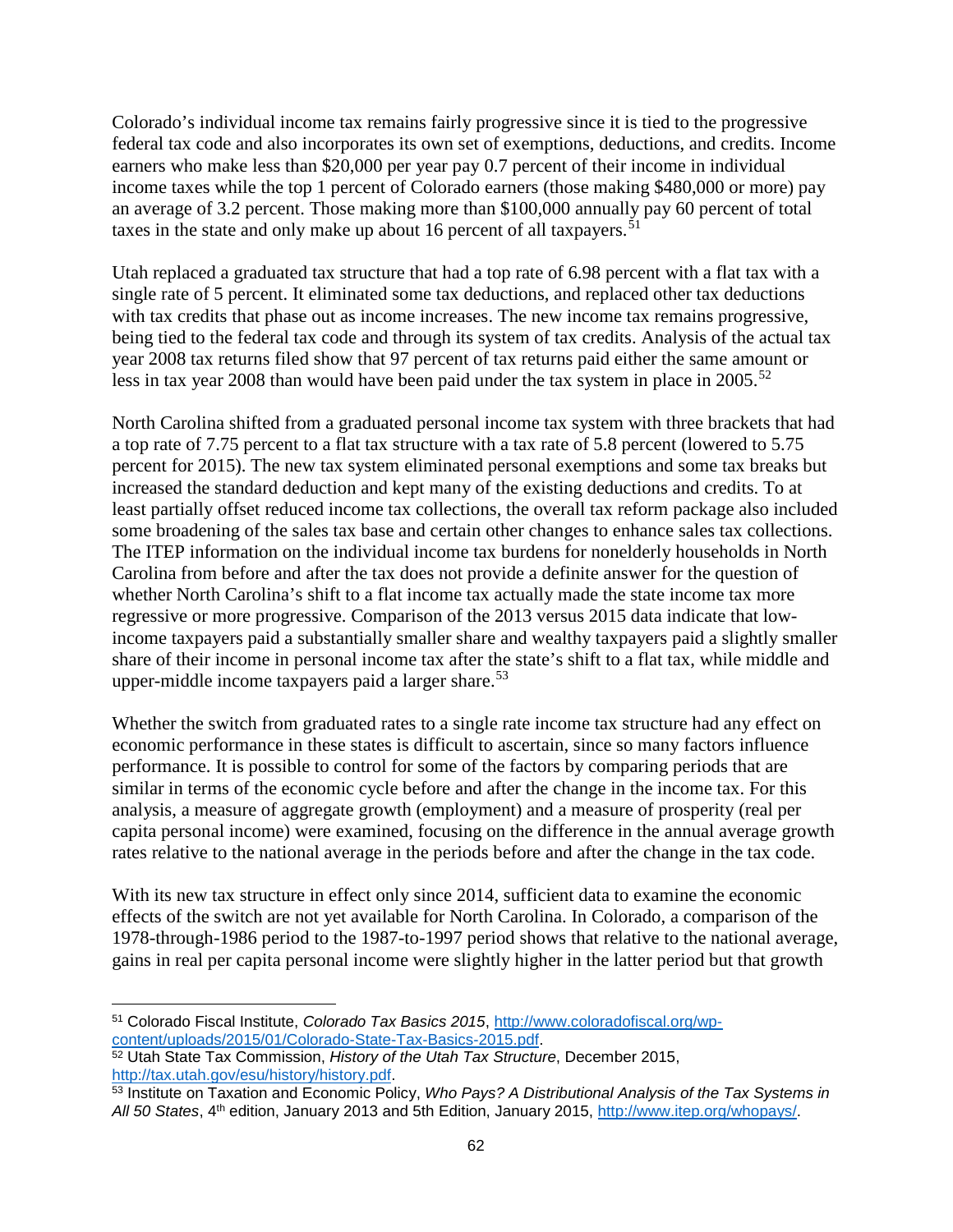in employment was a little lower in the latter period. The conclusion is the same using slightly different time periods. A slump in the natural resources sector of the Colorado economy in the mid-1980s complicates the interpretation of these data.

In Utah, the flat tax was implemented in 2008, the first year of a recession. The 2001-through-2007 period (2001 also was a recessionary year) is comparable to the 2008-through-2014/2015 period in terms of the economic cycle. Both employment and per capita personal income has experienced markedly lesser growth relative to the national average in the period since the state's shift to a flat income tax than it did before the change.

### **Options and Implications**

Although the recommendations by the Legislature's 2013 Joint Task Force on Income Tax Reform were aimed at shifting the state's individual income tax to a single-rate or flat tax system (the state corporate income tax is already a flat tax), much of recent discussion has focused on eliminating the Arizona income tax altogether.

### **Eliminating the Income Tax**

Any move by Arizona to eliminate the state income tax would involve several possible options:

- Whether to eliminate the individual income tax or the corporate income tax or both.
- Whether the taxes would be eliminated in one step or be phased out over time.
- Whether the loss in income tax revenue would be offset and what alternative sources of revenue would be used.

Most of the recent discussion nationally and in Arizona concerning cutting or eliminating income taxes has focused on individual income taxes. The individual income tax directly affects many more of the state's residents and many more of its businesses than the corporate income tax. However, corporations account for the majority of the economic activity in the traded portion of the economy, which drives the overall economy.

The individual income tax currently makes up close to 40 percent of total general fund revenues; its elimination would make a big hole in the state budget and/or necessitate large increases in other state taxes. The corporate income tax is a much smaller and more volatile source of state revenues. Many economists would argue that its elimination would have more effect on making Arizona more competitive for attracting and retaining businesses than an equivalent dollar-size cut in individual income taxes. Elimination of both individual and corporate income taxes would mean the state would have to cut spending and/or increase other taxes and fees by \$4 billion to offset the revenue currently generated by the two taxes.

Advocates of eliminating Arizona income taxes have proposed a phased approach in which the tax rates would be reduced over a multiple-year period as a way to mitigate the effects on the state budget. The results of the simulation presented earlier show that such a phase-in process would still produce immediate (but smaller) budget deficits and that these deficits would persist even after the phase-in period — unless spending cuts and/or offsetting revenue increases occurred. Any recession — and one is likely to occur within the next few years — would cause state revenues to fall below those projected in the simulation.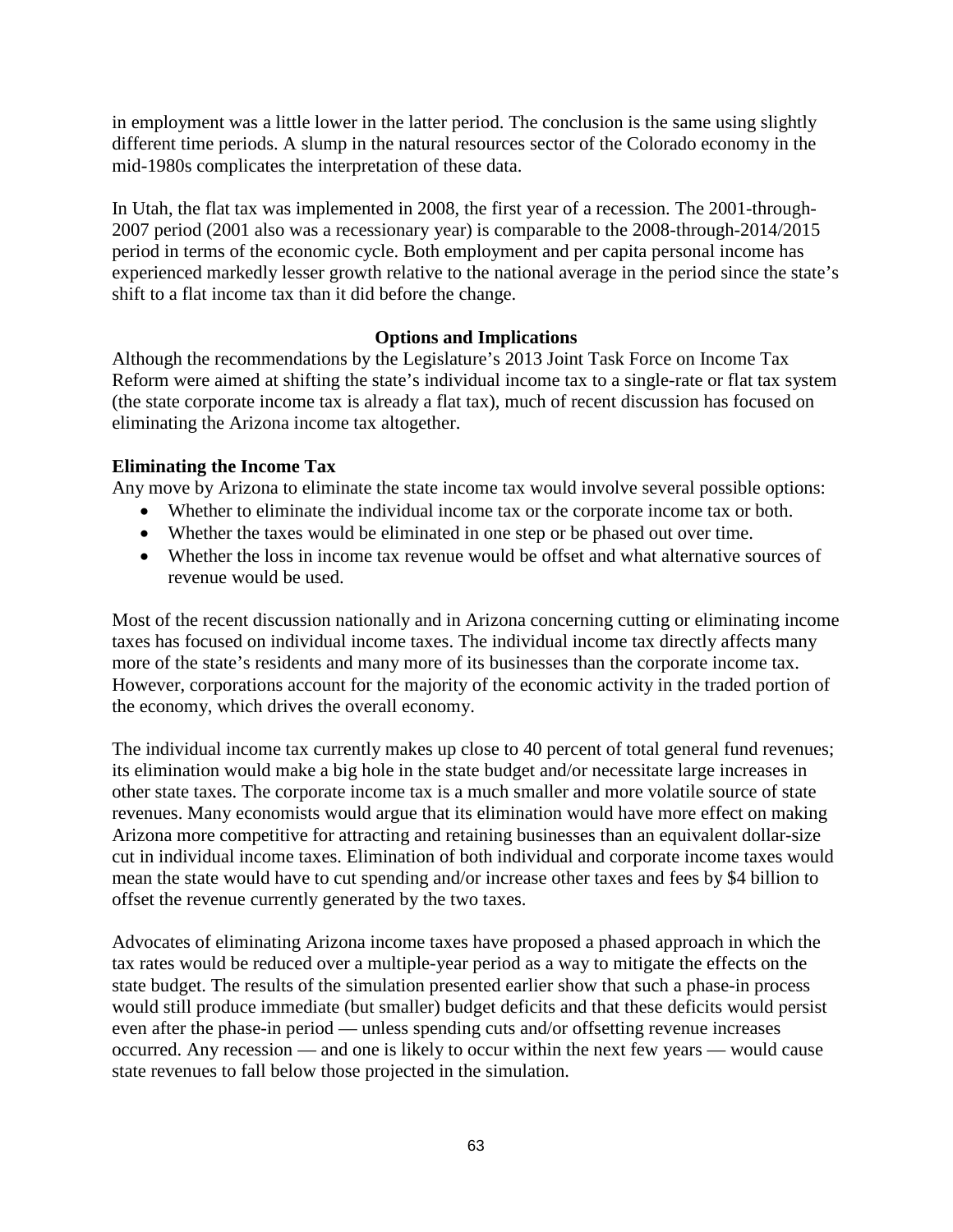Unless Arizona policymakers and residents are willing to accept very large cuts in state spending, other sources of revenue would have to be tapped to offset the lost income tax collections. As shown by moves in other states that have cut income taxes in recent years, the most likely option would be to increase so-called consumption taxes — primarily increases in the general sales tax (the transaction privilege tax in Arizona) but also potentially increases in certain selective sales taxes. As suggested by Slivinski in his 2015 policy report, such an increase in sales taxes could involve some combination of raising the tax rate and/or broadening the sales tax base — the most obvious target being to begin to tax more services. Based on FY 2015 budget figures, the state sales tax rate would have to increase from the current 5.6 percent to 10.8 percent (including local sales taxes, a combined rate of 12.8-to-16.1 percent depending on locality) if the tax base were not broadened, or to 6.4 percent (a combined rate of 8.4-to-11.7 percent including local sales taxes depending on locality) with a broader tax base.<sup>[54](#page-67-0)</sup>

Proponents of eliminating Arizona's income taxes believe that such a move would stimulate state economic growth, even if done in a revenue-neutral way by replacing lost income tax collections with more revenues from higher consumption taxes. However, empirical evidence has not shown that faster economic growth would result. Further, this major shift in the state's tax structure would have other implications as well. It would result in the state's revenue system for the general fund being almost completely dependent on sales tax collections — the sales tax would account for nearly 90 percent of the ongoing total based on FY 2015 JLBC figures. It would remove the only significant component of the current Arizona tax system based on the "abilityto-pay" approach of funding government services.

Thus, elimination of state income taxes would have four major effects on Arizona's fiscal structure:

- It would make the state's tax system much more regressive. Arizona's state and local tax system is already the eighth most regressive among all 50 states according to ITEP, and eliminating state income taxes would remove the only significant nonregressive component of the revenue structure.
- Currently, state income tax collections are shared with Arizona municipalities through the urban revenue sharing program. In FY 2015, funds provided by this program totaled \$609 million. If eliminating state income taxes were to be revenue neutral not only for the state but for its cities and towns, an alternative source of funding would also have to be found to replace the shared income tax revenues.
- The income taxes are the state's only major revenue source that typically keeps up with economic growth, so their elimination would exacerbate the state's continuing problem of a gap between baseline spending and ongoing revenue growth.
- The corporate income tax is the most volatile sources of revenue for the state, so its elimination would make state tax collections more stable over the business cycle.

 $\overline{\phantom{a}}$ 

<span id="page-67-0"></span><sup>&</sup>lt;sup>54</sup> The increases in sales tax rates were estimated by author based on FY 2015 budget figures. The broader tax base used in the calculations was based on estimates provided in the first Slivinski analysis (2012). The broader base excludes business-to business transactions, and the exemption on prescription drugs and food sales is continued. The estimate including local sales taxes assumes localities conform to the modified tax base.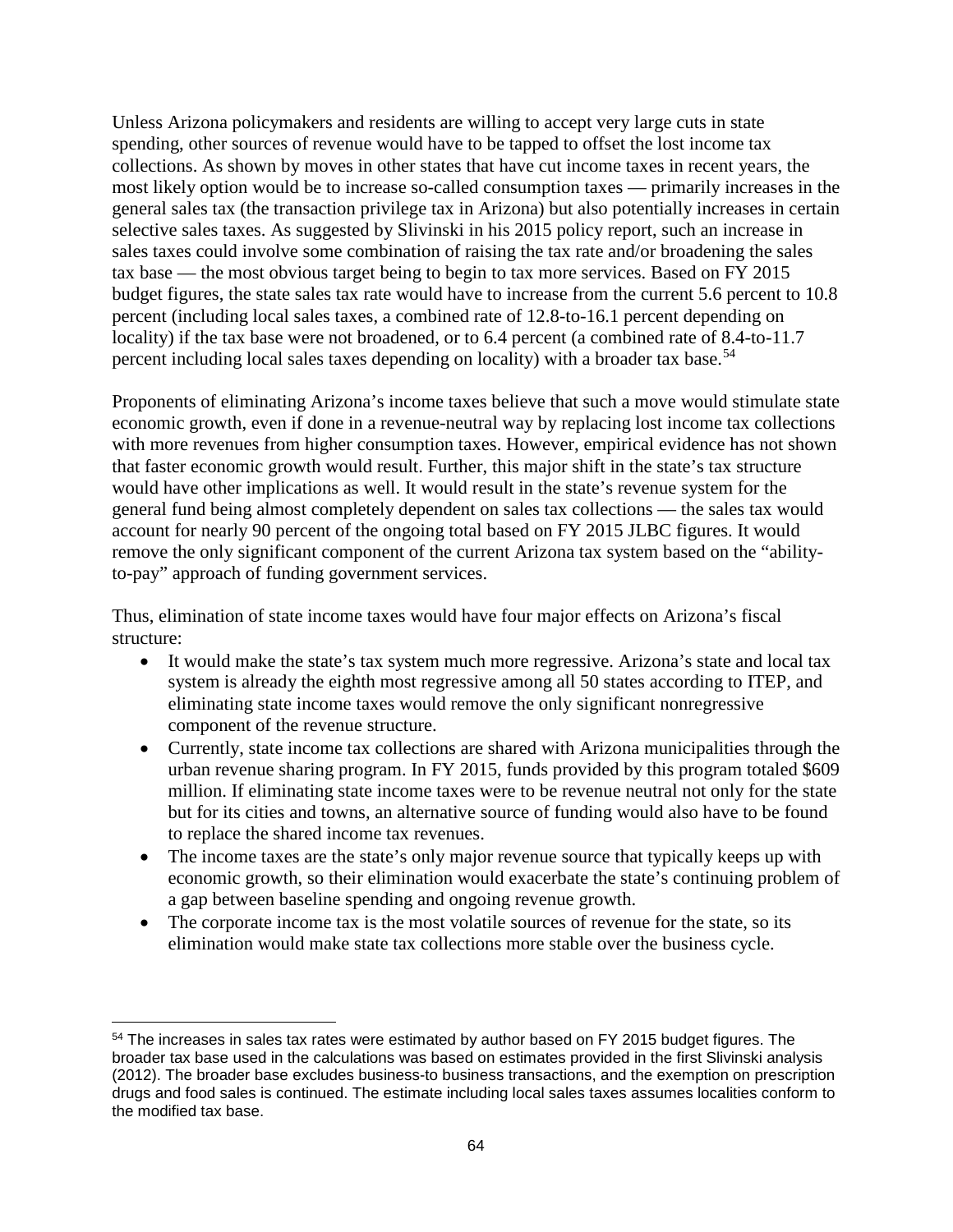Of the other types of taxes and fees that the state currently levies, only the reinstitution of a statewide property tax is good candidate to provide substantial additional revenue to offset the elimination of state income taxes. The state property tax was repealed in 1996, but a statewide apparatus involving the Arizona Department of Revenue and assessors' offices in the 15 counties remains in place to assess properties and collect annual property taxes on all taxable properties in the state. A statewide property tax could be added to existing tax bills based on the current assessment and billing structure to take advantage of the property tax system already in place. Potential advantages of using a property tax would include the fact that the overall sales tax burden when local sales taxes are included is already relatively high in Arizona compared with other states; reliance on a different and stable tax base would broaden the state tax base and make it less volatile. Arizona's current property tax system is regressive according to ITEP, but less so than its sales taxes. While Arizona's residential property taxes are relatively low, the current system imposes higher taxes on business properties, and current levels of business property taxes are already considered a disincentive for business to relocate or expand operations in the state.

If elimination of state income taxes was not done on a revenue-neutral basis, it could necessitate shrinking the state general fund budget by 40+ percent, depending on whether or not some partial revenue offsets were put in place. General fund appropriations per \$1,000 of personal income in FY 2016 already were more than 30 percent lower than the average over FYs 1979 through 1992.

If a phased approach were used, the magnitude of cuts necessary would be reduced. Projected figures from the budget simulation discussed earlier (see Table 18) suggest that a phased process based on a seven-year schedule and without any revenue offsets would necessitate a less than two percent spending cut in the first year but would ultimately lead to a general fund budget that would be approximately 25 percent smaller at the end of the seven-year period than it would have been if the state continued to levy income taxes. This 25 percent decrease is based on extremely optimistic revenue projections.

If the elimination of state income taxes were not revenue neutral, it also would likely be accompanied by cuts in services provided by local government and/or increases in local taxes to make up for reduced state funding of elementary and secondary education and other local government services. This has been the experience in other states that have cut income taxes and in turn have seen cutbacks in state funding of local government programs as state revenues have been reduced by the income tax cuts. For Arizona's municipal governments in particular, the elimination of state income taxes would end the source of funding for the urban revenue sharing program that historically has provided a major source of funds to city governments (\$609 million in FY 2015).

### **Shifting to a Flat Tax**

The analysis and recommendations by the Legislature's Joint Task Force on Income Tax Reform focused on shifting the state's individual income tax to a single-rate or flat tax system. As with elimination of the income tax, any move by Arizona to shift to a flat income tax would involve several possible options: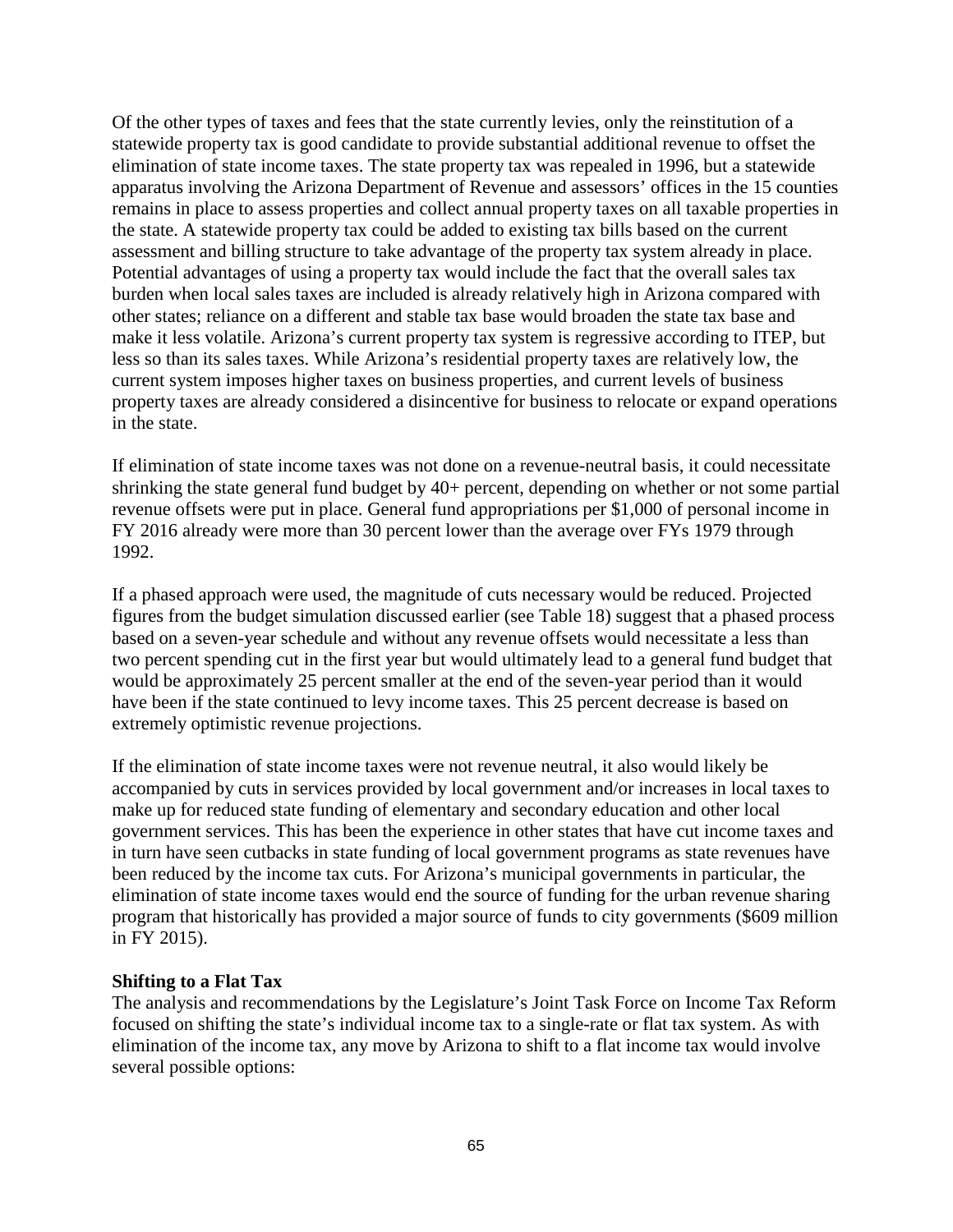- Whether to adopt a pure flat tax or a modified flat tax system with a single tax rate but still allowing some deductions, exemptions, and/or credits.
- Whether the change would occur in one step or be a phased process.
- Whether the shift to the new income tax structure would be revenue-neutral.
- Whether any loss in income tax revenue would be offset and what alternative sources of revenue would be used.

A pure flat tax structure would make all Arizona taxpayers subject to the same single tax rate on all income. Most so-called flat income tax systems are in fact what should be termed a "singlerate" tax system in which all taxpayers pay the same single tax rate but also includes certain deductions, exemptions, and/or credits that modify the calculation of taxable income and tax liability.

The major theoretical advantages of a flat income tax system versus a progressive income tax system (particularly one that includes large numbers of deductions, exemptions, and credits) include simplicity, efficiency, greater horizontal equity, and less drag on productive economic activity. A pure flat tax system would maximize the potential gains with respect to each of these issues. Elimination of all the complications associated with deductions, exemptions, and credits would make the calculation of tax liability very easy and greatly reduce the resources now spent on unproductive activities related to the income tax. At the same time, the broader tax base would allow for a lower tax rate that would reduce disincentives to work, save, and invest potentially stimulating the state's economic growth.

Practically, the major disadvantage of a pure flat tax system is a shift in the tax burden. In a revenue-neutral situation, a minority of taxpayers with high incomes would pay less in taxes while the majority of taxpayers with lower incomes would experience a tax increase. To mitigate this tax shift, most states that use a single rate allow some deductions, exemptions, and/or credits. Some degree of progressivity can remain under such a system. However, a shift to a single-rate income tax structure that would retain some of the current deductions, exemptions, and/or credits would reduce some of its potential advantages. In particular, the more of them that were retained would require a higher tax rate than a pure flat tax system and limit the economic gains from simplicity, reducing the economic benefits from tax reform.

The final report of the 2013 Joint Task Force on Income Tax Reform included the results of several simulations for possible alternate flat income tax systems for Arizona for TY 2014. The first alterative was the closest to a pure flat tax structure. It eliminated all deductions, exemptions, and credits but kept federally required adjustments. Simulating a virtually revenueneutral shift resulted in a flat tax rate of 2.13 percent and an increase in tax liability for taxpayers with incomes less than \$100,000 and a reduction for taxpayers with incomes of \$100,000 or more. As a less radical option, the report also included a single-rate tax structure that provides personal and dependent exemptions based on the federal poverty level, retained only the mortgage interest, medical, and charitable deductions, and kept the Social Security and federally required adjustments. Again simulating a nearly revenue-neutral reform resulted in a single tax rate of 4.13 percent and a reduction in liability for all taxpayers except those with negative income and those with incomes between \$100,000 and \$1 million.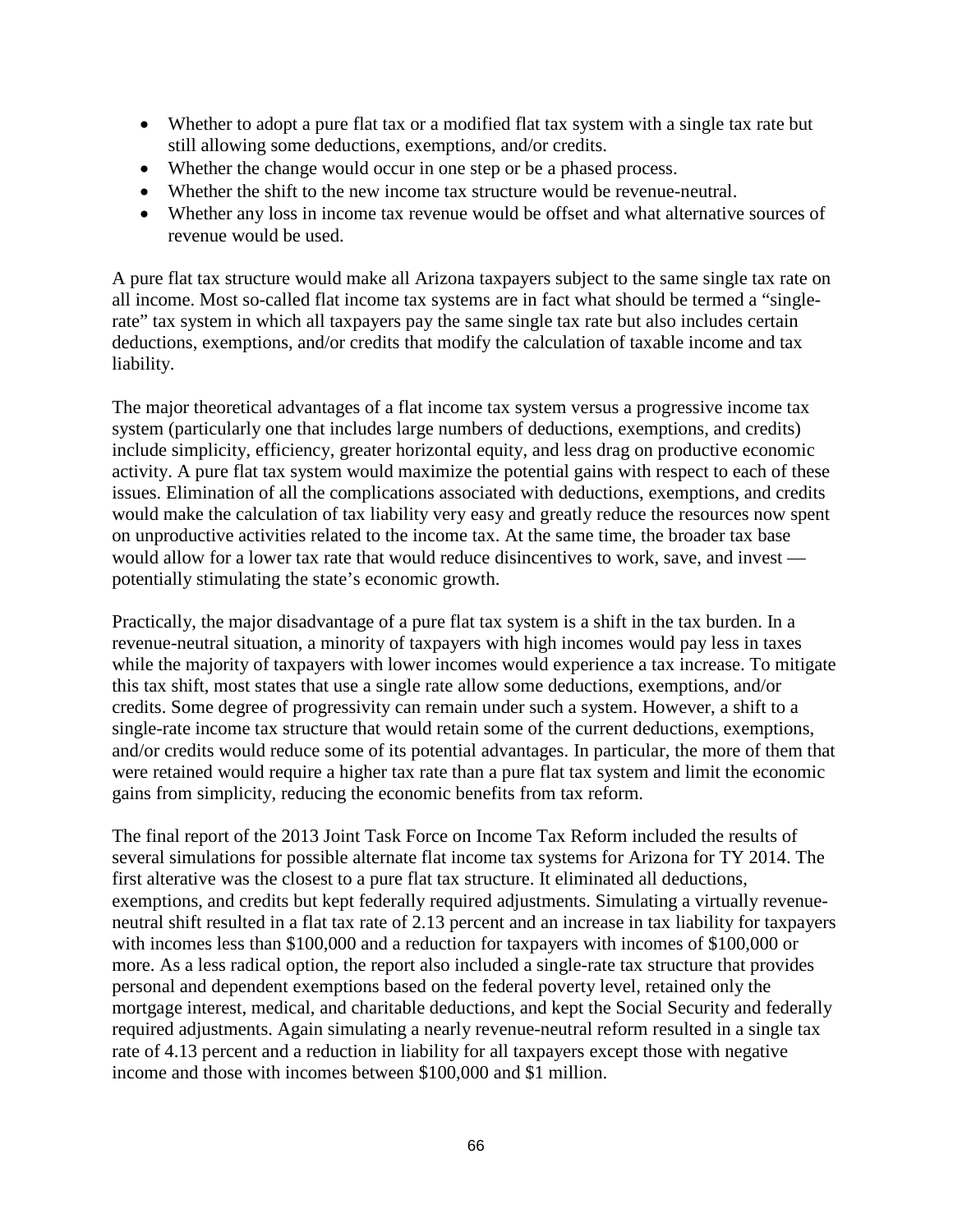Another policy decision associated with a move to a single-rate system would be how to move from the current structure to a single rate. The Joint Task Force on Income Tax Reform recommended the state begin to move toward a single-rate tax structure by first reducing the number of tax brackets from the current five to three – implying the adoption of a phased approach to the shift. The recommendation was not adopted, and the five-bracket structure remains in place. Two states have recently shifted from a progressive to a single-rate structure. Utah transitioned to their new structure over a three-year period, with modifications to the tax brackets and a slight reduction in rates the first year, offering an option of the progressive tax or a single rate in the second year, and a full move to a single rate in the third year. North Carolina made the full shift to a single rate in one year.

If the move to a single-rate tax structure for the Arizona individual income tax were not done on a revenue-neutral basis, the state would either have to raise additional revenue from an alternative source or reduce spending levels. The discussion relating to the policy options associated with alterative revenue sources and/or spending cuts if the income tax were eliminated also apply in this case.

The Joint Task Force on Income Tax Reform final report also included illustrative simulations of single-rate tax systems that would not be revenue neutral. Both retained the same collection of exemptions and deductions allowed in the Task Force's second simulation described above. The first was designed to produce an overall cut in individual income tax collections of approximately \$100 million (2.7 percent). This simulation resulted in a tax rate of 4.02 percent and a reduction in liability for all taxpayers except those with negative income and those with incomes between \$100,000 and \$500,000. The second option was designed to produce an overall cut in individual income tax collections of approximately \$250 million (6.6 percent). This simulation resulted in a tax rate of 3.86 percent and a reduction in liability for all taxpayers except those with negative income and those with incomes between \$100,000 and \$200,000.

### **Summary and Observations Regarding Policy Options**

With the stated objective of stimulating their states' economies, a number of states, including Arizona, have had serious discussions about cutting individual and/or corporate income taxes as part of a long-term strategy to eliminate state income taxes. Some states have already taken first steps by instituting income tax cuts. In most cases, the focus has been on individual income taxes, which affects many more taxpayers.

First, it may be worthwhile to consider the current competitive situation of Arizona versus the other 49 states with respect to its tax climate. Nine states do not levy a broad-based individual income tax, but among the states that do so, the burden of Arizona's individual income tax, measured in either per capita terms or per \$1,000 of personal income is either the lowest or near the lowest of the 41 states. The relative burden of Arizona's individual income tax has historically been substantially below average and has been falling over time. In recent years it has been only about one-half of the national average.

Forty-four states levy a corporate income tax, and among the six states that do not, four have some form of business gross receipts tax. Among the 44 states that have a corporate income tax,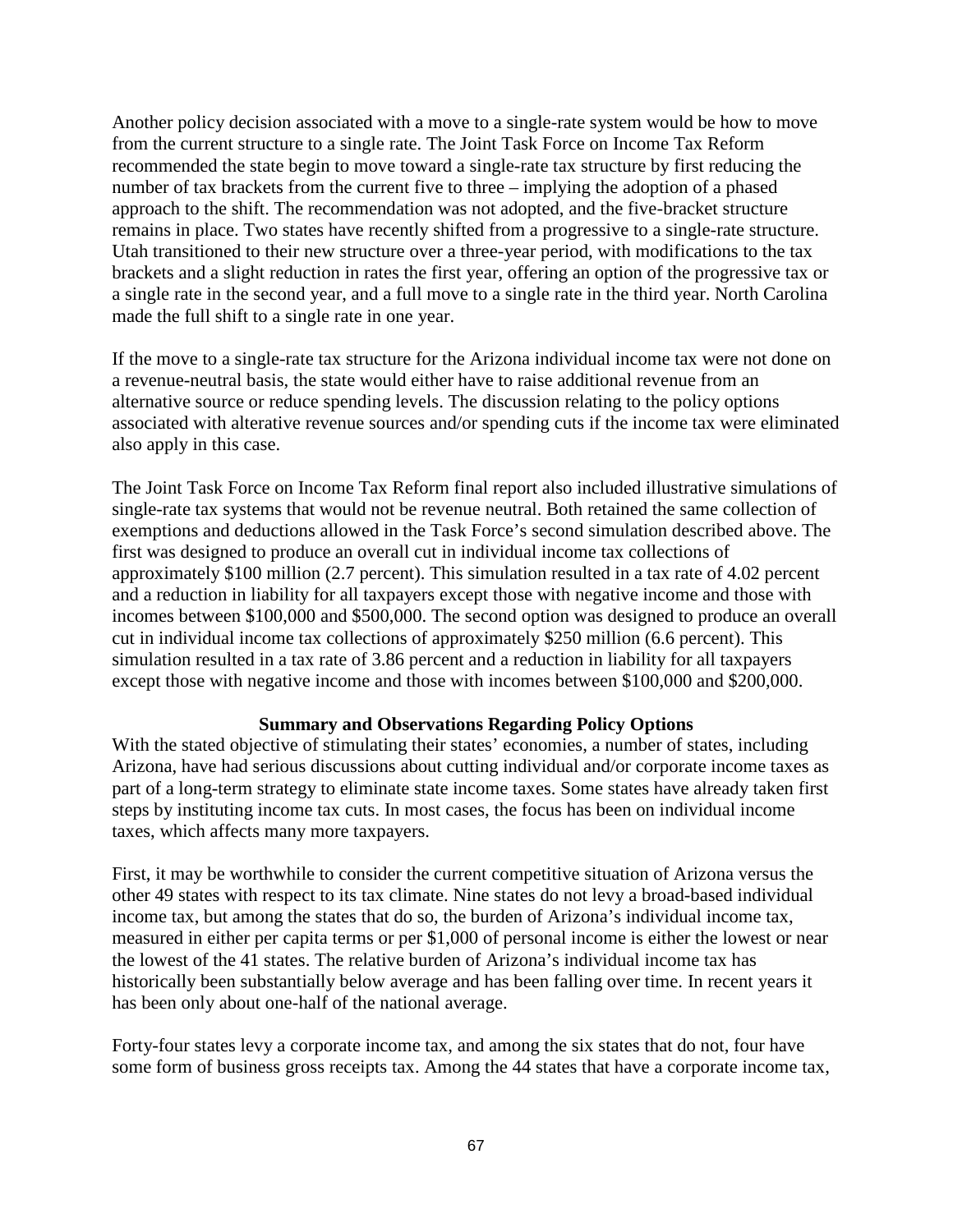the tax burden in Arizona was 33rd among the 44 states based on FY 2013 figures. Since then, the corporate tax rate has been reduced significantly.

Arizona qualifies as a low-tax state in terms of its overall tax burden. The state ranked 49th lowest in FY 2013 measured in terms of total state and local own-source general revenues per capita, and 48th lowest if only state government own-source general revenue is included. Arizona does not do as well in terms of the tax burden of businesses. In terms of business taxes, Arizona ranked tied for 18th highest as a percentage of private-sector GDP in FY 2014.

While unincorporated businesses pay individual income taxes, detailed data in the Ernst & Young business tax study indicate that the biggest share of the business tax burden in Arizona comes from sales taxes and property taxes, not from corporate or individual income taxes. Further, Arizona's business tax burden is above average on these two taxes, while the income tax burden is far below average. These data imply that Arizona might want to look at those two taxes if it wants to improve its business tax climate.

While the group of nine states that do not levy a broad-based individual income tax have grown more rapidly than the other states, this largely results from the disproportionate share of these states being located in the South and West, with Texas largely responsible for the faster growth of the group. Arizona and other states that levy individual income taxes have grown faster than most of the no-income-tax states. Obviously, many other factors besides income taxes influence the rate of growth. Moreover, the no-income-tax states have not experienced superior performance on the economic measures of prosperity.

Before proceeding further, any idea that eliminating or lowering state income taxes will pay for itself should be forgotten. As demonstrated by the results of the simulation presented earlier and by the real-world example of what happened in Kansas, such policies will come nowhere close to paying for themselves. So the key issue in lowering or eliminating state income taxes is whether such changes are undertaken as revenue-neutral tax reform or as a strategy to lower taxes and reduce the size of state government.

Arizona's state income taxes are very important sources of revenue to the Arizona state government, with the individual income tax alone contributing about 40 percent of general fund revenue and in combination with the corporate income tax providing nearly one half of the total. So, eliminating both income taxes or the individual income tax alone or even lowering tax rates will necessitate equally major increases in other revenue sources or major cuts to the state budget.

If a move to lower income tax rates or to eliminate income taxes is to be undertaken as a revenue-neutral reform, ways to replace the lost income tax revenues would have to be found. In the case of lowering income tax rates, a move toward a pure flat tax by reducing or eliminating many of the numerous deductions, exemptions, and credits would be one credible option. It would reduce the distortions, inefficiencies, and complexity of the current system while generating offsetting revenue. However, it is not possible to design a revenue-neutral flat tax that will not cause some taxpayers to pay higher taxes. In addition, it might be difficult politically to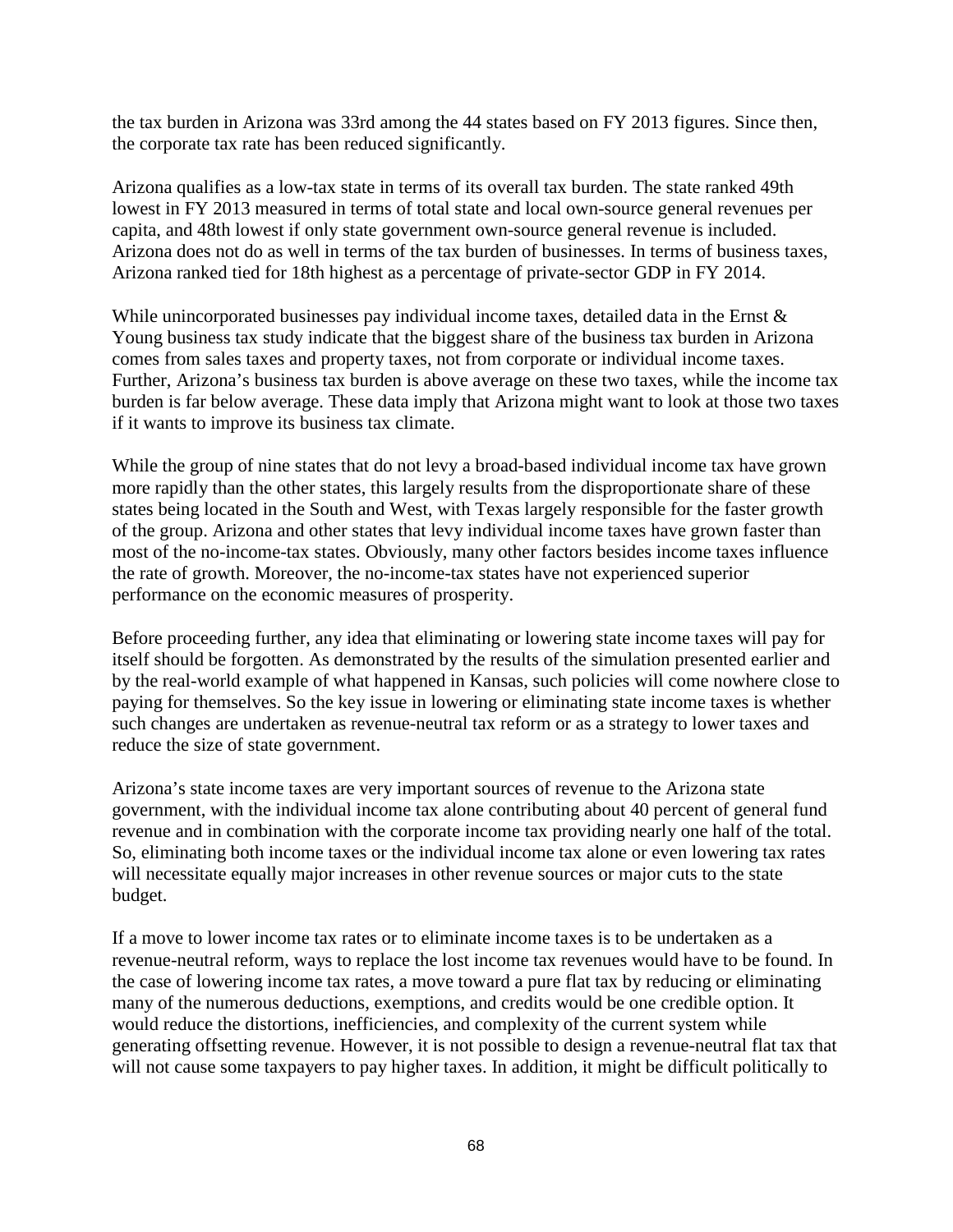create such a tax due to the probable lobbying by special interest groups to preserve their "pet" deductions and credits.

The most likely source of additional revenue to offset revenue lost due to reducing income tax rates or abolishing the income tax would be to increase the state's consumption taxes primarily the general sales tax but potentially also certain selective sales taxes. This would make the state's revenue system (1) dependent on sales tax collections for about 90 percent of the general fund revenue; (2) more regressive; and (3) somewhat less volatile but less able to keep pace with the state's growth. A better option to replace some of the lost revenue would be to reinstitute the state's property tax; an extremely high tax rate would be required to offset all of the lost revenue.

Lowering or eliminating Arizona's income taxes without replacing them with other revenue sources would mean shrinking the state budget relative to the size of the Arizona economy. To eliminate Arizona's individual income tax immediately, the general fund budget would have to be cut by around 40 percent — politically an improbably large cut in one year, particularly since much of the reduction in expenditures would have to be borne by education. Elementary and secondary education accounted for 43 percent of general fund appropriations in FY 2016; adding in higher education, the share exceeds 50 percent. Any further cuts to education and to other state programs would be on top of the 30+ percent overall reduction that already has occurred since the early 1990s.

Historically, the Legislature has pursued a policy of cutting taxes in good economic times when revenues were plentiful and then cutting expenditures during bad times to close the budget deficit. Spending reductions during a recession intensifies the recession and affects those losing (or experiencing a reduction in) state services at a time when they can least overcome the loss. If this pattern of tax reductions during periods of strong economic growth is continued and particularly applied to income tax cuts, with a long-term objective of eliminating the state income taxes, the relative size of the state budget would shrink more gradually over time than if the income taxes were abolished in either one year or over a several-year phase in. Still, over the long term, the scope of the operations and services provided by Arizona state government would be substantially smaller than today. Again, to accomplish this would necessitate reductions in funding for elementary and secondary education, which already is near the bottom of the states on a per pupil basis.

Although proponents argue that revenue-neutral tax reform, lowering and ultimately eliminating Arizona state income taxes, would produce big benefits for the state's economy, there is no clear evidence that such a change to the state's fiscal structure would significantly spur economic growth. Based on Arizona's past experience, income tax reform based on tax cuts and spending reductions would be the more likely approach, but there is also no compelling empirical evidence that the combination of income tax cuts teamed with equivalent cuts in state government spending would have significant positive impacts on economic growth. As seen in the Grand Canyon Institute analysis, no perceptible increase in economic growth can be measured in Arizona despite \$4 billion in tax reductions since the early 1990s. An economic analysis by Slivinski, an advocate of elimination, did not suggest that even a nonrevenue-neutral phase-out of the state's income taxes would produce any economic miracles. His results indicated that only